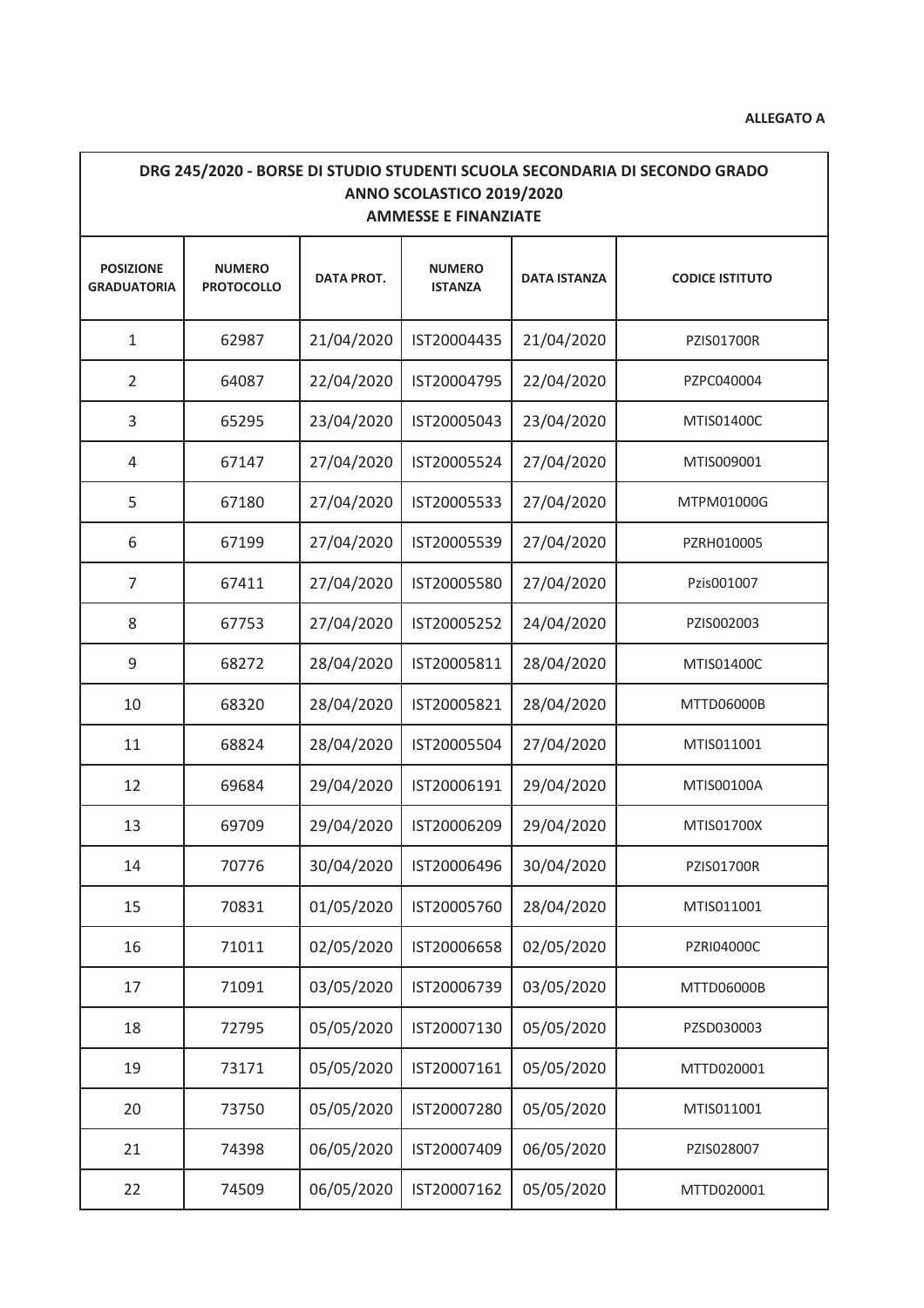| <b>POSIZIONE</b><br><b>GRADUATORIA</b> | <b>NUMERO</b><br><b>PROTOCOLLO</b> | <b>DATA PROT.</b> | <b>NUMERO</b><br><b>ISTANZA</b> | <b>DATA ISTANZA</b> | <b>CODICE ISTITUTO</b> |
|----------------------------------------|------------------------------------|-------------------|---------------------------------|---------------------|------------------------|
| 23                                     | 75480                              | 07/05/2020        | IST20007645                     | 06/05/2020          | PZRI04000C             |
| 24                                     | 76016                              | 07/05/2020        | IST20008000                     | 07/05/2020          | MTIS01400C             |
| 25                                     | 76709                              | 08/05/2020        | IST20008207                     | 08/05/2020          | PZIS022008             |
| 26                                     | 76770                              | 08/05/2020        | IST20008218                     | 08/05/2020          | <b>PZRI04000C</b>      |
| 27                                     | 77071                              | 08/05/2020        | IST20008326                     | 08/05/2020          | MTIS01700X             |
| 28                                     | 77333                              | 09/05/2020        | IST20008525                     | 09/05/2020          | MTPM01500P             |
| 29                                     | 77369                              | 09/05/2020        | IST20008553                     | 09/05/2020          | PZIS02100C             |
| 30                                     | 77376                              | 09/05/2020        | IST20008560                     | 09/05/2020          | MTPM01500P             |
| 31                                     | 77385                              | 09/05/2020        | IST20008568                     | 09/05/2020          | <b>PZPS08000N</b>      |
| 32                                     | 77406                              | 09/05/2020        | IST20008586                     | 09/05/2020          | MTIS01300L             |
| 33                                     | 77559                              | 09/05/2020        | IST20008800                     | 09/05/2020          | MTIS011001             |
| 34                                     | 79015                              | 11/05/2020        | IST20011905                     | 11/05/2020          | MTIS011001             |
| 35                                     | 79669                              | 11/05/2020        | IST20012093                     | 11/05/2020          | PZRH010005             |
| 36                                     | 80055                              | 11/05/2020        | IST20012322                     | 11/05/2020          | Pzis001007             |
| 37                                     | 82482                              | 12/05/2020        | IST20013202                     | 12/05/2020          | PZIS01800L             |
| 38                                     | 83070                              | 12/05/2020        | IST20013588                     | 12/05/2020          | PZIS00900T             |
| 39                                     | 83196                              | 12/05/2020        | IST20013668                     | 12/05/2020          | PZIS02100C             |
| 40                                     | 83209                              | 12/05/2020        | IST20013678                     | 12/05/2020          | PZIS00900T             |
| 41                                     | 83222                              | 12/05/2020        | IST20013696                     | 12/05/2020          | PZIS00900T             |
| 42                                     | 83927                              | 12/05/2020        | IST20014096                     | 12/05/2020          | MTIS00400T             |
| 43                                     | 84096                              | 12/05/2020        | IST20014255                     | 12/05/2020          | pzis01900c             |
| 44                                     | 84220                              | 12/05/2020        | IST20014370                     | 12/05/2020          | MTIS01800Q             |
| 45                                     | 84389                              | 13/05/2020        | IST20014540                     | 13/05/2020          | MTIS01300L             |
| 46                                     | 84409                              | 13/05/2020        | IST20014557                     | 13/05/2020          | MTIS01300L             |
| 47                                     | 84628                              | 13/05/2020        | IST20014127                     | 12/05/2020          | PZRI04000C             |
| 48                                     | 84821                              | 13/05/2020        | IST20014721                     | 13/05/2020          | MTIS01800Q             |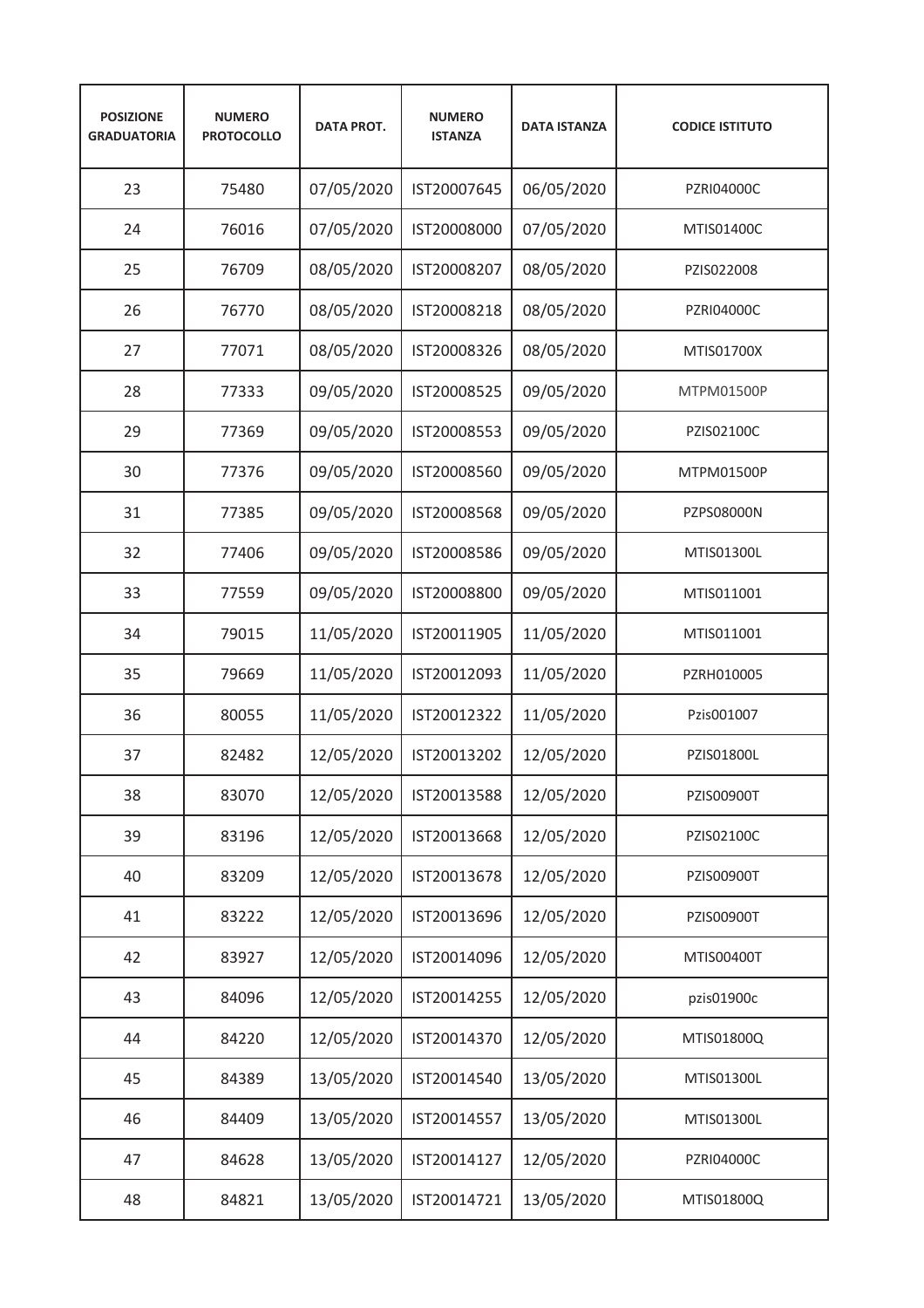| <b>POSIZIONE</b><br><b>GRADUATORIA</b> | <b>NUMERO</b><br><b>PROTOCOLLO</b> | <b>DATA PROT.</b> | <b>NUMERO</b><br><b>ISTANZA</b> | <b>DATA ISTANZA</b> | <b>CODICE ISTITUTO</b> |
|----------------------------------------|------------------------------------|-------------------|---------------------------------|---------------------|------------------------|
| 49                                     | 84873                              | 13/05/2020        | IST20014734                     | 13/05/2020          | PZSD030003             |
| 50                                     | 85087                              | 13/05/2020        | IST20014862                     | 13/05/2020          | <b>PZRI04000C</b>      |
| 51                                     | 85190                              | 13/05/2020        | IST20014897                     | 13/05/2020          | MTIS01400C             |
| 52                                     | 84667                              | 13/05/2020        | IST20014638                     | 13/05/2020          | PZIS01100T             |
| 53                                     | 75416                              | 07/05/2020        | IST20007862                     | 07/05/2020          | PZIS016001             |
| 54                                     | 75276                              | 07/05/2020        | IST20007831                     | 07/05/2020          | MTIS01700X             |
| 55                                     | 63858                              | 22/04/2020        | IST20004644                     | 22/04/2020          | PZRH010005             |
| 56                                     | 70911                              | 01/05/2020        | IST20006579                     | 01/05/2020          | <b>PZRI04000C</b>      |
| 57                                     | 62750                              | 21/04/2020        | IST20004363                     | 21/04/2020          | PZIS031003             |
| 58                                     | 83027                              | 12/05/2020        | IST20011639                     | 11/05/2020          | MTIS009001             |
| 59                                     | 66514                              | 25/04/2020        | IST20005419                     | 25/04/2020          | PZRH010005             |
| 60                                     | 63047                              | 21/04/2020        | IST20004478                     | 21/04/2020          | PZIS01700R             |
| 61                                     | 65229                              | 23/04/2020        | IST20005006                     | 23/04/2020          | MTIS009001             |
| 62                                     | 68550                              | 28/04/2020        | IST20005869                     | 28/04/2020          | PZIS02400X             |
| 63                                     | 68701                              | 28/04/2020        | IST20005872                     | 28/04/2020          | PZIS02400X             |
| 64                                     | 74431                              | 06/05/2020        | IST20007487                     | 06/05/2020          | MTIS011001             |
| 65                                     | 81731                              | 11/05/2020        | IST20012818                     | 11/05/2020          | <b>PZTF06000E</b>      |
| 66                                     | 68821                              | 28/04/2020        | IST20005918                     | 28/04/2020          | PZIS028007             |
| 67                                     | 76095                              | 07/05/2020        | IST20005938                     | 28/04/2020          | PZIS002003             |
| 68                                     | 73830                              | 05/05/2020        | IST20007328                     | 05/05/2020          | PZIS002003             |
| 69                                     | 74901                              | 06/05/2020        | IST20007706                     | 06/05/2020          | MTTD020001             |
| 70                                     | 68820                              | 28/04/2020        | IST20005919                     | 28/04/2020          | MTIS011001             |
| 71                                     | 71572                              | 04/05/2020        | IST20006867                     | 04/05/2020          | MTTD06000B             |
| 72                                     | 81990                              | 12/05/2020        | IST20012969                     | 12/05/2020          | PZIS029003             |
| 73                                     | 82073                              | 12/05/2020        | IST20013009                     | 12/05/2020          | PZIS029003             |
| 74                                     | 83452                              | 12/05/2020        | IST20010903                     | 11/05/2020          | PZIS016001             |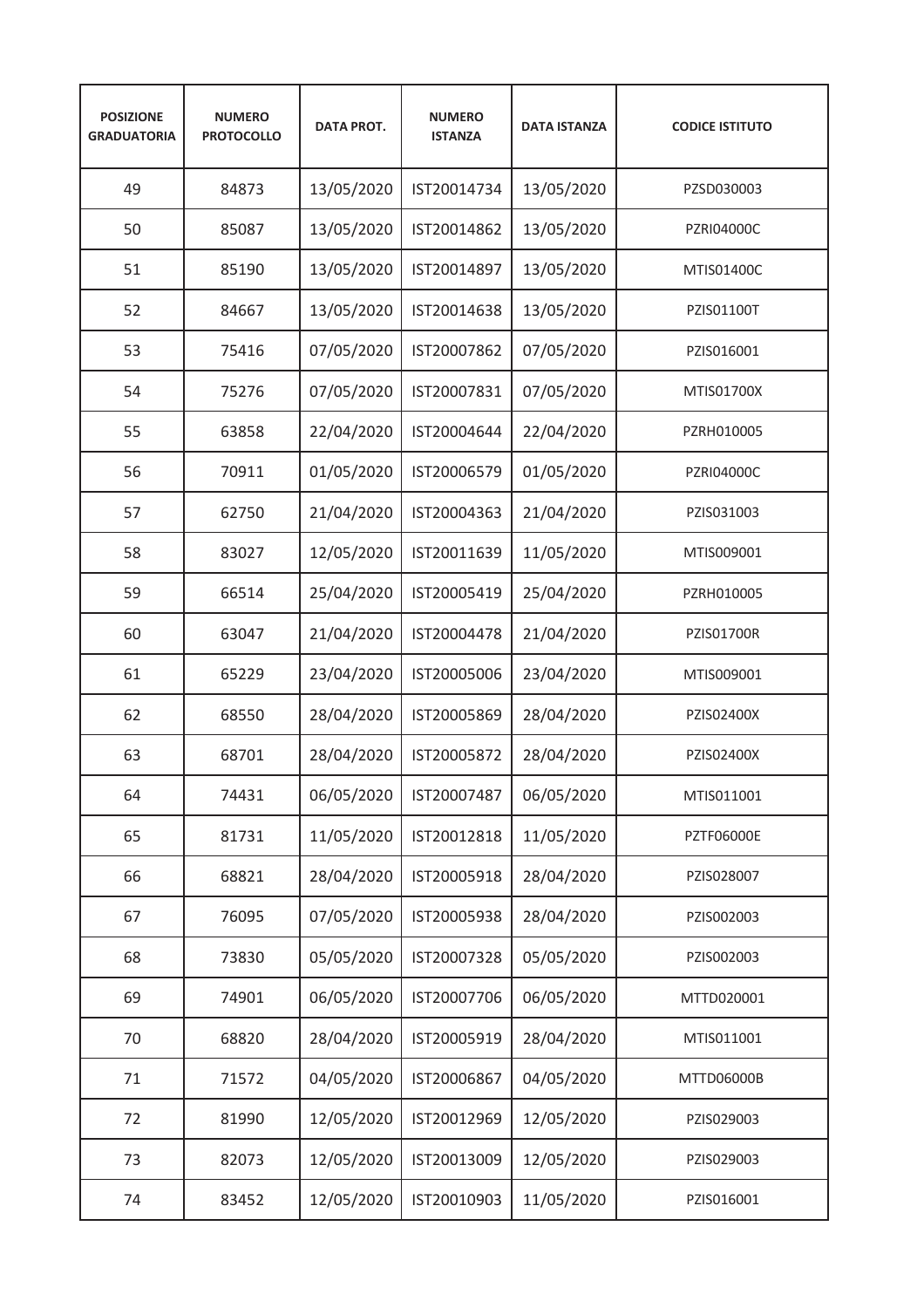| <b>POSIZIONE</b><br><b>GRADUATORIA</b> | <b>NUMERO</b><br><b>PROTOCOLLO</b> | <b>DATA PROT.</b> | <b>NUMERO</b><br><b>ISTANZA</b> | <b>DATA ISTANZA</b> | <b>CODICE ISTITUTO</b> |
|----------------------------------------|------------------------------------|-------------------|---------------------------------|---------------------|------------------------|
| 75                                     | 83453                              | 12/05/2020        | IST20011011                     | 11/05/2020          | PZIS016001             |
| 76                                     | 73119                              | 05/05/2020        | IST20007154                     | 05/05/2020          | <b>PZIS01700R</b>      |
| 77                                     | 61470                              | 20/04/2020        | IST20004066                     | 20/04/2020          | MTIS00100A             |
| 78                                     | 75108                              | 07/05/2020        | IST20005850                     | 28/04/2020          | <b>PZRI04000C</b>      |
| 79                                     | 64041                              | 22/04/2020        | IST20004754                     | 22/04/2020          | <b>PZIS01700R</b>      |
| 80                                     | 64053                              | 22/04/2020        | IST20004769                     | 22/04/2020          | <b>PZIS01700R</b>      |
| 81                                     | 73151                              | 05/05/2020        | IST20007159                     | 05/05/2020          | PZIS02700B             |
| 82                                     | 77111                              | 08/05/2020        | IST20008356                     | 08/05/2020          | MTIS009001             |
| 83                                     | 74855                              | 06/05/2020        | IST20007657                     | 06/05/2020          | MTPM01000G             |
| 84                                     | 74859                              | 06/05/2020        | IST20007663                     | 06/05/2020          | MTPM01000G             |
| 85                                     | 77090                              | 08/05/2020        | IST20008338                     | 08/05/2020          | PZPS12000V             |
| 86                                     | 77709                              | 10/05/2020        | IST20008964                     | 10/05/2020          | PZPS08000N             |
| 87                                     | 71573                              | 04/05/2020        | IST20006868                     | 04/05/2020          | PZRA010001             |
| 88                                     | 71584                              | 04/05/2020        | IST20006869                     | 04/05/2020          | PZRA010001             |
| 89                                     | 73835                              | 05/05/2020        | IST20007334                     | 05/05/2020          | PZIS007006             |
| 90                                     | 64043                              | 22/04/2020        | IST20004758                     | 22/04/2020          | PZRI04000C             |
| 91                                     | 64071                              | 22/04/2020        | IST20004782                     | 22/04/2020          | PZRI04000C             |
| 92                                     | 72316                              | 04/05/2020        | IST20006991                     | 04/05/2020          | MTPM01000G             |
| 93                                     | 83520                              | 12/05/2020        | IST20007314                     | 05/05/2020          | MTPM01000G             |
| 94                                     | 71014                              | 02/05/2020        | IST20006661                     | 02/05/2020          | PZIS01700R             |
| 95                                     | 71016                              | 02/05/2020        | IST20006662                     | 02/05/2020          | PZIS01700R             |
| 96                                     | 72409                              | 04/05/2020        | IST20007038                     | 04/05/2020          | PZIS01700R             |
| 97                                     | 64001                              | 22/04/2020        | IST20004721                     | 22/04/2020          | PZIS02100C             |
| 98                                     | 70923                              | 01/05/2020        | IST20006592                     | 01/05/2020          | MTIS01400C             |
| 99                                     | 68751                              | 28/04/2020        | IST20005897                     | 28/04/2020          | PZRI04000C             |
| 100                                    | 71141                              | 03/05/2020        | IST20006780                     | 03/05/2020          | PZIS022008             |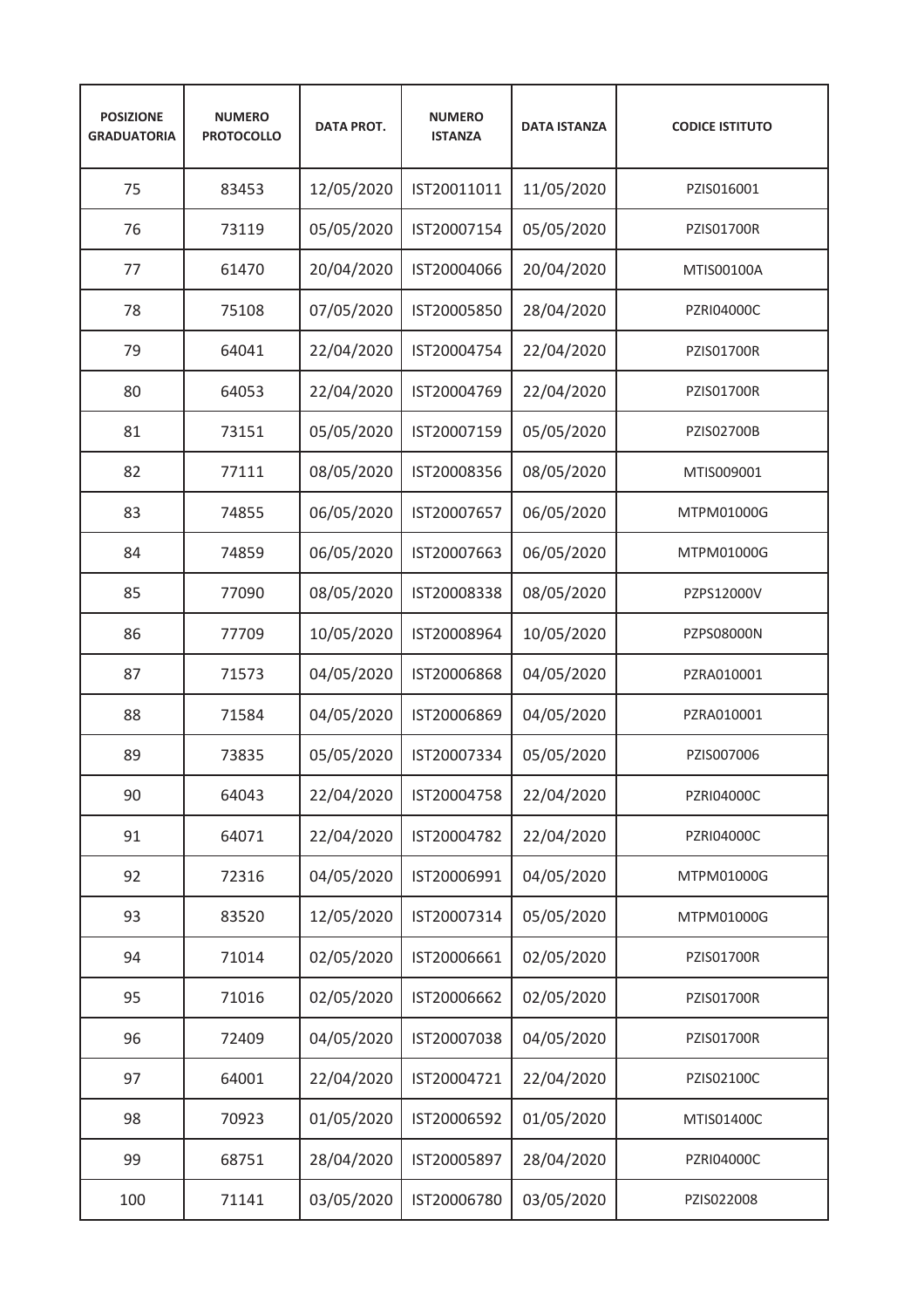| <b>POSIZIONE</b><br><b>GRADUATORIA</b> | <b>NUMERO</b><br><b>PROTOCOLLO</b> | <b>DATA PROT.</b> | <b>NUMERO</b><br><b>ISTANZA</b> | <b>DATA ISTANZA</b> | <b>CODICE ISTITUTO</b> |
|----------------------------------------|------------------------------------|-------------------|---------------------------------|---------------------|------------------------|
| 101                                    | 60964                              | 19/04/2020        | IST20004022                     | 19/04/2020          | PZIS01800L             |
| 102                                    | 61911                              | 20/04/2020        | IST20004192                     | 20/04/2020          | PZIS01800L             |
| 103                                    | 78794                              | 11/05/2020        | IST20011207                     | 11/05/2020          | PZIS01800L             |
| 104                                    | 65333                              | 23/04/2020        | IST20005076                     | 23/04/2020          | <b>PZRI04000C</b>      |
| 105                                    | 71048                              | 02/05/2020        | IST20006691                     | 02/05/2020          | PZIS022008             |
| 106                                    | 71049                              | 02/05/2020        | IST20006694                     | 02/05/2020          | PZIS022008             |
| 107                                    | 66494                              | 25/04/2020        | IST20005400                     | 25/04/2020          | MTIS00400T             |
| 108                                    | 84421                              | 13/05/2020        | IST20014571                     | 13/05/2020          | PZIS029003             |
| 109                                    | 84863                              | 13/05/2020        | IST20014744                     | 13/05/2020          | PZIS01300D             |
| 110                                    | 76644                              | 08/05/2020        | IST20008196                     | 08/05/2020          | PZRH010005             |
| 111                                    | 60965                              | 19/04/2020        | IST20004023                     | 19/04/2020          | PZIS02400X             |
| 112                                    | 77046                              | 08/05/2020        | IST20008310                     | 08/05/2020          | PZRI04000C             |
| 113                                    | 77057                              | 08/05/2020        | IST20008319                     | 08/05/2020          | PZPS12000V             |
| 114                                    | 77360                              | 09/05/2020        | IST20008543                     | 09/05/2020          | PZIS01800L             |
| 115                                    | 77666                              | 10/05/2020        | IST20008913                     | 10/05/2020          | PZIS01800L             |
| 116                                    | 79197                              | 11/05/2020        | IST20011975                     | 11/05/2020          | PZIS01800L             |
| 117                                    | 60949                              | 19/04/2020        | IST20004010                     | 19/04/2020          | MTIS011001             |
| 118                                    | 60951                              | 19/04/2020        | IST20004013                     | 19/04/2020          | MTIS011001             |
| 119                                    | 63798                              | 22/04/2020        | IST20004621                     | 22/04/2020          | MTIS01700X             |
| 120                                    | 75112                              | 07/05/2020        | IST20007808                     | 07/05/2020          | PZRI04000C             |
| 121                                    | 71955                              | 04/05/2020        | IST20006919                     | 04/05/2020          | MTIS01700X             |
| 122                                    | 64017                              | 22/04/2020        | IST20004646                     | 22/04/2020          | PZIS007006             |
| 123                                    | 67774                              | 27/04/2020        | IST20005709                     | 27/04/2020          | MTIS00100A             |
| 124                                    | 75362                              | 07/05/2020        | IST20007848                     | 07/05/2020          | MTIS002006             |
| 125                                    | 75569                              | 07/05/2020        | IST20007885                     | 07/05/2020          | MTIS011001             |
| 126                                    | 69782                              | 29/04/2020        | IST20006280                     | 29/04/2020          | MTIS011001             |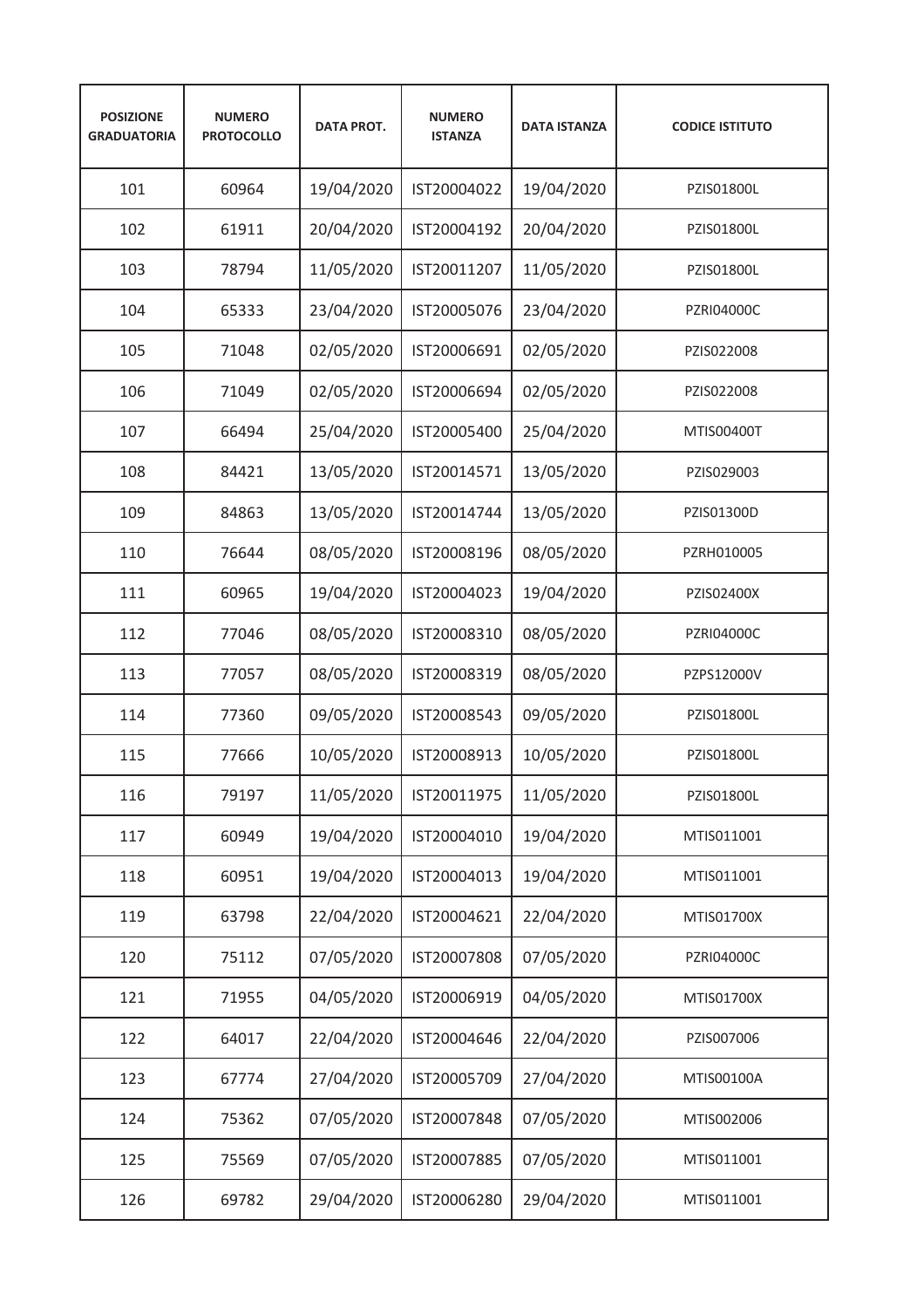| <b>POSIZIONE</b><br><b>GRADUATORIA</b> | <b>NUMERO</b><br><b>PROTOCOLLO</b> | <b>DATA PROT.</b> | <b>NUMERO</b><br><b>ISTANZA</b> | <b>DATA ISTANZA</b> | <b>CODICE ISTITUTO</b> |
|----------------------------------------|------------------------------------|-------------------|---------------------------------|---------------------|------------------------|
| 127                                    | 78549                              | 11/05/2020        | IST20010769                     | 11/05/2020          | PZTD15000E             |
| 128                                    | 68046                              | 28/04/2020        | IST20004090                     | 20/04/2020          | MTIS00100A             |
| 129                                    | 77261                              | 08/05/2020        | IST20008492                     | 08/05/2020          | PZSD030003             |
| 130                                    | 74888                              | 06/05/2020        | IST20007694                     | 06/05/2020          | MTIS01800Q             |
| 131                                    | 76960                              | 08/05/2020        | IST20008262                     | 08/05/2020          | MTIS00100A             |
| 132                                    | 72424                              | 04/05/2020        | IST20007047                     | 04/05/2020          | PZRH010005             |
| 133                                    | 63019                              | 21/04/2020        | IST20004448                     | 21/04/2020          | PZIS00900T             |
| 134                                    | 83876                              | 12/05/2020        | IST20014060                     | 12/05/2020          | MTIS002006             |
| 135                                    | 70987                              | 02/05/2020        | IST20006626                     | 02/05/2020          | <b>PZIS02700B</b>      |
| 136                                    | 77410                              | 09/05/2020        | IST20008587                     | 09/05/2020          | PZIS02400X             |
| 137                                    | 77499                              | 09/05/2020        | IST20008639                     | 09/05/2020          | PZIS022008             |
| 138                                    | 69264                              | 29/04/2020        | IST20006054                     | 29/04/2020          | PZIS01700R             |
| 139                                    | 69279                              | 29/04/2020        | IST20006063                     | 29/04/2020          | PZIS01700R             |
| 140                                    | 75779                              | 07/05/2020        | IST20007940                     | 07/05/2020          | PZIS01100T             |
| 141                                    | 78909                              | 11/05/2020        | IST20011567                     | 11/05/2020          | PZRH010005             |
| 142                                    | 65050                              | 23/04/2020        | IST20004320                     | 21/04/2020          | PZRH010005             |
| 143                                    | 66267                              | 24/04/2020        | IST20005224                     | 24/04/2020          | PZPS08000N             |
| 144                                    | 71144                              | 03/05/2020        | IST20006782                     | 03/05/2020          | <b>PZTF06000E</b>      |
| 145                                    | 71157                              | 03/05/2020        | IST20006787                     | 03/05/2020          | PZRA010001             |
| 146                                    | 71165                              | 03/05/2020        | IST20006788                     | 03/05/2020          | PZIS031003             |
| 147                                    | 72490                              | 04/05/2020        | IST20007098                     | 04/05/2020          | PZPS040007             |
| 148                                    | 72498                              | 04/05/2020        | IST20007106                     | 04/05/2020          | PZPS040007             |
| 149                                    | 74518                              | 06/05/2020        | IST20007503                     | 06/05/2020          | MTIS01700X             |
| 150                                    | 77494                              | 09/05/2020        | IST20008633                     | 09/05/2020          | Pzis001007             |
| 151                                    | 70695                              | 30/04/2020        | IST20006445                     | 30/04/2020          | MTPS01000E             |
| 152                                    | 70839                              | 01/05/2020        | IST20006536                     | 01/05/2020          | PZIS00900T             |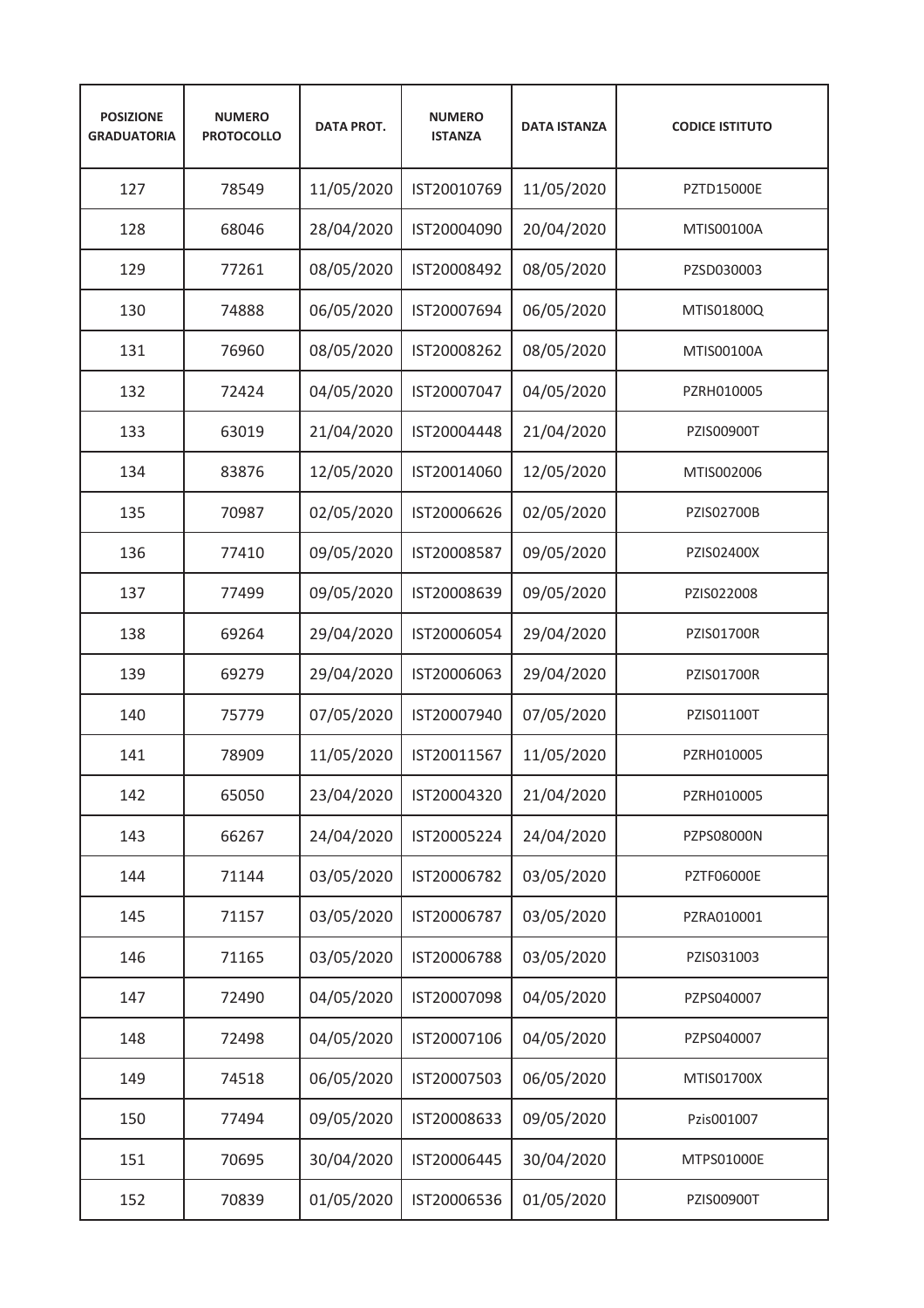| <b>POSIZIONE</b><br><b>GRADUATORIA</b> | <b>NUMERO</b><br><b>PROTOCOLLO</b> | <b>DATA PROT.</b> | <b>NUMERO</b><br><b>ISTANZA</b> | <b>DATA ISTANZA</b> | <b>CODICE ISTITUTO</b> |
|----------------------------------------|------------------------------------|-------------------|---------------------------------|---------------------|------------------------|
| 153                                    | 73112                              | 05/05/2020        | IST20007153                     | 05/05/2020          | PZIS00900T             |
| 154                                    | 69710                              | 29/04/2020        | IST20006210                     | 29/04/2020          | MTTD06000B             |
| 155                                    | 78978                              | 11/05/2020        | IST20011779                     | 11/05/2020          | MTIS011001             |
| 156                                    | 78989                              | 11/05/2020        | IST20011842                     | 11/05/2020          | MTIS01700X             |
| 157                                    | 70109                              | 30/04/2020        | IST20006303                     | 30/04/2020          | MTIS01800Q             |
| 158                                    | 76167                              | 07/05/2020        | IST20008132                     | 07/05/2020          | PZIS029003             |
| 159                                    | 70464                              | 30/04/2020        | IST20006388                     | 30/04/2020          | PZIS02400X             |
| 160                                    | 72882                              | 05/05/2020        | IST20007134                     | 05/05/2020          | <b>PZIS00900T</b>      |
| 161                                    | 71733                              | 04/05/2020        | IST20006881                     | 04/05/2020          | PZIS02400X             |
| 162                                    | 77641                              | 10/05/2020        | IST20008890                     | 10/05/2020          | MTIS01200R             |
| 163                                    | 82159                              | 12/05/2020        | IST20013067                     | 12/05/2020          | MTPM01000G             |
| 164                                    | 73801                              | 05/05/2020        | IST20007309                     | 05/05/2020          | pzis01900c             |
| 165                                    | 72471                              | 04/05/2020        | IST20007082                     | 04/05/2020          | MTIS016004             |
| 166                                    | 83089                              | 12/05/2020        | IST20013526                     | 12/05/2020          | PZPS040007             |
| 167                                    | 63025                              | 21/04/2020        | IST20004454                     | 21/04/2020          | <b>PZIS01700R</b>      |
| 168                                    | 83903                              | 12/05/2020        | IST20014079                     | 12/05/2020          | <b>TAIS02600R</b>      |
| 169                                    | 83942                              | 12/05/2020        | IST20014113                     | 12/05/2020          | <b>TAIS02600R</b>      |
| 170                                    | 65936                              | 24/04/2020        | IST20005128                     | 24/04/2020          | MTIS01700X             |
| 171                                    | 64153                              | 23/04/2020        | IST20004850                     | 23/04/2020          | PzRH010005             |
| 172                                    | 64161                              | 23/04/2020        | IST20004851                     | 23/04/2020          | PZRI04000C             |
| 173                                    | 67831                              | 27/04/2020        | IST20005756                     | 27/04/2020          | PZIS01800L             |
| 174                                    | 74752                              | 06/05/2020        | IST20007593                     | 06/05/2020          | MTIS002006             |
| 175                                    | 70463                              | 30/04/2020        | IST20006387                     | 30/04/2020          | MTIS01800Q             |
| 176                                    | 66539                              | 26/04/2020        | IST20005439                     | 26/04/2020          | MTIS011001             |
| 177                                    | 66088                              | 24/04/2020        | IST20005154                     | 24/04/2020          | PZPS040007             |
| 178                                    | 66119                              | 24/04/2020        | IST20005163                     | 24/04/2020          | PZRI04000C             |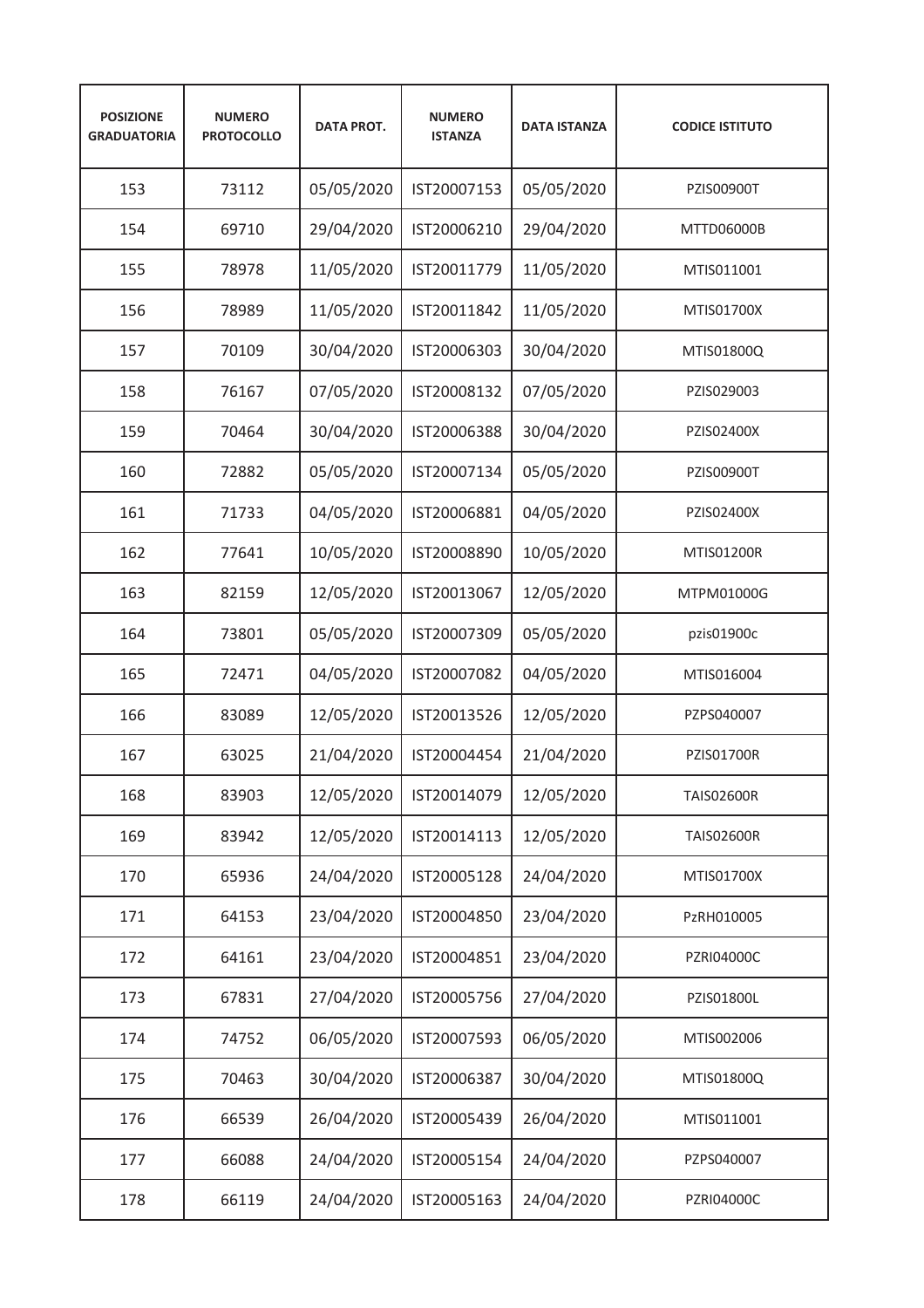| <b>POSIZIONE</b><br><b>GRADUATORIA</b> | <b>NUMERO</b><br><b>PROTOCOLLO</b> | <b>DATA PROT.</b> | <b>NUMERO</b><br><b>ISTANZA</b> | <b>DATA ISTANZA</b> | <b>CODICE ISTITUTO</b> |
|----------------------------------------|------------------------------------|-------------------|---------------------------------|---------------------|------------------------|
| 179                                    | 82401                              | 12/05/2020        | IST20013174                     | 12/05/2020          | PZPS08000N             |
| 180                                    | 83177                              | 12/05/2020        | IST20012235                     | 11/05/2020          | PZIS02400X             |
| 181                                    | 65168                              | 23/04/2020        | IST20004977                     | 23/04/2020          | MTIS016004             |
| 182                                    | 68281                              | 28/04/2020        | IST20005814                     | 28/04/2020          | MTTD01500D             |
| 183                                    | 71060                              | 02/05/2020        | IST20006703                     | 02/05/2020          | MTIS01300L             |
| 184                                    | 84367                              | 12/05/2020        | IST20014511                     | 12/05/2020          | PZIS01800L             |
| 185                                    | 78550                              | 11/05/2020        | IST20008353                     | 08/05/2020          | PZPS08000N             |
| 186                                    | 66373                              | 24/04/2020        | IST20005300                     | 24/04/2020          | PZRH010005             |
| 187                                    | 74712                              | 06/05/2020        | IST20007563                     | 06/05/2020          | MTIS002006             |
| 188                                    | 84876                              | 13/05/2020        | IST20014757                     | 13/05/2020          | MTIS00400T             |
| 189                                    | 85104                              | 13/05/2020        | IST20014879                     | 13/05/2020          | MTISO1800Q             |
| 190                                    | 70737                              | 30/04/2020        | IST20005569                     | 27/04/2020          | MTIS002006             |
| 191                                    | 78943                              | 11/05/2020        | IST20011666                     | 11/05/2020          | MTTD020001             |
| 192                                    | 76938                              | 08/05/2020        | IST20008088                     | 07/05/2020          | PZIS028007             |
| 193                                    | 64921                              | 23/04/2020        | IST20004917                     | 23/04/2020          | PZIS002003             |
| 194                                    | 77358                              | 09/05/2020        | IST20008540                     | 09/05/2020          | PZRI00702V             |
| 195                                    | 66309                              | 24/04/2020        | IST20005249                     | 24/04/2020          | PZRH010005             |
| 196                                    | 75794                              | 07/05/2020        | IST20007718                     | 06/05/2020          | PZPS12000V             |
| 197                                    | 63367                              | 22/04/2020        | IST20004539                     | 22/04/2020          | PZIS01700R             |
| 198                                    | 74782                              | 06/05/2020        | IST20007612                     | 06/05/2020          | PZIS002003             |
| 199                                    | 81664                              | 11/05/2020        | IST20012763                     | 11/05/2020          | MTIS016004             |
| 200                                    | 77495                              | 09/05/2020        | IST20008635                     | 09/05/2020          | PZIS007006             |
| 201                                    | 66501                              | 25/04/2020        | IST20005407                     | 25/04/2020          | PZIS016001             |
| 202                                    | 71169                              | 03/05/2020        | IST20006791                     | 03/05/2020          | PZIS02400X             |
| 203                                    | 83584                              | 12/05/2020        | IST20013506                     | 12/05/2020          | PZRA010001             |
| 204                                    | 66593                              | 26/04/2020        | IST20005481                     | 26/04/2020          | PZPS08000N             |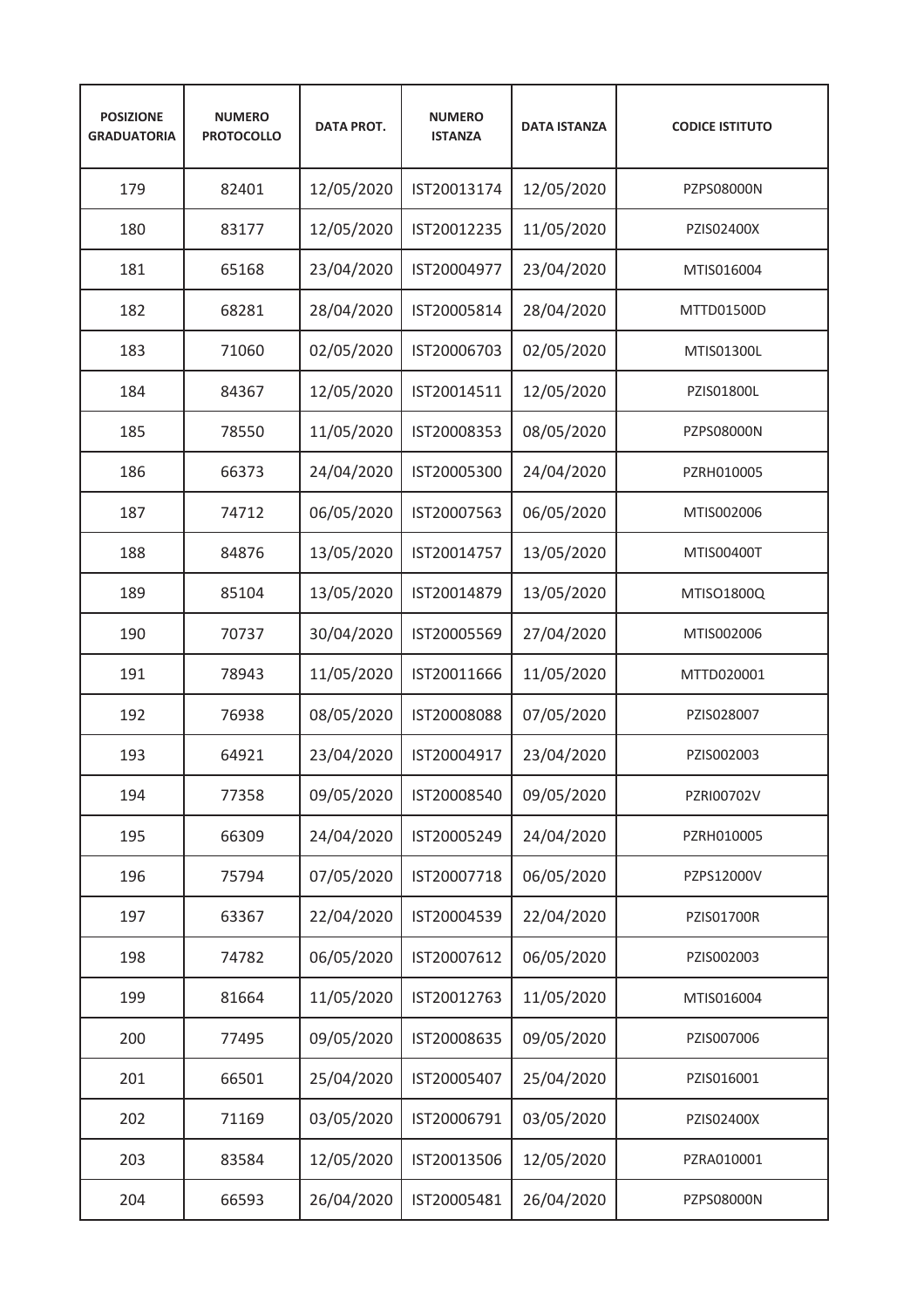| <b>POSIZIONE</b><br><b>GRADUATORIA</b> | <b>NUMERO</b><br><b>PROTOCOLLO</b> | <b>DATA PROT.</b> | <b>NUMERO</b><br><b>ISTANZA</b> | <b>DATA ISTANZA</b> | <b>CODICE ISTITUTO</b> |
|----------------------------------------|------------------------------------|-------------------|---------------------------------|---------------------|------------------------|
| 205                                    | 83930                              | 12/05/2020        | IST20014097                     | 12/05/2020          | MTPM01000G             |
| 206                                    | 74228                              | 06/05/2020        | IST20007451                     | 06/05/2020          | NARHO7000E.            |
| 207                                    | 74269                              | 06/05/2020        | IST20007460                     | 06/05/2020          | PZIS007006             |
| 208                                    | 73880                              | 05/05/2020        | IST20007368                     | 05/05/2020          | PZIS022008             |
| 209                                    | 74790                              | 06/05/2020        | IST20007614                     | 06/05/2020          | PZIS031003             |
| 210                                    | 64791                              | 23/04/2020        | IST20004895                     | 23/04/2020          | <b>PZIS01700R</b>      |
| 211                                    | 80948                              | 11/05/2020        | IST20012707                     | 11/05/2020          | PZRH010005             |
| 212                                    | 76999                              | 08/05/2020        | IST20008286                     | 08/05/2020          | <b>PZRI04000C</b>      |
| 213                                    | 83533                              | 12/05/2020        | IST20013861                     | 12/05/2020          | PZPS12000V             |
| 214                                    | 73499                              | 05/05/2020        | IST20007224                     | 05/05/2020          | PZRH010005             |
| 215                                    | 73453                              | 05/05/2020        | IST20007211                     | 05/05/2020          | MTIS011001             |
| 216                                    | 77187                              | 08/05/2020        | IST20008418                     | 08/05/2020          | PZIS028007             |
| 217                                    | 76003                              | 07/05/2020        | IST20007995                     | 07/05/2020          | PZIS01300D             |
| 218                                    | 76013                              | 07/05/2020        | IST20007999                     | 07/05/2020          | PZIS016001             |
| 219                                    | 68695                              | 28/04/2020        | IST20005888                     | 28/04/2020          | mtis011001             |
| 220                                    | 79915                              | 11/05/2020        | IST20012161                     | 11/05/2020          | MTIS011001             |
| 221                                    | 84828                              | 13/05/2020        | IST20014723                     | 13/05/2020          | PZIS01700R             |
| 222                                    | 84870                              | 13/05/2020        | IST20014752                     | 13/05/2020          | PZIS01700R             |
| 223                                    | 77490                              | 09/05/2020        | IST20008629                     | 09/05/2020          | MTIS01300L             |
| 224                                    | 73484                              | 05/05/2020        | IST20007222                     | 05/05/2020          | MTIS009001             |
| 225                                    | 64028                              | 22/04/2020        | IST20004626                     | 22/04/2020          | PZIS01800L             |
| 226                                    | 74876                              | 06/05/2020        | IST20007680                     | 06/05/2020          | MTIS01800Q             |
| 227                                    | 74620                              | 06/05/2020        | IST20007408                     | 06/05/2020          | MTIS01800Q             |
| 228                                    | 83835                              | 12/05/2020        | IST20014035                     | 12/05/2020          | pzis01900c             |
| 229                                    | 77359                              | 09/05/2020        | IST20008542                     | 09/05/2020          | MTPM01000G             |
| 230                                    | 63923                              | 22/04/2020        | IST20004677                     | 22/04/2020          | MTIS00100A             |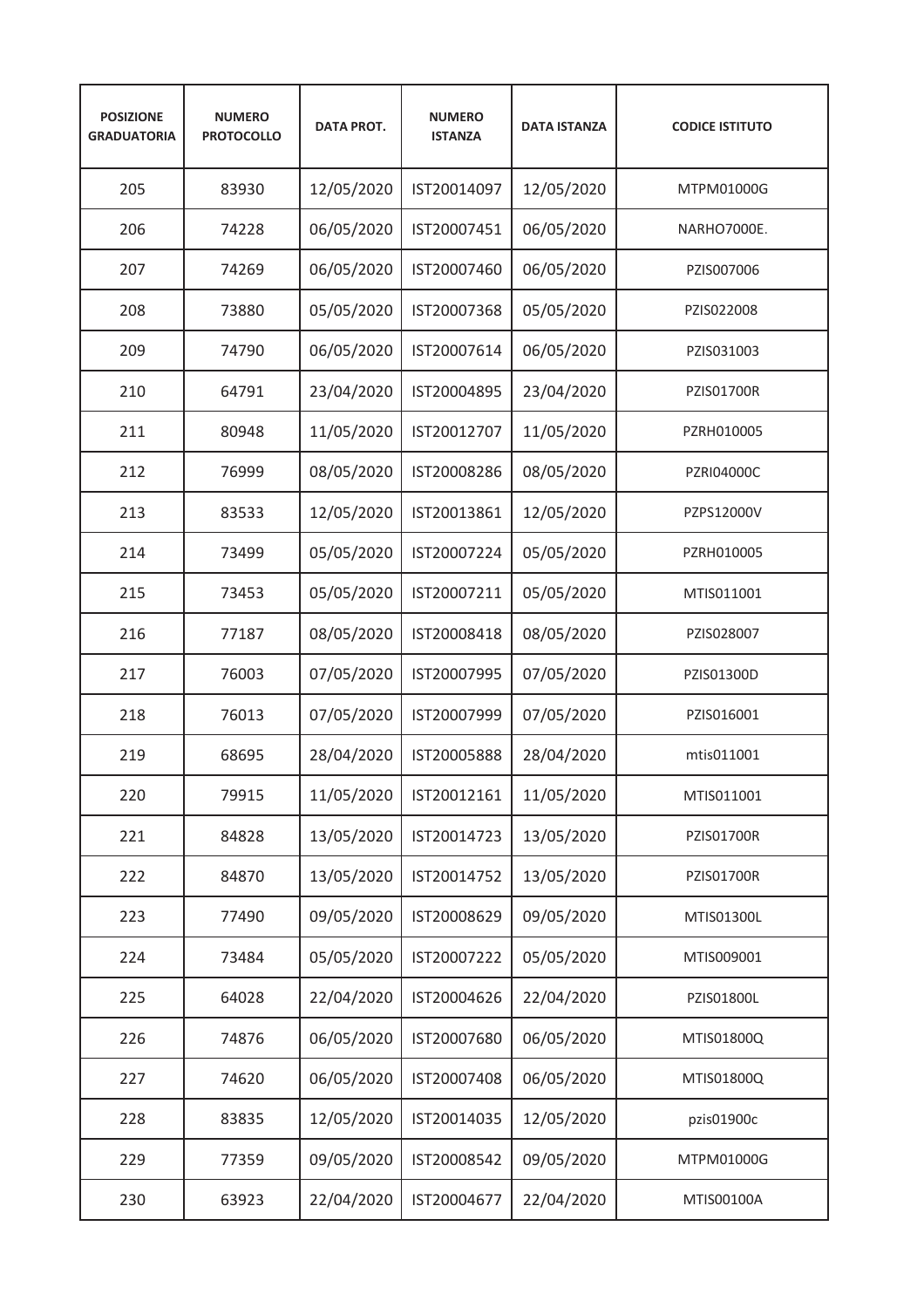| <b>POSIZIONE</b><br><b>GRADUATORIA</b> | <b>NUMERO</b><br><b>PROTOCOLLO</b> | <b>DATA PROT.</b> | <b>NUMERO</b><br><b>ISTANZA</b> | <b>DATA ISTANZA</b> | <b>CODICE ISTITUTO</b> |
|----------------------------------------|------------------------------------|-------------------|---------------------------------|---------------------|------------------------|
| 231                                    | 69705                              | 29/04/2020        | IST20006204                     | 29/04/2020          | MTIS01400C             |
| 232                                    | 69711                              | 29/04/2020        | IST20006214                     | 29/04/2020          | MTIS01200R             |
| 233                                    | 85077                              | 13/05/2020        | IST20014856                     | 13/05/2020          | MTIS011001             |
| 234                                    | 83916                              | 12/05/2020        | IST20013394                     | 12/05/2020          | PZRA010001             |
| 235                                    | 72413                              | 04/05/2020        | IST20007036                     | 04/05/2020          | MTIS01400C             |
| 236                                    | 71057                              | 02/05/2020        | IST20006702                     | 02/05/2020          | PZPS08000N             |
| 237                                    | 68850                              | 28/04/2020        | IST20005947                     | 28/04/2020          | PZIS00600A             |
| 238                                    | 70713                              | 30/04/2020        | IST20006457                     | 30/04/2020          | PZPS040007             |
| 239                                    | 63635                              | 22/04/2020        | IST20004578                     | 22/04/2020          | MTIS011001             |
| 240                                    | 84956                              | 13/05/2020        | IST20014800                     | 13/05/2020          | <b>PZRI04000C</b>      |
| 241                                    | 85009                              | 13/05/2020        | IST20014821                     | 13/05/2020          | <b>PZRI04000C</b>      |
| 242                                    | 64955                              | 23/04/2020        | IST20004920                     | 23/04/2020          | MTIS011001             |
| 243                                    | 81750                              | 11/05/2020        | IST20012832                     | 11/05/2020          | PZIS01800L             |
| 244                                    | 78853                              | 11/05/2020        | IST20011374                     | 11/05/2020          | MTIS016004             |
| 245                                    | 78853                              | 12/05/2020        | IST20011375                     | 12/05/2020          | MTIS016004             |
| 246                                    | 76998                              | 08/05/2020        | IST20008285                     | 08/05/2020          | PZIS029003             |
| 247                                    | 77064                              | 08/05/2020        | IST20008321                     | 08/05/2020          | PZSD030003             |
| 248                                    | 84392                              | 13/05/2020        | IST20014544                     | 13/05/2020          | MTPM01000G             |
| 249                                    | 85100                              | 13/05/2020        | IST20014866                     | 13/05/2020          | PZPS12000V             |
| 250                                    | 84719                              | 13/05/2020        | IST20014457                     | 12/05/2020          | PZSD030003             |
| 251                                    | 67792                              | 27/04/2020        | IST20005139                     | 24/04/2020          | PZIS028007             |
| 252                                    | 74880                              | 06/05/2020        | IST20007689                     | 06/05/2020          | PZPS12000V             |
| 253                                    | 69721                              | 29/04/2020        | IST20006224                     | 29/04/2020          | PZIS00900T             |
| 254                                    | 60865                              | 18/04/2020        | IST20003941                     | 18/04/2020          | PZPS08000N             |
| 255                                    | 61952                              | 20/04/2020        | IST20004228                     | 20/04/2020          | MTPM01000G             |
| 256                                    | 71008                              | 02/05/2020        | IST20006656                     | 02/05/2020          | PZIS022008             |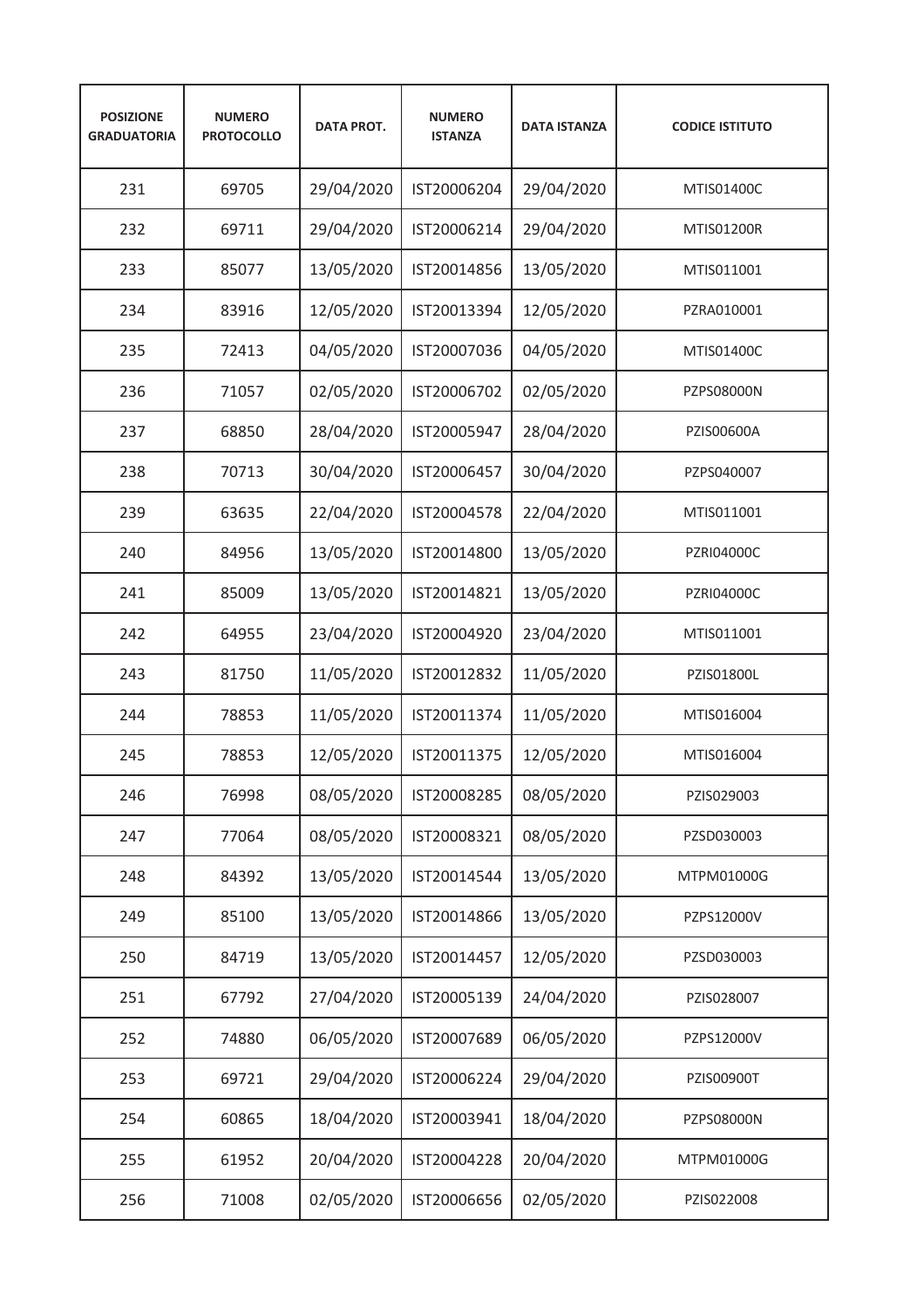| <b>POSIZIONE</b><br><b>GRADUATORIA</b> | <b>NUMERO</b><br><b>PROTOCOLLO</b> | <b>DATA PROT.</b> | <b>NUMERO</b><br><b>ISTANZA</b> | <b>DATA ISTANZA</b> | <b>CODICE ISTITUTO</b> |
|----------------------------------------|------------------------------------|-------------------|---------------------------------|---------------------|------------------------|
| 257                                    | 71012                              | 02/05/2020        | IST20006659                     | 02/05/2020          | PZRH010005             |
| 258                                    | 67013                              | 27/04/2020        | IST20005503                     | 27/04/2020          | MTIS009001             |
| 259                                    | 73238                              | 05/05/2020        | IST20007173                     | 05/05/2020          | PZIS022008             |
| 260                                    | 74578                              | 06/05/2020        | IST20007517                     | 06/05/2020          | PZPS08000N             |
| 261                                    | 78822                              | 11/05/2020        | IST20011264                     | 11/05/2020          | MTIS011001             |
| 262                                    | 62911                              | 21/04/2020        | IST20004394                     | 21/04/2020          | PZPS08000N             |
| 263                                    | 62924                              | 21/04/2020        | IST20004402                     | 21/04/2020          | PZPC040004             |
| 264                                    | 73615                              | 05/05/2020        | IST20006904                     | 04/05/2020          | PZSD030003             |
| 265                                    | 76040                              | 07/05/2020        | IST20008017                     | 07/05/2020          | MTIS01400C             |
| 266                                    | 70902                              | 01/05/2020        | IST20006571                     | 01/05/2020          | PZIS029003             |
| 267                                    | 76817                              | 08/05/2020        | IST20008232                     | 08/05/2020          | PZPS08000N             |
| 268                                    | 63739                              | 22/04/2020        | IST20004599                     | 22/04/2020          | PZIS022008             |
| 269                                    | 74865                              | 06/05/2020        | IST20007669                     | 06/05/2020          | PZRH010005             |
| 270                                    | 68035                              | 28/04/2020        | IST20005765                     | 28/04/2020          | MTIS00100A             |
| 271                                    | 64932                              | 23/04/2020        | IST20004884                     | 23/04/2020          | PZRH010005             |
| 272                                    | 76558                              | 08/05/2020        | IST20008178                     | 08/05/2020          | PZPS08000N             |
| 273                                    | 77713                              | 10/05/2020        | IST20008968                     | 10/05/2020          | MTIS01400C             |
| 274                                    | 76073                              | 07/05/2020        | IST20008047                     | 07/05/2020          | PZPC040004             |
| 275                                    | 71593                              | 04/05/2020        | IST20006870                     | 04/05/2020          | PZIS00600A             |
| 276                                    | 69640                              | 29/04/2020        | IST20005805                     | 28/04/2020          | MTPM01000G             |
| 277                                    | 84424                              | 13/05/2020        | IST20014575                     | 13/05/2020          | MTIS00100A             |
| 278                                    | 74885                              | 06/05/2020        | IST20007691                     | 06/05/2020          | MTIS00400T             |
| 279                                    | 61865                              | 20/04/2020        | IST20004162                     | 20/04/2020          | PZIS01700R             |
| 280                                    | 71158                              | 03/05/2020        | IST20006786                     | 03/05/2020          | PZRI04000C             |
| 281                                    | 73451                              | 05/05/2020        | IST20007210                     | 05/05/2020          | PZSD030003             |
| 282                                    | 73456                              | 05/05/2020        | IST20007215                     | 05/05/2020          | PZRI04000C             |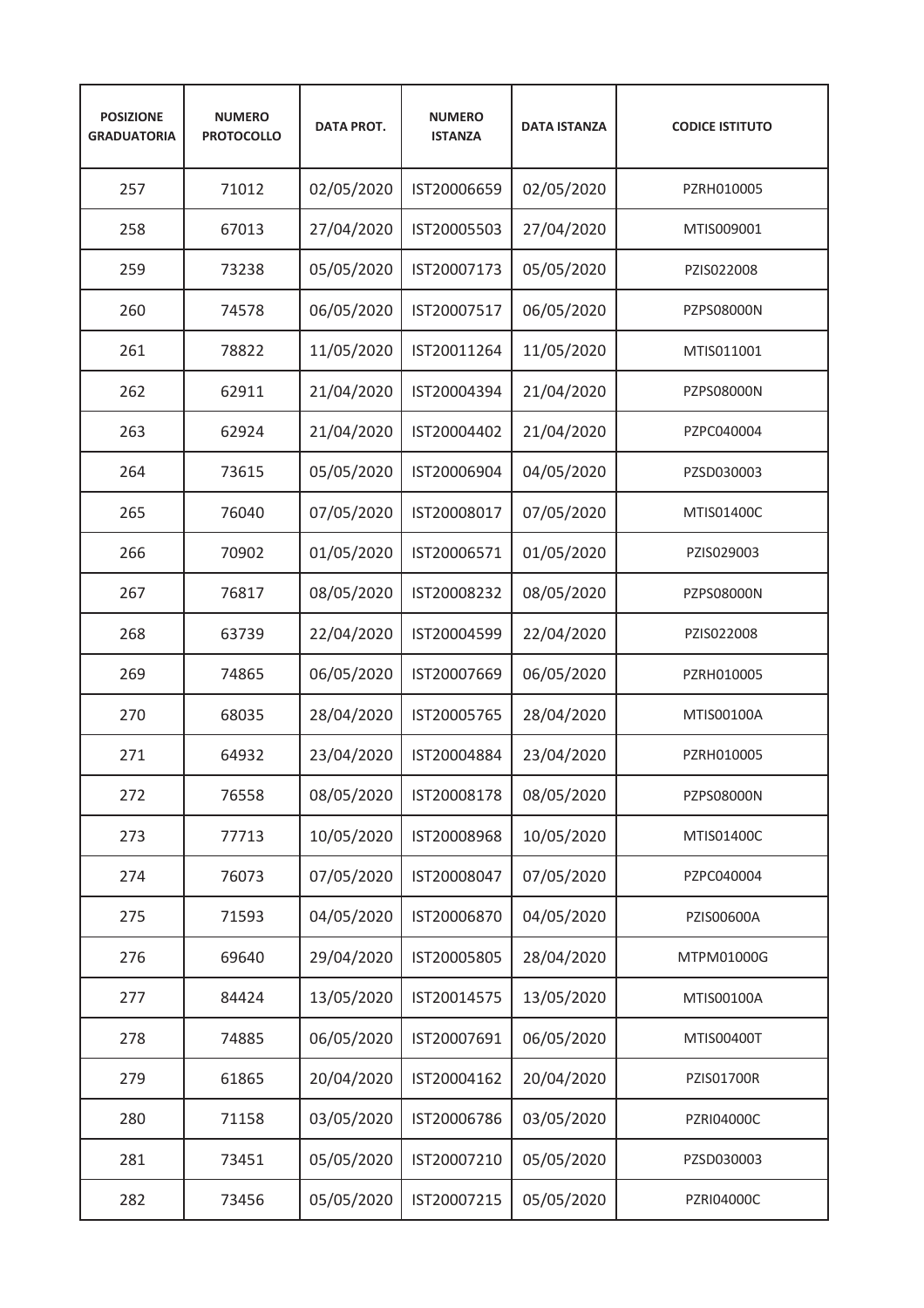| <b>POSIZIONE</b><br><b>GRADUATORIA</b> | <b>NUMERO</b><br><b>PROTOCOLLO</b> | <b>DATA PROT.</b> | <b>NUMERO</b><br><b>ISTANZA</b> | <b>DATA ISTANZA</b> | <b>CODICE ISTITUTO</b> |
|----------------------------------------|------------------------------------|-------------------|---------------------------------|---------------------|------------------------|
| 283                                    | 73193                              | 05/05/2020        | IST20007163                     | 05/05/2020          | PZIS002003             |
| 284                                    | 70099                              | 30/04/2020        | IST20006213                     | 29/04/2020          | PZPS040007             |
| 285                                    | 66291                              | 24/04/2020        | IST20005238                     | 24/04/2020          | <b>PZIS01700R</b>      |
| 286                                    | 66296                              | 24/04/2020        | IST20005243                     | 24/04/2020          | PZRA010001             |
| 287                                    | 70692                              | 30/04/2020        | IST20006441                     | 30/04/2020          | MTTD020001             |
| 288                                    | 77107                              | 08/05/2020        | IST20008349                     | 08/05/2020          | MTIS011001             |
| 289                                    | 83691                              | 12/05/2020        | IST20013959                     | 12/05/2020          | PZIS01800L             |
| 290                                    | 61701                              | 20/04/2020        | IST20004097                     | 20/04/2020          | <b>PZIS00900T</b>      |
| 291                                    | 62667                              | 21/04/2020        | IST20004338                     | 21/04/2020          | PZIS02100C             |
| 292                                    | 74573                              | 06/05/2020        | IST20006925                     | 04/05/2020          | PZIS02100C             |
| 293                                    | 68772                              | 28/04/2020        | IST20005903                     | 28/04/2020          | <b>PZRI04000C</b>      |
| 294                                    | 72101                              | 04/05/2020        | IST20006943                     | 04/05/2020          | PZPS08000N             |
| 295                                    | 77501                              | 09/05/2020        | IST20008640                     | 09/05/2020          | PZIS007006             |
| 296                                    | 63629                              | 22/04/2020        | IST20004576                     | 22/04/2020          | MTIS011001             |
| 297                                    | 64746                              | 23/04/2020        | IST20004889                     | 23/04/2020          | PZIS022008             |
| 298                                    | 62459                              | 21/04/2020        | IST20004297                     | 21/04/2020          | PZIS01700R             |
| 299                                    | 67675                              | 27/04/2020        | IST20005647                     | 27/04/2020          | PZIS01700R             |
| 300                                    | 63849                              | 22/04/2020        | IST20004640                     | 22/04/2020          | PZPC040004             |
| 301                                    | 77077                              | 08/05/2020        | IST20008333                     | 08/05/2020          | MTIS011001             |
| 302                                    | 83245                              | 12/05/2020        | IST20012881                     | 11/05/2020          | MTIS01400C             |
| 303                                    | 78412                              | 11/05/2020        | IST20010329                     | 11/05/2020          | MTIS011001             |
| 304                                    | 80936                              | 11/05/2020        | IST20012564                     | 11/05/2020          | SAIS037006             |
| 305                                    | 67149                              | 27/04/2020        | IST20005525                     | 27/04/2020          | MTIS011001             |
| 306                                    | 72235                              | 04/05/2020        | IST20006975                     | 04/05/2020          | PZRI04000C             |
| 307                                    | 68819                              | 28/04/2020        | IST20005911                     | 28/04/2020          | PZRH010005             |
| 308                                    | 76977                              | 08/05/2020        | IST20008276                     | 08/05/2020          | PZPS08000N             |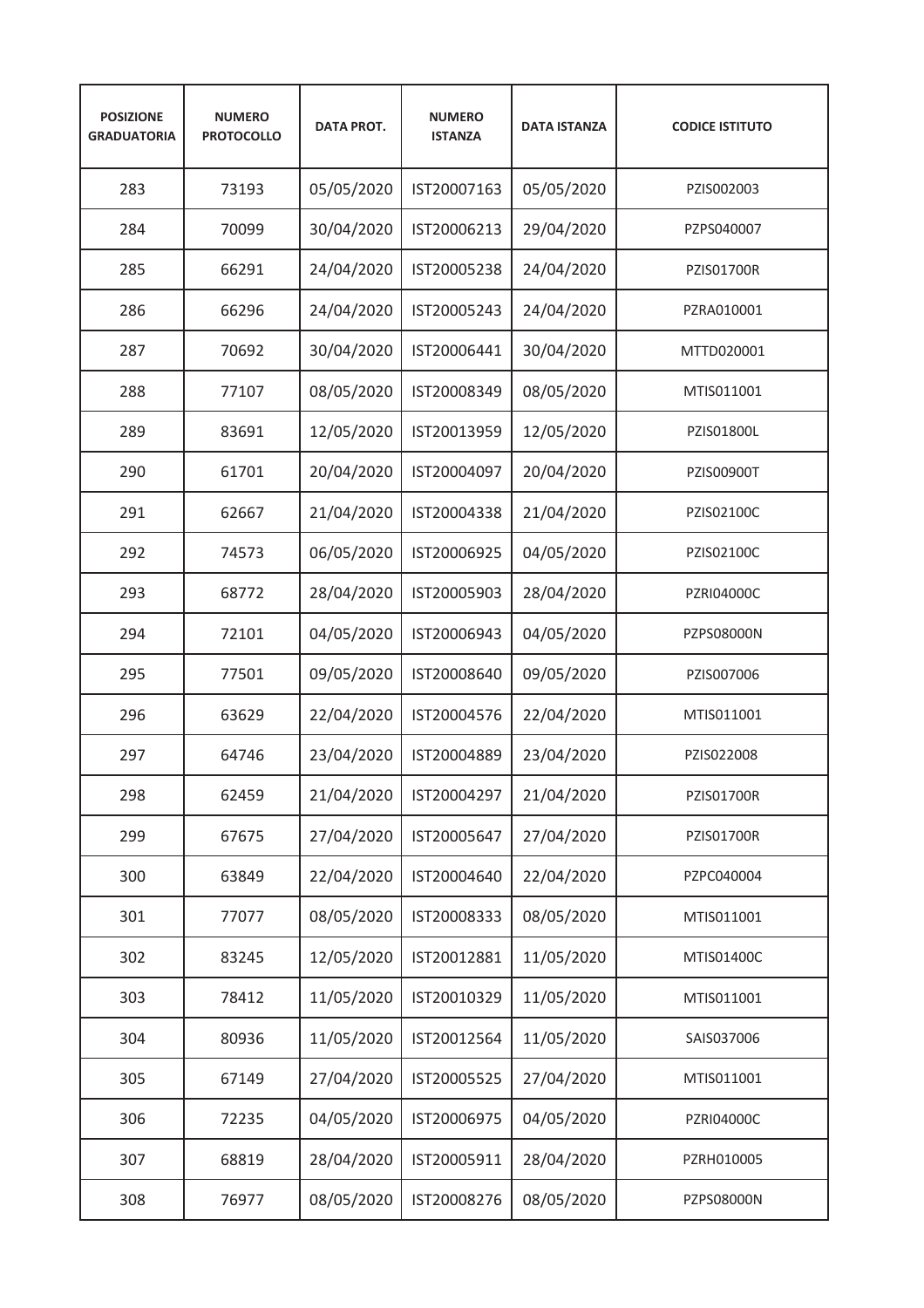| <b>POSIZIONE</b><br><b>GRADUATORIA</b> | <b>NUMERO</b><br><b>PROTOCOLLO</b> | <b>DATA PROT.</b> | <b>NUMERO</b><br><b>ISTANZA</b> | <b>DATA ISTANZA</b> | <b>CODICE ISTITUTO</b> |
|----------------------------------------|------------------------------------|-------------------|---------------------------------|---------------------|------------------------|
| 309                                    | 62721                              | 21/04/2020        | IST20004354                     | 21/04/2020          | PZIS01800L             |
| 310                                    | 69340                              | 29/04/2020        | IST20006075                     | 29/04/2020          | MTIS011001             |
| 311                                    | 61381                              | 20/04/2020        | IST20004049                     | 20/04/2020          | MTTD020001             |
| 312                                    | 69525                              | 29/04/2020        | IST20006112                     | 29/04/2020          | MTISOO400T             |
| 313                                    | 76850                              | 08/05/2020        | IST20008002                     | 07/05/2020          | MTIS01300L             |
| 314                                    | 67022                              | 27/04/2020        | IST20005124                     | 24/04/2020          | MTIS011001             |
| 315                                    | 83562                              | 12/05/2020        | IST20013878                     | 12/05/2020          | MTIS01400C             |
| 316                                    | 83649                              | 12/05/2020        | IST20013944                     | 12/05/2020          | MTIS009001             |
| 317                                    | 76806                              | 08/05/2020        | IST20008228                     | 08/05/2020          | <b>PZPS08000N</b>      |
| 318                                    | 83922                              | 12/05/2020        | IST20014092                     | 12/05/2020          | PZIS029003             |
| 319                                    | 85265                              | 13/05/2020        | IST20014818                     | 13/05/2020          | PZPS12000V             |
| 320                                    | 84448                              | 13/05/2020        | IST20010889                     | 11/05/2020          | PZPS12000V             |
| 321                                    | 81743                              | 11/05/2020        | IST20012826                     | 11/05/2020          | MTIS01400C             |
| 322                                    | 66162                              | 24/04/2020        | IST20004342                     | 21/04/2020          | <b>PZIS01700R</b>      |
| 323                                    | 74233                              | 06/05/2020        | IST20007454                     | 06/05/2020          | MTIS00100A             |
| 324                                    | 71052                              | 02/05/2020        | IST20006696                     | 02/05/2020          | MTPM01000G             |
| 325                                    | 62841                              | 21/04/2020        | IST20004377                     | 21/04/2020          | PZRA010001             |
| 326                                    | 71013                              | 02/05/2020        | IST20006660                     | 02/05/2020          | MTIS009001             |
| 327                                    | 65084                              | 23/04/2020        | IST20004959                     | 23/04/2020          | MTIS01800Q             |
| 328                                    | 62701                              | 21/04/2020        | IST20004349                     | 21/04/2020          | MTIS011001             |
| 329                                    | 85002                              | 13/05/2020        | IST20011035                     | 11/05/2020          | PZIS02400X             |
| 330                                    | 63658                              | 22/04/2020        | IST20004331                     | 21/04/2020          | MTIS00100A             |
| 331                                    | 74813                              | 06/05/2020        | IST20007633                     | 06/05/2020          | MTIS01200R             |
| 332                                    | 67535                              | 27/04/2020        | IST20005613                     | 27/04/2020          | PZIS01800L             |
| 333                                    | 67540                              | 27/04/2020        | IST20005610                     | 27/04/2020          | PZIS01800L             |
| 334                                    | 66574                              | 26/04/2020        | IST20005468                     | 26/04/2020          | MTIS00100A             |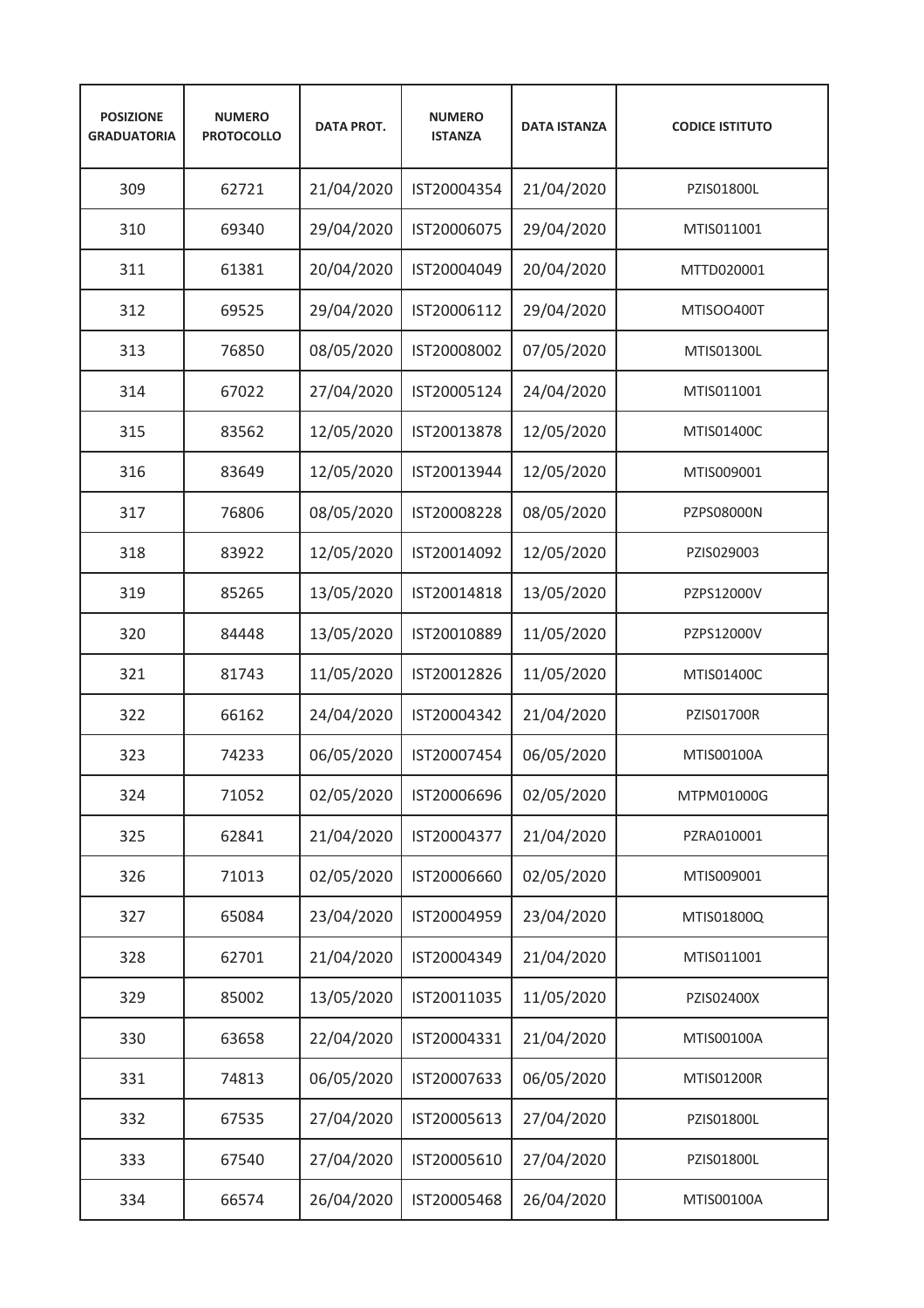| <b>POSIZIONE</b><br><b>GRADUATORIA</b> | <b>NUMERO</b><br><b>PROTOCOLLO</b> | <b>DATA PROT.</b> | <b>NUMERO</b><br><b>ISTANZA</b> | <b>DATA ISTANZA</b> | <b>CODICE ISTITUTO</b> |
|----------------------------------------|------------------------------------|-------------------|---------------------------------|---------------------|------------------------|
| 335                                    | 66555                              | 26/04/2020        | IST20005417                     | 25/04/2020          | PZIS029003             |
| 336                                    | 61495                              | 20/04/2020        | IST20003940                     | 18/04/2020          | MTIS01800Q             |
| 337                                    | 77505                              | 09/05/2020        | IST20008644                     | 09/05/2020          | PZPS12000V             |
| 338                                    | 79942                              | 11/05/2020        | IST20012277                     | 11/05/2020          | PZRI00702V             |
| 339                                    | 70151                              | 30/04/2020        | IST20006316                     | 30/04/2020          | PZIS00600A             |
| 340                                    | 70156                              | 30/04/2020        | IST20006318                     | 30/04/2020          | PZIS00600A             |
| 341                                    | 84221                              | 12/05/2020        | IST20014372                     | 12/05/2020          | MTIS01800Q             |
| 342                                    | 75658                              | 07/05/2020        | IST20007907                     | 07/05/2020          | MTTD06000B             |
| 343                                    | 70685                              | 30/04/2020        | IST20006439                     | 30/04/2020          | PZIS02400X             |
| 344                                    | 70700                              | 30/04/2020        | IST20006448                     | 30/04/2020          | PZIS02400X             |
| 345                                    | 75828                              | 07/05/2020        | IST20007003                     | 04/05/2020          | PZIS022008             |
| 346                                    | 77685                              | 10/05/2020        | IST20008935                     | 10/05/2020          | <b>PZRI04000C</b>      |
| 347                                    | 79053                              | 11/05/2020        | IST20011959                     | 11/05/2020          | PZIS01300D             |
| 348                                    | 75900                              | 07/05/2020        | IST20007964                     | 07/05/2020          | PZPS12000V             |
| 349                                    | 80169                              | 11/05/2020        | IST20012534                     | 11/05/2020          | PZPS12000V             |
| 350                                    | 80909                              | 11/05/2020        | IST20012643                     | 11/05/2020          | PZRH010005             |
| 351                                    | 65304                              | 23/04/2020        | IST20005050                     | 23/04/2020          | MTPS01000E             |
| 352                                    | 65328                              | 23/04/2020        | IST20005055                     | 23/04/2020          | MTPM01000G             |
| 353                                    | 67032                              | 27/04/2020        | IST20005506                     | 27/04/2020          | PZIS01800L             |
| 354                                    | 67752                              | 27/04/2020        | IST20005693                     | 27/04/2020          | PZSD030003             |
| 355                                    | 76046                              | 07/05/2020        | IST20008023                     | 07/05/2020          | PZRH010005             |
| 356                                    | 76052                              | 07/05/2020        | IST20008028                     | 07/05/2020          | PZRH010005             |
| 357                                    | 60777                              | 17/04/2020        | IST20003880                     | 17/04/2020          | MTPM01000G             |
| 358                                    | 60780                              | 17/04/2020        | IST20003882                     | 17/04/2020          | MTPM01000G             |
| 359                                    | 76101                              | 07/05/2020        | IST20008075                     | 07/05/2020          | MTIS01400C             |
| 360                                    | 70914                              | 01/05/2020        | IST20006582                     | 01/05/2020          | PZPS08000N             |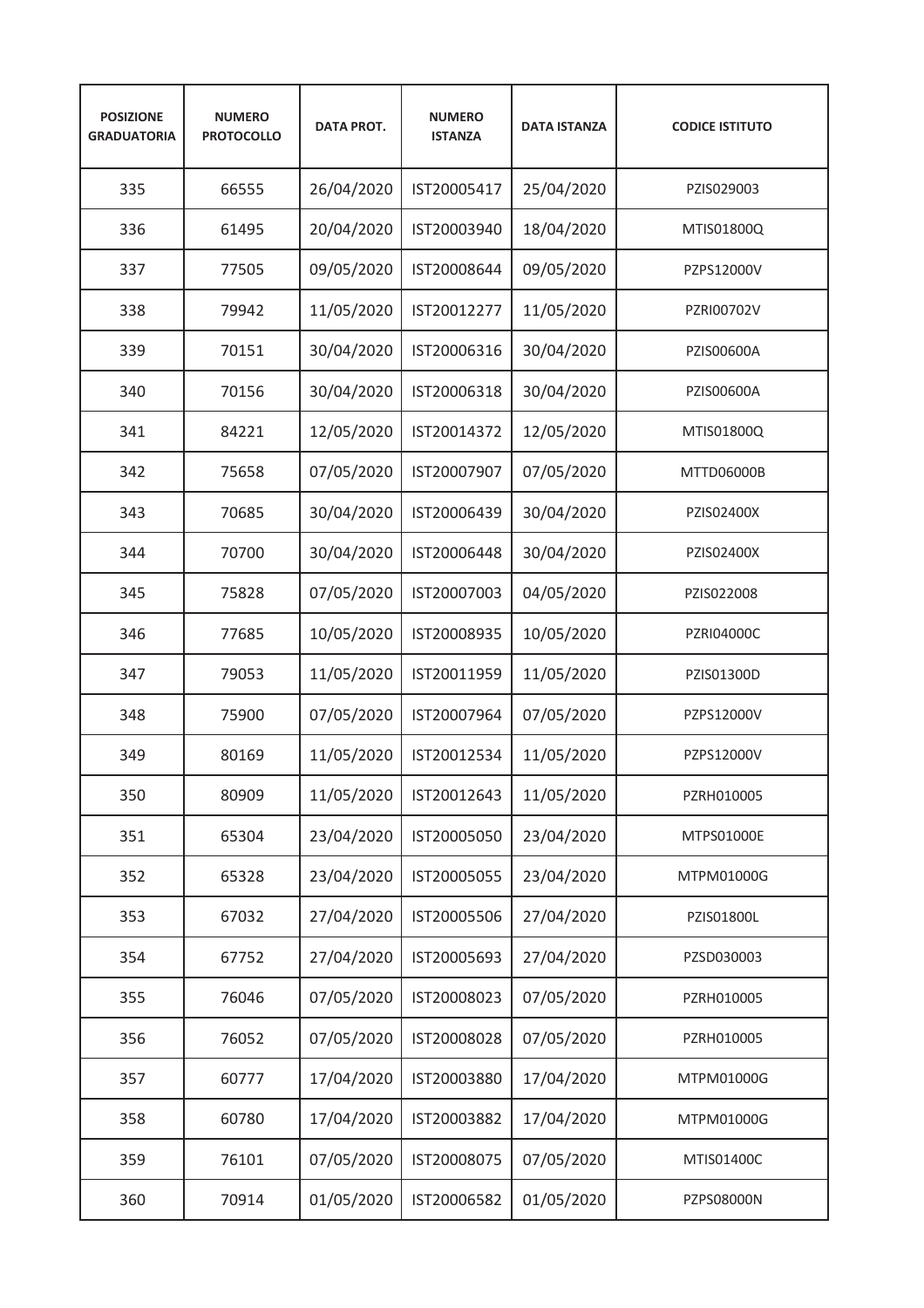| <b>POSIZIONE</b><br><b>GRADUATORIA</b> | <b>NUMERO</b><br><b>PROTOCOLLO</b> | <b>DATA PROT.</b> | <b>NUMERO</b><br><b>ISTANZA</b> | <b>DATA ISTANZA</b> | <b>CODICE ISTITUTO</b> |
|----------------------------------------|------------------------------------|-------------------|---------------------------------|---------------------|------------------------|
| 361                                    | 62869                              | 21/04/2020        | IST20004383                     | 21/04/2020          | PZIS028007             |
| 362                                    | 77133                              | 08/05/2020        | IST20008378                     | 08/05/2020          | MTIS01300L             |
| 363                                    | 81994                              | 12/05/2020        | IST20011249                     | 11/05/2020          | MTIS009001             |
| 364                                    | 73666                              | 05/05/2020        | IST20005058                     | 23/04/2020          | MTIS011001             |
| 365                                    | 71019                              | 02/05/2020        | IST20006664                     | 02/05/2020          | <b>MTTD06000B</b>      |
| 366                                    | 64875                              | 23/04/2020        | IST20004905                     | 23/04/2020          | MTIS01700X             |
| 367                                    | 66465                              | 25/04/2020        | IST20004076                     | 20/04/2020          | MTIS00400T             |
| 368                                    | 75708                              | 07/05/2020        | IST20007917                     | 07/05/2020          | MTIS00400T             |
| 369                                    | 67547                              | 27/04/2020        | IST20005025                     | 23/04/2020          | MTIS00400T             |
| 370                                    | 76138                              | 07/05/2020        | IST20007952                     | 07/05/2020          | MTIS009001             |
| 371                                    | 77056                              | 08/05/2020        | IST20008311                     | 08/05/2020          | <b>MTTD06000B</b>      |
| 372                                    | 66867                              | 27/04/2020        | IST20005488                     | 27/04/2020          | PZIS016001             |
| 373                                    | 65343                              | 23/04/2020        | IST20005087                     | 23/04/2020          | PZIS002003             |
| 374                                    | 76096                              | 07/05/2020        | IST20008070                     | 07/05/2020          | PZIS02100C             |
| 375                                    | 63071                              | 21/04/2020        | IST20004505                     | 21/04/2020          | MTIS00100A             |
| 376                                    | 70397                              | 30/04/2020        | IST20006370                     | 30/04/2020          | PZRA010001             |
| 377                                    | 70404                              | 30/04/2020        | IST20006372                     | 30/04/2020          | PZPS08000N             |
| 378                                    | 67733                              | 27/04/2020        | IST20005680                     | 27/04/2020          | PZPS08000N             |
| 379                                    | 82337                              | 12/05/2020        | IST20013145                     | 12/05/2020          | PZRI04000C             |
| 380                                    | 62811                              | 21/04/2020        | IST20004372                     | 21/04/2020          | PZPS040007             |
| 381                                    | 60847                              | 18/04/2020        | IST20003922                     | 18/04/2020          | MTIS016004             |
| 382                                    | 82247                              | 12/05/2020        | IST20013091                     | 12/05/2020          | MTIS011001             |
| 383                                    | 77500                              | 09/05/2020        | IST20008347                     | 08/05/2020          | PZIS029003             |
| 384                                    | 77502                              | 09/05/2020        | IST20008331                     | 08/05/2020          | PZIS022008             |
| 385                                    | 77575                              | 09/05/2020        | IST20008820                     | 09/05/2020          | MTIS009001             |
| 386                                    | 77581                              | 09/05/2020        | IST20008825                     | 09/05/2020          | MTIS009001             |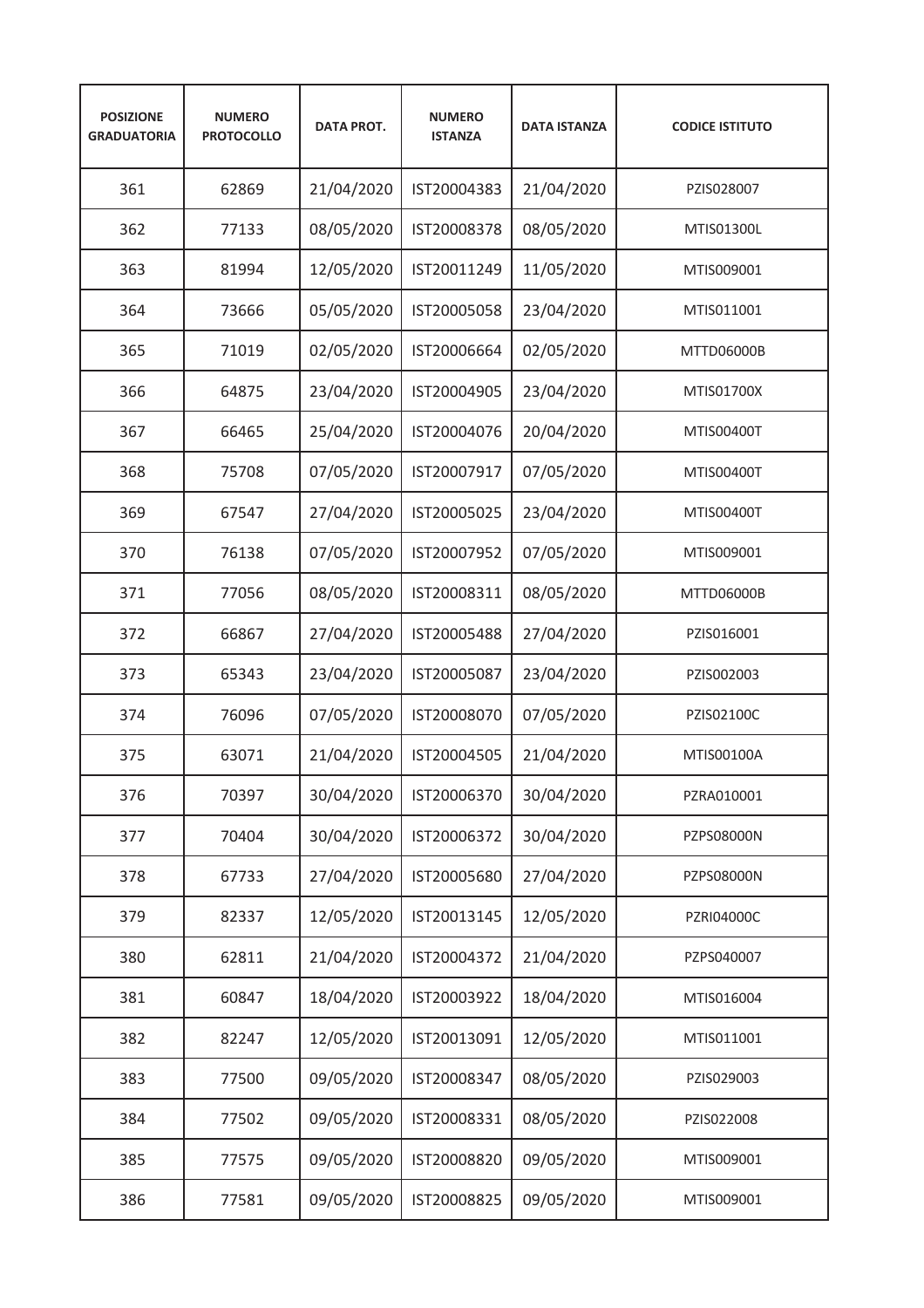| <b>POSIZIONE</b><br><b>GRADUATORIA</b> | <b>NUMERO</b><br><b>PROTOCOLLO</b> | <b>DATA PROT.</b> | <b>NUMERO</b><br><b>ISTANZA</b> | <b>DATA ISTANZA</b> | <b>CODICE ISTITUTO</b> |
|----------------------------------------|------------------------------------|-------------------|---------------------------------|---------------------|------------------------|
| 387                                    | 74771                              | 06/05/2020        | IST20007607                     | 06/05/2020          | PZRH010005             |
| 388                                    | 74779                              | 06/05/2020        | IST20007611                     | 06/05/2020          | <b>PZRI04000C</b>      |
| 389                                    | 82423                              | 12/05/2020        | IST20013184                     | 12/05/2020          | PZRH010005             |
| 390                                    | 83084                              | 12/05/2020        | IST20013250                     | 12/05/2020          | PZIS022008             |
| 391                                    | 63848                              | 22/04/2020        | IST20004639                     | 22/04/2020          | PZIS01800L             |
| 392                                    | 64044                              | 22/04/2020        | IST20004765                     | 22/04/2020          | MTIS01300L             |
| 393                                    | 66289                              | 24/04/2020        | IST20004946                     | 23/04/2020          | PZIS02400X             |
| 394                                    | 76851                              | 08/05/2020        | IST20008236                     | 08/05/2020          | MTIS00100A             |
| 395                                    | 68917                              | 28/04/2020        | IST20006004                     | 28/04/2020          | PZIS028007             |
| 396                                    | 70729                              | 30/04/2020        | IST20006469                     | 30/04/2020          | MTIS01400C             |
| 397                                    | 69259                              | 29/04/2020        | IST20006055                     | 29/04/2020          | PZIS01800L             |
| 398                                    | 69270                              | 29/04/2020        | IST20006062                     | 29/04/2020          | PZIS01800L             |
| 399                                    | 68844                              | 28/04/2020        | IST20005935                     | 28/04/2020          | MTIS002006             |
| 400                                    | 62312                              | 21/04/2020        | IST20004276                     | 21/04/2020          | PZIS00600A             |
| 401                                    | 78994                              | 11/05/2020        | IST20011861                     | 11/05/2020          | <b>PZIS01700R</b>      |
| 402                                    | 73872                              | 05/05/2020        | IST20007365                     | 05/05/2020          | MTIS01200R             |
| 403                                    | 67694                              | 27/04/2020        | IST20005655                     | 27/04/2020          | MTIS01700X             |
| 404                                    | 63092                              | 21/04/2020        | IST20004519                     | 21/04/2020          | PZIS01100T             |
| 405                                    | 68868                              | 28/04/2020        | IST20005961                     | 28/04/2020          | MTIS00100A             |
| 406                                    | 66108                              | 24/04/2020        | IST20005159                     | 24/04/2020          | MTIS00100A             |
| 407                                    | 66262                              | 24/04/2020        | IST20005217                     | 24/04/2020          | PZPS08000N             |
| 408                                    | 76088                              | 07/05/2020        | IST20008060                     | 07/05/2020          | MTIS01800Q             |
| 409                                    | 78990                              | 11/05/2020        | IST20011856                     | 11/05/2020          | MTIS011001             |
| 410                                    | 76886                              | 08/05/2020        | IST20008243                     | 08/05/2020          | MTIS00400T             |
| 411                                    | 77301                              | 09/05/2020        | IST20008503                     | 09/05/2020          | <b>MTIS01200R</b>      |
| 412                                    | 70781                              | 30/04/2020        | IST20006499                     | 30/04/2020          | MTIS00100A             |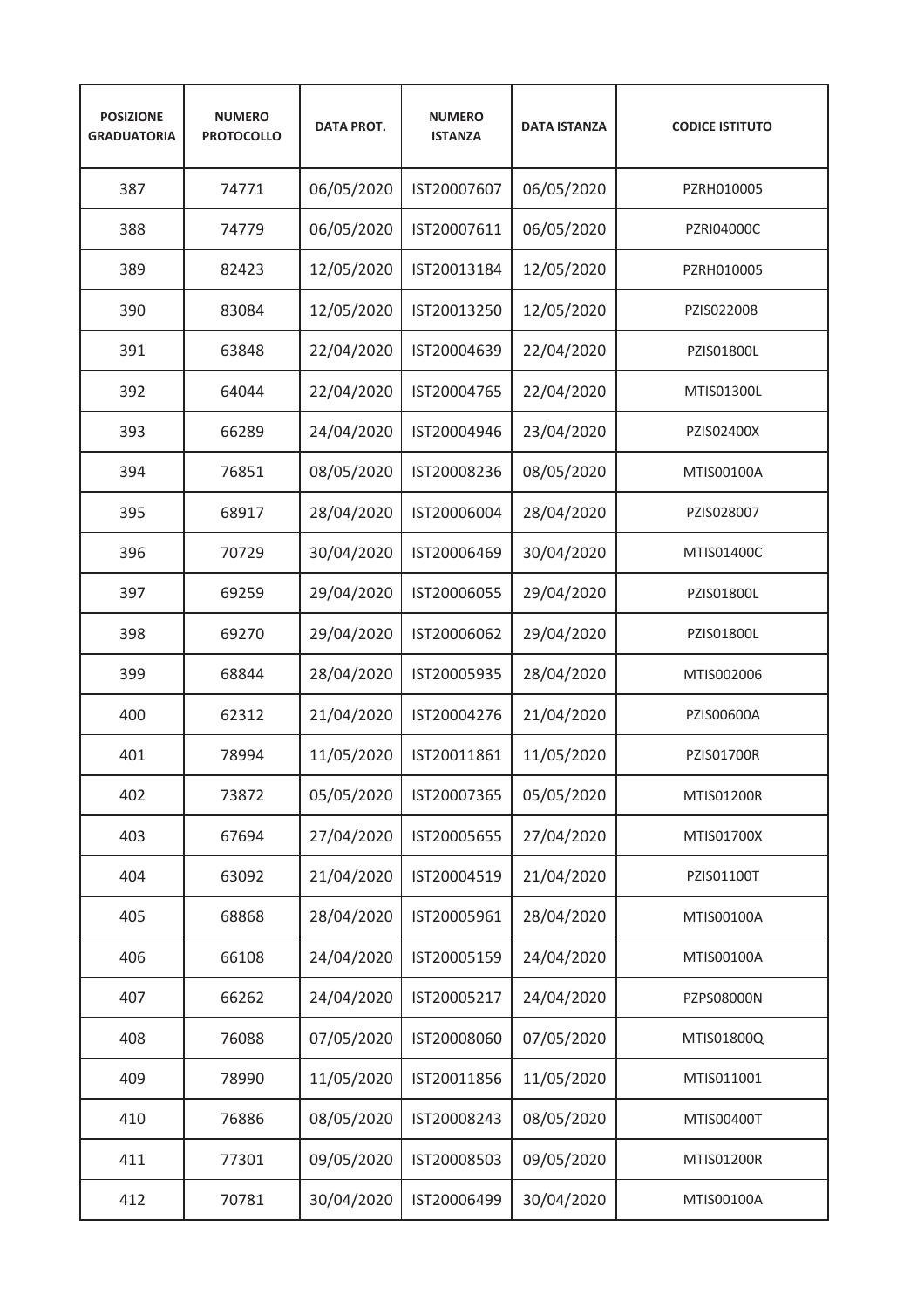| <b>POSIZIONE</b><br><b>GRADUATORIA</b> | <b>NUMERO</b><br><b>PROTOCOLLO</b> | <b>DATA PROT.</b> | <b>NUMERO</b><br><b>ISTANZA</b> | <b>DATA ISTANZA</b> | <b>CODICE ISTITUTO</b> |
|----------------------------------------|------------------------------------|-------------------|---------------------------------|---------------------|------------------------|
| 413                                    | 70785                              | 30/04/2020        | IST20006506                     | 30/04/2020          | MTIS01800Q             |
| 414                                    | 66368                              | 24/04/2020        | IST20005295                     | 24/04/2020          | PZSD030003             |
| 415                                    | 67559                              | 27/04/2020        | IST20005623                     | 27/04/2020          | PZIS1300D              |
| 416                                    | 75301                              | 07/05/2020        | IST20007836                     | 07/05/2020          | <b>PZIS01700R</b>      |
| 417                                    | 73807                              | 05/05/2020        | IST20007315                     | 05/05/2020          | PZIS02400X             |
| 418                                    | 82326                              | 12/05/2020        | IST20013136                     | 12/05/2020          | PZIS01800L             |
| 419                                    | 70573                              | 30/04/2020        | IST20006411                     | 30/04/2020          | PZIS01800L             |
| 420                                    | 85114                              | 13/05/2020        | IST20014878                     | 13/05/2020          | PZPC040004             |
| 421                                    | 85149                              | 13/05/2020        | IST20014896                     | 13/05/2020          | PZPC040004             |
| 422                                    | 67730                              | 27/04/2020        | IST20005262                     | 24/04/2020          | PZIS022008             |
| 423                                    | 67762                              | 27/04/2020        | IST20005284                     | 24/04/2020          | PZIS022008             |
| 424                                    | 66201                              | 24/04/2020        | IST20005198                     | 24/04/2020          | PZIS022008             |
| 425                                    | 81665                              | 11/05/2020        | IST20012773                     | 11/05/2020          | PZRH010005             |
| 426                                    | 63911                              | 22/04/2020        | IST20004668                     | 22/04/2020          | MTIS01400C             |
| 427                                    | 67726                              | 27/04/2020        | IST20005674                     | 27/04/2020          | MTIS01400C             |
| 428                                    | 68261                              | 28/04/2020        | IST20005806                     | 28/04/2020          | MTIS00400T             |
| 429                                    | 75756                              | 07/05/2020        | IST20007931                     | 07/05/2020          | PZRI04000C             |
| 430                                    | 78533                              | 11/05/2020        | IST20010725                     | 11/05/2020          | PZIS02400X             |
| 431                                    | 83007                              | 12/05/2020        | IST20008551                     | 09/05/2020          | PZIS028007             |
| 432                                    | 68830                              | 28/04/2020        | IST20005923                     | 28/04/2020          | MTIS016004             |
| 433                                    | 84175                              | 12/05/2020        | IST20014327                     | 12/05/2020          | PZSD030003             |
| 434                                    | 75206                              | 07/05/2020        | IST20007821                     | 07/05/2020          | MTIS01800Q             |
| 435                                    | 76051                              | 07/05/2020        | IST20008027                     | 07/05/2020          | MTIS01300L             |
| 436                                    | 72412                              | 04/05/2020        | IST20007039                     | 04/05/2020          | MTIS01400C             |
| 437                                    | 72318                              | 04/05/2020        | IST20006990                     | 04/05/2020          | PZIS01700R             |
| 438                                    | 76122                              | 07/05/2020        | IST20007006                     | 04/05/2020          | PZIS01700R             |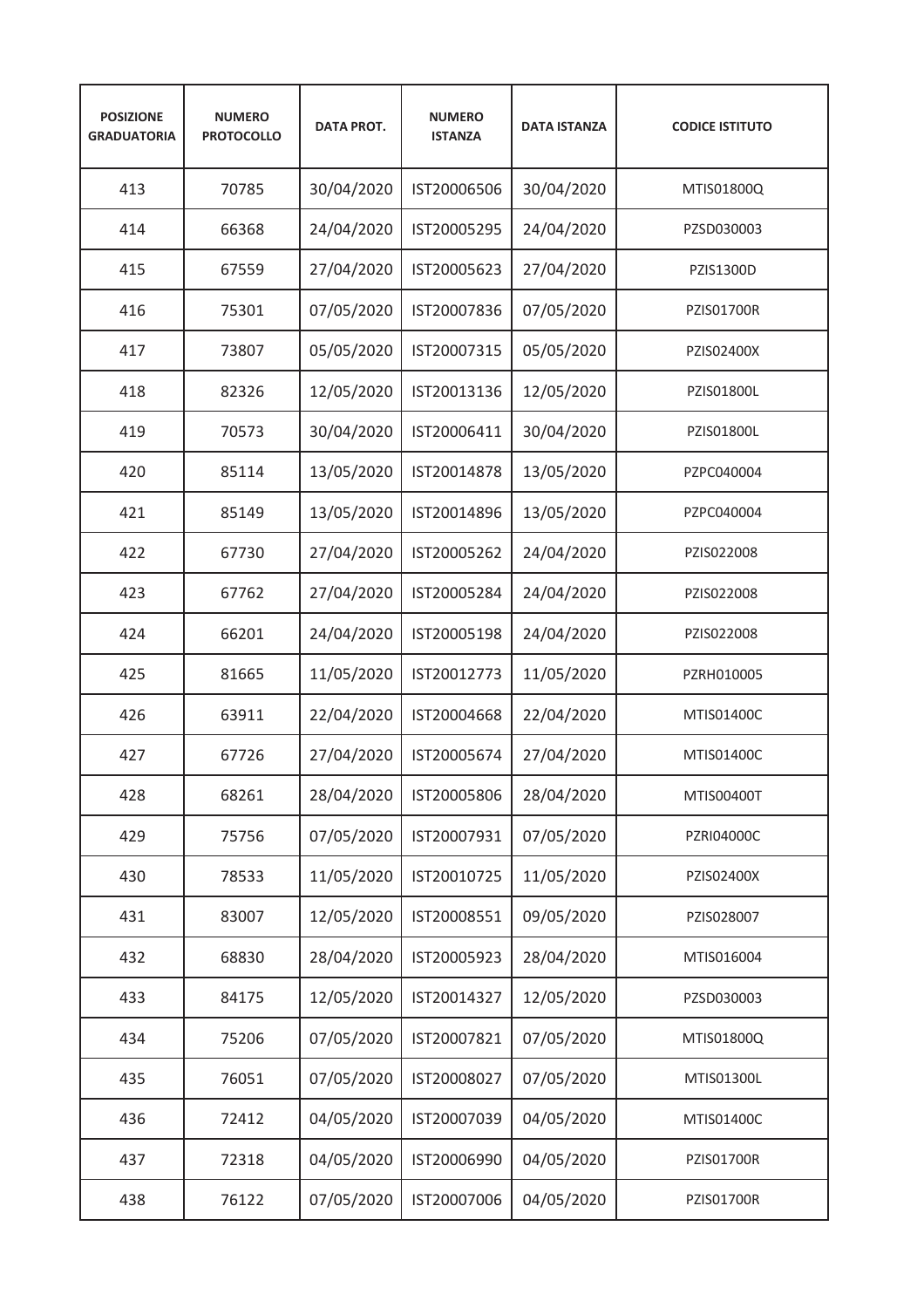| <b>POSIZIONE</b><br><b>GRADUATORIA</b> | <b>NUMERO</b><br><b>PROTOCOLLO</b> | <b>DATA PROT.</b> | <b>NUMERO</b><br><b>ISTANZA</b> | <b>DATA ISTANZA</b> | <b>CODICE ISTITUTO</b> |
|----------------------------------------|------------------------------------|-------------------|---------------------------------|---------------------|------------------------|
| 439                                    | 74862                              | 06/05/2020        | IST20007665                     | 06/05/2020          | MTPM01000G             |
| 440                                    | 78529                              | 11/05/2020        | IST20010708                     | 11/05/2020          | pzis029003             |
| 441                                    | 70612                              | 30/04/2020        | IST20006415                     | 30/04/2020          | MTIS00100A             |
| 442                                    | 72338                              | 04/05/2020        | IST20007004                     | 04/05/2020          | MTIS01700X             |
| 443                                    | 79967                              | 11/05/2020        | IST20012328                     | 11/05/2020          | mtis01400c             |
| 444                                    | 83009                              | 12/05/2020        | IST20013558                     | 12/05/2020          | pzis01900c             |
| 445                                    | 83048                              | 12/05/2020        | IST20013576                     | 12/05/2020          | PZIS031003             |
| 446                                    | 72848                              | 05/05/2020        | IST20006901                     | 04/05/2020          | MTIS01800Q             |
| 447                                    | 66536                              | 26/04/2020        | IST20005441                     | 26/04/2020          | PZIS02400X             |
| 448                                    | 66540                              | 26/04/2020        | IST20005445                     | 26/04/2020          | <b>PZPS08000N</b>      |
| 449                                    | 72436                              | 04/05/2020        | IST20007055                     | 04/05/2020          | <b>TAIS04300E</b>      |
| 450                                    | 68834                              | 28/04/2020        | IST20005927                     | 28/04/2020          | PZRH010005             |
| 451                                    | 61912                              | 20/04/2020        | IST20004193                     | 20/04/2020          | PZIS01700R             |
| 452                                    | 77576                              | 09/05/2020        | IST20008821                     | 09/05/2020          | MTPM01000G             |
| 453                                    | 83461                              | 12/05/2020        | IST20013826                     | 12/05/2020          | MTTD06000B             |
| 454                                    | 83295                              | 12/05/2020        | IST20013744                     | 12/05/2020          | PZPS040007             |
| 455                                    | 83911                              | 12/05/2020        | IST20014082                     | 12/05/2020          | MTIS011001             |
| 456                                    | 74659                              | 06/05/2020        | IST20006586                     | 01/05/2020          | PZIS028007             |
| 457                                    | 77451                              | 09/05/2020        | IST20008610                     | 09/05/2020          | PZRA010001             |
| 458                                    | 75366                              | 07/05/2020        | IST20007853                     | 07/05/2020          | PZIS01800L             |
| 459                                    | 70907                              | 01/05/2020        | IST20006577                     | 01/05/2020          | MTIS01700X             |
| 460                                    | 69724                              | 29/04/2020        | IST20006225                     | 29/04/2020          | PZIS029003             |
| 461                                    | 61971                              | 20/04/2020        | IST20004242                     | 20/04/2020          | PZIS01800L             |
| 462                                    | 66074                              | 24/04/2020        | IST20005149                     | 24/04/2020          | MTPS01000E             |
| 463                                    | 60943                              | 19/04/2020        | IST20004001                     | 19/04/2020          | PZIS01700R             |
| 464                                    | 68044                              | 28/04/2020        | IST20005769                     | 28/04/2020          | MTIS01800Q             |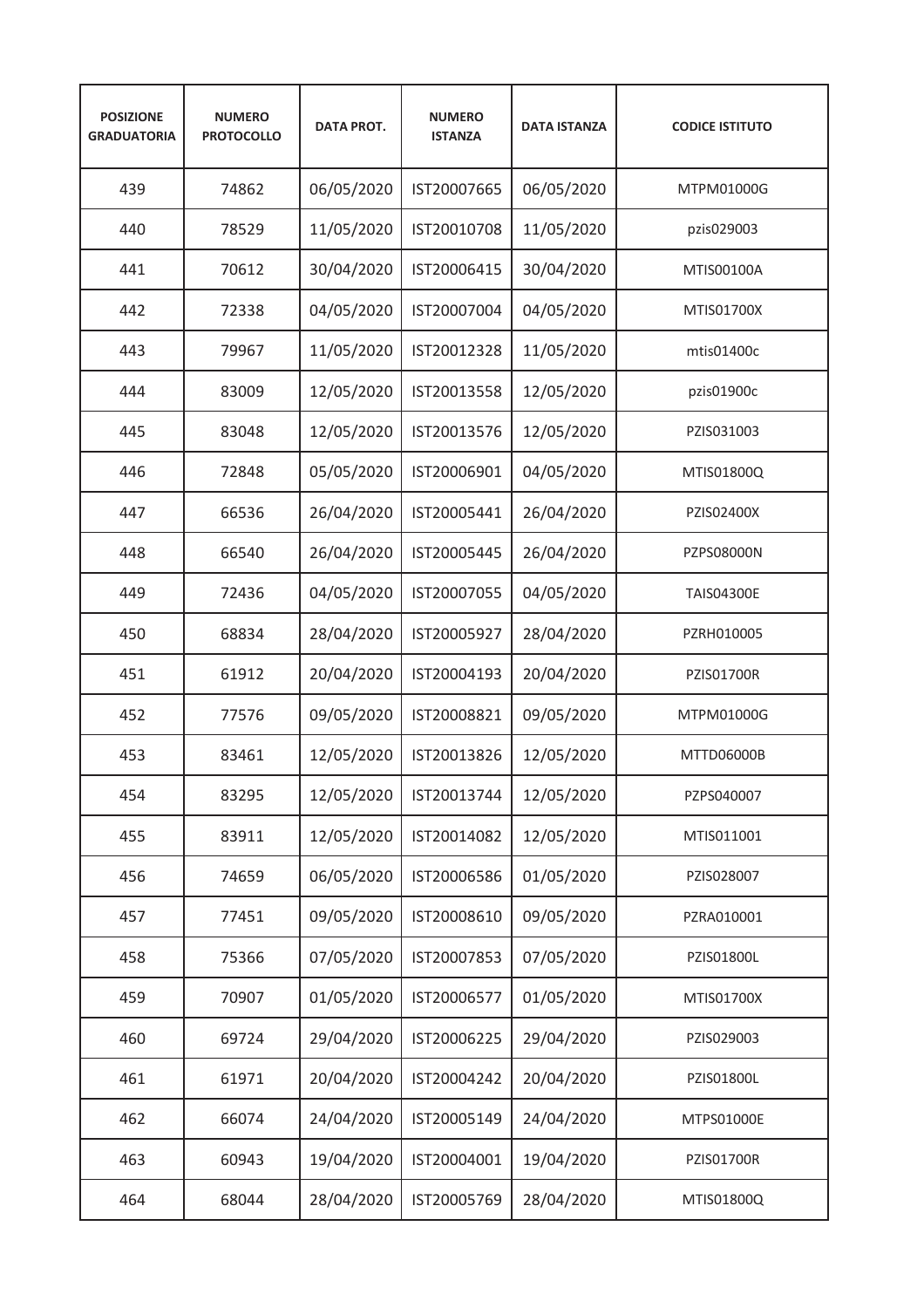| <b>POSIZIONE</b><br><b>GRADUATORIA</b> | <b>NUMERO</b><br><b>PROTOCOLLO</b> | <b>DATA PROT.</b> | <b>NUMERO</b><br><b>ISTANZA</b> | <b>DATA ISTANZA</b> | <b>CODICE ISTITUTO</b> |
|----------------------------------------|------------------------------------|-------------------|---------------------------------|---------------------|------------------------|
| 465                                    | 70754                              | 30/04/2020        | IST20006486                     | 30/04/2020          | pzis01900c             |
| 466                                    | 63826                              | 22/04/2020        | IST20004627                     | 22/04/2020          | <b>PZRI04000C</b>      |
| 467                                    | 77696                              | 10/05/2020        | IST20008948                     | 10/05/2020          | PZIS02100C             |
| 468                                    | 71061                              | 02/05/2020        | IST20006706                     | 02/05/2020          | Pzis001007             |
| 469                                    | 61953                              | 20/04/2020        | IST20003873                     | 17/04/2020          | PZIS022008             |
| 470                                    | 68480                              | 28/04/2020        | IST20005845                     | 28/04/2020          | MTIS009001             |
| 471                                    | 84073                              | 12/05/2020        | IST20014229                     | 12/05/2020          | MTPM01000G             |
| 472                                    | 82125                              | 12/05/2020        | IST20013043                     | 12/05/2020          | PZPS040007             |
| 473                                    | 77536                              | 09/05/2020        | IST20008742                     | 09/05/2020          | CSIS06300D             |
| 474                                    | 83842                              | 12/05/2020        | IST20014036                     | 12/05/2020          | MTIS00100A             |
| 475                                    | 76125                              | 07/05/2020        | IST20008095                     | 07/05/2020          | PZTD02602V             |
| 476                                    | 69758                              | 29/04/2020        | IST20006249                     | 29/04/2020          | MTPM01000G             |
| 477                                    | 64925                              | 23/04/2020        | IST20004323                     | 21/04/2020          | PZRH010005             |
| 478                                    | 64940                              | 23/04/2020        | IST20004319                     | 21/04/2020          | PZIS02400X             |
| 479                                    | 80063                              | 11/05/2020        | IST20012467                     | 11/05/2020          | PZIS01800L             |
| 480                                    | 65351                              | 23/04/2020        | IST20005092                     | 23/04/2020          | MTIS016004             |
| 481                                    | 74830                              | 06/05/2020        | IST20007641                     | 06/05/2020          | PZIS02400X             |
| 482                                    | 65217                              | 23/04/2020        | IST20004998                     | 23/04/2020          | PZRH010005             |
| 483                                    | 84875                              | 13/05/2020        | IST20014751                     | 13/05/2020          | PZIS031003             |
| 484                                    | 65096                              | 23/04/2020        | IST20004962                     | 23/04/2020          | MTIS01300L             |
| 485                                    | 84779                              | 13/05/2020        | IST20014677                     | 13/05/2020          | PZIS01800L             |
| 486                                    | 79935                              | 11/05/2020        | IST20012225                     | 11/05/2020          | MTIS016004             |
| 487                                    | 83347                              | 12/05/2020        | IST20010902                     | 11/05/2020          | PZIS007006             |
| 488                                    | 84299                              | 12/05/2020        | IST20014454                     | 12/05/2020          | PZIS00600A             |
| 489                                    | 76725                              | 08/05/2020        | IST20008209                     | 08/05/2020          | PZIS028007             |
| 490                                    | 77061                              | 08/05/2020        | IST20008317                     | 08/05/2020          | PZIS007006             |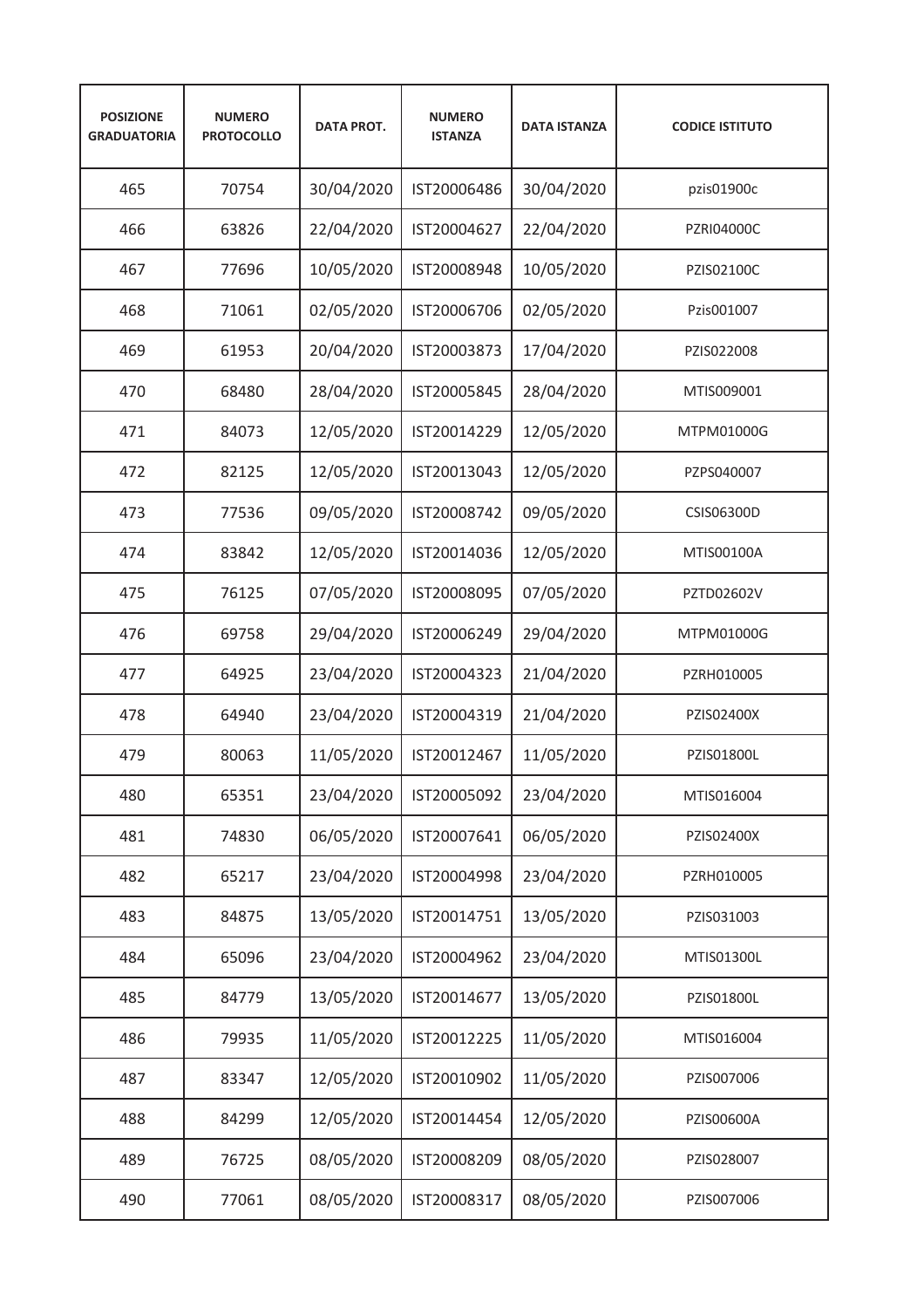| <b>POSIZIONE</b><br><b>GRADUATORIA</b> | <b>NUMERO</b><br><b>PROTOCOLLO</b> | <b>DATA PROT.</b> | <b>NUMERO</b><br><b>ISTANZA</b> | <b>DATA ISTANZA</b> | <b>CODICE ISTITUTO</b> |
|----------------------------------------|------------------------------------|-------------------|---------------------------------|---------------------|------------------------|
| 491                                    | 83061                              | 12/05/2020        | IST20013519                     | 12/05/2020          | PZIS028007             |
| 492                                    | 81782                              | 11/05/2020        | IST20012864                     | 11/05/2020          | MTTD020001             |
| 493                                    | 76045                              | 07/05/2020        | IST20008021                     | 07/05/2020          | MTIS011001             |
| 494                                    | 64966                              | 23/04/2020        | IST20004925                     | 23/04/2020          | <b>PZRI04000C</b>      |
| 495                                    | 72865                              | 05/05/2020        | IST20007133                     | 05/05/2020          | PZSD030003             |
| 496                                    | 85020                              | 13/05/2020        | IST20014828                     | 13/05/2020          | MTIS01800Q             |
| 497                                    | 63106                              | 22/04/2020        | IST20004336                     | 21/04/2020          | MTIS00100A             |
| 498                                    | 67635                              | 27/04/2020        | IST20003997                     | 19/04/2020          | MTIS011001             |
| 499                                    | 68904                              | 28/04/2020        | IST20005994                     | 28/04/2020          | MTIS011001             |
| 500                                    | 83250                              | 12/05/2020        | IST20008600                     | 09/05/2020          | MTIS011001             |
| 501                                    | 73580                              | 05/05/2020        | IST20007240                     | 05/05/2020          | SAIS01300N             |
| 502                                    | 78761                              | 11/05/2020        | IST20011118                     | 11/05/2020          | PZIS02400X             |
| 503                                    | 71549                              | 04/05/2020        | IST20006856                     | 04/05/2020          | Pzis001007             |
| 504                                    | 84123                              | 12/05/2020        | IST20014287                     | 12/05/2020          | <b>PZPS08000N</b>      |
| 505                                    | 69586                              | 29/04/2020        | IST20006133                     | 29/04/2020          | MTIS002006             |
| 506                                    | 67523                              | 27/04/2020        | IST20005616                     | 27/04/2020          | PZIS016001             |
| 507                                    | 80962                              | 11/05/2020        | IST20012727                     | 11/05/2020          | PZRI04000C             |
| 508                                    | 81708                              | 11/05/2020        | IST20012789                     | 11/05/2020          | PZRI04000C             |
| 509                                    | 61660                              | 20/04/2020        | IST20004092                     | 20/04/2020          | MTIS011001             |
| 510                                    | 83638                              | 12/05/2020        | IST20013301                     | 12/05/2020          | MTIS01800Q             |
| 511                                    | 67598                              | 27/04/2020        | IST20005630                     | 27/04/2020          | PZPS040007             |
| 512                                    | 65263                              | 23/04/2020        | IST20005023                     | 23/04/2020          | MTIS01700X             |
| 513                                    | 72258                              | 04/05/2020        | IST20006980                     | 04/05/2020          | PZIS016001             |
| 514                                    | 67277                              | 27/04/2020        | IST20005227                     | 24/04/2020          | MTIS01200R             |
| 515                                    | 73248                              | 05/05/2020        | IST20007176                     | 05/05/2020          | MTTD06000B             |
| 516                                    | 75377                              | 07/05/2020        | IST20007855                     | 07/05/2020          | MTPM01000G             |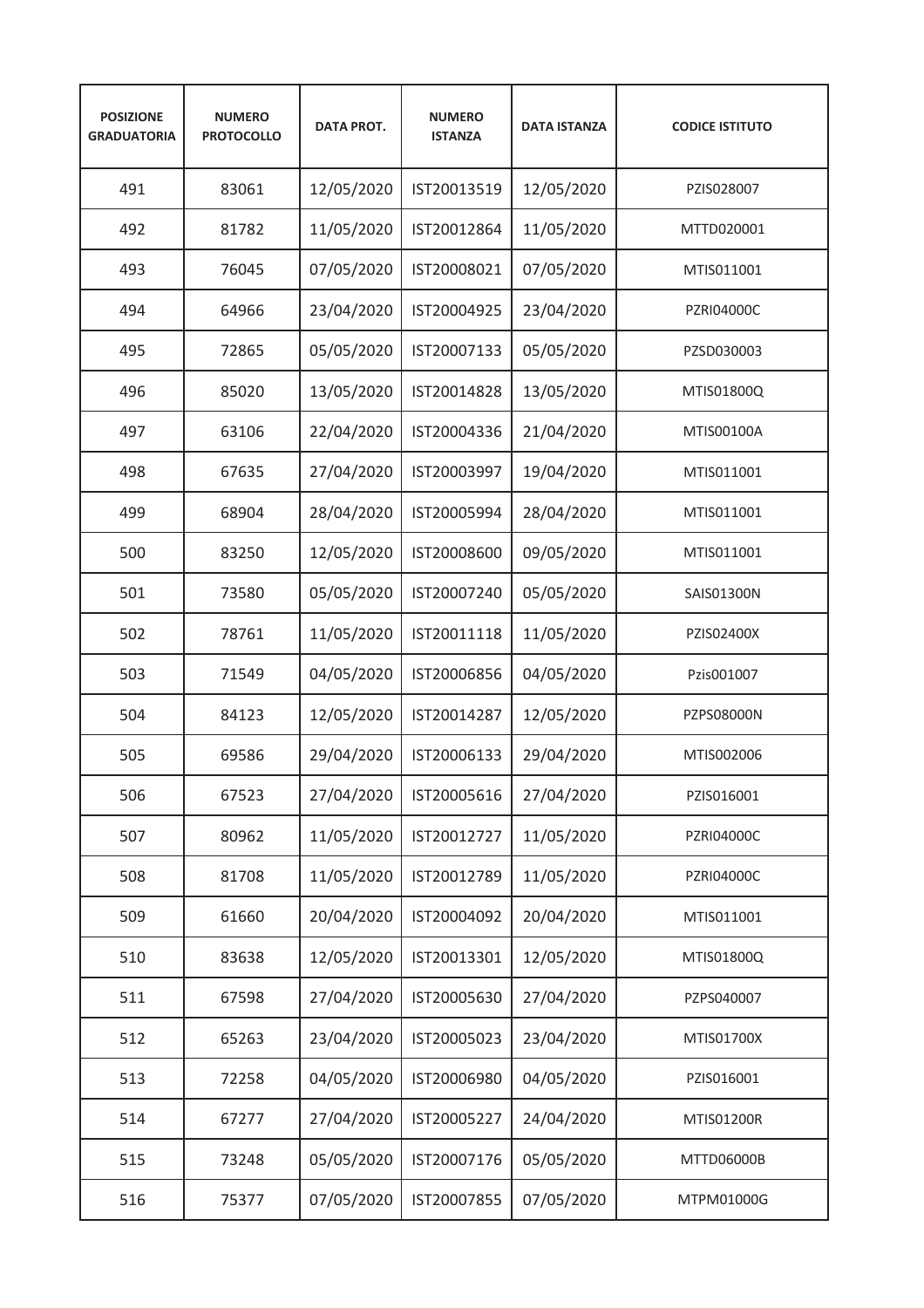| <b>POSIZIONE</b><br><b>GRADUATORIA</b> | <b>NUMERO</b><br><b>PROTOCOLLO</b> | <b>DATA PROT.</b> | <b>NUMERO</b><br><b>ISTANZA</b> | <b>DATA ISTANZA</b> | <b>CODICE ISTITUTO</b> |
|----------------------------------------|------------------------------------|-------------------|---------------------------------|---------------------|------------------------|
| 517                                    | 84164                              | 12/05/2020        | IST20008344                     | 08/05/2020          | PZPC040004             |
| 518                                    | 68802                              | 28/04/2020        | IST20004951                     | 23/04/2020          | PZRA010001             |
| 519                                    | 71088                              | 03/05/2020        | IST20006734                     | 03/05/2020          | <b>PZRI04000C</b>      |
| 520                                    | 78525                              | 11/05/2020        | IST20010667                     | 11/05/2020          | <b>PZTA04000L</b>      |
| 521                                    | 83308                              | 12/05/2020        | IST20013702                     | 12/05/2020          | PZIS00900T             |
| 522                                    | 73842                              | 05/05/2020        | IST20007339                     | 05/05/2020          | PZIS00600A             |
| 523                                    | 76981                              | 08/05/2020        | IST20007381                     | 05/05/2020          | PZIS002003             |
| 524                                    | 83615                              | 12/05/2020        | IST20013926                     | 12/05/2020          | MTTD020001             |
| 525                                    | 77354                              | 09/05/2020        | IST20008539                     | 09/05/2020          | MTTD020001             |
| 526                                    | 67654                              | 27/04/2020        | IST20004395                     | 21/04/2020          | PZPS08000N             |
| 527                                    | 67656                              | 27/04/2020        | IST20004389                     | 21/04/2020          | PZRH010005             |
| 528                                    | 76628                              | 08/05/2020        | IST20008194                     | 08/05/2020          | PZRH010005             |
| 529                                    | 70733                              | 30/04/2020        | IST20006475                     | 30/04/2020          | PZIS01800L             |
| 530                                    | 74464                              | 06/05/2020        | IST20007495                     | 06/05/2020          | PZIS02400X             |
| 531                                    | 72392                              | 04/05/2020        | IST20007031                     | 04/05/2020          | MTIS01800Q             |
| 532                                    | 63102                              | 21/04/2020        | IST20004530                     | 21/04/2020          | MTIS01800Q             |
| 533                                    | 63582                              | 22/04/2020        | IST20004565                     | 22/04/2020          | MTIS016004             |
| 534                                    | 77687                              | 10/05/2020        | IST20008938                     | 10/05/2020          | PZPS08000N             |
| 535                                    | 84874                              | 13/05/2020        | IST20014753                     | 13/05/2020          | PZRH010005             |
| 536                                    | 74237                              | 06/05/2020        | IST20007456                     | 06/05/2020          | PZIS029003             |
| 537                                    | 83912                              | 12/05/2020        | IST20014071                     | 12/05/2020          | PZRI04000C             |
| 538                                    | 84186                              | 12/05/2020        | IST20014334                     | 12/05/2020          | PZPS08000N             |
| 539                                    | 60972                              | 19/04/2020        | IST20004028                     | 19/04/2020          | MTTD020001             |
| 540                                    | 60843                              | 18/04/2020        | IST20003919                     | 18/04/2020          | PZIS01800L             |
| 541                                    | 64999                              | 23/04/2020        | IST20004939                     | 23/04/2020          | PZIS01800L             |
| 542                                    | 63769                              | 22/04/2020        | IST20004614                     | 22/04/2020          | MTIS016004             |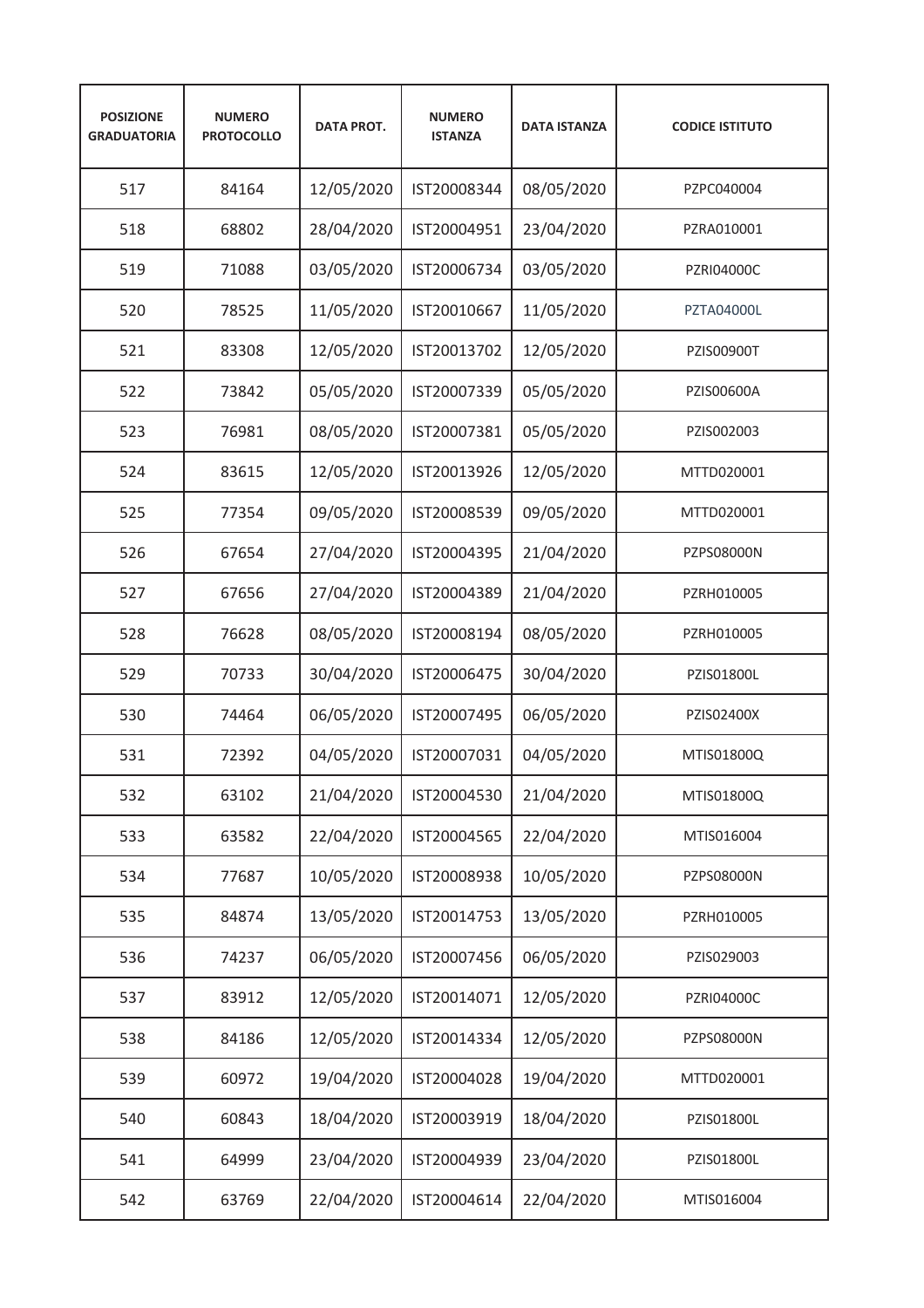| <b>POSIZIONE</b><br><b>GRADUATORIA</b> | <b>NUMERO</b><br><b>PROTOCOLLO</b> | <b>DATA PROT.</b> | <b>NUMERO</b><br><b>ISTANZA</b> | <b>DATA ISTANZA</b> | <b>CODICE ISTITUTO</b> |
|----------------------------------------|------------------------------------|-------------------|---------------------------------|---------------------|------------------------|
| 543                                    | 66460                              | 25/04/2020        | IST20005375                     | 25/04/2020          | MTIS011001             |
| 544                                    | 69534                              | 29/04/2020        | IST20006115                     | 29/04/2020          | MTIS011001             |
| 545                                    | 75311                              | 07/05/2020        | IST20007839                     | 07/05/2020          | MTIS01800Q             |
| 546                                    | 65110                              | 23/04/2020        | IST20004965                     | 23/04/2020          | PZIS031003             |
| 547                                    | 78932                              | 11/05/2020        | IST20011635                     | 11/05/2020          | PZIS031003             |
| 548                                    | 72364                              | 04/05/2020        | IST20007019                     | 04/05/2020          | PZIS029003             |
| 549                                    | 70226                              | 30/04/2020        | IST20006123                     | 29/04/2020          | MTIS016004             |
| 550                                    | 84020                              | 12/05/2020        | IST20014179                     | 12/05/2020          | PZRA010001             |
| 551                                    | 84051                              | 12/05/2020        | IST20014214                     | 12/05/2020          | <b>PZRI04000C</b>      |
| 552                                    | 70747                              | 30/04/2020        | IST20006483                     | 30/04/2020          | MTIS01700X             |
| 553                                    | 61595                              | 20/04/2020        | IST20004052                     | 20/04/2020          | MTIS009001             |
| 554                                    | 63671                              | 22/04/2020        | IST20004588                     | 22/04/2020          | MTIS01300L             |
| 555                                    | 84102                              | 12/05/2020        | IST20014256                     | 12/05/2020          | <b>PZTD15000E</b>      |
| 556                                    | 76809                              | 08/05/2020        | IST20008229                     | 08/05/2020          | MTIS00400T             |
| 557                                    | 77715                              | 10/05/2020        | IST20008970                     | 10/05/2020          | MTPM01000G             |
| 558                                    | 66568                              | 26/04/2020        | IST20005464                     | 26/04/2020          | MTIS01800Q             |
| 559                                    | 77531                              | 09/05/2020        | IST20008687                     | 09/05/2020          | MTIS01800Q             |
| 560                                    | 83002                              | 12/05/2020        | IST20013549                     | 12/05/2020          | MTIS011001             |
| 561                                    | 84072                              | 12/05/2020        | IST20014227                     | 12/05/2020          | PZIS00600A             |
| 562                                    | 68523                              | 28/04/2020        | IST20005858                     | 28/04/2020          | MTIS009001             |
| 563                                    | 70750                              | 30/04/2020        | IST20005884                     | 28/04/2020          | MTPM01000G             |
| 564                                    | 63975                              | 22/04/2020        | IST20004702                     | 22/04/2020          | MTIS01700X             |
| 565                                    | 63977                              | 22/04/2020        | IST20004705                     | 22/04/2020          | MTIS011001             |
| 566                                    | 60958                              | 19/04/2020        | IST20004019                     | 19/04/2020          | MTIS011001             |
| 567                                    | 66001                              | 24/04/2020        | IST20005135                     | 24/04/2020          | PZPS00600A             |
| 568                                    | 78423                              | 11/05/2020        | IST20010421                     | 11/05/2020          | MTIS016004             |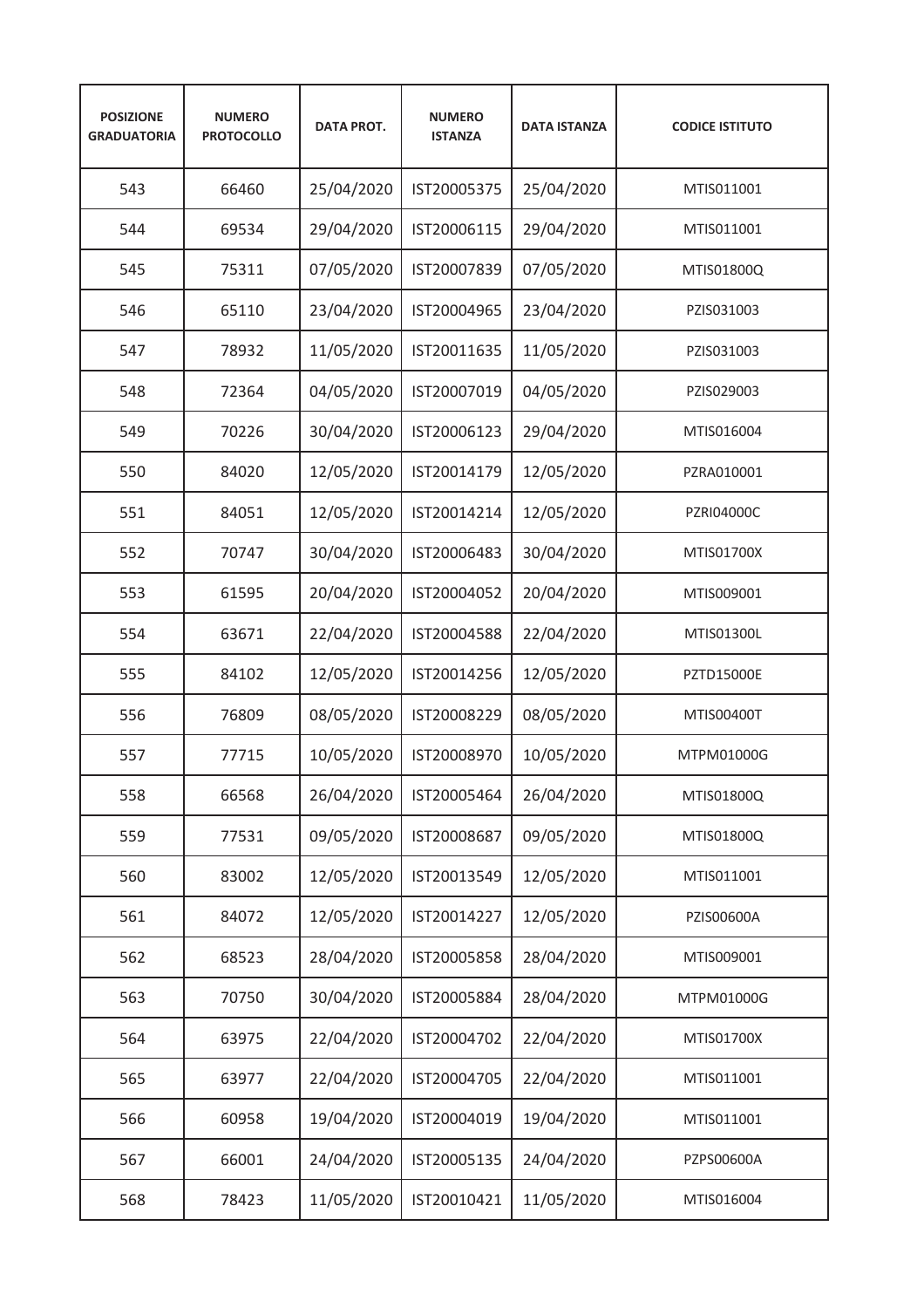| <b>POSIZIONE</b><br><b>GRADUATORIA</b> | <b>NUMERO</b><br><b>PROTOCOLLO</b> | <b>DATA PROT.</b> | <b>NUMERO</b><br><b>ISTANZA</b> | <b>DATA ISTANZA</b> | <b>CODICE ISTITUTO</b> |
|----------------------------------------|------------------------------------|-------------------|---------------------------------|---------------------|------------------------|
| 569                                    | 77250                              | 08/05/2020        | IST20008481                     | 08/05/2020          | PZIS01100T             |
| 570                                    | 77425                              | 09/05/2020        | IST20008488                     | 08/05/2020          | PZIS01100T             |
| 571                                    | 77579                              | 09/05/2020        | IST20008824                     | 09/05/2020          | MTIS00100A             |
| 572                                    | 84344                              | 12/05/2020        | IST20014492                     | 12/05/2020          | <b>MTIS01700X</b>      |
| 573                                    | 63064                              | 21/04/2020        | IST20004497                     | 21/04/2020          | <b>PZIS01700R</b>      |
| 574                                    | 68822                              | 28/04/2020        | IST20005920                     | 28/04/2020          | PZRI00702V             |
| 575                                    | 61869                              | 20/04/2020        | IST20004165                     | 20/04/2020          | MTTD020001             |
| 576                                    | 67775                              | 27/04/2020        | IST20005710                     | 27/04/2020          | MTIS002006             |
| 577                                    | 83500                              | 12/05/2020        | IST20013541                     | 12/05/2020          | MTIS00400T             |
| 578                                    | 76177                              | 07/05/2020        | IST20008144                     | 07/05/2020          | PZPS12000V             |
| 579                                    | 66259                              | 24/04/2020        | IST20005215                     | 24/04/2020          | PZRH010005             |
| 580                                    | 66389                              | 24/04/2020        | IST20005320                     | 24/04/2020          | MTTD020001             |
| 581                                    | 70821                              | 30/04/2020        | IST20006523                     | 30/04/2020          | PZIS028007             |
| 582                                    | 77769                              | 11/05/2020        | IST20008906                     | 10/05/2020          | PZIS029003             |
| 583                                    | 67755                              | 27/04/2020        | IST20005694                     | 27/04/2020          | MTIS016004             |
| 584                                    | 84757                              | 13/05/2020        | IST20014676                     | 13/05/2020          | MTIS002006             |
| 585                                    | 63882                              | 22/04/2020        | IST20004659                     | 22/04/2020          | PZIS016001             |
| 586                                    | 67988                              | 28/04/2020        | IST20005673                     | 27/04/2020          | PZIS022008             |
| 587                                    | 71059                              | 02/05/2020        | IST20006705                     | 02/05/2020          | PZPS040007             |
| 588                                    | 66244                              | 24/04/2020        | IST20005205                     | 24/04/2020          | MTIS01700X             |
| 589                                    | 66251                              | 24/04/2020        | IST20005210                     | 24/04/2020          | MTIS01700X             |
| 590                                    | 72449                              | 04/05/2020        | IST20007062                     | 04/05/2020          | MTPM01000G             |
| 591                                    | 68882                              | 28/04/2020        | IST20005193                     | 24/04/2020          | PZSD030003             |
| 592                                    | 66904                              | 27/04/2020        | IST20005277                     | 24/04/2020          | MTIS00400T             |
| 593                                    | 66916                              | 27/04/2020        | IST20005263                     | 24/04/2020          | MTIS00400T             |
| 594                                    | 63095                              | 21/04/2020        | IST20004521                     | 21/04/2020          | MTIS01300L             |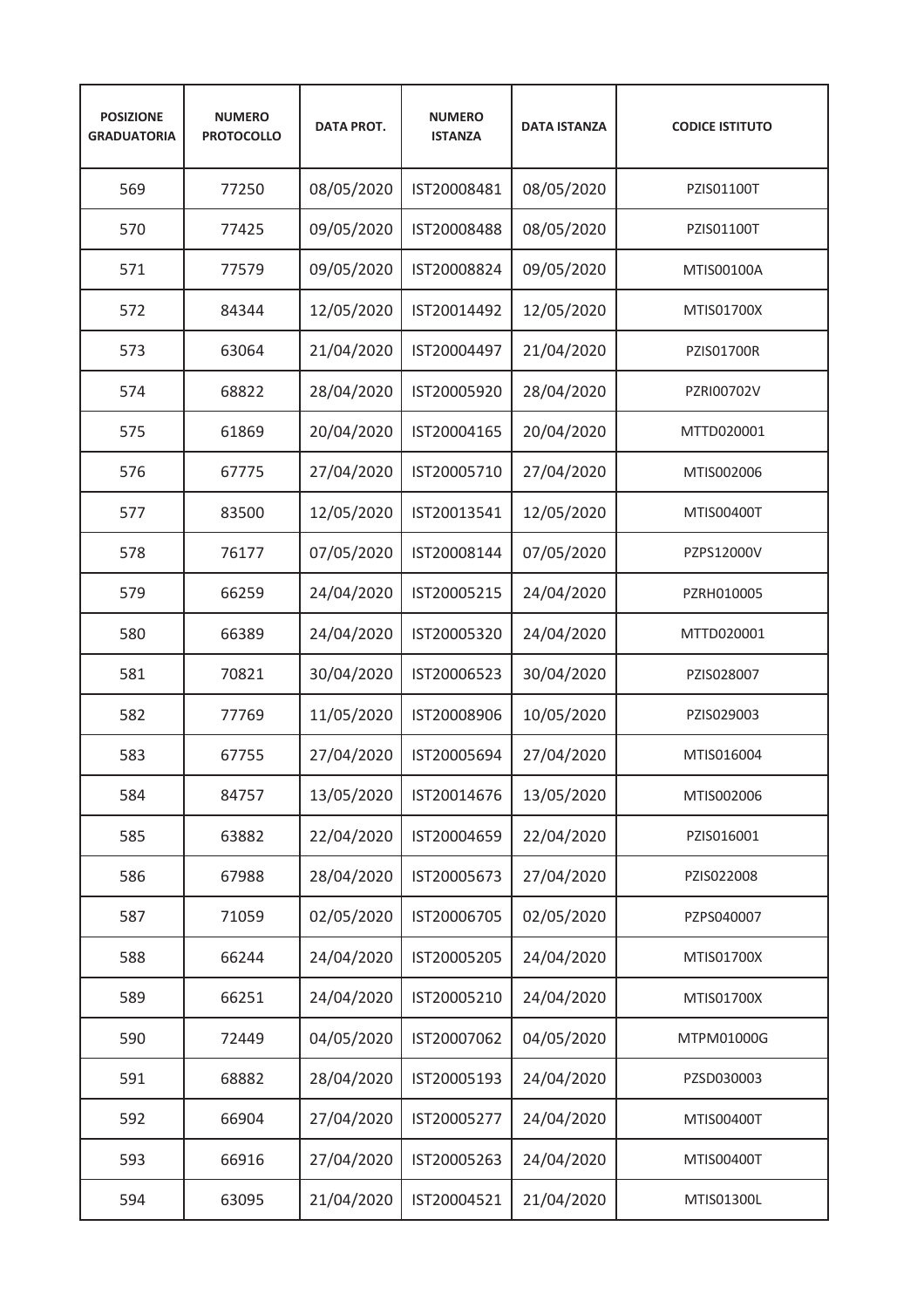| <b>POSIZIONE</b><br><b>GRADUATORIA</b> | <b>NUMERO</b><br><b>PROTOCOLLO</b> | <b>DATA PROT.</b> | <b>NUMERO</b><br><b>ISTANZA</b> | <b>DATA ISTANZA</b> | <b>CODICE ISTITUTO</b> |
|----------------------------------------|------------------------------------|-------------------|---------------------------------|---------------------|------------------------|
| 595                                    | 69485                              | 29/04/2020        | IST20006100                     | 29/04/2020          | MTIS009001             |
| 596                                    | 84309                              | 12/05/2020        | IST20014459                     | 12/05/2020          | MTTD06000B             |
| 597                                    | 84315                              | 12/05/2020        | IST20014464                     | 12/05/2020          | MTIS01400C             |
| 598                                    | 71085                              | 03/05/2020        | IST20006731                     | 03/05/2020          | PZPC040004             |
| 599                                    | 77211                              | 08/05/2020        | IST20008440                     | 08/05/2020          | MTTD020001             |
| 600                                    | 62998                              | 21/04/2020        | IST20004440                     | 21/04/2020          | <b>MTIS01200R</b>      |
| 601                                    | 63003                              | 21/04/2020        | IST20004444                     | 21/04/2020          | MTPM01000G             |
| 602                                    | 68229                              | 28/04/2020        | IST20005797                     | 28/04/2020          | PZSD030003             |
| 603                                    | 77215                              | 08/05/2020        | IST20008448                     | 08/05/2020          | <b>PZTD15000E</b>      |
| 604                                    | 82462                              | 12/05/2020        | IST20013198                     | 12/05/2020          | MTIS011001             |
| 605                                    | 81764                              | 11/05/2020        | IST20012852                     | 11/05/2020          | MTIS00100A             |
| 606                                    | 81775                              | 11/05/2020        | IST20012869                     | 11/05/2020          | MTIS01700X             |
| 607                                    | 63909                              | 22/04/2020        | IST20004666                     | 22/04/2020          | PZSD030003             |
| 608                                    | 67402                              | 27/04/2020        | IST20005577                     | 27/04/2020          | MTIS01800Q             |
| 609                                    | 63754                              | 22/04/2020        | IST20004608                     | 22/04/2020          | PZPC040004             |
| 610                                    | 63031                              | 21/04/2020        | IST20004430                     | 21/04/2020          | MTIS016004             |
| 611                                    | 76094                              | 07/05/2020        | IST20008048                     | 07/05/2020          | MTIS01400C             |
| 612                                    | 76099                              | 07/05/2020        | IST20008071                     | 07/05/2020          | MTIS01400C             |
| 613                                    | 73792                              | 05/05/2020        | IST20007307                     | 05/05/2020          | PZIS007006             |
| 614                                    | 78852                              | 11/05/2020        | IST20011392                     | 11/05/2020          | PZPS00600A             |
| 615                                    | 84620                              | 13/05/2020        | IST20014584                     | 13/05/2020          | MTPM01000G             |
| 616                                    | 61893                              | 20/04/2020        | IST20004178                     | 20/04/2020          | PZIS029003             |
| 617                                    | 69774                              | 29/04/2020        | IST20006271                     | 29/04/2020          | PZPS08000N             |
| 618                                    | 69906                              | 30/04/2020        | IST20006290                     | 30/04/2020          | PZIS01700R             |
| 619                                    | 67821                              | 27/04/2020        | IST20005748                     | 27/04/2020          | PZRI04000C             |
| 620                                    | 70484                              | 30/04/2020        | IST20006395                     | 30/04/2020          | PZPS12000V             |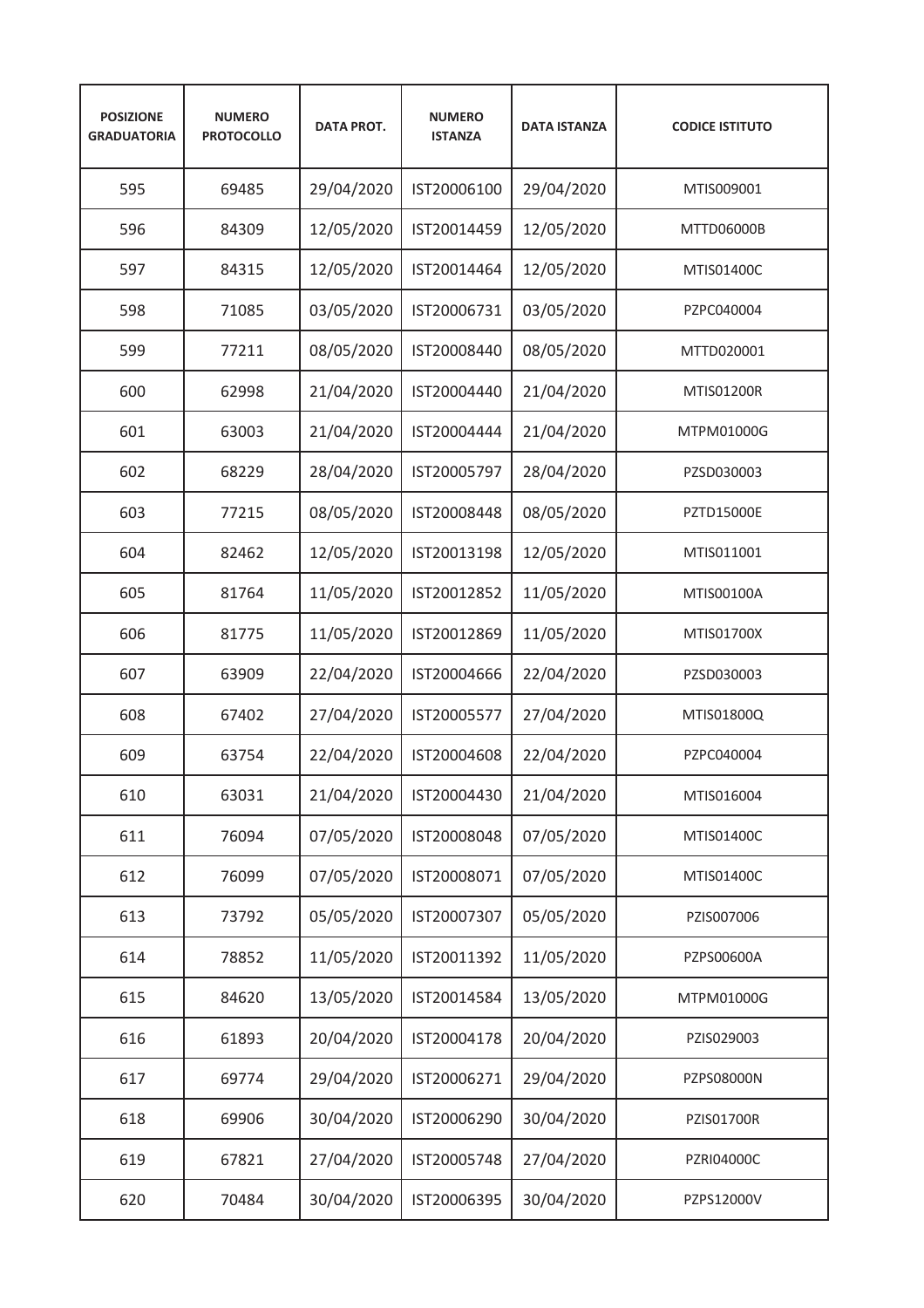| <b>POSIZIONE</b><br><b>GRADUATORIA</b> | <b>NUMERO</b><br><b>PROTOCOLLO</b> | <b>DATA PROT.</b> | <b>NUMERO</b><br><b>ISTANZA</b> | <b>DATA ISTANZA</b> | <b>CODICE ISTITUTO</b> |
|----------------------------------------|------------------------------------|-------------------|---------------------------------|---------------------|------------------------|
| 621                                    | 79922                              | 11/05/2020        | IST20012194                     | 11/05/2020          | MTIS01200R             |
| 622                                    | 64961                              | 23/04/2020        | IST20004923                     | 23/04/2020          | MTIS00100A             |
| 623                                    | 64972                              | 23/04/2020        | IST20004929                     | 23/04/2020          | MTIS011001             |
| 624                                    | 69598                              | 29/04/2020        | IST20006138                     | 29/04/2020          | <b>PZIS01700R</b>      |
| 625                                    | 72486                              | 04/05/2020        | IST20007095                     | 04/05/2020          | MTIS002006             |
| 626                                    | 83795                              | 12/05/2020        | IST20014012                     | 12/05/2020          | PZIS002003             |
| 627                                    | 84122                              | 12/05/2020        | IST20014284                     | 12/05/2020          | PZIS007006             |
| 628                                    | 67806                              | 27/04/2020        | IST20005739                     | 27/04/2020          | MTIS01400C             |
| 629                                    | 73879                              | 05/05/2020        | IST20007367                     | 05/05/2020          | MTIS00100A             |
| 630                                    | 76075                              | 07/05/2020        | IST20008046                     | 07/05/2020          | MTIS011001             |
| 631                                    | 74894                              | 06/05/2020        | IST20007698                     | 06/05/2020          | MTPM01000G             |
| 632                                    | 67742                              | 27/04/2020        | IST20005687                     | 27/04/2020          | PZPC040004             |
| 633                                    | 67619                              | 27/04/2020        | IST20005635                     | 27/04/2020          | PZIS02400X             |
| 634                                    | 60834                              | 18/04/2020        | IST20003914                     | 18/04/2020          | PZIS02400X             |
| 635                                    | 79051                              | 11/05/2020        | IST20011961                     | 11/05/2020          | MTIS01800Q             |
| 636                                    | 78946                              | 11/05/2020        | IST20011673                     | 11/05/2020          | PZIS022008             |
| 637                                    | 75605                              | 07/05/2020        | IST20007895                     | 07/05/2020          | MTIS011001             |
| 638                                    | 71833                              | 04/05/2020        | IST20006903                     | 04/05/2020          | MTIS00100A             |
| 639                                    | 64977                              | 23/04/2020        | IST20004931                     | 23/04/2020          | PZRI04000C             |
| 640                                    | 67296                              | 27/04/2020        | IST20005552                     | 27/04/2020          | MTIS01700X             |
| 641                                    | 67321                              | 27/04/2020        | IST20005564                     | 27/04/2020          | MTIS011001             |
| 642                                    | 74240                              | 06/05/2020        | IST20006341                     | 30/04/2020          | MTIS01700X             |
| 643                                    | 66276                              | 24/04/2020        | IST20005232                     | 24/04/2020          | MTIS009001             |
| 644                                    | 83900                              | 12/05/2020        | IST20014076                     | 12/05/2020          | PZIS01100T             |
| 645                                    | 62976                              | 21/04/2020        | IST20004429                     | 21/04/2020          | MTIS01400C             |
| 646                                    | 64116                              | 22/04/2020        | IST20004822                     | 22/04/2020          | PZIS022008             |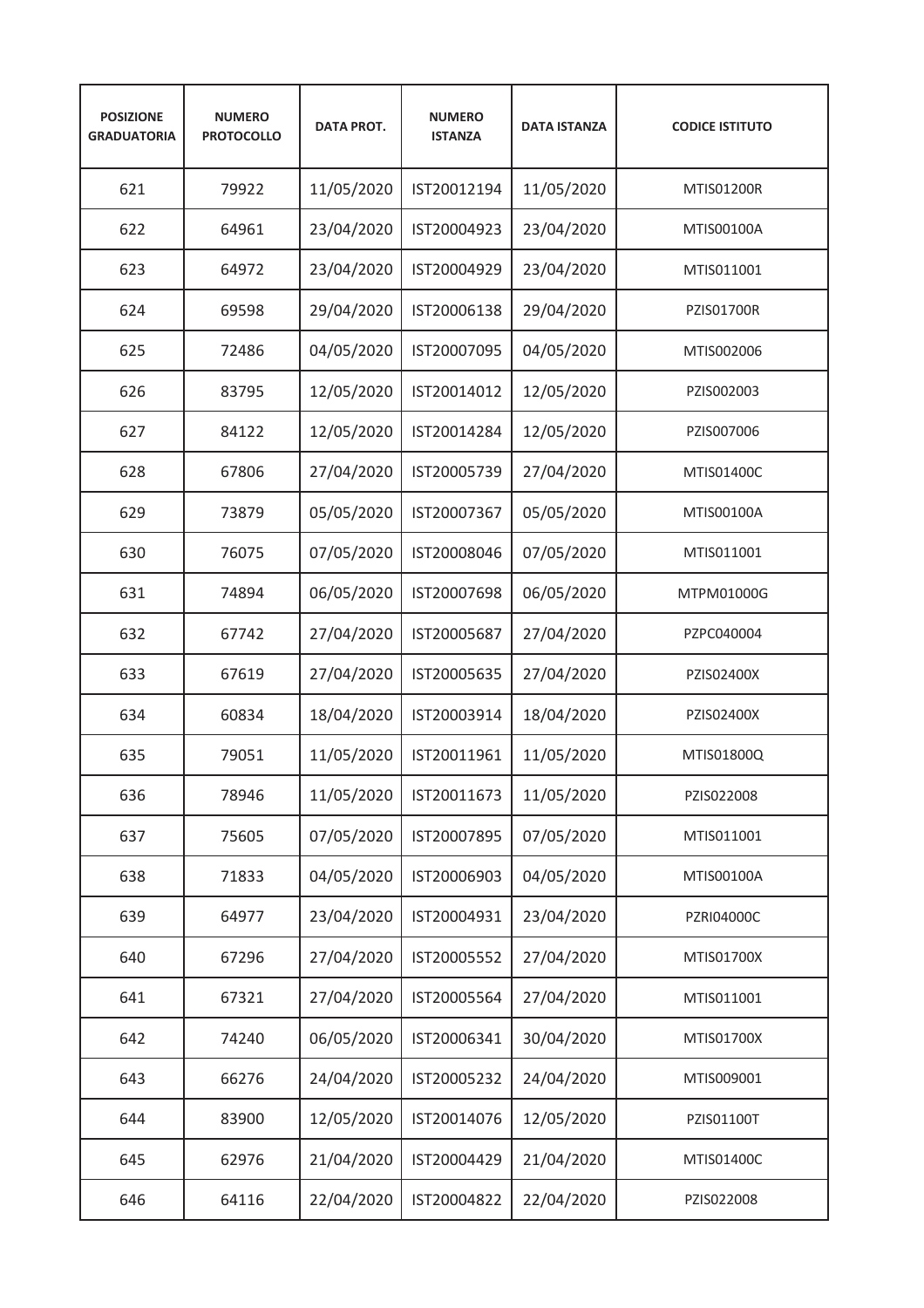| <b>POSIZIONE</b><br><b>GRADUATORIA</b> | <b>NUMERO</b><br><b>PROTOCOLLO</b> | <b>DATA PROT.</b> | <b>NUMERO</b><br><b>ISTANZA</b> | <b>DATA ISTANZA</b> | <b>CODICE ISTITUTO</b> |
|----------------------------------------|------------------------------------|-------------------|---------------------------------|---------------------|------------------------|
| 647                                    | 67267                              | 27/04/2020        | IST20005010                     | 23/04/2020          | MTIS016004             |
| 648                                    | 73318                              | 05/05/2020        | IST20007190                     | 05/05/2020          | PZTD017013             |
| 649                                    | 73370                              | 05/05/2020        | IST20007198                     | 05/05/2020          | PZTD017013             |
| 650                                    | 77238                              | 08/05/2020        | IST20008469                     | 08/05/2020          | PZIS002003             |
| 651                                    | 64127                              | 22/04/2020        | IST20004818                     | 22/04/2020          | MTTD06000B             |
| 652                                    | 75920                              | 07/05/2020        | IST20007967                     | 07/05/2020          | MTIS002006             |
| 653                                    | 84341                              | 12/05/2020        | IST20014489                     | 12/05/2020          | PZPC040004             |
| 654                                    | 70933                              | 01/05/2020        | IST20006602                     | 01/05/2020          | MTIS016004             |
| 655                                    | 62657                              | 21/04/2020        | IST20004340                     | 21/04/2020          | MTIS01800Q             |
| 656                                    | 71035                              | 02/05/2020        | IST20006678                     | 02/05/2020          | PZRI04000C             |
| 657                                    | 71109                              | 03/05/2020        | IST20006754                     | 03/05/2020          | PZIS022008             |
| 658                                    | 73761                              | 05/05/2020        | IST20005815                     | 28/04/2020          | <b>PZIS01700R</b>      |
| 659                                    | 65355                              | 23/04/2020        | IST20005099                     | 23/04/2020          | PZPS08000N             |
| 660                                    | 66183                              | 24/04/2020        | IST20005189                     | 24/04/2020          | <b>PZPS08000N</b>      |
| 661                                    | 78966                              | 11/05/2020        | IST20011750                     | 11/05/2020          | <b>PZPS08000N</b>      |
| 662                                    | 67741                              | 27/04/2020        | IST20005686                     | 27/04/2020          | MTIS011001             |
| 663                                    | 75137                              | 07/05/2020        | IST20007809                     | 07/05/2020          | PZTA04000L             |
| 664                                    | 62767                              | 21/04/2020        | IST20004368                     | 21/04/2020          | PZPS040007             |
| 665                                    | 70141                              | 30/04/2020        | IST20006311                     | 30/04/2020          | PZRH010005             |
| 666                                    | 70130                              | 30/04/2020        | IST20006310                     | 30/04/2020          | MTIS011001             |
| 667                                    | 76537                              | 08/05/2020        | IST20008173                     | 08/05/2020          | MTIS00100A             |
| 668                                    | 76600                              | 08/05/2020        | IST20008180                     | 08/05/2020          | MTTD020001             |
| 669                                    | 74811                              | 06/05/2020        | IST20005125                     | 24/04/2020          | SAIS02600Q             |
| 670                                    | 72669                              | 05/05/2020        | IST20007119                     | 05/05/2020          | PZIS016001             |
| 671                                    | 84223                              | 12/05/2020        | IST20014375                     | 12/05/2020          | MTIS01700X             |
| 672                                    | 65280                              | 23/04/2020        | IST20005033                     | 23/04/2020          | PZRH010005             |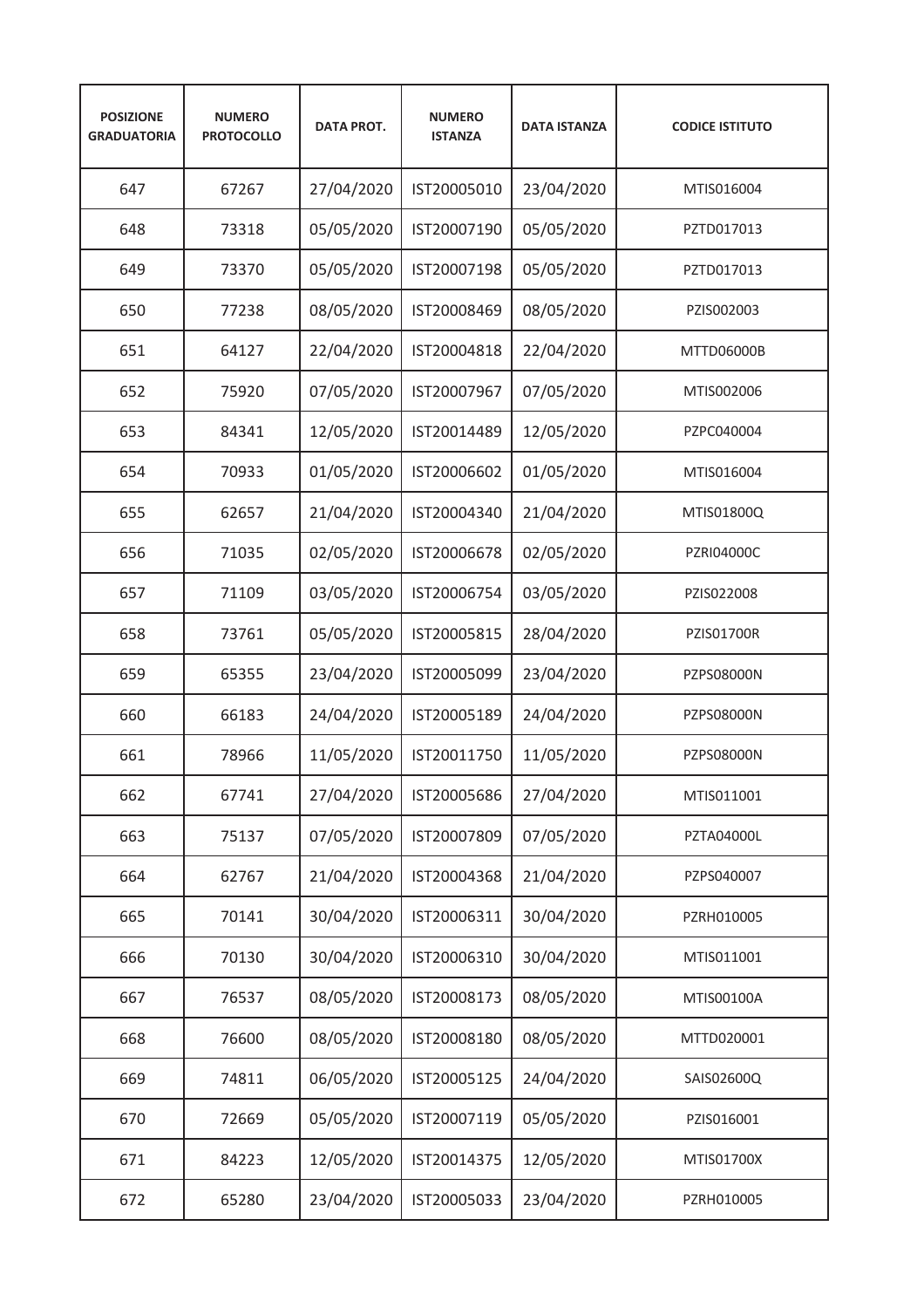| <b>POSIZIONE</b><br><b>GRADUATORIA</b> | <b>NUMERO</b><br><b>PROTOCOLLO</b> | <b>DATA PROT.</b> | <b>NUMERO</b><br><b>ISTANZA</b> | <b>DATA ISTANZA</b> | <b>CODICE ISTITUTO</b> |
|----------------------------------------|------------------------------------|-------------------|---------------------------------|---------------------|------------------------|
| 673                                    | 74878                              | 06/05/2020        | IST20007682                     | 06/05/2020          | MTIS01400C             |
| 674                                    | 76810                              | 08/05/2020        | IST20008230                     | 08/05/2020          | Pzis001007             |
| 675                                    | 73703                              | 05/05/2020        | IST20007261                     | 05/05/2020          | MTPM01000G             |
| 676                                    | 84807                              | 13/05/2020        | IST20014707                     | 13/05/2020          | MTIS016004             |
| 677                                    | 85011                              | 13/05/2020        | IST20014824                     | 13/05/2020          | MTIS011001             |
| 678                                    | 64677                              | 23/04/2020        | IST20004881                     | 23/04/2020          | SAPS8F500U             |
| 679                                    | 76087                              | 07/05/2020        | IST20008059                     | 07/05/2020          | <b>PZPS08000N</b>      |
| 680                                    | 70638                              | 30/04/2020        | IST20006423                     | 30/04/2020          | <b>PZPS08000N</b>      |
| 681                                    | 69725                              | 29/04/2020        | IST20006227                     | 29/04/2020          | MTIS01800Q             |
| 682                                    | 77543                              | 09/05/2020        | IST20008747                     | 09/05/2020          | Pzis001007             |
| 683                                    | 84346                              | 12/05/2020        | IST20013356                     | 12/05/2020          | <b>PZTF06000E</b>      |
| 684                                    | 82082                              | 12/05/2020        | IST20013014                     | 12/05/2020          | MTIS002006             |
| 685                                    | 67602                              | 27/04/2020        | IST20005085                     | 23/04/2020          | PZIS022008             |
| 686                                    | 60940                              | 19/04/2020        | IST20003999                     | 19/04/2020          | MTIS01800Q             |
| 687                                    | 61909                              | 20/04/2020        | IST20004188                     | 20/04/2020          | MTTD020001             |
| 688                                    | 79011                              | 11/05/2020        | IST20011895                     | 11/05/2020          | PZIS016001             |
| 689                                    | 80913                              | 11/05/2020        | IST20011023                     | 11/05/2020          | MTIS002006             |
| 690                                    | 64133                              | 22/04/2020        | IST20004835                     | 22/04/2020          | MTIS016004             |
| 691                                    | 68908                              | 28/04/2020        | IST20005997                     | 28/04/2020          | MTIS016004             |
| 692                                    | 78490                              | 11/05/2020        | IST20010651                     | 11/05/2020          | PZIS02400X             |
| 693                                    | 78557                              | 11/05/2020        | IST20010834                     | 11/05/2020          | PZPS08000N             |
| 694                                    | 76069                              | 07/05/2020        | IST20008042                     | 07/05/2020          | PZIS01800L             |
| 695                                    | 75077                              | 07/05/2020        | IST20007805                     | 07/05/2020          | PZRH010005             |
| 696                                    | 76026                              | 07/05/2020        | IST20008006                     | 07/05/2020          | PZRH010005             |
| 697                                    | 76031                              | 07/05/2020        | IST20008009                     | 07/05/2020          | PZIS02400X             |
| 698                                    | 68863                              | 28/04/2020        | IST20005958                     | 28/04/2020          | MTIS01200R             |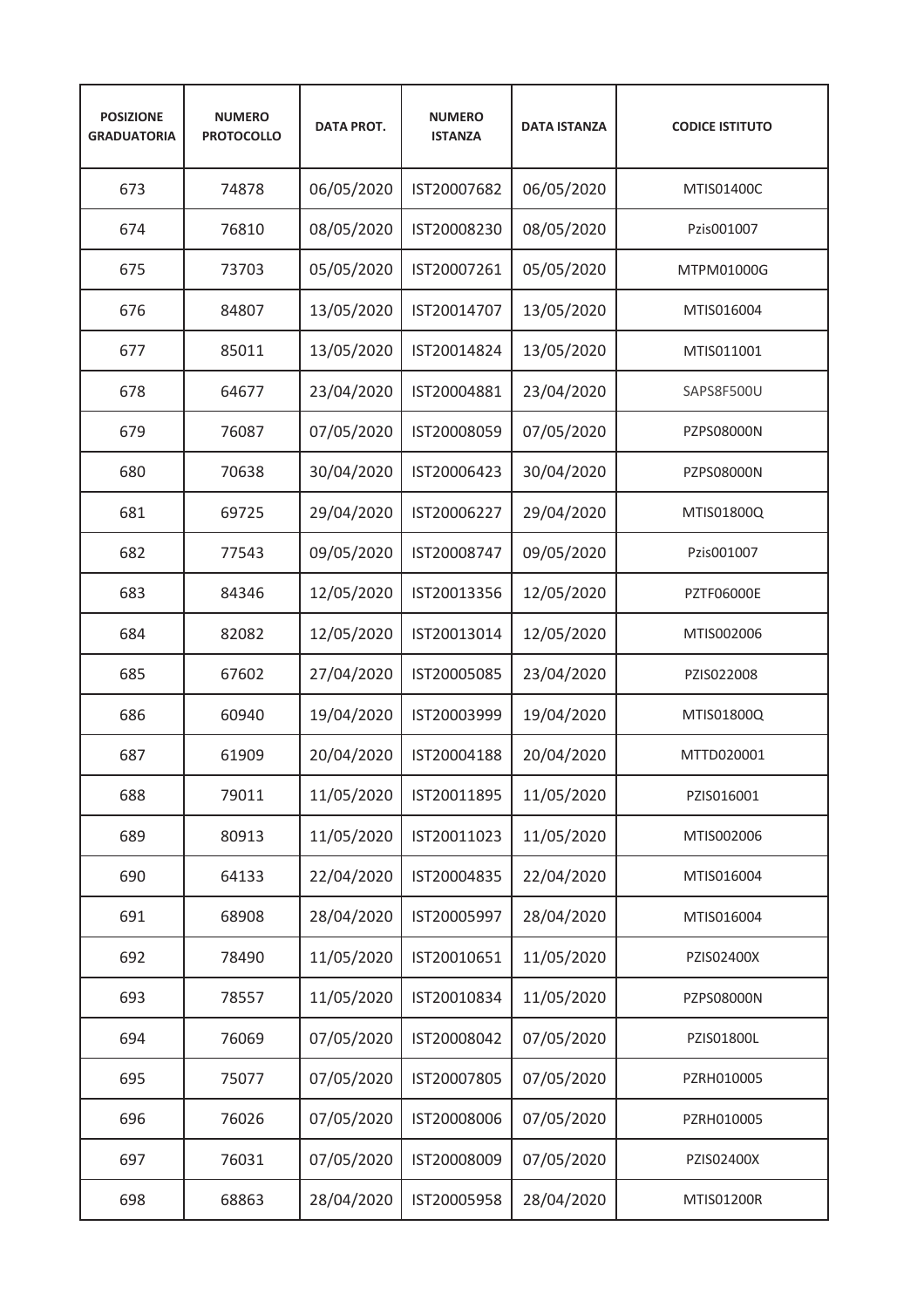| <b>POSIZIONE</b><br><b>GRADUATORIA</b> | <b>NUMERO</b><br><b>PROTOCOLLO</b> | <b>DATA PROT.</b> | <b>NUMERO</b><br><b>ISTANZA</b> | <b>DATA ISTANZA</b> | <b>CODICE ISTITUTO</b> |
|----------------------------------------|------------------------------------|-------------------|---------------------------------|---------------------|------------------------|
| 699                                    | 70379                              | 30/04/2020        | IST20006365                     | 30/04/2020          | MTPS01000E             |
| 700                                    | 70396                              | 30/04/2020        | IST20006369                     | 30/04/2020          | MTPS01000E             |
| 701                                    | 74831                              | 06/05/2020        | IST20007642                     | 06/05/2020          | <b>PZRI04000C</b>      |
| 702                                    | 84800                              | 13/05/2020        | IST20014708                     | 13/05/2020          | <b>PZIS00900T</b>      |
| 703                                    | 77366                              | 09/05/2020        | IST20008549                     | 09/05/2020          | MTIS002006             |
| 704                                    | 77414                              | 09/05/2020        | IST20008577                     | 09/05/2020          | MTIS016004             |
| 705                                    | 74605                              | 06/05/2020        | IST20006610                     | 01/05/2020          | MTIS00100A             |
| 706                                    | 84294                              | 12/05/2020        | IST20014424                     | 12/05/2020          | MTIS00100A             |
| 707                                    | 76405                              | 08/05/2020        | IST20008157                     | 08/05/2020          | <b>PZTF06000E</b>      |
| 708                                    | 77234                              | 08/05/2020        | IST20008466                     | 08/05/2020          | MTIS00100A             |
| 709                                    | 85204                              | 13/05/2020        | IST20014845                     | 13/05/2020          | PZPS08000N             |
| 710                                    | 66535                              | 26/04/2020        | IST20005440                     | 26/04/2020          | PZIS01100T             |
| 711                                    | 69087                              | 29/04/2020        | IST20006003                     | 28/04/2020          | PZSD030003             |
| 712                                    | 68358                              | 28/04/2020        | IST20005828                     | 28/04/2020          | PZIS01800L             |
| 713                                    | 72491                              | 04/05/2020        | IST20007099                     | 04/05/2020          | PZIS022008             |
| 714                                    | 77479                              | 09/05/2020        | IST20008624                     | 09/05/2020          | Pzis001007             |
| 715                                    | 77624                              | 10/05/2020        | IST20008868                     | 10/05/2020          | PZIS00600A             |
| 716                                    | 83905                              | 12/05/2020        | IST20013323                     | 12/05/2020          | MTIS002006             |
| 717                                    | 84921                              | 13/05/2020        | IST20014779                     | 13/05/2020          | PZIS00900T             |
| 718                                    | 77302                              | 09/05/2020        | IST20008504                     | 09/05/2020          | MTIS01400C             |
| 719                                    | 77309                              | 09/05/2020        | IST20008511                     | 09/05/2020          | MTIS01400C             |
| 720                                    | 83714                              | 12/05/2020        | IST20013976                     | 12/05/2020          | NAPS24000P             |
| 721                                    | 84696                              | 13/05/2020        | IST20014652                     | 13/05/2020          | NARC071016             |
| 722                                    | 84808                              | 13/05/2020        | IST20014712                     | 13/05/2020          | PZRA010001             |
| 723                                    | 82419                              | 12/05/2020        | IST20011021                     | 11/05/2020          | PZIS02400X             |
| 724                                    | 78462                              | 11/05/2020        | IST20010563                     | 11/05/2020          | MTIS01800Q             |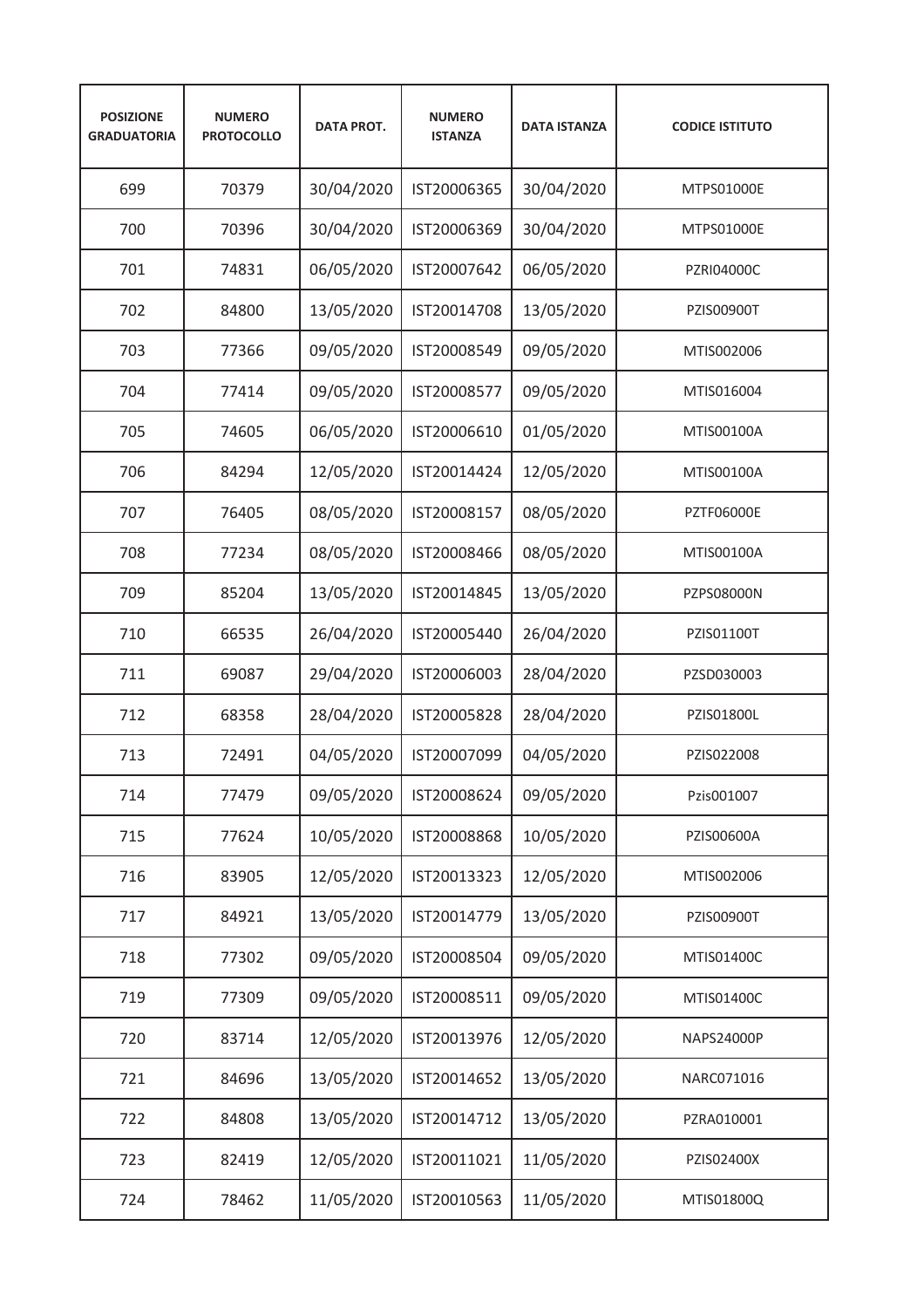| <b>POSIZIONE</b><br><b>GRADUATORIA</b> | <b>NUMERO</b><br><b>PROTOCOLLO</b> | <b>DATA PROT.</b> | <b>NUMERO</b><br><b>ISTANZA</b> | <b>DATA ISTANZA</b> | <b>CODICE ISTITUTO</b> |
|----------------------------------------|------------------------------------|-------------------|---------------------------------|---------------------|------------------------|
| 725                                    | 72245                              | 04/05/2020        | IST20006977                     | 04/05/2020          | MTIS009001             |
| 726                                    | 65242                              | 23/04/2020        | IST20005013                     | 23/04/2020          | MTIS01700X             |
| 727                                    | 83264                              | 12/05/2020        | IST20013725                     | 12/05/2020          | <b>PZPS08000N</b>      |
| 728                                    | 72371                              | 04/05/2020        | IST20007023                     | 04/05/2020          | pzis01900c             |
| 729                                    | 72386                              | 04/05/2020        | IST20007029                     | 04/05/2020          | <b>PZTA04000L</b>      |
| 730                                    | 83564                              | 12/05/2020        | IST20013890                     | 12/05/2020          | PZIS028007             |
| 731                                    | 84204                              | 12/05/2020        | IST20014357                     | 12/05/2020          | PZIS028007             |
| 732                                    | 79771                              | 11/05/2020        | IST20012140                     | 11/05/2020          | PZPS00600A             |
| 733                                    | 84716                              | 13/05/2020        | IST20013261                     | 12/05/2020          | PZRI00702V             |
| 734                                    | 77497                              | 09/05/2020        | IST20008637                     | 09/05/2020          | MTIS01200R             |
| 735                                    | 66506                              | 25/04/2020        | IST20005410                     | 25/04/2020          | PZIS01800L             |
| 736                                    | 75714                              | 07/05/2020        | IST20007918                     | 07/05/2020          | PZIS016001             |
| 737                                    | 77192                              | 08/05/2020        | IST20008426                     | 08/05/2020          | PZIS016001             |
| 738                                    | 77593                              | 09/05/2020        | IST20008837                     | 09/05/2020          | MTIS01300L             |
| 739                                    | 61926                              | 20/04/2020        | IST20004206                     | 20/04/2020          | <b>PZPS08000N</b>      |
| 740                                    | 66577                              | 26/04/2020        | IST20005460                     | 26/04/2020          | PZTD02602V             |
| 741                                    | 66579                              | 26/04/2020        | IST20005467                     | 26/04/2020          | PZIS029003             |
| 742                                    | 75376                              | 07/05/2020        | IST20007687                     | 06/05/2020          | PZTD02602V             |
| 743                                    | 74570                              | 06/05/2020        | IST20007513                     | 06/05/2020          | MTIS016004             |
| 744                                    | 83031                              | 12/05/2020        | IST20012448                     | 11/05/2020          | PZRI00702V             |
| 745                                    | 76655                              | 08/05/2020        | IST20008197                     | 08/05/2020          | PZIS016001             |
| 746                                    | 70877                              | 01/05/2020        | IST20006552                     | 01/05/2020          | pzis01900c             |
| 747                                    | 64089                              | 22/04/2020        | IST20004798                     | 22/04/2020          | MTIS01700X             |
| 748                                    | 64101                              | 22/04/2020        | IST20004807                     | 22/04/2020          | MTIS00100A             |
| 749                                    | 64105                              | 22/04/2020        | IST20004813                     | 22/04/2020          | PZPC040004             |
| 750                                    | 84765                              | 13/05/2020        | IST20014683                     | 13/05/2020          | MTIS002006             |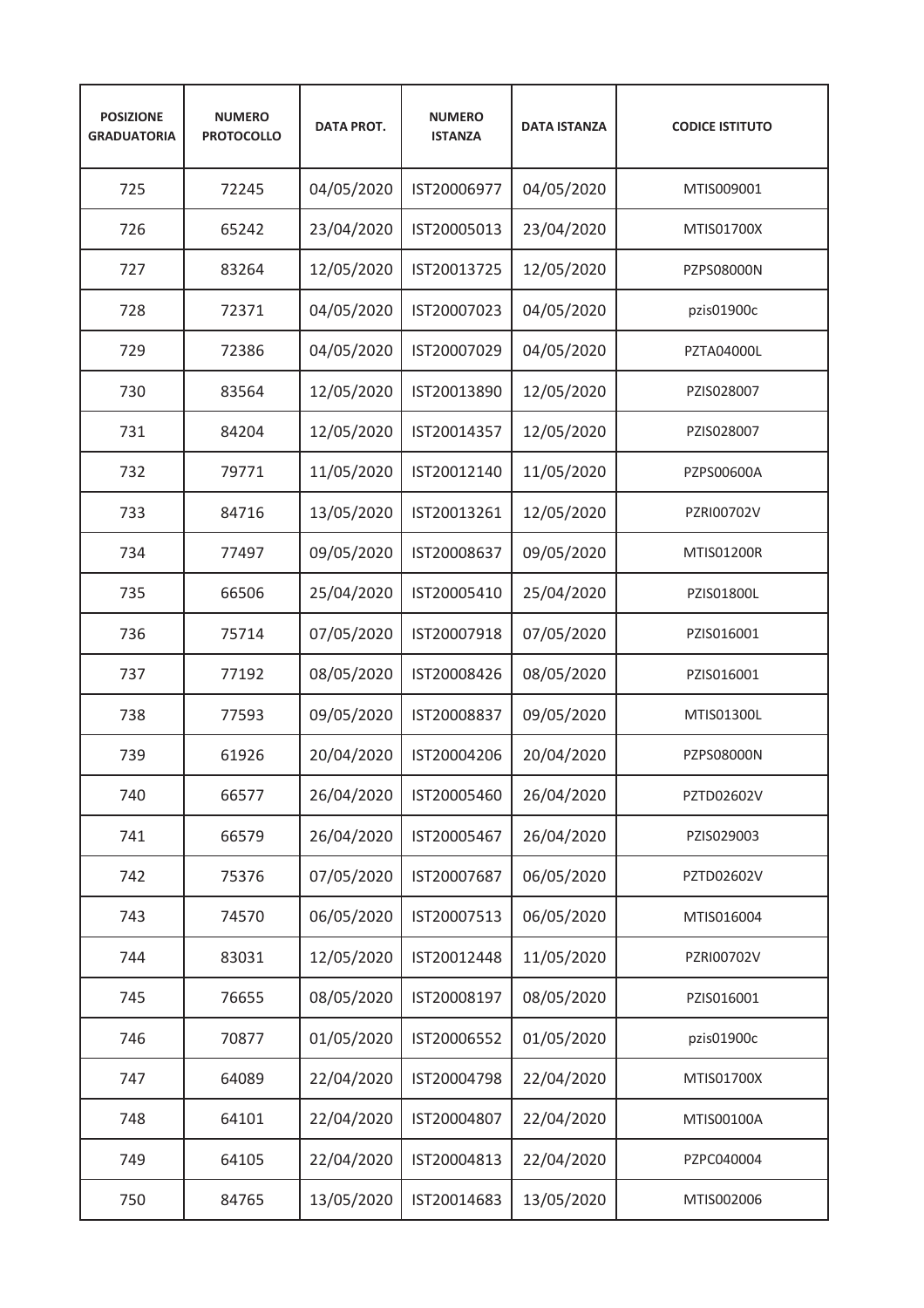| <b>POSIZIONE</b><br><b>GRADUATORIA</b> | <b>NUMERO</b><br><b>PROTOCOLLO</b> | <b>DATA PROT.</b> | <b>NUMERO</b><br><b>ISTANZA</b> | <b>DATA ISTANZA</b> | <b>CODICE ISTITUTO</b> |
|----------------------------------------|------------------------------------|-------------------|---------------------------------|---------------------|------------------------|
| 751                                    | 84805                              | 13/05/2020        | IST20014711                     | 13/05/2020          | PZRA010001             |
| 752                                    | 71891                              | 04/05/2020        | IST20006909                     | 04/05/2020          | <b>PZIS01700R</b>      |
| 753                                    | 66343                              | 24/04/2020        | IST20005276                     | 24/04/2020          | MTIS016004             |
| 754                                    | 75743                              | 07/05/2020        | IST20007922                     | 07/05/2020          | MTTD020001             |
| 755                                    | 62577                              | 21/04/2020        | IST20004209                     | 20/04/2020          | MTIS01700X             |
| 756                                    | 84786                              | 13/05/2020        | IST20014695                     | 13/05/2020          | MTIS01800Q             |
| 757                                    | 80005                              | 11/05/2020        | IST20012378                     | 11/05/2020          | MTIS011001             |
| 758                                    | 84539                              | 13/05/2020        | IST20014602                     | 13/05/2020          | MTIS00100A             |
| 759                                    | 76059                              | 07/05/2020        | IST20008032                     | 07/05/2020          | MTIS011001             |
| 760                                    | 66381                              | 24/04/2020        | IST20005312                     | 24/04/2020          | MTTD020001             |
| 761                                    | 78965                              | 11/05/2020        | IST20011740                     | 11/05/2020          | PZPC040004             |
| 762                                    | 67548                              | 27/04/2020        | IST20005458                     | 26/04/2020          | PZIS02400X             |
| 763                                    | 67684                              | 27/04/2020        | IST20005653                     | 27/04/2020          | PZIS01800L             |
| 764                                    | 74149                              | 06/05/2020        | IST20007429                     | 06/05/2020          | MTIS016004             |
| 765                                    | 82141                              | 12/05/2020        | IST20013060                     | 12/05/2020          | MTIS01700X             |
| 766                                    | 64806                              | 23/04/2020        | IST20004898                     | 23/04/2020          | MTIS00400T             |
| 767                                    | 64831                              | 23/04/2020        | IST20004904                     | 23/04/2020          | MTIS00400T             |
| 768                                    | 76173                              | 07/05/2020        | IST20008138                     | 07/05/2020          | MTIS002006             |
| 769                                    | 70531                              | 30/04/2020        | IST20006404                     | 30/04/2020          | PZIS01800L             |
| 770                                    | 84577                              | 13/05/2020        | IST20014614                     | 13/05/2020          | MTIS01200R             |
| 771                                    | 83770                              | 12/05/2020        | IST20014002                     | 12/05/2020          | MTIS002006             |
| 772                                    | 83814                              | 12/05/2020        | IST20014025                     | 12/05/2020          | MTIS01800Q             |
| 773                                    | 71036                              | 02/05/2020        | IST20006679                     | 02/05/2020          | SAIS01300N             |
| 774                                    | 74555                              | 06/05/2020        | IST20007510                     | 06/05/2020          | PZIS01800L             |
| 775                                    | 77000                              | 08/05/2020        | IST20008288                     | 08/05/2020          | MTIS01200R             |
| 776                                    | 62710                              | 21/04/2020        | IST20004352                     | 21/04/2020          | PZIS02400X             |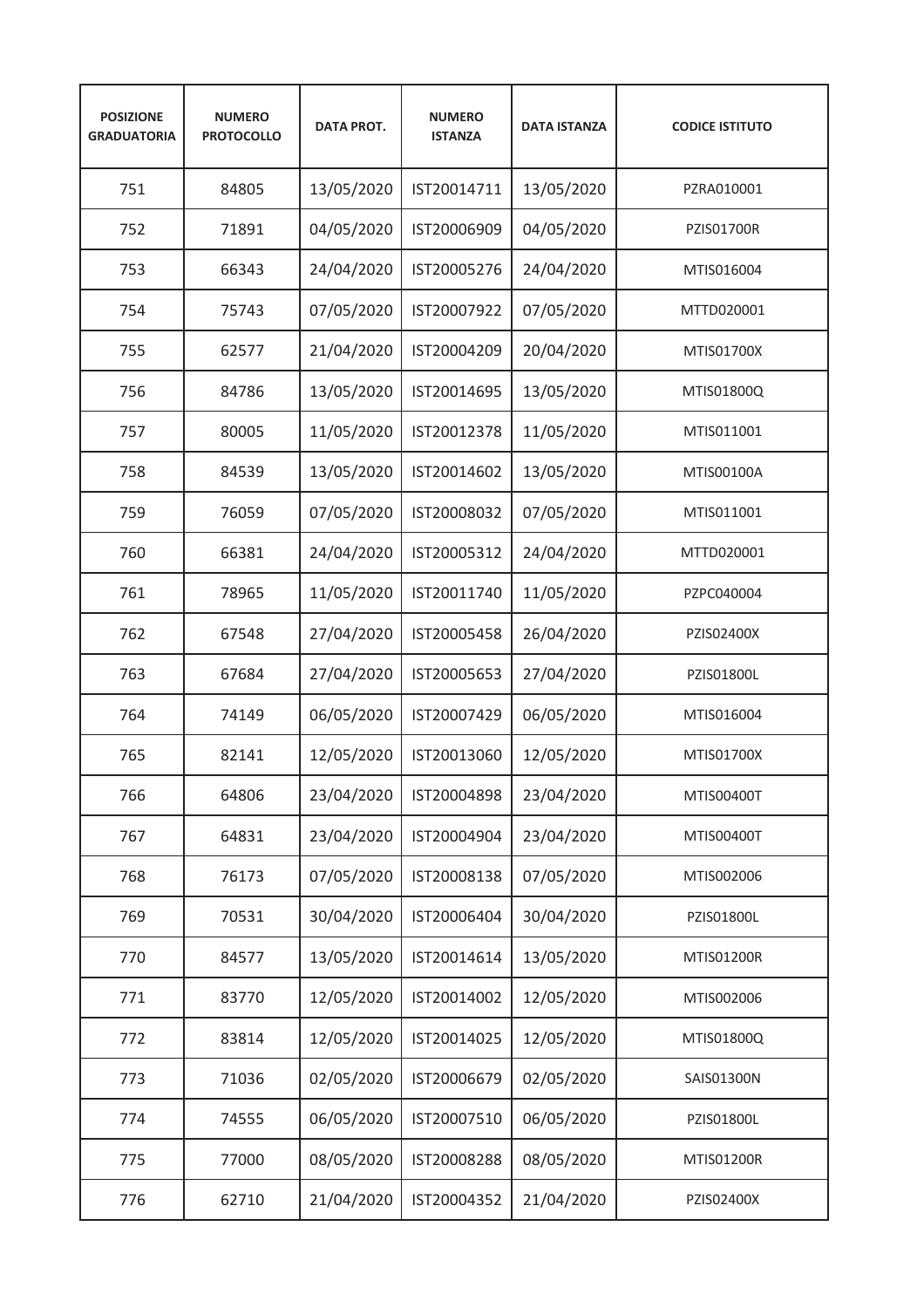| <b>POSIZIONE</b><br><b>GRADUATORIA</b> | <b>NUMERO</b><br><b>PROTOCOLLO</b> | <b>DATA PROT.</b> | <b>NUMERO</b><br><b>ISTANZA</b> | <b>DATA ISTANZA</b> | <b>CODICE ISTITUTO</b> |
|----------------------------------------|------------------------------------|-------------------|---------------------------------|---------------------|------------------------|
| 777                                    | 60812                              | 17/04/2020        | IST20003901                     | 17/04/2020          | MTIS016004             |
| 778                                    | 79658                              | 11/05/2020        | IST20012039                     | 11/05/2020          | <b>PZIS01700R</b>      |
| 779                                    | 79670                              | 11/05/2020        | IST20012117                     | 11/05/2020          | PZRA010001             |
| 780                                    | 64874                              | 23/04/2020        | IST20004908                     | 23/04/2020          | PZIS022008             |
| 781                                    | 63863                              | 22/04/2020        | IST20004647                     | 22/04/2020          | PZIS00900T             |
| 782                                    | 63870                              | 22/04/2020        | IST20004649                     | 22/04/2020          | PZIS00900T             |
| 783                                    | 72213                              | 04/05/2020        | IST20006964                     | 04/05/2020          | PZIS02400X             |
| 784                                    | 72230                              | 04/05/2020        | IST20006973                     | 04/05/2020          | PZIS022008             |
| 785                                    | 65297                              | 23/04/2020        | IST20005044                     | 23/04/2020          | PZIS029003             |
| 786                                    | 83572                              | 12/05/2020        | IST20013893                     | 12/05/2020          | PZIS00900T             |
| 787                                    | 73138                              | 05/05/2020        | IST20007158                     | 05/05/2020          | MTIS00100A             |
| 788                                    | 72742                              | 05/05/2020        | IST20007125                     | 05/05/2020          | MTIS016004             |
| 789                                    | 83223                              | 12/05/2020        | IST20012681                     | 11/05/2020          | PZIS02400X             |
| 790                                    | 66224                              | 24/04/2020        | IST20005201                     | 24/04/2020          | PZIS01800L             |
| 791                                    | 75987                              | 07/05/2020        | IST20007988                     | 07/05/2020          | MTIS00100A             |
| 792                                    | 84274                              | 12/05/2020        | IST20010888                     | 11/05/2020          | MTIS01700X             |
| 793                                    | 74661                              | 06/05/2020        | IST20007549                     | 06/05/2020          | MTIS016004             |
| 794                                    | 84476                              | 13/05/2020        | IST20014589                     | 13/05/2020          | MTIS00100A             |
| 795                                    | 78975                              | 11/05/2020        | IST20011772                     | 11/05/2020          | MTIS011001             |
| 796                                    | 76151                              | 07/05/2020        | IST20008117                     | 07/05/2020          | Pzis001007             |
| 797                                    | 83919                              | 12/05/2020        | IST20014090                     | 12/05/2020          | MTIS01800Q             |
| 798                                    | 65356                              | 23/04/2020        | IST20005097                     | 23/04/2020          | PZIS00600A             |
| 799                                    | 84776                              | 13/05/2020        | IST20014699                     | 13/05/2020          | MTIS00100A             |
| 800                                    | 85117                              | 13/05/2020        | IST20014873                     | 13/05/2020          | MTIS01200R             |
| 801                                    | 85192                              | 13/05/2020        | IST20014922                     | 13/05/2020          | MTIS01400C             |
| 802                                    | 71530                              | 04/05/2020        | IST20006863                     | 04/05/2020          | MTIS00400T             |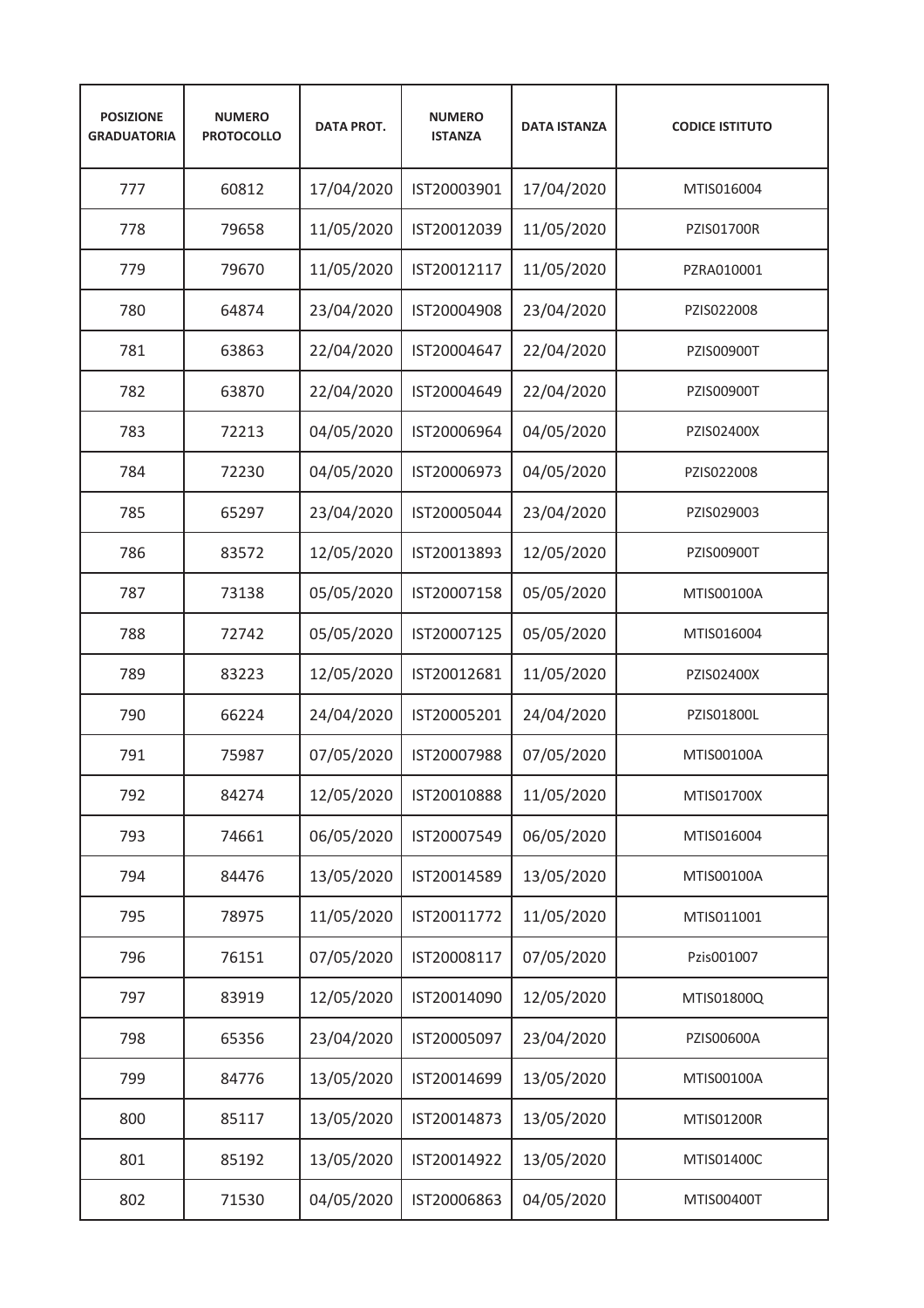| <b>POSIZIONE</b><br><b>GRADUATORIA</b> | <b>NUMERO</b><br><b>PROTOCOLLO</b> | <b>DATA PROT.</b> | <b>NUMERO</b><br><b>ISTANZA</b> | <b>DATA ISTANZA</b> | <b>CODICE ISTITUTO</b> |
|----------------------------------------|------------------------------------|-------------------|---------------------------------|---------------------|------------------------|
| 803                                    | 71561                              | 04/05/2020        | IST20006866                     | 04/05/2020          | MTIS009001             |
| 804                                    | 73743                              | 05/05/2020        | IST20007276                     | 05/05/2020          | MTIS00400T             |
| 805                                    | 83479                              | 12/05/2020        | IST20013841                     | 12/05/2020          | PZSD030003             |
| 806                                    | 61875                              | 20/04/2020        | IST20004169                     | 20/04/2020          | PZIS01800L             |
| 807                                    | 63011                              | 21/04/2020        | IST20004223                     | 20/04/2020          | MTIS00100A             |
| 808                                    | 67509                              | 27/04/2020        | IST20005614                     | 27/04/2020          | MTIS011001             |
| 809                                    | 66457                              | 25/04/2020        | IST20005373                     | 25/04/2020          | PZIS01800L             |
| 810                                    | 84738                              | 13/05/2020        | IST20014268                     | 12/05/2020          | PZRH010005             |
| 811                                    | 83544                              | 12/05/2020        | IST20013870                     | 12/05/2020          | <b>PZTA04000L</b>      |
| 812                                    | 83046                              | 12/05/2020        | IST20013573                     | 12/05/2020          | MTIS011001             |
| 813                                    | 84305                              | 12/05/2020        | IST20014455                     | 12/05/2020          | MTIS016004             |
| 814                                    | 84321                              | 12/05/2020        | IST20014470                     | 12/05/2020          | MTIS016004             |
| 815                                    | 80957                              | 11/05/2020        | IST20012715                     | 11/05/2020          | MTIS01400C             |
| 816                                    | 74207                              | 06/05/2020        | IST20007445                     | 06/05/2020          | MTIS016004             |
| 817                                    | 76595                              | 08/05/2020        | IST20008185                     | 08/05/2020          | PZIS022008             |
| 818                                    | 76601                              | 08/05/2020        | IST20008187                     | 08/05/2020          | PZRA010001             |
| 819                                    | 62908                              | 21/04/2020        | IST20004350                     | 21/04/2020          | PZIS028007             |
| 820                                    | 76736                              | 08/05/2020        | IST20008211                     | 08/05/2020          | Pzis001007             |
| 821                                    | 74571                              | 06/05/2020        | IST20007515                     | 06/05/2020          | MTIS011001             |
| 822                                    | 84340                              | 12/05/2020        | IST20014485                     | 12/05/2020          | PZRI04000C             |
| 823                                    | 64084                              | 22/04/2020        | IST20004764                     | 22/04/2020          | PZRI04000C             |
| 824                                    | 83710                              | 12/05/2020        | IST20013971                     | 12/05/2020          | MTPM01000G             |
| 825                                    | 72462                              | 04/05/2020        | IST20007073                     | 04/05/2020          | PZRH010005             |
| 826                                    | 83611                              | 12/05/2020        | IST20013921                     | 12/05/2020          | MTIS01400C             |
| 827                                    | 74784                              | 06/05/2020        | IST20007613                     | 06/05/2020          | PZRH010005             |
| 828                                    | 70823                              | 30/04/2020        | IST20006524                     | 30/04/2020          | PZIS016001             |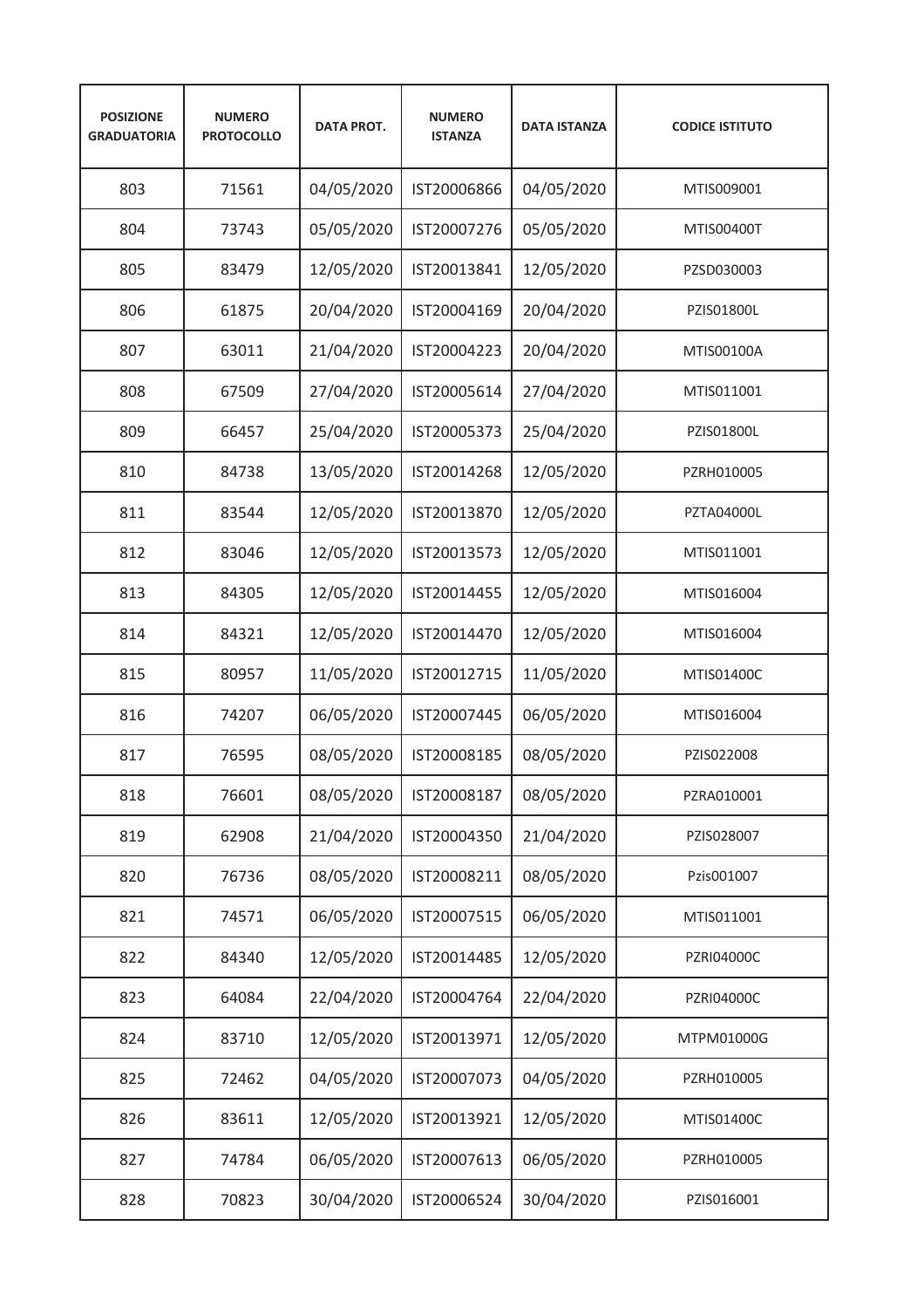| <b>POSIZIONE</b><br><b>GRADUATORIA</b> | <b>NUMERO</b><br><b>PROTOCOLLO</b> | <b>DATA PROT.</b> | <b>NUMERO</b><br><b>ISTANZA</b> | <b>DATA ISTANZA</b> | <b>CODICE ISTITUTO</b> |
|----------------------------------------|------------------------------------|-------------------|---------------------------------|---------------------|------------------------|
| 829                                    | 70828                              | 30/04/2020        | IST20006529                     | 30/04/2020          | Pzis001007             |
| 830                                    | 85152                              | 13/05/2020        | IST20014893                     | 13/05/2020          | MTIS011001             |
| 831                                    | 79644                              | 11/05/2020        | IST20012013                     | 11/05/2020          | MTIS009001             |
| 832                                    | 70985                              | 02/05/2020        | IST20006632                     | 02/05/2020          | PZPS00600A             |
| 833                                    | 75936                              | 07/05/2020        | IST20007972                     | 07/05/2020          | MTIS01800Q             |
| 834                                    | 74957                              | 06/05/2020        | IST20007785                     | 06/05/2020          | MTIS009001             |
| 835                                    | 74845                              | 06/05/2020        | IST20007651                     | 06/05/2020          | <b>PZIS02700B</b>      |
| 836                                    | 78869                              | 11/05/2020        | IST20011438                     | 11/05/2020          | MTIS009001             |
| 837                                    | 78898                              | 11/05/2020        | IST20011528                     | 11/05/2020          | MTIS01300L             |
| 838                                    | 74860                              | 06/05/2020        | IST20007667                     | 06/05/2020          | pzis00600a             |
| 839                                    | 66481                              | 25/04/2020        | IST20005389                     | 25/04/2020          | MTTD020001             |
| 840                                    | 83215                              | 12/05/2020        | IST20013262                     | 12/05/2020          | MTIS011001             |
| 841                                    | 72456                              | 04/05/2020        | IST20007069                     | 04/05/2020          | MTIS01200R             |
| 842                                    | 75498                              | 07/05/2020        | IST20007537                     | 06/05/2020          | PZPC040004             |
| 843                                    | 62644                              | 21/04/2020        | IST20004199                     | 20/04/2020          | PZIS002003             |
| 844                                    | 67545                              | 27/04/2020        | IST20004181                     | 20/04/2020          | PZRI04000C             |
| 845                                    | 66249                              | 24/04/2020        | IST20005209                     | 24/04/2020          | MTIS011001             |
| 846                                    | 65216                              | 23/04/2020        | IST20004997                     | 23/04/2020          | MTIS01800Q             |
| 847                                    | 69683                              | 29/04/2020        | IST20006188                     | 29/04/2020          | MTIS01800Q             |
| 848                                    | 61394                              | 20/04/2020        | IST20004053                     | 20/04/2020          | PZRH010005             |
| 849                                    | 61841                              | 20/04/2020        | IST20004153                     | 20/04/2020          | PZIS01100T             |
| 850                                    | 66474                              | 25/04/2020        | IST20004132                     | 20/04/2020          | PZIS01100T             |
| 851                                    | 61810                              | 20/04/2020        | IST20004136                     | 20/04/2020          | PZPC040004             |
| 852                                    | 83356                              | 12/05/2020        | IST20013777                     | 12/05/2020          | PZIS007006             |
| 853                                    | 83992                              | 12/05/2020        | IST20014154                     | 12/05/2020          | PZIS029003             |
| 854                                    | 82285                              | 12/05/2020        | IST20013113                     | 12/05/2020          | PZIS022008             |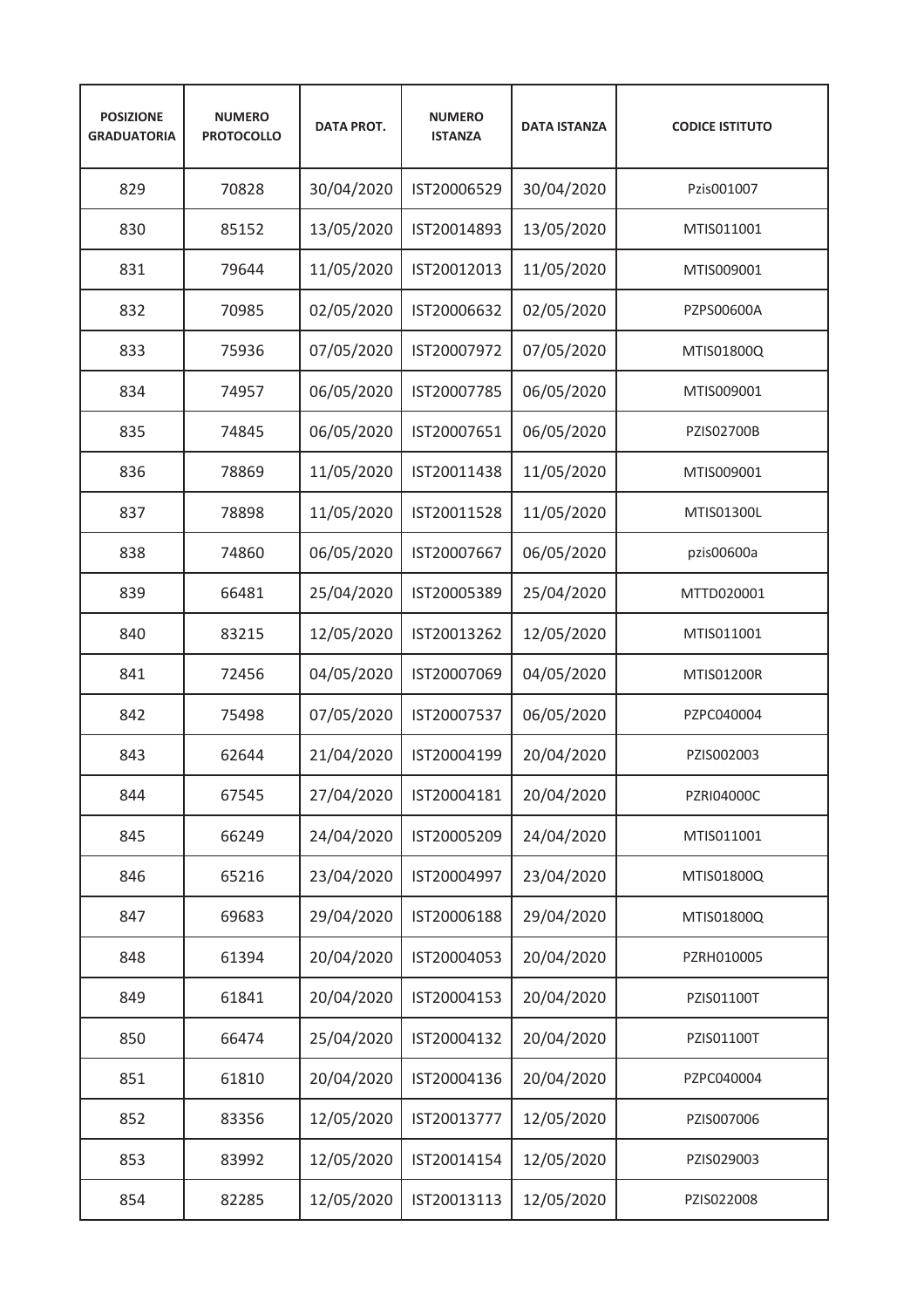| <b>POSIZIONE</b><br><b>GRADUATORIA</b> | <b>NUMERO</b><br><b>PROTOCOLLO</b> | <b>DATA PROT.</b> | <b>NUMERO</b><br><b>ISTANZA</b> | <b>DATA ISTANZA</b> | <b>CODICE ISTITUTO</b> |
|----------------------------------------|------------------------------------|-------------------|---------------------------------|---------------------|------------------------|
| 855                                    | 69419                              | 29/04/2020        | IST20006086                     | 29/04/2020          | MTTD020001             |
| 856                                    | 80045                              | 11/05/2020        | IST20012445                     | 11/05/2020          | MTIS01300L             |
| 857                                    | 81214                              | 11/05/2020        | IST20012753                     | 11/05/2020          | PZIS007006             |
| 858                                    | 74309                              | 06/05/2020        | IST20006857                     | 04/05/2020          | MTIS01700X             |
| 859                                    | 79662                              | 11/05/2020        | IST20012071                     | 11/05/2020          | MTIS01700X             |
| 860                                    | 70693                              | 30/04/2020        | IST20006443                     | 30/04/2020          | MTIS01800Q             |
| 861                                    | 73765                              | 05/05/2020        | IST20007287                     | 05/05/2020          | MTIS011001             |
| 862                                    | 65253                              | 23/04/2020        | IST20005016                     | 23/04/2020          | PZIS029003             |
| 863                                    | 66429                              | 25/04/2020        | IST20005345                     | 25/04/2020          | PZRH010005             |
| 864                                    | 78752                              | 11/05/2020        | IST20010898                     | 11/05/2020          | MTIS01400C             |
| 865                                    | 83657                              | 12/05/2020        | IST20013941                     | 12/05/2020          | MTIS009001             |
| 866                                    | 65140                              | 23/04/2020        | IST20004971                     | 23/04/2020          | Pzis001007             |
| 867                                    | 78422                              | 11/05/2020        | IST20010399                     | 11/05/2020          | PZIS001007             |
| 868                                    | 78770                              | 11/05/2020        | IST20011026                     | 11/05/2020          | PZPC040004             |
| 869                                    | 77235                              | 08/05/2020        | IST20008468                     | 08/05/2020          | PZIS02400X             |
| 870                                    | 84351                              | 12/05/2020        | IST20014473                     | 12/05/2020          | MTPS01000E             |
| 871                                    | 79649                              | 11/05/2020        | IST20012021                     | 11/05/2020          | MTIS009001             |
| 872                                    | 72262                              | 04/05/2020        | IST20004118                     | 20/04/2020          | PZIS01700R             |
| 873                                    | 82248                              | 12/05/2020        | IST20013093                     | 12/05/2020          | MTIS01700X             |
| 874                                    | 76132                              | 07/05/2020        | IST20008098                     | 07/05/2020          | PZIS00600A             |
| 875                                    | 84363                              | 12/05/2020        | IST20014507                     | 12/05/2020          | PZRI04000C             |
| 876                                    | 76107                              | 07/05/2020        | IST20008077                     | 07/05/2020          | PZIS016001             |
| 877                                    | 76121                              | 07/05/2020        | IST20008092                     | 07/05/2020          | PZIS016001             |
| 878                                    | 76133                              | 07/05/2020        | IST20008099                     | 07/05/2020          | PZIS016001             |
| 879                                    | 74049                              | 06/05/2020        | IST20007185                     | 05/05/2020          | MTTD020001             |
| 880                                    | 64860                              | 23/04/2020        | IST20004906                     | 23/04/2020          | PZIS022008             |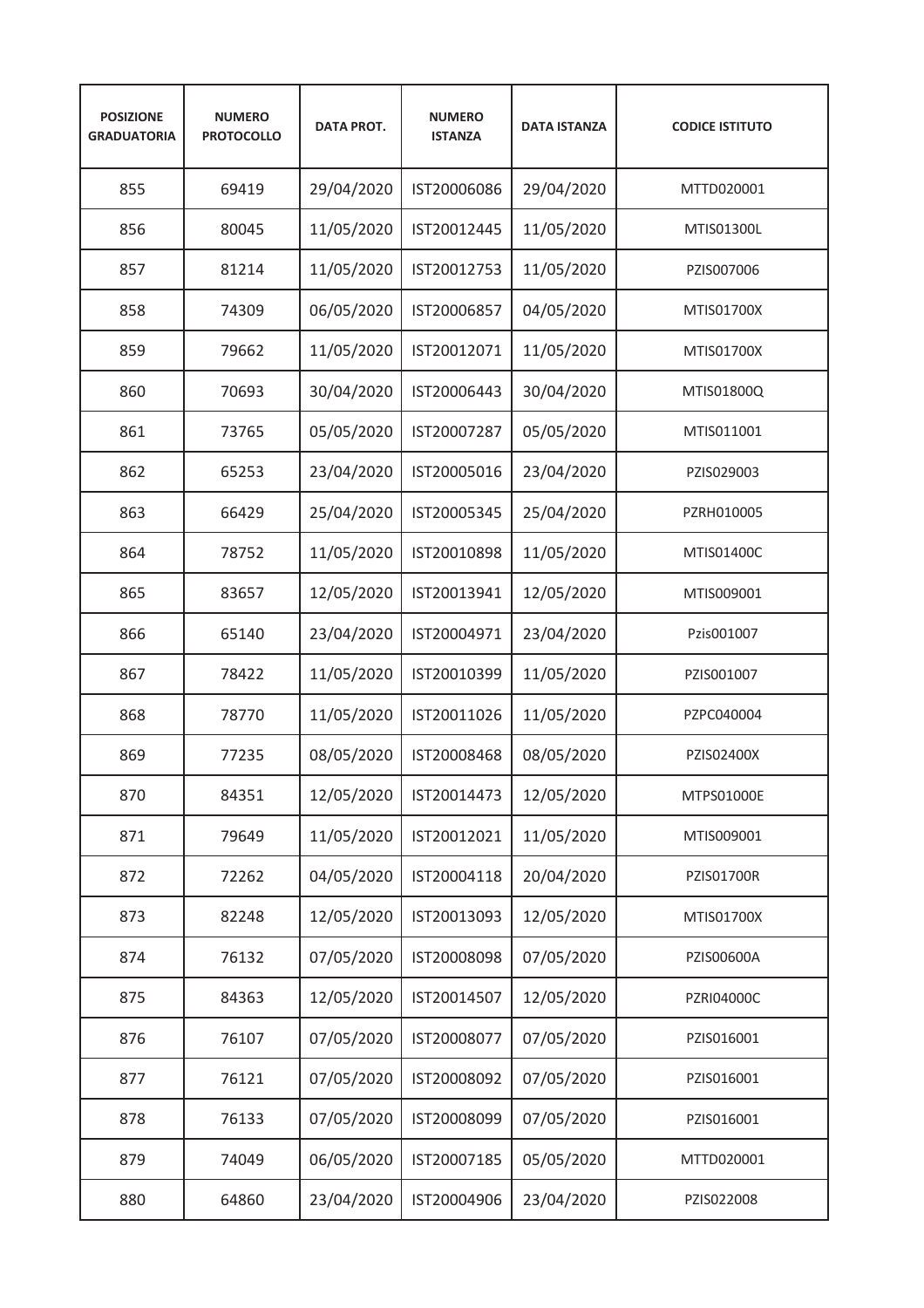| <b>POSIZIONE</b><br><b>GRADUATORIA</b> | <b>NUMERO</b><br><b>PROTOCOLLO</b> | <b>DATA PROT.</b> | <b>NUMERO</b><br><b>ISTANZA</b> | <b>DATA ISTANZA</b> | <b>CODICE ISTITUTO</b> |
|----------------------------------------|------------------------------------|-------------------|---------------------------------|---------------------|------------------------|
| 881                                    | 84209                              | 12/05/2020        | IST20014359                     | 12/05/2020          | MTIS011001             |
| 882                                    | 84234                              | 12/05/2020        | IST20014385                     | 12/05/2020          | MTIS016004             |
| 883                                    | 77251                              | 08/05/2020        | IST20008483                     | 08/05/2020          | MTPM01000G             |
| 884                                    | 76123                              | 07/05/2020        | IST20008094                     | 07/05/2020          | MTIS016004             |
| 885                                    | 79654                              | 11/05/2020        | IST20012029                     | 11/05/2020          | PZIS02400X             |
| 886                                    | 83899                              | 12/05/2020        | IST20014077                     | 12/05/2020          | PZRH010005             |
| 887                                    | 71005                              | 02/05/2020        | IST20006653                     | 02/05/2020          | MTPM01000G             |
| 888                                    | 60979                              | 19/04/2020        | IST20004034                     | 19/04/2020          | MTPS01000E             |
| 889                                    | 70583                              | 30/04/2020        | IST20006417                     | 30/04/2020          | PZRH010005             |
| 890                                    | 70646                              | 30/04/2020        | IST20006427                     | 30/04/2020          | PZRA010001             |
| 891                                    | 66542                              | 26/04/2020        | IST20005446                     | 26/04/2020          | MTIS01700X             |
| 892                                    | 63871                              | 22/04/2020        | IST20004650                     | 22/04/2020          | PZIS002003             |
| 893                                    | 85203                              | 13/05/2020        | IST20014929                     | 13/05/2020          | PZRA010001             |
| 894                                    | 69784                              | 29/04/2020        | IST20006282                     | 29/04/2020          | PZIS02400X             |
| 895                                    | 69786                              | 30/04/2020        | IST20006284                     | 29/04/2020          | PZIS02400X             |
| 896                                    | 83402                              | 12/05/2020        | IST20013802                     | 12/05/2020          | PZIS00600A             |
| 897                                    | 74863                              | 06/05/2020        | IST20007668                     | 06/05/2020          | PZRH010005             |
| 898                                    | 61910                              | 20/04/2020        | IST20004191                     | 20/04/2020          | MTIS011001             |
| 899                                    | 84254                              | 12/05/2020        | IST20014403                     | 12/05/2020          | MTIS016004             |
| 900                                    | 84262                              | 12/05/2020        | IST20014421                     | 12/05/2020          | MTIS016004             |
| 901                                    | 63972                              | 22/04/2020        | IST20004337                     | 21/04/2020          | MTTD020001             |
| 902                                    | 76136                              | 07/05/2020        | IST20008101                     | 07/05/2020          | PZRA010001             |
| 903                                    | 75992                              | 07/05/2020        | IST20007989                     | 07/05/2020          | PZIS031003             |
| 904                                    | 72393                              | 04/05/2020        | IST20007032                     | 04/05/2020          | MTIS002006             |
| 905                                    | 83203                              | 12/05/2020        | IST20013672                     | 12/05/2020          | PZIS016001             |
| 906                                    | 62558                              | 21/04/2020        | IST20004316                     | 21/04/2020          | PZIS01800L             |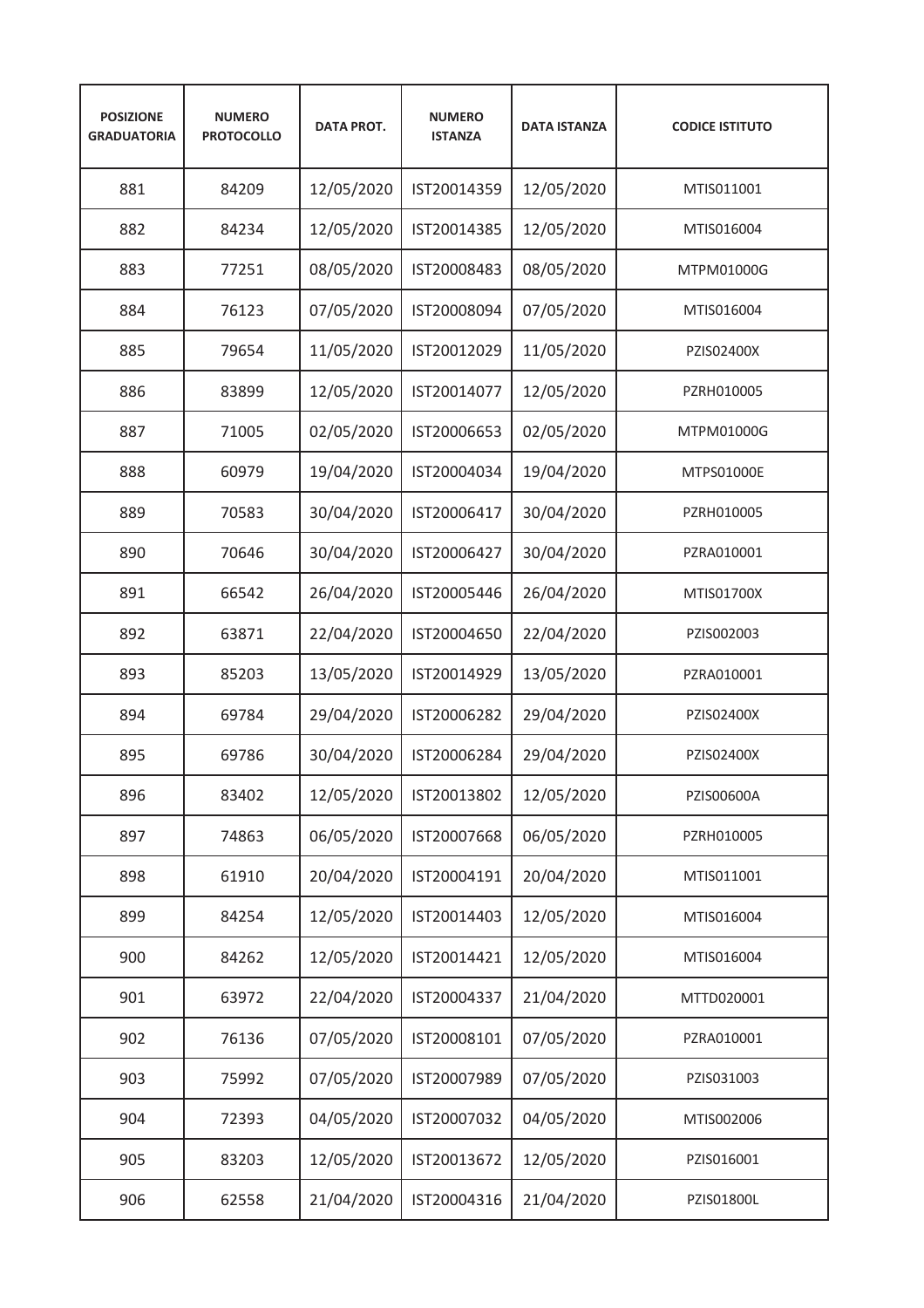| <b>POSIZIONE</b><br><b>GRADUATORIA</b> | <b>NUMERO</b><br><b>PROTOCOLLO</b> | <b>DATA PROT.</b> | <b>NUMERO</b><br><b>ISTANZA</b> | <b>DATA ISTANZA</b> | <b>CODICE ISTITUTO</b> |
|----------------------------------------|------------------------------------|-------------------|---------------------------------|---------------------|------------------------|
| 907                                    | 66846                              | 27/04/2020        | IST20005487                     | 27/04/2020          | PZIS02400X             |
| 908                                    | 64647                              | 23/04/2020        | IST20004877                     | 23/04/2020          | PZRH010005             |
| 909                                    | 64705                              | 23/04/2020        | IST20004883                     | 23/04/2020          | PZPS08000N             |
| 910                                    | 66433                              | 25/04/2020        | IST20005348                     | 25/04/2020          | <b>PZIS01700R</b>      |
| 911                                    | 77346                              | 09/05/2020        | IST20008532                     | 09/05/2020          | MTIS01400C             |
| 912                                    | 67817                              | 27/04/2020        | IST20005188                     | 24/04/2020          | PZIS02400X             |
| 913                                    | 82402                              | 12/05/2020        | IST20013175                     | 12/05/2020          | PZIS00900T             |
| 914                                    | 73518                              | 05/05/2020        | IST20007226                     | 05/05/2020          | <b>PZTA04000L</b>      |
| 915                                    | 66056                              | 24/04/2020        | IST20005144                     | 24/04/2020          | PZIS028007             |
| 916                                    | 62123                              | 21/04/2020        | IST20004261                     | 21/04/2020          | PZIS02400X             |
| 917                                    | 77249                              | 08/05/2020        | IST20008479                     | 08/05/2020          | CSRH010004             |
| 918                                    | 69176                              | 29/04/2020        | IST20005968                     | 28/04/2020          | PZIS022008             |
| 919                                    | 82422                              | 12/05/2020        | IST20013179                     | 12/05/2020          | MTIS00400T             |
| 920                                    | 81697                              | 11/05/2020        | IST20012786                     | 11/05/2020          | MTPM01000G             |
| 921                                    | 73902                              | 05/05/2020        | IST20007388                     | 05/05/2020          | PZRH010005             |
| 922                                    | 69278                              | 29/04/2020        | IST20006060                     | 29/04/2020          | MTIS01700X             |
| 923                                    | 76183                              | 08/05/2020        | IST20008150                     | 08/05/2020          | pzis01900c             |
| 924                                    | 61972                              | 20/04/2020        | IST20004245                     | 20/04/2020          | MTIS00100A             |
| 925                                    | 80007                              | 11/05/2020        | IST20012388                     | 11/05/2020          | PZIS01700R             |
| 926                                    | 80038                              | 11/05/2020        | IST20012426                     | 11/05/2020          | PZIS01700R             |
| 927                                    | 66384                              | 24/04/2020        | IST20005314                     | 24/04/2020          | PZIS028007             |
| 928                                    | 66385                              | 24/04/2020        | IST20005315                     | 24/04/2020          | PZIS028007             |
| 929                                    | 72327                              | 04/05/2020        | IST20006995                     | 04/05/2020          | MTIS011001             |
| 930                                    | 71007                              | 02/05/2020        | IST20006655                     | 02/05/2020          | PZRI04000C             |
| 931                                    | 69701                              | 29/04/2020        | IST20006201                     | 29/04/2020          | PZIS01800L             |
| 932                                    | 79049                              | 11/05/2020        | IST20011967                     | 11/05/2020          | MTIS01800Q             |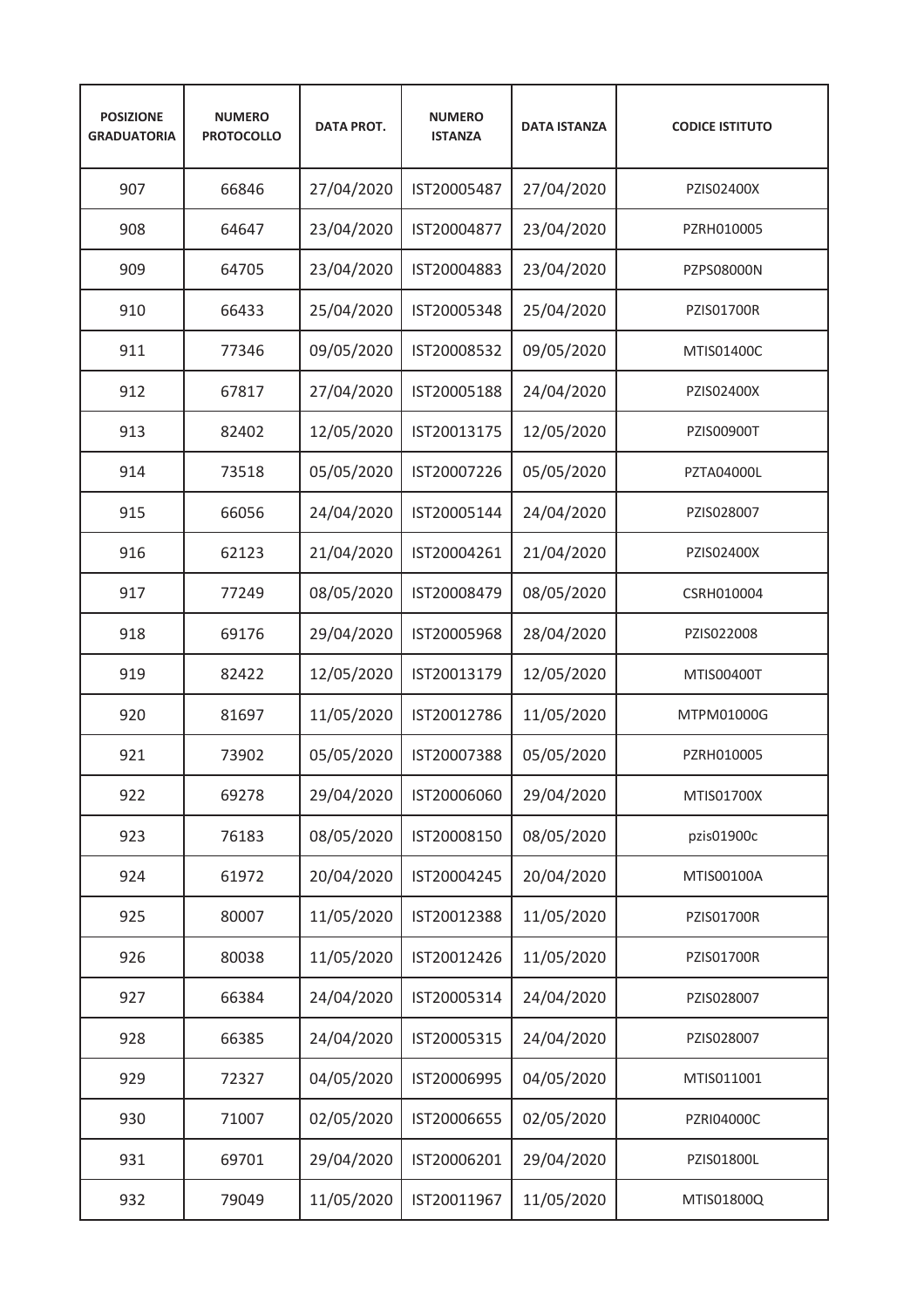| <b>POSIZIONE</b><br><b>GRADUATORIA</b> | <b>NUMERO</b><br><b>PROTOCOLLO</b> | <b>DATA PROT.</b> | <b>NUMERO</b><br><b>ISTANZA</b> | <b>DATA ISTANZA</b> | <b>CODICE ISTITUTO</b> |
|----------------------------------------|------------------------------------|-------------------|---------------------------------|---------------------|------------------------|
| 933                                    | 79365                              | 11/05/2020        | IST20012003                     | 11/05/2020          | MTIS01700X             |
| 934                                    | 69723                              | 29/04/2020        | IST20004785                     | 22/04/2020          | MTIS016004             |
| 935                                    | 69733                              | 29/04/2020        | IST20004809                     | 22/04/2020          | MTIS016004             |
| 936                                    | 84033                              | 12/05/2020        | IST20014192                     | 12/05/2020          | <b>PZIS02700B</b>      |
| 937                                    | 83440                              | 12/05/2020        | IST20013816                     | 12/05/2020          | PZIS01100T             |
| 938                                    | 84417                              | 13/05/2020        | IST20014568                     | 13/05/2020          | Pzis001007             |
| 939                                    | 70408                              | 30/04/2020        | IST20006375                     | 30/04/2020          | PZIS01800L             |
| 940                                    | 63063                              | 21/04/2020        | IST20004496                     | 21/04/2020          | MTIS016004             |
| 941                                    | 78463                              | 11/05/2020        | IST20008129                     | 07/05/2020          | PZPS12000V             |
| 942                                    | 77684                              | 10/05/2020        | IST20008934                     | 10/05/2020          | MTIS01400C             |
| 943                                    | 74115                              | 06/05/2020        | IST20007418                     | 06/05/2020          | MTIS01300L             |
| 944                                    | 74129                              | 06/05/2020        | IST20007421                     | 06/05/2020          | MTPM01000G             |
| 945                                    | 60956                              | 19/04/2020        | IST20004018                     | 19/04/2020          | PZIS00600A             |
| 946                                    | 78660                              | 11/05/2020        | IST20010810                     | 11/05/2020          | MTTD020001             |
| 947                                    | 78960                              | 11/05/2020        | IST20010893                     | 11/05/2020          | MTIS01700X             |
| 948                                    | 84302                              | 12/05/2020        | IST20013472                     | 12/05/2020          | MTTD020001             |
| 949                                    | 83524                              | 12/05/2020        | IST20013859                     | 12/05/2020          | PZIS031003             |
| 950                                    | 84372                              | 12/05/2020        | IST20014513                     | 12/05/2020          | PZRI04000C             |
| 951                                    | 69479                              | 29/04/2020        | IST20006098                     | 29/04/2020          | PZIS02700B             |
| 952                                    | 64048                              | 22/04/2020        | IST20004760                     | 22/04/2020          | PZIS007006             |
| 953                                    | 64075                              | 22/04/2020        | IST20004783                     | 22/04/2020          | PZIS02700B             |
| 954                                    | 63402                              | 22/04/2020        | IST20004543                     | 22/04/2020          | PZPS12000V             |
| 955                                    | 64828                              | 23/04/2020        | IST20004902                     | 23/04/2020          | MTIS002006             |
| 956                                    | 74439                              | 06/05/2020        | IST20007491                     | 06/05/2020          | PZIS001007             |
| 957                                    | 74458                              | 06/05/2020        | IST20007494                     | 06/05/2020          | PZIS00600A             |
| 958                                    | 84739                              | 13/05/2020        | IST20014672                     | 13/05/2020          | PZIS02100C             |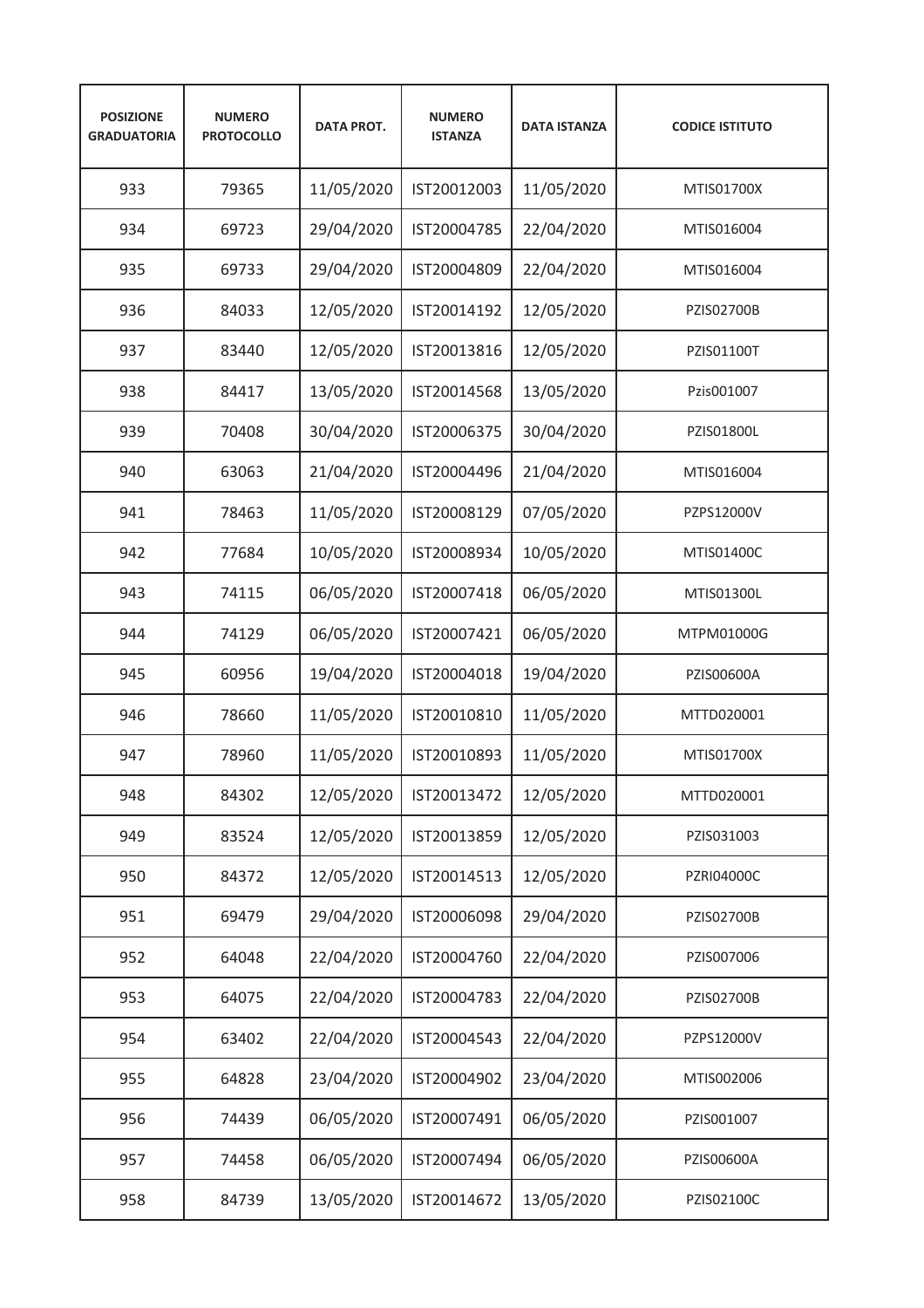| <b>POSIZIONE</b><br><b>GRADUATORIA</b> | <b>NUMERO</b><br><b>PROTOCOLLO</b> | <b>DATA PROT.</b> | <b>NUMERO</b><br><b>ISTANZA</b> | <b>DATA ISTANZA</b> | <b>CODICE ISTITUTO</b> |
|----------------------------------------|------------------------------------|-------------------|---------------------------------|---------------------|------------------------|
| 959                                    | 70782                              | 30/04/2020        | IST20006501                     | 30/04/2020          | MTIS011001             |
| 960                                    | 80896                              | 11/05/2020        | IST20012599                     | 11/05/2020          | MTIS01200R             |
| 961                                    | 83259                              | 12/05/2020        | IST20013721                     | 12/05/2020          | <b>PZIS02700B</b>      |
| 962                                    | 77664                              | 10/05/2020        | IST20008911                     | 10/05/2020          | PZPC040004             |
| 963                                    | 84682                              | 13/05/2020        | IST20014644                     | 13/05/2020          | PZRH010005             |
| 964                                    | 78950                              | 11/05/2020        | IST20011692                     | 11/05/2020          | PZIS02400X             |
| 965                                    | 77452                              | 09/05/2020        | IST20008611                     | 09/05/2020          | MTIS016004             |
| 966                                    | 77487                              | 09/05/2020        | IST20008626                     | 09/05/2020          | MTIS011001             |
| 967                                    | 66449                              | 25/04/2020        | IST20005361                     | 25/04/2020          | MTIS011001             |
| 968                                    | 68051                              | 28/04/2020        | IST20005768                     | 28/04/2020          | MTIS011001             |
| 969                                    | 67563                              | 27/04/2020        | IST20005624                     | 27/04/2020          | MTIS01400C             |
| 970                                    | 67829                              | 27/04/2020        | IST20005754                     | 27/04/2020          | MTIS01400C             |
| 971                                    | 61478                              | 20/04/2020        | IST20004006                     | 19/04/2020          | PZPS08000N             |
| 972                                    | 71070                              | 02/05/2020        | IST20006715                     | 02/05/2020          | PZIS022008             |
| 973                                    | 74847                              | 06/05/2020        | IST20007296                     | 05/05/2020          | PZIS028007             |
| 974                                    | 61927                              | 20/04/2020        | IST20004205                     | 20/04/2020          | PZIS01700R             |
| 975                                    | 74944                              | 06/05/2020        | IST20007772                     | 06/05/2020          | PZIS02400X             |
| 976                                    | 76964                              | 08/05/2020        | IST20008266                     | 08/05/2020          | PZPS040007             |
| 977                                    | 83345                              | 12/05/2020        | IST20012655                     | 11/05/2020          | PZPS040007             |
| 978                                    | 76589                              | 08/05/2020        | IST20008184                     | 08/05/2020          | MTIS002006             |
| 979                                    | 73461                              | 05/05/2020        | IST20007216                     | 05/05/2020          | MTPM01000G             |
| 980                                    | 84727                              | 13/05/2020        | IST20014665                     | 13/05/2020          | PZIS002003             |
| 981                                    | 77374                              | 09/05/2020        | IST20008557                     | 09/05/2020          | MTIS00400T             |
| 982                                    | 77383                              | 09/05/2020        | IST20008566                     | 09/05/2020          | MTIS00400T             |
| 983                                    | 66144                              | 24/04/2020        | IST20005168                     | 24/04/2020          | PZRI04000C             |
| 984                                    | 79925                              | 11/05/2020        | IST20012207                     | 11/05/2020          | PZPS12000V             |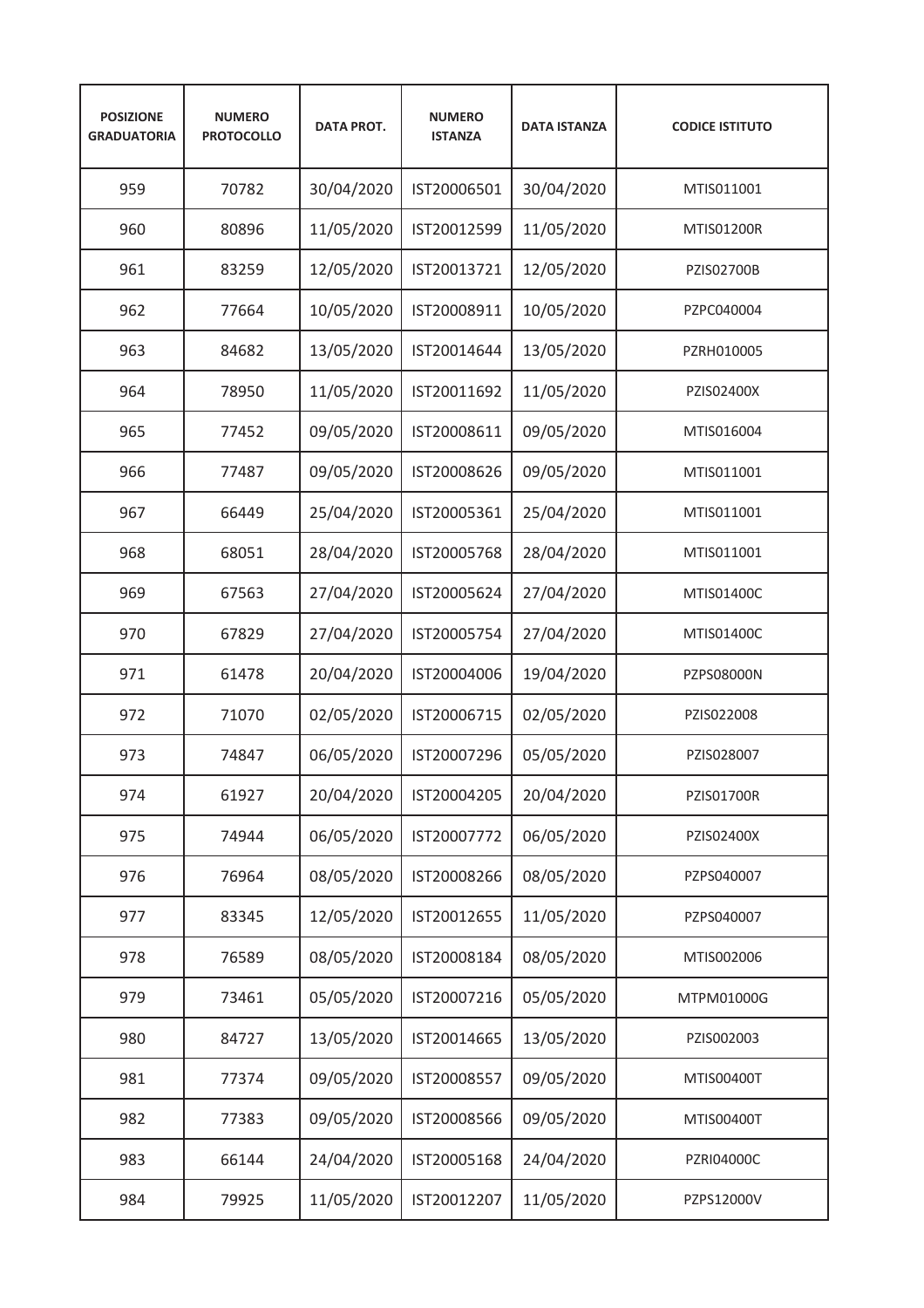| <b>POSIZIONE</b><br><b>GRADUATORIA</b> | <b>NUMERO</b><br><b>PROTOCOLLO</b> | <b>DATA PROT.</b> | <b>NUMERO</b><br><b>ISTANZA</b> | <b>DATA ISTANZA</b> | <b>CODICE ISTITUTO</b> |
|----------------------------------------|------------------------------------|-------------------|---------------------------------|---------------------|------------------------|
| 985                                    | 69722                              | 29/04/2020        | IST20006226                     | 29/04/2020          | <b>PZIS01700R</b>      |
| 986                                    | 77556                              | 09/05/2020        | IST20008799                     | 09/05/2020          | MTIS01800Q             |
| 987                                    | 74548                              | 06/05/2020        | IST20007508                     | 06/05/2020          | MTIS016004             |
| 988                                    | 65183                              | 23/04/2020        | IST20004983                     | 23/04/2020          | MTIS011001             |
| 989                                    | 64733                              | 23/04/2020        | IST20004886                     | 23/04/2020          | MTPM01000G             |
| 990                                    | 62412                              | 21/04/2020        | IST20004287                     | 21/04/2020          | <b>RMPC05000B</b>      |
| 991                                    | 67482                              | 27/04/2020        | IST20005601                     | 27/04/2020          | Pzis001007             |
| 992                                    | 74297                              | 06/05/2020        | IST20007464                     | 06/05/2020          | MTIS00100A             |
| 993                                    | 74362                              | 06/05/2020        | IST20007476                     | 06/05/2020          | MTIS011001             |
| 994                                    | 78411                              | 11/05/2020        | IST20010303                     | 11/05/2020          | MTIS011001             |
| 995                                    | 77565                              | 09/05/2020        | IST20008807                     | 09/05/2020          | MTIS01700X             |
| 996                                    | 84698                              | 13/05/2020        | IST20014653                     | 13/05/2020          | MTTD020001             |
| 997                                    | 64547                              | 23/04/2020        | IST20004868                     | 23/04/2020          | MTIS00400T             |
| 998                                    | 64581                              | 23/04/2020        | IST20004873                     | 23/04/2020          | MTIS00400T             |
| 999                                    | 77015                              | 08/05/2020        | IST20008292                     | 08/05/2020          | MTTD06000B             |
| 1000                                   | 74257                              | 06/05/2020        | IST20006896                     | 04/05/2020          | MTIS01800Q             |
| 1001                                   | 63892                              | 22/04/2020        | IST20004662                     | 22/04/2020          | PZIS02700B             |
| 1002                                   | 77134                              | 08/05/2020        | IST20008380                     | 08/05/2020          | PZRH010005             |
| 1003                                   | 77204                              | 08/05/2020        | IST20008431                     | 08/05/2020          | PZRH010005             |
| 1004                                   | 77549                              | 09/05/2020        | IST20008792                     | 09/05/2020          | PZIS01300D             |
| 1005                                   | 81763                              | 11/05/2020        | IST20012851                     | 11/05/2020          | MTPM01000G             |
| 1006                                   | 61934                              | 20/04/2020        | IST20004214                     | 20/04/2020          | MTIS011001             |
| 1007                                   | 84137                              | 12/05/2020        | IST20014294                     | 12/05/2020          | PZIS002003             |
| 1008                                   | 67542                              | 27/04/2020        | IST20004285                     | 21/04/2020          | MTIS002006             |
| 1009                                   | 84790                              | 13/05/2020        | IST20014703                     | 13/05/2020          | PZIS031003             |
| 1010                                   | 71136                              | 03/05/2020        | IST20006774                     | 03/05/2020          | MTIS01200R             |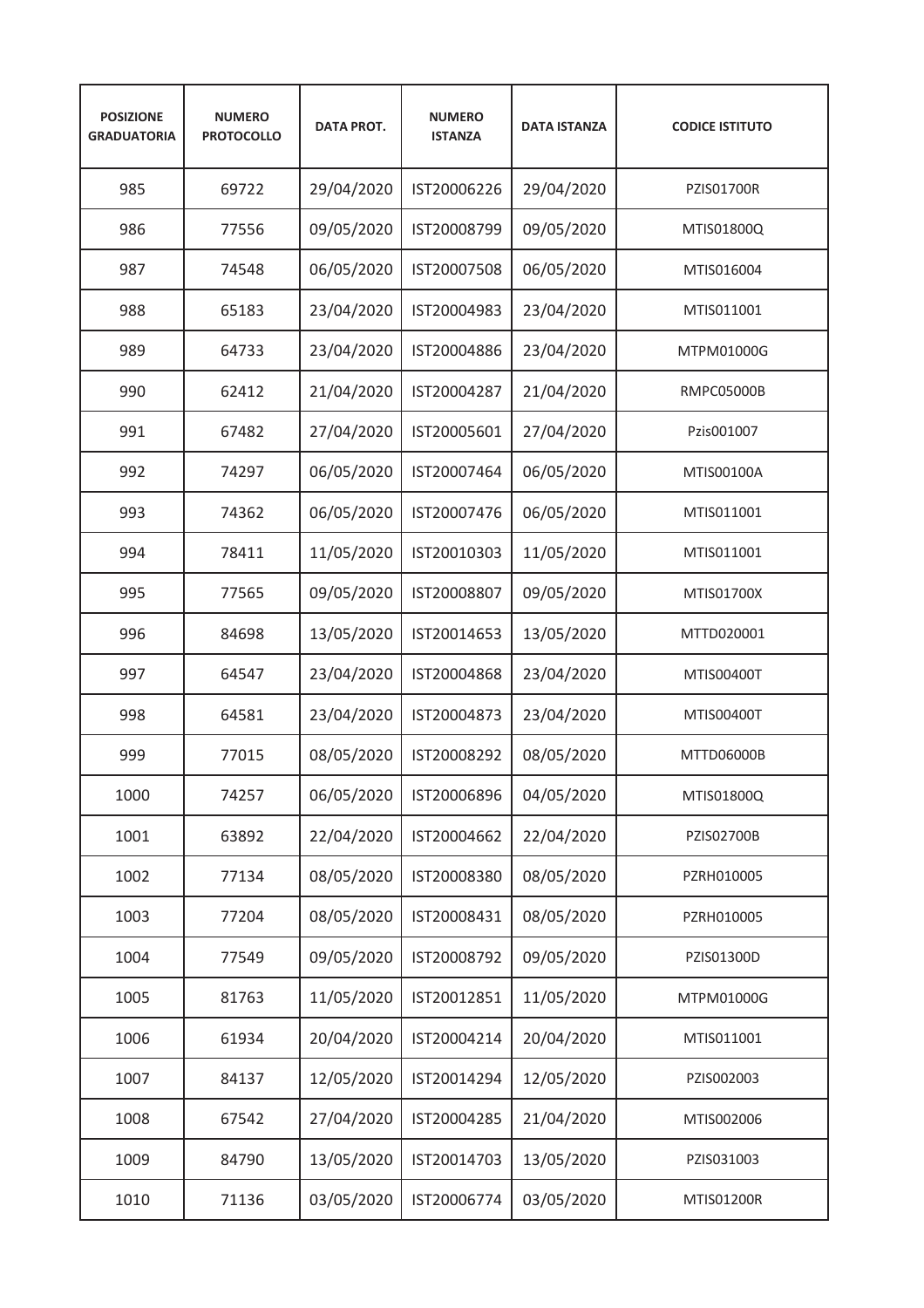| <b>POSIZIONE</b><br><b>GRADUATORIA</b> | <b>NUMERO</b><br><b>PROTOCOLLO</b> | <b>DATA PROT.</b> | <b>NUMERO</b><br><b>ISTANZA</b> | <b>DATA ISTANZA</b> | <b>CODICE ISTITUTO</b> |
|----------------------------------------|------------------------------------|-------------------|---------------------------------|---------------------|------------------------|
| 1011                                   | 71140                              | 03/05/2020        | IST20006779                     | 03/05/2020          | <b>TAIS04300E</b>      |
| 1012                                   | 61732                              | 20/04/2020        | IST20004107                     | 20/04/2020          | PZPS08000N             |
| 1013                                   | 70779                              | 30/04/2020        | IST20006497                     | 30/04/2020          | pzis01900c             |
| 1014                                   | 70796                              | 30/04/2020        | IST20006515                     | 30/04/2020          | PZIS02400X             |
| 1015                                   | 80085                              | 11/05/2020        | IST20012539                     | 11/05/2020          | PZIS022008             |
| 1016                                   | 68108                              | 28/04/2020        | IST20005782                     | 28/04/2020          | MTIS01800Q             |
| 1017                                   | 68133                              | 28/04/2020        | IST20005787                     | 28/04/2020          | MTIS01700X             |
| 1018                                   | 77727                              | 10/05/2020        | IST20008980                     | 10/05/2020          | MTIS01400C             |
| 1019                                   | 78927                              | 11/05/2020        | IST20011617                     | 11/05/2020          | <b>PZTA04000L</b>      |
| 1020                                   | 61821                              | 20/04/2020        | IST20004140                     | 20/04/2020          | PZIS01300D             |
| 1021                                   | 83713                              | 12/05/2020        | IST20013974                     | 12/05/2020          | PZIS00600A             |
| 1022                                   | 66953                              | 27/04/2020        | IST20005496                     | 27/04/2020          | <b>PZIS01700R</b>      |
| 1023                                   | 70259                              | 30/04/2020        | IST20006343                     | 30/04/2020          | <b>PZTF06000E</b>      |
| 1024                                   | 74776                              | 06/05/2020        | IST20007608                     | 06/05/2020          | PZIS031003             |
| 1025                                   | 64563                              | 23/04/2020        | IST20004871                     | 23/04/2020          | <b>RMIS08100R</b>      |
| 1026                                   | 61832                              | 20/04/2020        | IST20004147                     | 20/04/2020          | PZIS01100T             |
| 1027                                   | 74866                              | 06/05/2020        | IST20007664                     | 06/05/2020          | MTPM01000G             |
| 1028                                   | 80019                              | 11/05/2020        | IST20012399                     | 11/05/2020          | MTTD020001             |
| 1029                                   | 75666                              | 07/05/2020        | IST20007909                     | 07/05/2020          | PZSD030003             |
| 1030                                   | 74861                              | 06/05/2020        | IST20007666                     | 06/05/2020          | MTIS011001             |
| 1031                                   | 70714                              | 30/04/2020        | IST20006458                     | 30/04/2020          | PZIS022008             |
| 1032                                   | 60947                              | 19/04/2020        | IST20004008                     | 19/04/2020          | MTIS01400C             |
| 1033                                   | 77634                              | 10/05/2020        | IST20008879                     | 10/05/2020          | PZIS022008             |
| 1034                                   | 75090                              | 07/05/2020        | IST20007532                     | 06/05/2020          | MTIS01700X             |
| 1035                                   | 69766                              | 29/04/2020        | IST20006261                     | 29/04/2020          | MTIS01200R             |
| 1036                                   | 84361                              | 12/05/2020        | IST20014502                     | 12/05/2020          | PZIS02400X             |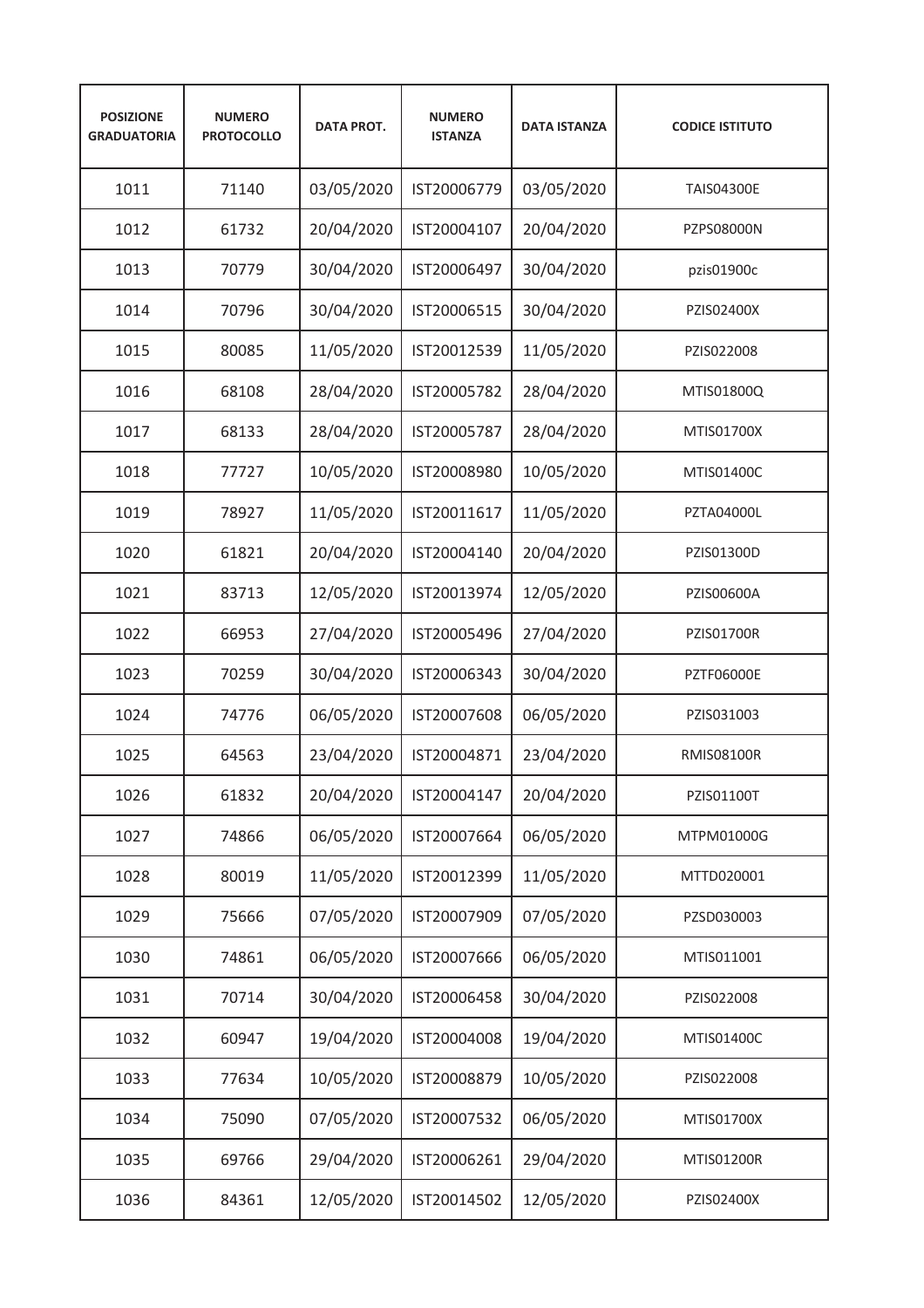| <b>POSIZIONE</b><br><b>GRADUATORIA</b> | <b>NUMERO</b><br><b>PROTOCOLLO</b> | <b>DATA PROT.</b> | <b>NUMERO</b><br><b>ISTANZA</b> | <b>DATA ISTANZA</b> | <b>CODICE ISTITUTO</b> |
|----------------------------------------|------------------------------------|-------------------|---------------------------------|---------------------|------------------------|
| 1037                                   | 84825                              | 13/05/2020        | IST20013951                     | 12/05/2020          | PZRH010005             |
| 1038                                   | 77724                              | 10/05/2020        | IST20008978                     | 10/05/2020          | MTIS011001             |
| 1039                                   | 74408                              | 06/05/2020        | IST20007481                     | 06/05/2020          | MTIS002006             |
| 1040                                   | 76157                              | 07/05/2020        | IST20008123                     | 07/05/2020          | pzis01900c             |
| 1041                                   | 77119                              | 08/05/2020        | IST20008364                     | 08/05/2020          | PZPS040007             |
| 1042                                   | 70973                              | 02/05/2020        | IST20006620                     | 02/05/2020          | PZIS028007             |
| 1043                                   | 76500                              | 08/05/2020        | IST20008170                     | 08/05/2020          | MTIS01800Q             |
| 1044                                   | 77201                              | 08/05/2020        | IST20008432                     | 08/05/2020          | MTIS01700X             |
| 1045                                   | 82461                              | 12/05/2020        | IST20012762                     | 11/05/2020          | PZPS040007             |
| 1046                                   | 79995                              | 11/05/2020        | IST20012373                     | 11/05/2020          | PZIS01300D             |
| 1047                                   | 84939                              | 13/05/2020        | IST20014789                     | 13/05/2020          | PZIS028007             |
| 1048                                   | 71027                              | 02/05/2020        | IST20006670                     | 02/05/2020          | MTIS01700X             |
| 1049                                   | 62612                              | 21/04/2020        | IST20004330                     | 21/04/2020          | MTIS01700X             |
| 1050                                   | 75571                              | 07/05/2020        | IST20007886                     | 07/05/2020          | MTIS01700X             |
| 1051                                   | 77673                              | 10/05/2020        | IST20008920                     | 10/05/2020          | PZIS01800L             |
| 1052                                   | 75599                              | 07/05/2020        | IST20007890                     | 07/05/2020          | PZIS01700R             |
| 1053                                   | 75615                              | 07/05/2020        | IST20007900                     | 07/05/2020          | PZIS01800L             |
| 1054                                   | 74056                              | 06/05/2020        | IST20007407                     | 06/05/2020          | PZIS01800L             |
| 1055                                   | 61889                              | 20/04/2020        | IST20004176                     | 20/04/2020          | PZIS028007             |
| 1056                                   | 63952                              | 22/04/2020        | IST20004691                     | 22/04/2020          | MTIS011001             |
| 1057                                   | 77117                              | 08/05/2020        | IST20008361                     | 08/05/2020          | MTIS01800Q             |
| 1058                                   | 77635                              | 10/05/2020        | IST20008881                     | 10/05/2020          | MTIS00100A             |
| 1059                                   | 77640                              | 10/05/2020        | IST20008889                     | 10/05/2020          | MTIS011001             |
| 1060                                   | 76921                              | 08/05/2020        | IST20008251                     | 08/05/2020          | PZRH010005             |
| 1061                                   | 66459                              | 25/04/2020        | IST20005374                     | 25/04/2020          | MTIS01400C             |
| 1062                                   | 84945                              | 13/05/2020        | IST20014788                     | 13/05/2020          | pzis01900c             |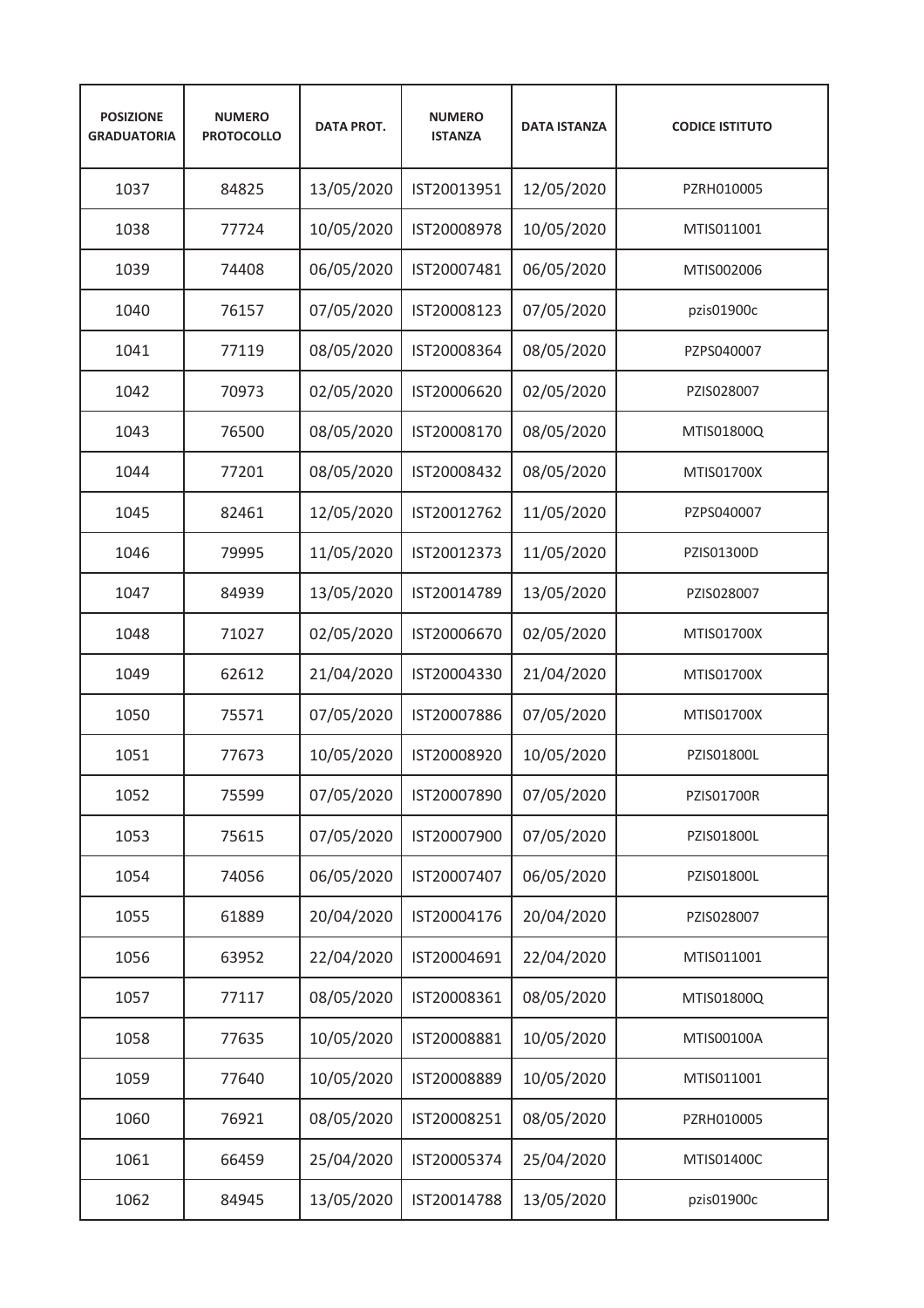| <b>POSIZIONE</b><br><b>GRADUATORIA</b> | <b>NUMERO</b><br><b>PROTOCOLLO</b> | <b>DATA PROT.</b> | <b>NUMERO</b><br><b>ISTANZA</b> | <b>DATA ISTANZA</b> | <b>CODICE ISTITUTO</b> |
|----------------------------------------|------------------------------------|-------------------|---------------------------------|---------------------|------------------------|
| 1063                                   | 83648                              | 12/05/2020        | IST20013939                     | 12/05/2020          | Pzis001007             |
| 1064                                   | 63915                              | 22/04/2020        | IST20004670                     | 22/04/2020          | MTTD020001             |
| 1065                                   | 84124                              | 12/05/2020        | IST20014288                     | 12/05/2020          | MTIS002006             |
| 1066                                   | 75076                              | 07/05/2020        | IST20007799                     | 07/05/2020          | PZIS031003             |
| 1067                                   | 74169                              | 06/05/2020        | IST20007433                     | 06/05/2020          | PZIS01800L             |
| 1068                                   | 79927                              | 11/05/2020        | IST20012218                     | 11/05/2020          | <b>PZRI04000C</b>      |
| 1069                                   | 78771                              | 11/05/2020        | IST20011022                     | 11/05/2020          | PZRH010005             |
| 1070                                   | 72057                              | 04/05/2020        | IST20006362                     | 30/04/2020          | PZIS01100T             |
| 1071                                   | 77707                              | 10/05/2020        | IST20008960                     | 10/05/2020          | MTIS00100A             |
| 1072                                   | 84570                              | 13/05/2020        | IST20013685                     | 12/05/2020          | MTIS011001             |
| 1073                                   | 69646                              | 29/04/2020        | IST20006166                     | 29/04/2020          | MTPS01000E             |
| 1074                                   | 79989                              | 11/05/2020        | IST20012356                     | 11/05/2020          | MTPS01000E             |
| 1075                                   | 77545                              | 09/05/2020        | IST20008789                     | 09/05/2020          | MTIS016004             |
| 1076                                   | 84288                              | 12/05/2020        | IST20014438                     | 12/05/2020          | MTIS011001             |
| 1077                                   | 68852                              | 28/04/2020        | IST20005949                     | 28/04/2020          | PZIS02400X             |
| 1078                                   | 83101                              | 12/05/2020        | IST20013575                     | 12/05/2020          | MTTD06000B             |
| 1079                                   | 84200                              | 12/05/2020        | IST20012891                     | 11/05/2020          | CSRH010004             |
| 1080                                   | 75212                              | 07/05/2020        | IST20007822                     | 07/05/2020          | PZIS00600A             |
| 1081                                   | 83322                              | 12/05/2020        | IST20013758                     | 12/05/2020          | PZIS01700R             |
| 1082                                   | 61789                              | 20/04/2020        | IST20004127                     | 20/04/2020          | Pzis001007             |
| 1083                                   | 83969                              | 12/05/2020        | IST20014135                     | 12/05/2020          | PZIS007006             |
| 1084                                   | 74889                              | 06/05/2020        | IST20007695                     | 06/05/2020          | PZIS016001             |
| 1085                                   | 78792                              | 11/05/2020        | IST20011189                     | 11/05/2020          | MTTD020001             |
| 1086                                   | 76326                              | 08/05/2020        | IST20008154                     | 08/05/2020          | PZIS01700R             |
| 1087                                   | 77653                              | 10/05/2020        | IST20008901                     | 10/05/2020          | MTPS01000E             |
| 1088                                   | 63293                              | 22/04/2020        | IST20004450                     | 21/04/2020          | PZRH010005             |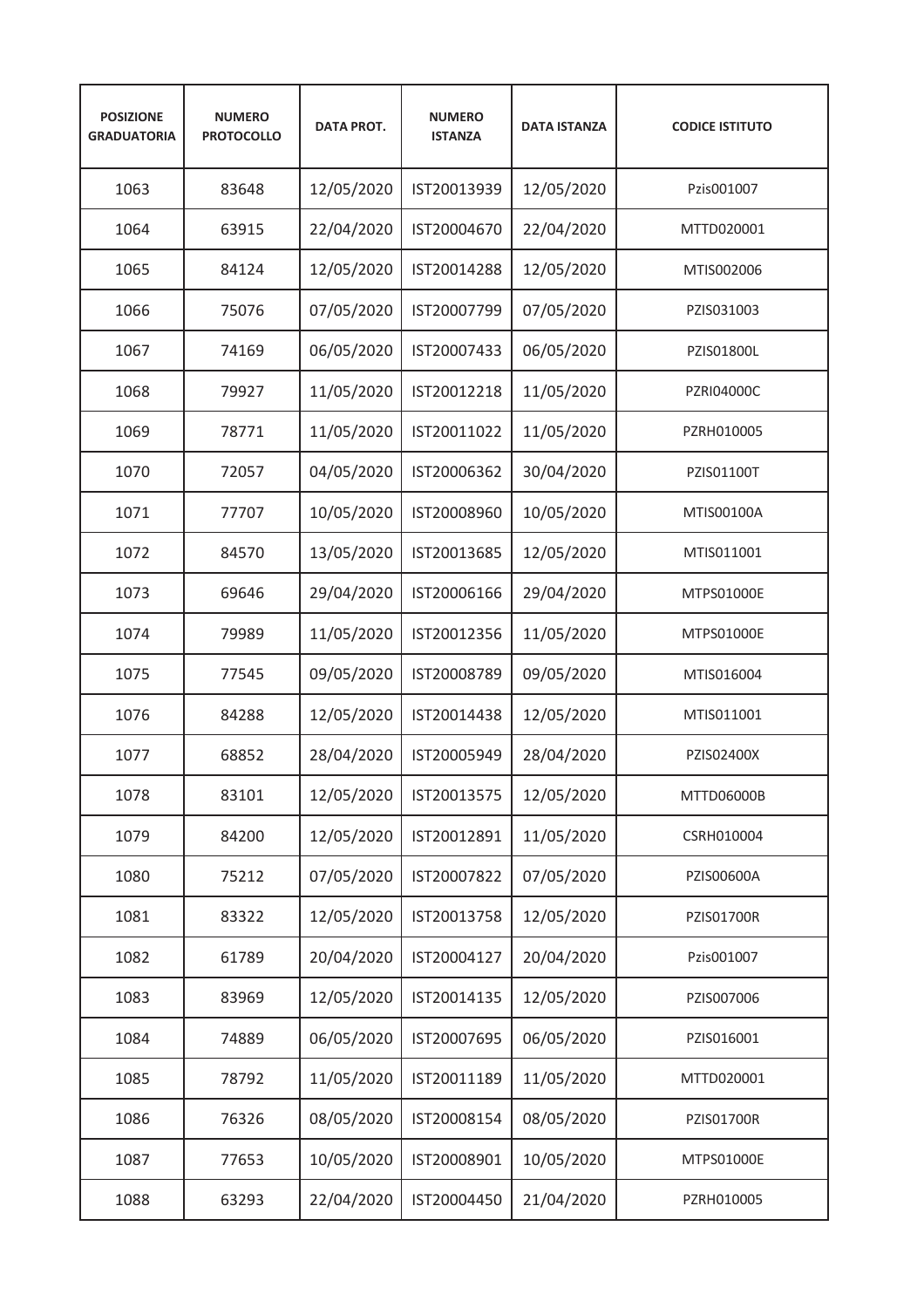| <b>POSIZIONE</b><br><b>GRADUATORIA</b> | <b>NUMERO</b><br><b>PROTOCOLLO</b> | <b>DATA PROT.</b> | <b>NUMERO</b><br><b>ISTANZA</b> | <b>DATA ISTANZA</b> | <b>CODICE ISTITUTO</b> |
|----------------------------------------|------------------------------------|-------------------|---------------------------------|---------------------|------------------------|
| 1089                                   | 76082                              | 07/05/2020        | IST20008050                     | 07/05/2020          | MTTD06000B             |
| 1090                                   | 72446                              | 04/05/2020        | IST20007063                     | 04/05/2020          | MTIS01800Q             |
| 1091                                   | 67555                              | 27/04/2020        | IST20005169                     | 24/04/2020          | Pzis001007             |
| 1092                                   | 61585                              | 20/04/2020        | IST20004080                     | 20/04/2020          | MTIS011001             |
| 1093                                   | 70971                              | 02/05/2020        | IST20006619                     | 02/05/2020          | MTIS011001             |
| 1094                                   | 73554                              | 05/05/2020        | IST20007234                     | 05/05/2020          | MTIS01700X             |
| 1095                                   | 64676                              | 23/04/2020        | IST20004737                     | 22/04/2020          | PZPS08000N             |
| 1096                                   | 60874                              | 18/04/2020        | IST20003950                     | 18/04/2020          | PZIS002003             |
| 1097                                   | 77568                              | 09/05/2020        | IST20008812                     | 09/05/2020          | PZIS028007             |
| 1098                                   | 75560                              | 07/05/2020        | IST20005971                     | 28/04/2020          | <b>PZRI04000C</b>      |
| 1099                                   | 75561                              | 07/05/2020        | IST20006056                     | 29/04/2020          | PZPS12000V             |
| 1100                                   | 61751                              | 20/04/2020        | IST20003948                     | 18/04/2020          | PZPS040007             |
| 1101                                   | 77681                              | 10/05/2020        | IST20008931                     | 10/05/2020          | MTIS01400C             |
| 1102                                   | 62502                              | 21/04/2020        | IST20004305                     | 21/04/2020          | <b>PZRI04000C</b>      |
| 1103                                   | 68737                              | 28/04/2020        | IST20005896                     | 28/04/2020          | <b>PZRI04000C</b>      |
| 1104                                   | 84717                              | 13/05/2020        | IST20014655                     | 13/05/2020          | PZRA010001             |
| 1105                                   | 84758                              | 13/05/2020        | IST20014680                     | 13/05/2020          | PZRA010001             |
| 1106                                   | 68872                              | 28/04/2020        | IST20005967                     | 28/04/2020          | PZIS01700R             |
| 1107                                   | 68879                              | 28/04/2020        | IST20005973                     | 28/04/2020          | PZIS01700R             |
| 1108                                   | 64704                              | 23/04/2020        | IST20004879                     | 23/04/2020          | <b>MTIS01200R</b>      |
| 1109                                   | 63647                              | 22/04/2020        | IST20004581                     | 22/04/2020          | <b>PZTF06000E</b>      |
| 1110                                   | 63676                              | 22/04/2020        | IST20004589                     | 22/04/2020          | PZRH010005             |
| 1111                                   | 84331                              | 12/05/2020        | IST20014479                     | 12/05/2020          | PZRI04000C             |
| 1112                                   | 70904                              | 01/05/2020        | IST20006574                     | 01/05/2020          | PZRI04000C             |
| 1113                                   | 60925                              | 19/04/2020        | IST20003991                     | 19/04/2020          | PZIS01300D             |
| 1114                                   | 78823                              | 11/05/2020        | IST20011270                     | 11/05/2020          | PZIS02100C             |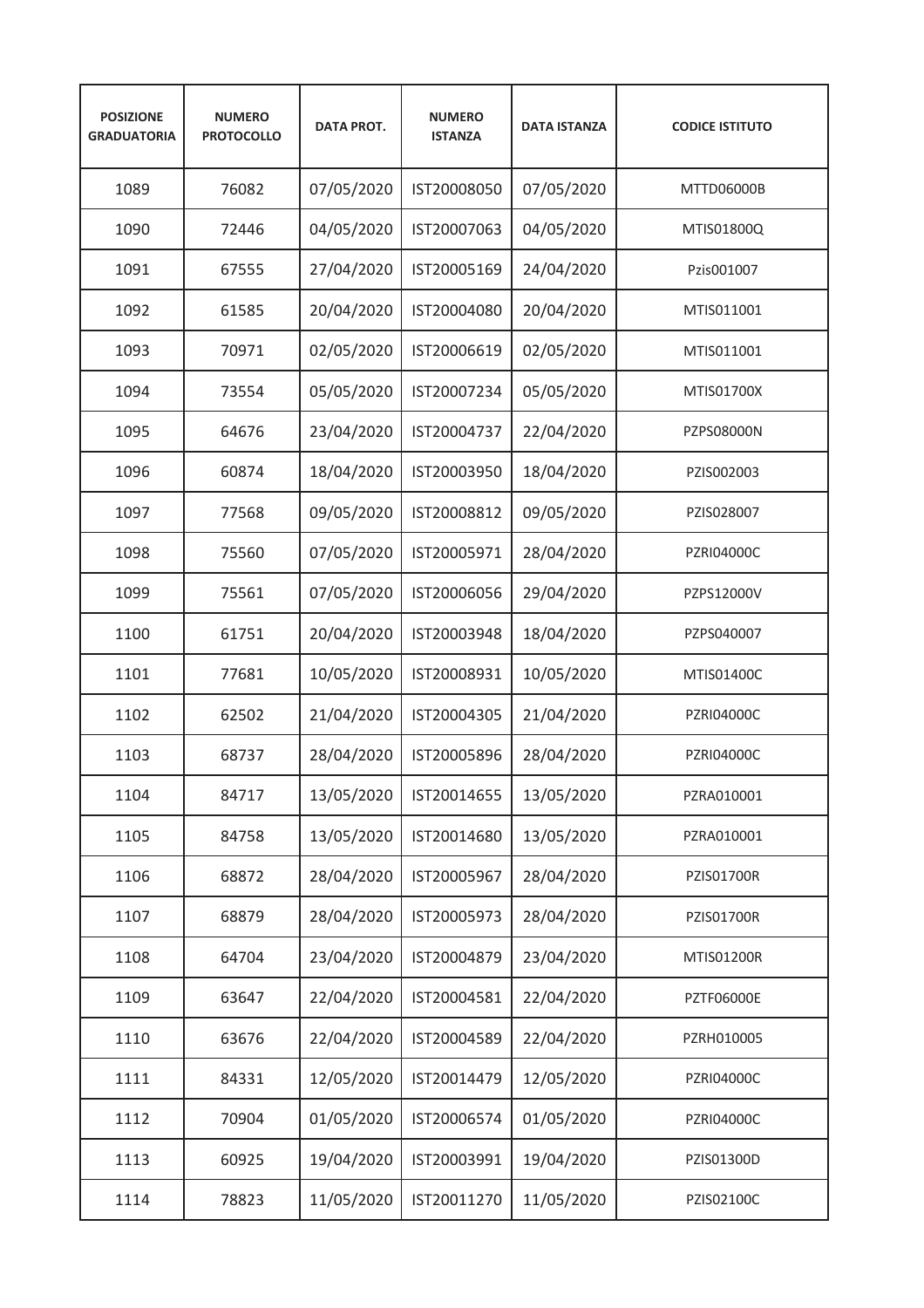| <b>POSIZIONE</b><br><b>GRADUATORIA</b> | <b>NUMERO</b><br><b>PROTOCOLLO</b> | <b>DATA PROT.</b> | <b>NUMERO</b><br><b>ISTANZA</b> | <b>DATA ISTANZA</b> | <b>CODICE ISTITUTO</b> |
|----------------------------------------|------------------------------------|-------------------|---------------------------------|---------------------|------------------------|
| 1115                                   | 70702                              | 30/04/2020        | IST20006450                     | 30/04/2020          | MTIS01700X             |
| 1116                                   | 70719                              | 30/04/2020        | IST20006462                     | 30/04/2020          | MTIS01800Q             |
| 1117                                   | 63978                              | 22/04/2020        | IST20004706                     | 22/04/2020          | MTIS011001             |
| 1118                                   | 73808                              | 05/05/2020        | IST20007316                     | 05/05/2020          | MTIS01700X             |
| 1119                                   | 76004                              | 07/05/2020        | IST20007997                     | 07/05/2020          | MTIS01800Q             |
| 1120                                   | 62389                              | 21/04/2020        | IST20004289                     | 21/04/2020          | MTTD020001             |
| 1121                                   | 72833                              | 05/05/2020        | IST20007131                     | 05/05/2020          | MTIS00100A             |
| 1122                                   | 75345                              | 07/05/2020        | IST20007847                     | 07/05/2020          | MTIS01400C             |
| 1123                                   | 75363                              | 07/05/2020        | IST20007854                     | 07/05/2020          | MTIS01400C             |
| 1124                                   | 83769                              | 12/05/2020        | IST20013271                     | 12/05/2020          | MTTD020001             |
| 1125                                   | 66464                              | 25/04/2020        | IST20005377                     | 25/04/2020          | PZPS12000V             |
| 1126                                   | 81715                              | 11/05/2020        | IST20012798                     | 11/05/2020          | PZRI04000C             |
| 1127                                   | 76857                              | 08/05/2020        | IST20008239                     | 08/05/2020          | PZIS02700B             |
| 1128                                   | 84973                              | 13/05/2020        | IST20014812                     | 13/05/2020          | PZPS08000N             |
| 1129                                   | 61799                              | 20/04/2020        | IST20004133                     | 20/04/2020          | MTIS01400C             |
| 1130                                   | 61812                              | 20/04/2020        | IST20004139                     | 20/04/2020          | MTIS009001             |
| 1131                                   | 74238                              | 06/05/2020        | IST20007458                     | 06/05/2020          | PZIS028007             |
| 1132                                   | 63653                              | 22/04/2020        | IST20004584                     | 22/04/2020          | PZIS01800L             |
| 1133                                   | 69647                              | 29/04/2020        | IST20006167                     | 29/04/2020          | PZIS022008             |
| 1134                                   | 73411                              | 05/05/2020        | IST20007206                     | 05/05/2020          | PZIS022008             |
| 1135                                   | 76089                              | 07/05/2020        | IST20008061                     | 07/05/2020          | MTIS01400C             |
| 1136                                   | 71701                              | 04/05/2020        | IST20006879                     | 04/05/2020          | PZSD030003             |
| 1137                                   | 73789                              | 05/05/2020        | IST20007303                     | 05/05/2020          | PZRH010005             |
| 1138                                   | 67703                              | 27/04/2020        | IST20005659                     | 27/04/2020          | PZPS040007             |
| 1139                                   | 82160                              | 12/05/2020        | IST20013066                     | 12/05/2020          | PZIS01700R             |
| 1140                                   | 74806                              | 06/05/2020        | IST20007628                     | 06/05/2020          | PZIS01300D             |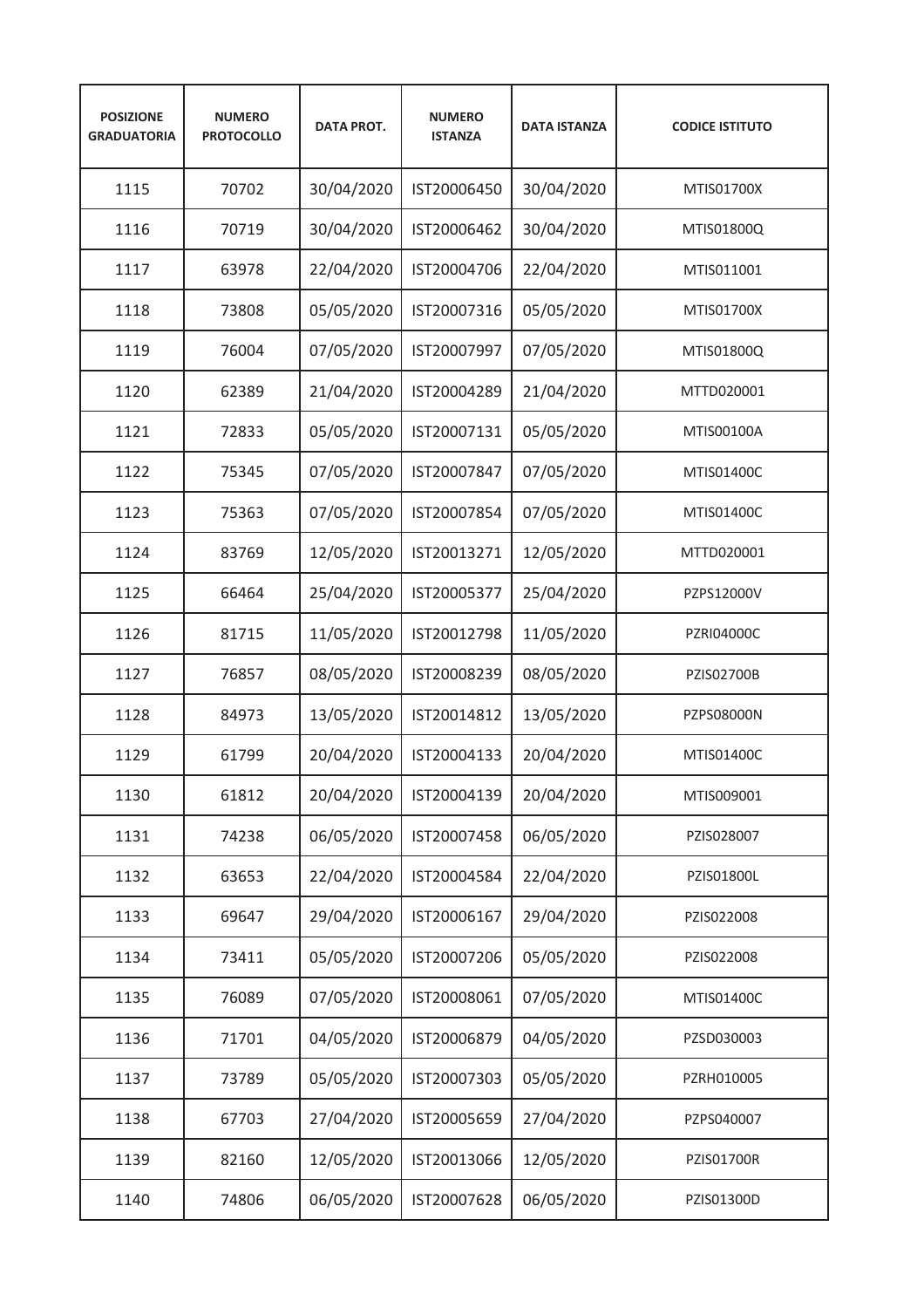| <b>POSIZIONE</b><br><b>GRADUATORIA</b> | <b>NUMERO</b><br><b>PROTOCOLLO</b> | <b>DATA PROT.</b> | <b>NUMERO</b><br><b>ISTANZA</b> | <b>DATA ISTANZA</b> | <b>CODICE ISTITUTO</b> |
|----------------------------------------|------------------------------------|-------------------|---------------------------------|---------------------|------------------------|
| 1141                                   | 73890                              | 05/05/2020        | IST20007357                     | 05/05/2020          | <b>PZIS01700R</b>      |
| 1142                                   | 77087                              | 08/05/2020        | IST20008337                     | 08/05/2020          | MTIS01200R             |
| 1143                                   | 65981                              | 24/04/2020        | IST20004595                     | 22/04/2020          | <b>PZIS01700R</b>      |
| 1144                                   | 65999                              | 24/04/2020        | IST20004606                     | 22/04/2020          | PZIS01800L             |
| 1145                                   | 77227                              | 08/05/2020        | IST20008459                     | 08/05/2020          | PZIS031003             |
| 1146                                   | 82998                              | 12/05/2020        | IST20013556                     | 12/05/2020          | PZRA010001             |
| 1147                                   | 83080                              | 12/05/2020        | IST20013512                     | 12/05/2020          | PZRA010001             |
| 1148                                   | 76404                              | 08/05/2020        | IST20008158                     | 08/05/2020          | MTIS011001             |
| 1149                                   | 76428                              | 08/05/2020        | IST20008161                     | 08/05/2020          | MTIS011001             |
| 1150                                   | 73791                              | 05/05/2020        | IST20007306                     | 05/05/2020          | MTPM01000G             |
| 1151                                   | 78998                              | 11/05/2020        | IST20011855                     | 11/05/2020          | MTIS016004             |
| 1152                                   | 83335                              | 12/05/2020        | IST20013765                     | 12/05/2020          | Pzis001007             |
| 1153                                   | 67519                              | 27/04/2020        | IST20005617                     | 27/04/2020          | PZPC040004             |
| 1154                                   | 66325                              | 24/04/2020        | IST20005268                     | 24/04/2020          | MTIS01800Q             |
| 1155                                   | 75631                              | 07/05/2020        | IST20007901                     | 07/05/2020          | <b>PZIS01700R</b>      |
| 1156                                   | 74658                              | 06/05/2020        | IST20007544                     | 06/05/2020          | PZIS029003             |
| 1157                                   | 64207                              | 23/04/2020        | IST20004852                     | 23/04/2020          | PZPS12000V             |
| 1158                                   | 74380                              | 06/05/2020        | IST20007478                     | 06/05/2020          | MTIS01700X             |
| 1159                                   | 74414                              | 06/05/2020        | IST20007483                     | 06/05/2020          | MTIS00100A             |
| 1160                                   | 77214                              | 08/05/2020        | IST20008446                     | 08/05/2020          | PZSD030003             |
| 1161                                   | 80032                              | 11/05/2020        | IST20012417                     | 11/05/2020          | PZRH010005             |
| 1162                                   | 70711                              | 30/04/2020        | IST20006456                     | 30/04/2020          | PZIS01700R             |
| 1163                                   | 77213                              | 08/05/2020        | IST20008445                     | 08/05/2020          | MTIS011001             |
| 1164                                   | 62934                              | 21/04/2020        | IST20004201                     | 20/04/2020          | PZIS01700R             |
| 1165                                   | 67769                              | 27/04/2020        | IST20005706                     | 27/04/2020          | MTIS01400C             |
| 1166                                   | 62709                              | 21/04/2020        | IST20004351                     | 21/04/2020          | PZRI04000C             |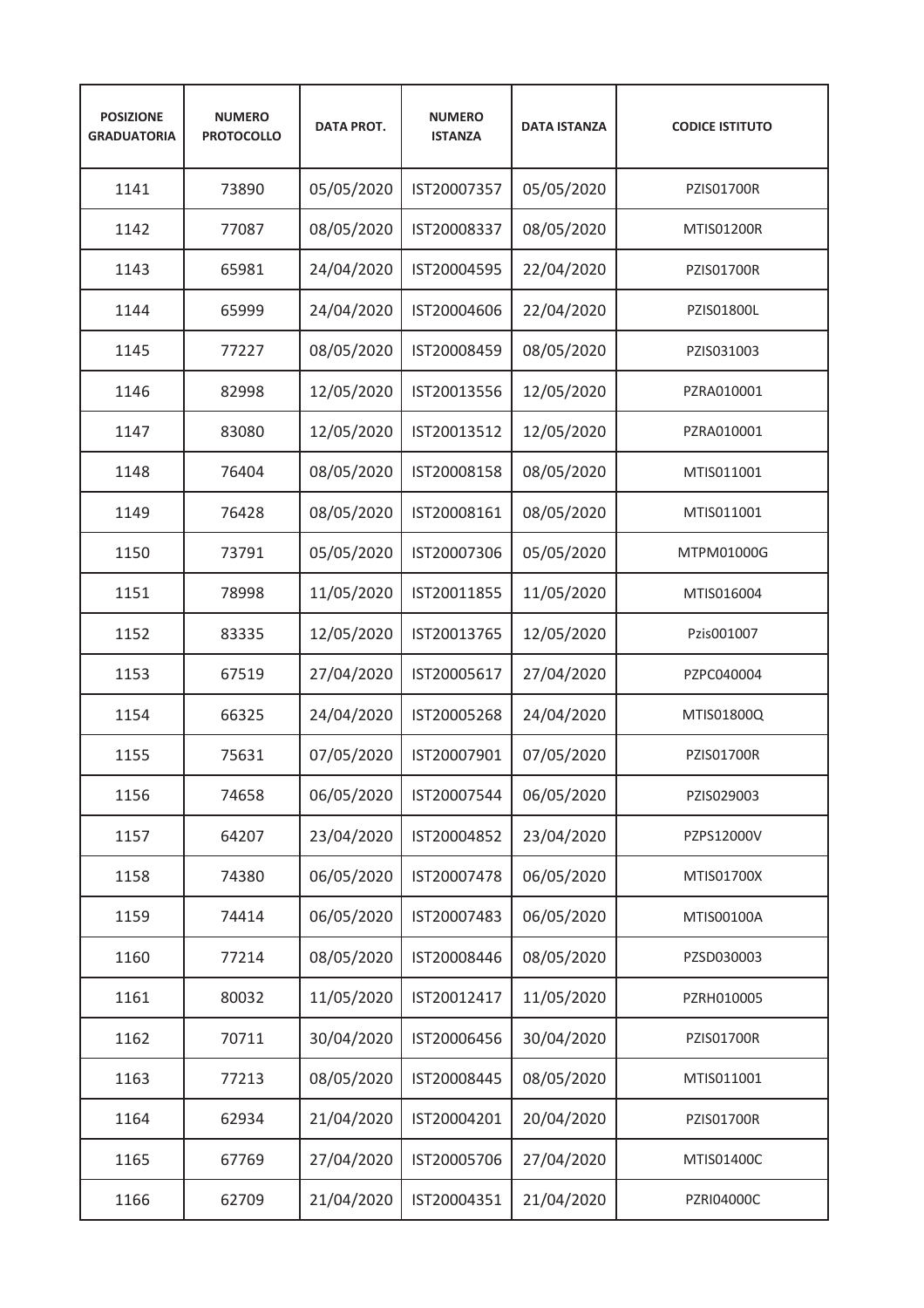| <b>POSIZIONE</b><br><b>GRADUATORIA</b> | <b>NUMERO</b><br><b>PROTOCOLLO</b> | <b>DATA PROT.</b> | <b>NUMERO</b><br><b>ISTANZA</b> | <b>DATA ISTANZA</b> | <b>CODICE ISTITUTO</b> |
|----------------------------------------|------------------------------------|-------------------|---------------------------------|---------------------|------------------------|
| 1167                                   | 62735                              | 21/04/2020        | IST20004358                     | 21/04/2020          | PZRI04000C             |
| 1168                                   | 85004                              | 13/05/2020        | IST20011040                     | 11/05/2020          | PZPS12000V             |
| 1169                                   | 83451                              | 12/05/2020        | IST20013822                     | 12/05/2020          | PZIS016001             |
| 1170                                   | 84869                              | 13/05/2020        | IST20014748                     | 13/05/2020          | MTIS002006             |
| 1171                                   | 77146                              | 08/05/2020        | IST20008393                     | 08/05/2020          | MTIS01700X             |
| 1172                                   | 66549                              | 26/04/2020        | IST20005454                     | 26/04/2020          | MTPS01000E             |
| 1173                                   | 74144                              | 06/05/2020        | IST20007424                     | 06/05/2020          | PZRA010001             |
| 1174                                   | 74166                              | 06/05/2020        | IST20007432                     | 06/05/2020          | PZRA010001             |
| 1175                                   | 76610                              | 08/05/2020        | IST20008189                     | 08/05/2020          | <b>PZIS01700R</b>      |
| 1176                                   | 74927                              | 06/05/2020        | IST20007722                     | 06/05/2020          | PZIS02400X             |
| 1177                                   | 74936                              | 06/05/2020        | IST20007766                     | 06/05/2020          | MTIS002006             |
| 1178                                   | 62921                              | 21/04/2020        | IST20004400                     | 21/04/2020          | MTIS011001             |
| 1179                                   | 62942                              | 21/04/2020        | IST20004410                     | 21/04/2020          | MTIS00100A             |
| 1180                                   | 84224                              | 12/05/2020        | IST20014376                     | 12/05/2020          | MTIS01700X             |
| 1181                                   | 71172                              | 03/05/2020        | IST20006794                     | 03/05/2020          | MTIS00100A             |
| 1182                                   | 66412                              | 25/04/2020        | IST20005333                     | 25/04/2020          | Pzis001007             |
| 1183                                   | 60939                              | 19/04/2020        | IST20003998                     | 19/04/2020          | PZPS00600A             |
| 1184                                   | 72691                              | 05/05/2020        | IST20007120                     | 05/05/2020          | PZIS031003             |
| 1185                                   | 72710                              | 05/05/2020        | IST20007121                     | 05/05/2020          | PZIS031003             |
| 1186                                   | 65025                              | 23/04/2020        | IST20004948                     | 23/04/2020          | PZIS007006             |
| 1187                                   | 75747                              | 07/05/2020        | IST20007924                     | 07/05/2020          | MTIS016004             |
| 1188                                   | 75758                              | 07/05/2020        | IST20007933                     | 07/05/2020          | MTIS016004             |
| 1189                                   | 72913                              | 05/05/2020        | IST20007135                     | 05/05/2020          | PZPC040004             |
| 1190                                   | 72970                              | 05/05/2020        | IST20007141                     | 05/05/2020          | PZRH010005             |
| 1191                                   | 76970                              | 08/05/2020        | IST20008268                     | 08/05/2020          | PZIS02400X             |
| 1192                                   | 67009                              | 27/04/2020        | IST20005502                     | 27/04/2020          | PZIS022008             |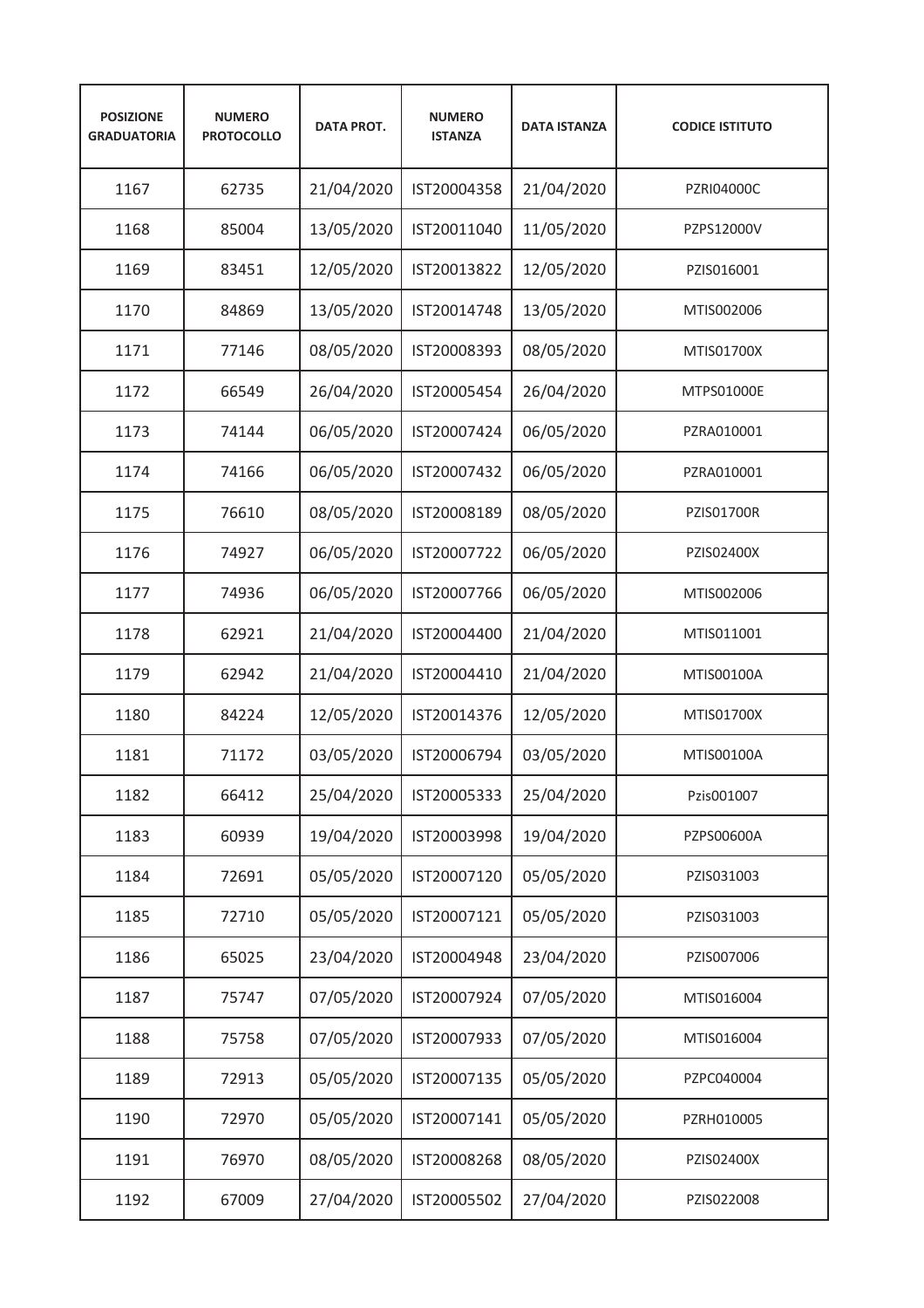| <b>POSIZIONE</b><br><b>GRADUATORIA</b> | <b>NUMERO</b><br><b>PROTOCOLLO</b> | <b>DATA PROT.</b> | <b>NUMERO</b><br><b>ISTANZA</b> | <b>DATA ISTANZA</b> | <b>CODICE ISTITUTO</b> |
|----------------------------------------|------------------------------------|-------------------|---------------------------------|---------------------|------------------------|
| 1193                                   | 66302                              | 24/04/2020        | IST20005245                     | 24/04/2020          | MTIS01800Q             |
| 1194                                   | 83186                              | 12/05/2020        | IST20013662                     | 12/05/2020          | <b>MTIS01200R</b>      |
| 1195                                   | 83238                              | 12/05/2020        | IST20013700                     | 12/05/2020          | MTIS009001             |
| 1196                                   | 84621                              | 13/05/2020        | IST20013716                     | 12/05/2020          | MTTD06000B             |
| 1197                                   | 67483                              | 27/04/2020        | IST20005602                     | 27/04/2020          | MTIS01400C             |
| 1198                                   | 82503                              | 12/05/2020        | IST20013213                     | 12/05/2020          | MTIS01400C             |
| 1199                                   | 84770                              | 13/05/2020        | IST20014688                     | 13/05/2020          | MTTD020001             |
| 1200                                   | 66073                              | 24/04/2020        | IST20005147                     | 24/04/2020          | PZIS01800L             |
| 1201                                   | 71171                              | 03/05/2020        | IST20006793                     | 03/05/2020          | <b>PZPS08000N</b>      |
| 1202                                   | 75604                              | 07/05/2020        | IST20007893                     | 07/05/2020          | PZPC040004             |
| 1203                                   | 66547                              | 26/04/2020        | IST20005451                     | 26/04/2020          | PZSD030003             |
| 1204                                   | 84676                              | 13/05/2020        | IST20011474                     | 11/05/2020          | PZIS02400X             |
| 1205                                   | 83294                              | 12/05/2020        | IST20013746                     | 12/05/2020          | PZTA04000L             |
| 1206                                   | 83362                              | 12/05/2020        | IST20013782                     | 12/05/2020          | PZIS01900C             |
| 1207                                   | 66155                              | 24/04/2020        | IST20005173                     | 24/04/2020          | PZSD030003             |
| 1208                                   | 62645                              | 21/04/2020        | IST20004189                     | 20/04/2020          | MTIS01400C             |
| 1209                                   | 66403                              | 25/04/2020        | IST20005326                     | 25/04/2020          | MTIS01700X             |
| 1210                                   | 67680                              | 27/04/2020        | IST20005649                     | 27/04/2020          | MTPM01000G             |
| 1211                                   | 83571                              | 12/05/2020        | IST20013891                     | 12/05/2020          | MTIS01800Q             |
| 1212                                   | 83603                              | 12/05/2020        | IST20013915                     | 12/05/2020          | MTIS01800Q             |
| 1213                                   | 66303                              | 24/04/2020        | IST20005246                     | 24/04/2020          | MTIS016004             |
| 1214                                   | 66197                              | 24/04/2020        | IST20005197                     | 24/04/2020          | MTIS01700X             |
| 1215                                   | 70092                              | 30/04/2020        | IST20006301                     | 30/04/2020          | PZRI04000C             |
| 1216                                   | 83881                              | 12/05/2020        | IST20014062                     | 12/05/2020          | PZIS02700B             |
| 1217                                   | 69158                              | 29/04/2020        | IST20005902                     | 28/04/2020          | MTIS009001             |
| 1218                                   | 70525                              | 30/04/2020        | IST20006401                     | 30/04/2020          | MTIS01400C             |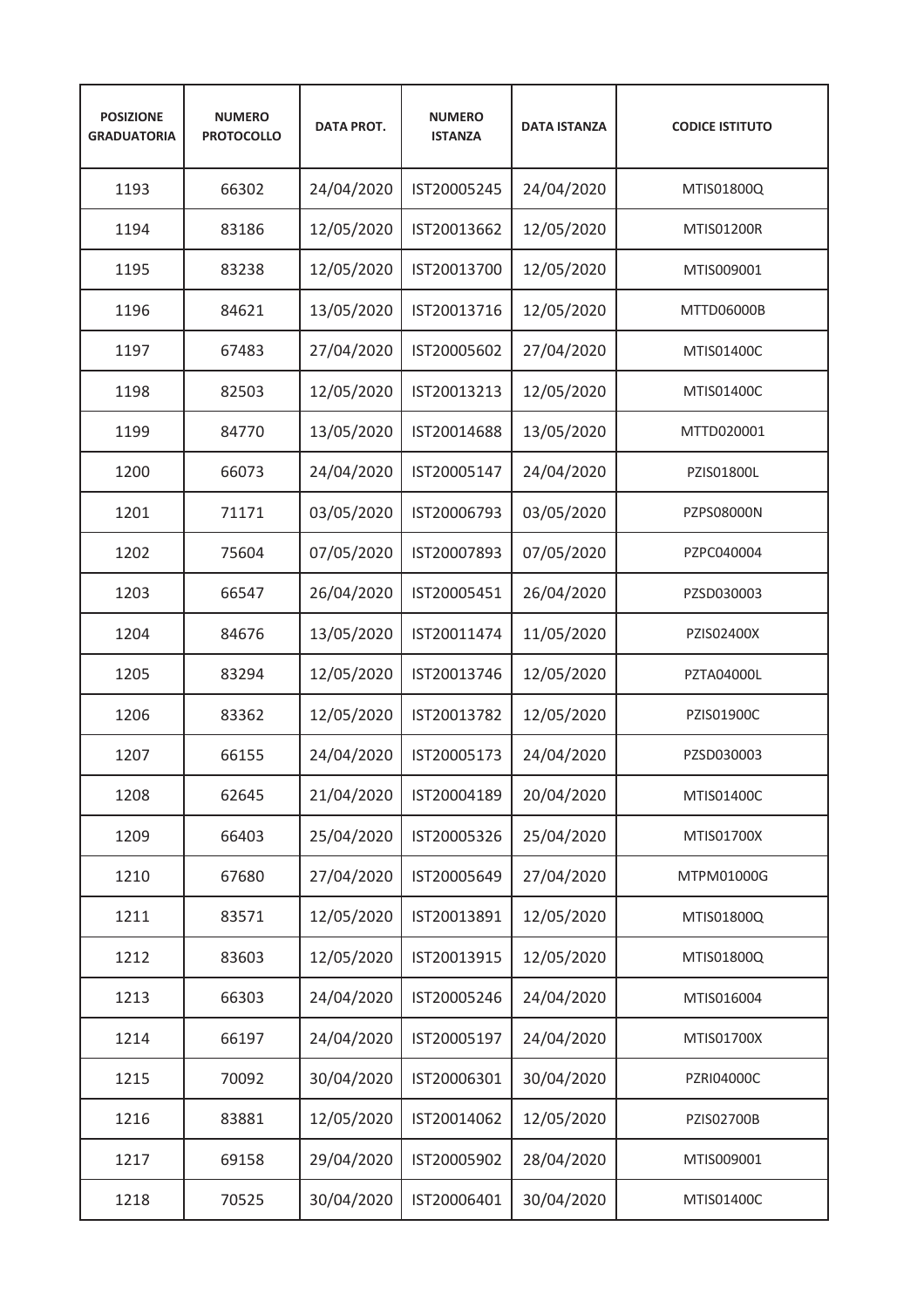| <b>POSIZIONE</b><br><b>GRADUATORIA</b> | <b>NUMERO</b><br><b>PROTOCOLLO</b> | <b>DATA PROT.</b> | <b>NUMERO</b><br><b>ISTANZA</b> | <b>DATA ISTANZA</b> | <b>CODICE ISTITUTO</b> |
|----------------------------------------|------------------------------------|-------------------|---------------------------------|---------------------|------------------------|
| 1219                                   | 70554                              | 30/04/2020        | IST20006407                     | 30/04/2020          | MTIS01400C             |
| 1220                                   | 68252                              | 28/04/2020        | IST20005798                     | 28/04/2020          | MTIS011001             |
| 1221                                   | 74182                              | 06/05/2020        | IST20007439                     | 06/05/2020          | MTIS01700X             |
| 1222                                   | 76083                              | 07/05/2020        | IST20008051                     | 07/05/2020          | PZSD030003             |
| 1223                                   | 79024                              | 11/05/2020        | IST20011932                     | 11/05/2020          | Pzis001007             |
| 1224                                   | 79731                              | 11/05/2020        | IST20012139                     | 11/05/2020          | SAIS037006             |
| 1225                                   | 67101                              | 27/04/2020        | IST20005512                     | 27/04/2020          | <b>PZTF06000E</b>      |
| 1226                                   | 74887                              | 06/05/2020        | IST20007692                     | 06/05/2020          | PZIS016001             |
| 1227                                   | 77242                              | 08/05/2020        | IST20008474                     | 08/05/2020          | PZIS016001             |
| 1228                                   | 80133                              | 11/05/2020        | IST20012530                     | 11/05/2020          | PZRH010005             |
| 1229                                   | 72339                              | 04/05/2020        | IST20006989                     | 04/05/2020          | PZIS007006             |
| 1230                                   | 72422                              | 04/05/2020        | IST20007044                     | 04/05/2020          | PZIS028007             |
| 1231                                   | 84155                              | 12/05/2020        | IST20014313                     | 12/05/2020          | <b>PZIS01700R</b>      |
| 1232                                   | 83003                              | 12/05/2020        | IST20013442                     | 12/05/2020          | <b>PZRI04000C</b>      |
| 1233                                   | 84251                              | 12/05/2020        | IST20014401                     | 12/05/2020          | MTTD06000B             |
| 1234                                   | 69700                              | 29/04/2020        | IST20006202                     | 29/04/2020          | MTIS01400C             |
| 1235                                   | 71097                              | 03/05/2020        | IST20006743                     | 03/05/2020          | PZPS12000V             |
| 1236                                   | 69691                              | 29/04/2020        | IST20006196                     | 29/04/2020          | PZRH010005             |
| 1237                                   | 66198                              | 24/04/2020        | IST20005196                     | 24/04/2020          | MTIS01400C             |
| 1238                                   | 66473                              | 25/04/2020        | IST20005385                     | 25/04/2020          | PZPS040007             |
| 1239                                   | 77167                              | 08/05/2020        | IST20008406                     | 08/05/2020          | PZSD030003             |
| 1240                                   | 73202                              | 05/05/2020        | IST20007167                     | 05/05/2020          | PZRH010005             |
| 1241                                   | 63081                              | 21/04/2020        | IST20004510                     | 21/04/2020          | MTIS016004             |
| 1242                                   | 84166                              | 12/05/2020        | IST20014318                     | 12/05/2020          | MTIS011001             |
| 1243                                   | 68924                              | 28/04/2020        | IST20006013                     | 28/04/2020          | PZPC040004             |
| 1244                                   | 73597                              | 05/05/2020        | IST20007244                     | 05/05/2020          | PZRA010001             |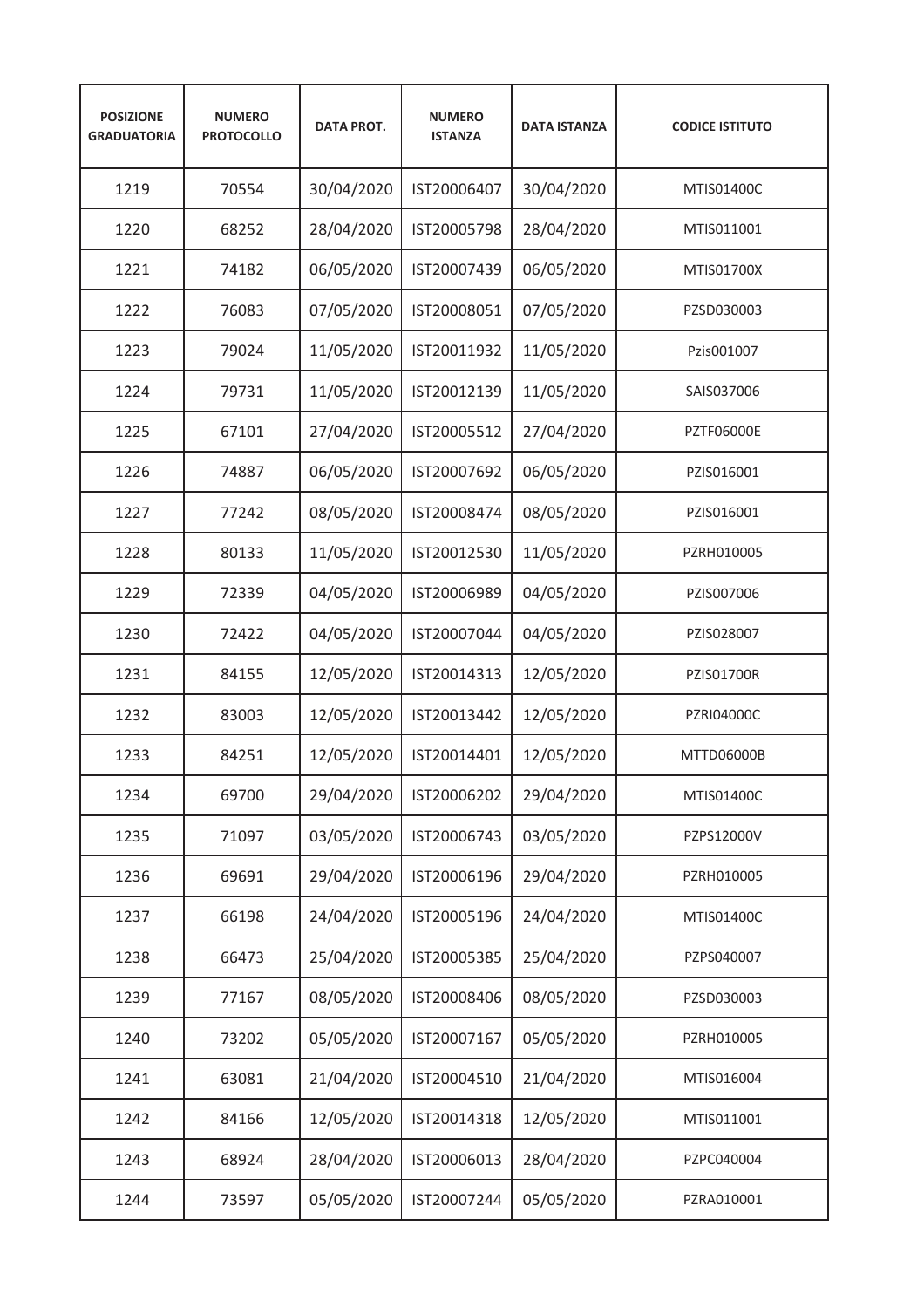| <b>POSIZIONE</b><br><b>GRADUATORIA</b> | <b>NUMERO</b><br><b>PROTOCOLLO</b> | <b>DATA PROT.</b> | <b>NUMERO</b><br><b>ISTANZA</b> | <b>DATA ISTANZA</b> | <b>CODICE ISTITUTO</b> |
|----------------------------------------|------------------------------------|-------------------|---------------------------------|---------------------|------------------------|
| 1245                                   | 80033                              | 11/05/2020        | IST20012410                     | 11/05/2020          | MTPM01000G             |
| 1246                                   | 72089                              | 04/05/2020        | IST20006611                     | 01/05/2020          | MTIS01700X             |
| 1247                                   | 84250                              | 12/05/2020        | IST20014374                     | 12/05/2020          | MTIS01400C             |
| 1248                                   | 66528                              | 26/04/2020        | IST20005430                     | 26/04/2020          | MTPS01000E             |
| 1249                                   | 85018                              | 13/05/2020        | IST20013486                     | 12/05/2020          | MTIS00100A             |
| 1250                                   | 81880                              | 12/05/2020        | IST20012940                     | 12/05/2020          | PZIS031003             |
| 1251                                   | 61808                              | 20/04/2020        | IST20004137                     | 20/04/2020          | MTIS002006             |
| 1252                                   | 72209                              | 04/05/2020        | IST20006963                     | 04/05/2020          | PZIS01700R             |
| 1253                                   | 79010                              | 11/05/2020        | IST20011885                     | 11/05/2020          | MTIS01700X             |
| 1254                                   | 77138                              | 08/05/2020        | IST20008384                     | 08/05/2020          | PZIS02400X             |
| 1255                                   | 70977                              | 02/05/2020        | IST20006623                     | 02/05/2020          | PZIS029003             |
| 1256                                   | 83939                              | 12/05/2020        | IST20014103                     | 12/05/2020          | PZIS029003             |
| 1257                                   | 67300                              | 27/04/2020        | IST20005561                     | 27/04/2020          | MTTD020001             |
| 1258                                   | 62623                              | 21/04/2020        | IST20004332                     | 21/04/2020          | PZIS016001             |
| 1259                                   | 83606                              | 12/05/2020        | IST20013900                     | 12/05/2020          | PZIS031003             |
| 1260                                   | 77365                              | 09/05/2020        | IST20008546                     | 09/05/2020          | MTIS01400C             |
| 1261                                   | 77368                              | 09/05/2020        | IST20008552                     | 09/05/2020          | MTPM01000G             |
| 1262                                   | 73607                              | 05/05/2020        | IST20007247                     | 05/05/2020          | PZIS00600A             |
| 1263                                   | 64008                              | 22/04/2020        | IST20004731                     | 22/04/2020          | PZIS029003             |
| 1264                                   | 79642                              | 11/05/2020        | IST20011995                     | 11/05/2020          | PZIS01700R             |
| 1265                                   | 82162                              | 12/05/2020        | IST20013069                     | 12/05/2020          | PZIS01700R             |
| 1266                                   | 72337                              | 04/05/2020        | IST20007001                     | 04/05/2020          | PZIS02400X             |
| 1267                                   | 72346                              | 04/05/2020        | IST20007009                     | 04/05/2020          | PZRA010001             |
| 1268                                   | 63055                              | 21/04/2020        | IST20004490                     | 21/04/2020          | MTIS016004             |
| 1269                                   | 67715                              | 27/04/2020        | IST20005671                     | 27/04/2020          | MTTD06000B             |
| 1270                                   | 63733                              | 22/04/2020        | IST20004604                     | 22/04/2020          | PZIS022008             |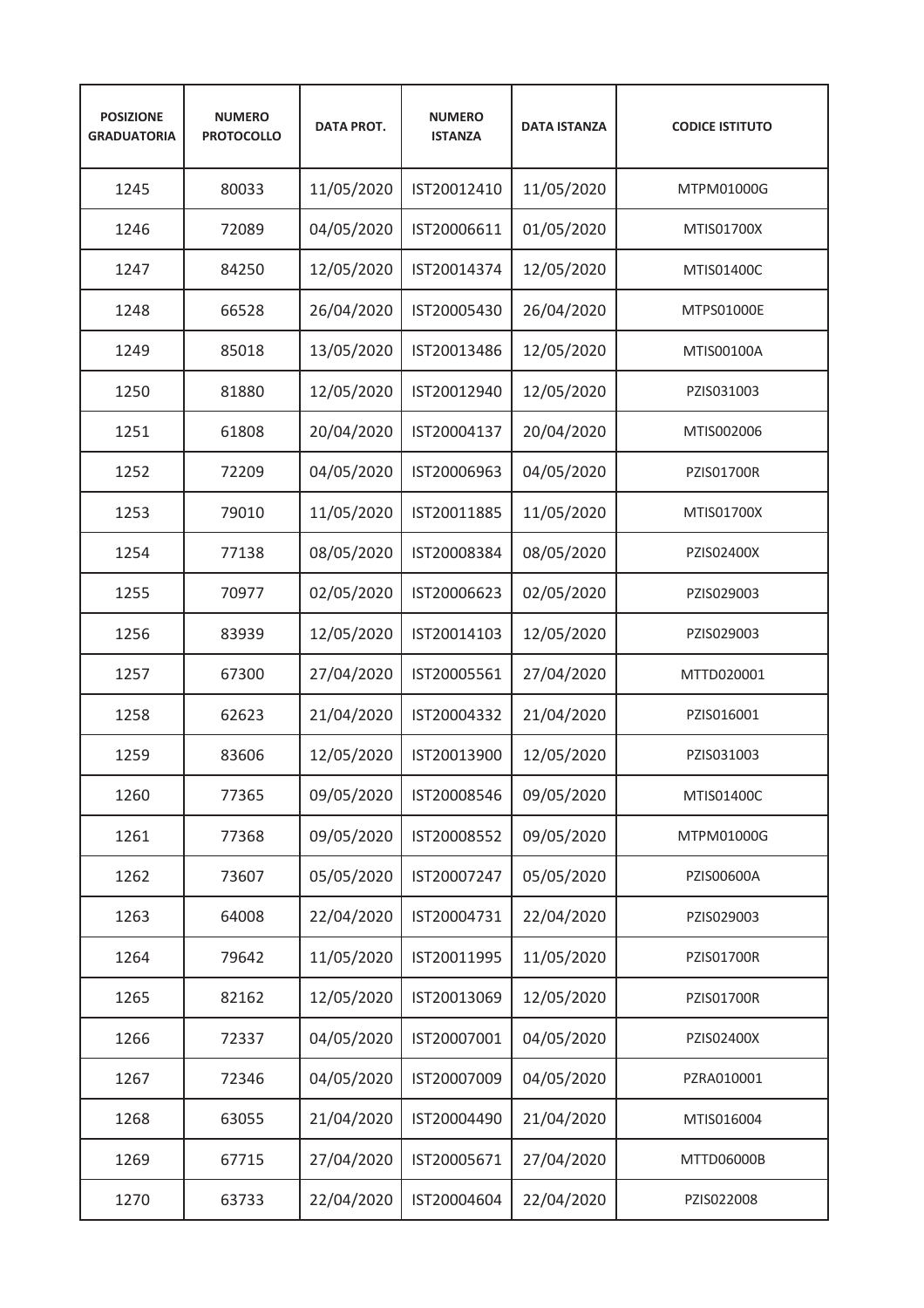| <b>POSIZIONE</b><br><b>GRADUATORIA</b> | <b>NUMERO</b><br><b>PROTOCOLLO</b> | <b>DATA PROT.</b> | <b>NUMERO</b><br><b>ISTANZA</b> | <b>DATA ISTANZA</b> | <b>CODICE ISTITUTO</b> |
|----------------------------------------|------------------------------------|-------------------|---------------------------------|---------------------|------------------------|
| 1271                                   | 65727                              | 24/04/2020        | IST20005113                     | 24/04/2020          | PZPS08000N             |
| 1272                                   | 61947                              | 20/04/2020        | IST20004005                     | 19/04/2020          | PZIS02400X             |
| 1273                                   | 77236                              | 08/05/2020        | IST20008148                     | 07/05/2020          | MTIS00100A             |
| 1274                                   | 67731                              | 27/04/2020        | IST20005679                     | 27/04/2020          | PZPC040004             |
| 1275                                   | 78406                              | 11/05/2020        | IST20010126                     | 11/05/2020          | PZIS029003             |
| 1276                                   | 78413                              | 11/05/2020        | IST20010372                     | 11/05/2020          | PZIS029003             |
| 1277                                   | 84370                              | 12/05/2020        | IST20014512                     | 12/05/2020          | PZIS02700B             |
| 1278                                   | 72204                              | 04/05/2020        | IST20006961                     | 04/05/2020          | PZRA010001             |
| 1279                                   | 74747                              | 06/05/2020        | IST20007587                     | 06/05/2020          | MTIS01800Q             |
| 1280                                   | 77587                              | 09/05/2020        | IST20008831                     | 09/05/2020          | MTIS01800Q             |
| 1281                                   | 68520                              | 28/04/2020        | IST20005857                     | 28/04/2020          | PZIS02100C             |
| 1282                                   | 76225                              | 08/05/2020        | IST20008152                     | 08/05/2020          | PZIS00900T             |
| 1283                                   | 69175                              | 29/04/2020        | IST20006041                     | 29/04/2020          | PZIS00900T             |
| 1284                                   | 67384                              | 27/04/2020        | IST20005574                     | 27/04/2020          | PZIS007006             |
| 1285                                   | 68833                              | 28/04/2020        | IST20005924                     | 28/04/2020          | PZIS01800L             |
| 1286                                   | 81742                              | 11/05/2020        | IST20012814                     | 11/05/2020          | PZIS022008             |
| 1287                                   | 80313                              | 11/05/2020        | IST20012553                     | 11/05/2020          | PZIS01700R             |
| 1288                                   | 75827                              | 07/05/2020        | IST20007946                     | 07/05/2020          | PZRH010005             |
| 1289                                   | 77716                              | 10/05/2020        | IST20008971                     | 10/05/2020          | MTIS016004             |
| 1290                                   | 77667                              | 10/05/2020        | IST20008914                     | 10/05/2020          | MTIS009001             |
| 1291                                   | 85105                              | 13/05/2020        | IST20014817                     | 13/05/2020          | PZIS002003             |
| 1292                                   | 74906                              | 06/05/2020        | IST20007710                     | 06/05/2020          | Pzis001007             |
| 1293                                   | 84661                              | 13/05/2020        | IST20012641                     | 11/05/2020          | PZPS040007             |
| 1294                                   | 60933                              | 19/04/2020        | IST20003995                     | 19/04/2020          | PZPS12000V             |
| 1295                                   | 66866                              | 27/04/2020        | IST20005304                     | 24/04/2020          | MTIS01700X             |
| 1296                                   | 70978                              | 02/05/2020        | IST20006624                     | 02/05/2020          | MTIS01200R             |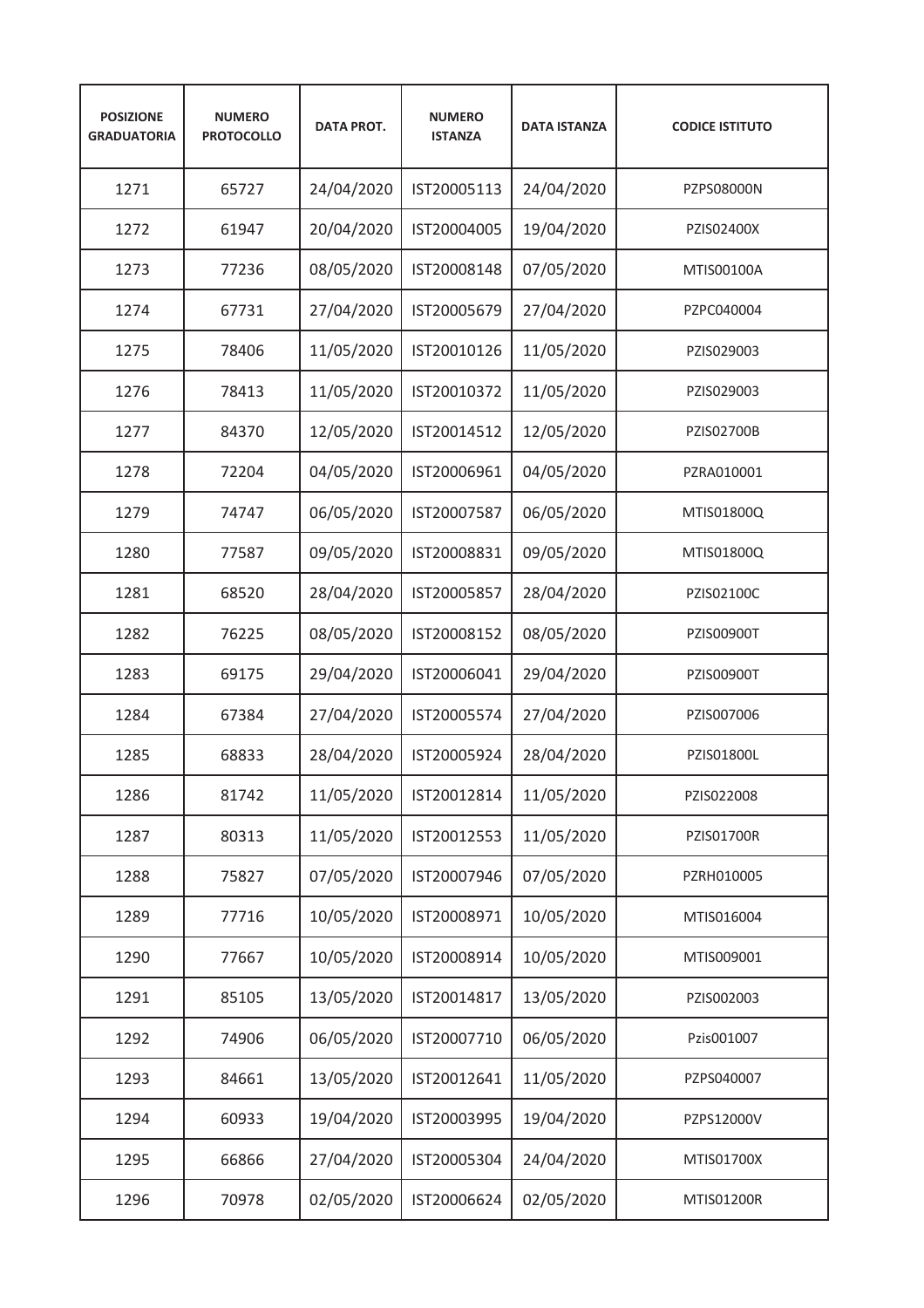| <b>POSIZIONE</b><br><b>GRADUATORIA</b> | <b>NUMERO</b><br><b>PROTOCOLLO</b> | <b>DATA PROT.</b> | <b>NUMERO</b><br><b>ISTANZA</b> | <b>DATA ISTANZA</b> | <b>CODICE ISTITUTO</b> |
|----------------------------------------|------------------------------------|-------------------|---------------------------------|---------------------|------------------------|
| 1297                                   | 70980                              | 02/05/2020        | IST20006627                     | 02/05/2020          | MTIS01200R             |
| 1298                                   | 71074                              | 02/05/2020        | IST20006720                     | 02/05/2020          | PZIS01800L             |
| 1299                                   | 75135                              | 07/05/2020        | IST20007811                     | 07/05/2020          | PZPS08000N             |
| 1300                                   | 64991                              | 23/04/2020        | IST20004739                     | 22/04/2020          | PZPS12000V             |
| 1301                                   | 69247                              | 29/04/2020        | IST20006051                     | 29/04/2020          | PZIS02400X             |
| 1302                                   | 63504                              | 22/04/2020        | IST20004553                     | 22/04/2020          | MTIS01700X             |
| 1303                                   | 67690                              | 27/04/2020        | IST20005654                     | 27/04/2020          | MTIS002006             |
| 1304                                   | 67698                              | 27/04/2020        | IST20005657                     | 27/04/2020          | MTIS011001             |
| 1305                                   | 85165                              | 13/05/2020        | IST20014901                     | 13/05/2020          | MTIS016004             |
| 1306                                   | 85193                              | 13/05/2020        | IST20014925                     | 13/05/2020          | MTIS00100A             |
| 1307                                   | 60789                              | 17/04/2020        | IST20003885                     | 17/04/2020          | PZIS01800L             |
| 1308                                   | 69779                              | 29/04/2020        | IST20006277                     | 29/04/2020          | PZIS029003             |
| 1309                                   | 63044                              | 21/04/2020        | IST20004477                     | 21/04/2020          | MTPM01000G             |
| 1310                                   | 78879                              | 11/05/2020        | IST20007765                     | 06/05/2020          | MTIS01700X             |
| 1311                                   | 83850                              | 12/05/2020        | IST20008391                     | 08/05/2020          | MTIS016004             |
| 1312                                   | 83694                              | 12/05/2020        | IST20013962                     | 12/05/2020          | MTIS00400T             |
| 1313                                   | 73395                              | 05/05/2020        | IST20006438                     | 30/04/2020          | MTIS01200R             |
| 1314                                   | 84791                              | 13/05/2020        | IST20013219                     | 12/05/2020          | pzis01900c             |
| 1315                                   | 66069                              | 24/04/2020        | IST20005145                     | 24/04/2020          | PZIS016001             |
| 1316                                   | 73068                              | 05/05/2020        | IST20006920                     | 04/05/2020          | PZIS028007             |
| 1317                                   | 74465                              | 06/05/2020        | IST20006926                     | 04/05/2020          | PZIS028007             |
| 1318                                   | 77572                              | 09/05/2020        | IST20008816                     | 09/05/2020          | PZSD030003             |
| 1319                                   | 79653                              | 11/05/2020        | IST20012044                     | 11/05/2020          | PZIS01800L             |
| 1320                                   | 77377                              | 09/05/2020        | IST20008545                     | 09/05/2020          | PZIS002003             |
| 1321                                   | 69395                              | 29/04/2020        | IST20006083                     | 29/04/2020          | PZIS029003             |
| 1322                                   | 64013                              | 22/04/2020        | IST20004734                     | 22/04/2020          | PZPS08000N             |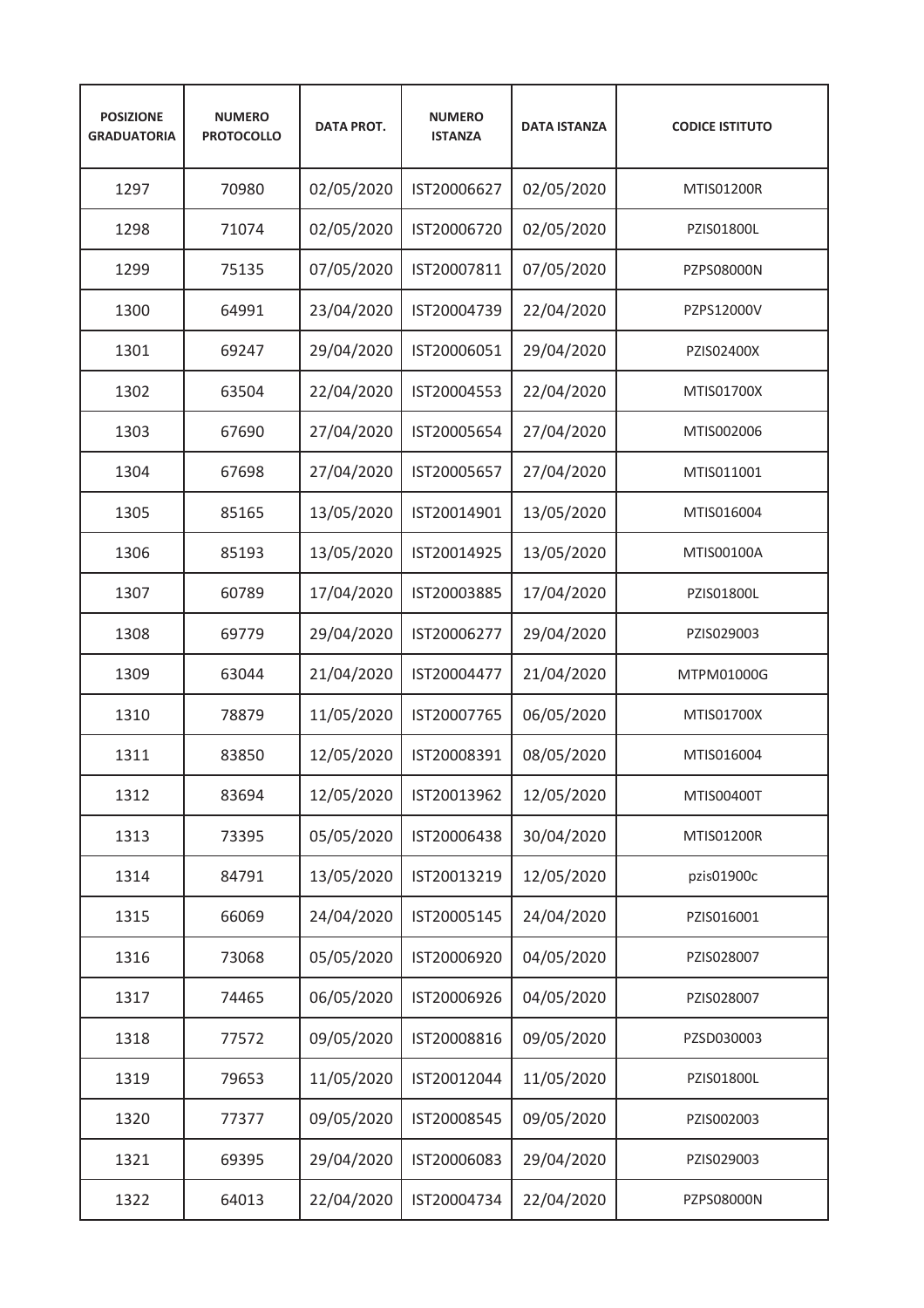| <b>POSIZIONE</b><br><b>GRADUATORIA</b> | <b>NUMERO</b><br><b>PROTOCOLLO</b> | <b>DATA PROT.</b> | <b>NUMERO</b><br><b>ISTANZA</b> | <b>DATA ISTANZA</b> | <b>CODICE ISTITUTO</b> |
|----------------------------------------|------------------------------------|-------------------|---------------------------------|---------------------|------------------------|
| 1323                                   | 76116                              | 07/05/2020        | IST20008085                     | 07/05/2020          | MTPM01000G             |
| 1324                                   | 77067                              | 08/05/2020        | IST20008324                     | 08/05/2020          | MTIS01700X             |
| 1325                                   | 78408                              | 11/05/2020        | IST20010190                     | 11/05/2020          | MTPM01000G             |
| 1326                                   | 64284                              | 23/04/2020        | IST20004854                     | 23/04/2020          | PZIS031003             |
| 1327                                   | 84913                              | 13/05/2020        | IST20014768                     | 13/05/2020          | MTIS00400T             |
| 1328                                   | 72489                              | 04/05/2020        | IST20007097                     | 04/05/2020          | PZSD030003             |
| 1329                                   | 77700                              | 10/05/2020        | IST20008953                     | 10/05/2020          | MTPM01000G             |
| 1330                                   | 76793                              | 08/05/2020        | IST20008221                     | 08/05/2020          | MTIS00400T             |
| 1331                                   | 76805                              | 08/05/2020        | IST20008227                     | 08/05/2020          | MTIS01400C             |
| 1332                                   | 73812                              | 05/05/2020        | IST20007319                     | 05/05/2020          | PZTD02602V             |
| 1333                                   | 73864                              | 05/05/2020        | IST20007355                     | 05/05/2020          | PZIS029003             |
| 1334                                   | 60924                              | 19/04/2020        | IST20003992                     | 19/04/2020          | MTTD06000B             |
| 1335                                   | 65222                              | 23/04/2020        | IST20005003                     | 23/04/2020          | PZIS01100T             |
| 1336                                   | 63944                              | 22/04/2020        | IST20004684                     | 22/04/2020          | PZIS016001             |
| 1337                                   | 63956                              | 22/04/2020        | IST20004693                     | 22/04/2020          | PZIS016001             |
| 1338                                   | 76694                              | 08/05/2020        | IST20008203                     | 08/05/2020          | MTIS011001             |
| 1339                                   | 75836                              | 07/05/2020        | IST20007950                     | 07/05/2020          | PZIS01800L             |
| 1340                                   | 68923                              | 28/04/2020        | IST20005309                     | 24/04/2020          | MTIS00400T             |
| 1341                                   | 69679                              | 29/04/2020        | IST20006186                     | 29/04/2020          | MTPM01000G             |
| 1342                                   | 69320                              | 29/04/2020        | IST20006069                     | 29/04/2020          | PZIS00600A             |
| 1343                                   | 80471                              | 11/05/2020        | IST20012561                     | 11/05/2020          | pzis01900c             |
| 1344                                   | 80939                              | 11/05/2020        | IST20012683                     | 11/05/2020          | PZRH010005             |
| 1345                                   | 66548                              | 26/04/2020        | IST20005452                     | 26/04/2020          | MTIS00100A             |
| 1346                                   | 65650                              | 24/04/2020        | IST20005102                     | 24/04/2020          | PZRH010005             |
| 1347                                   | 78918                              | 11/05/2020        | IST20011588                     | 11/05/2020          | MTIS002006             |
| 1348                                   | 78949                              | 11/05/2020        | IST20011681                     | 11/05/2020          | MTIS011001             |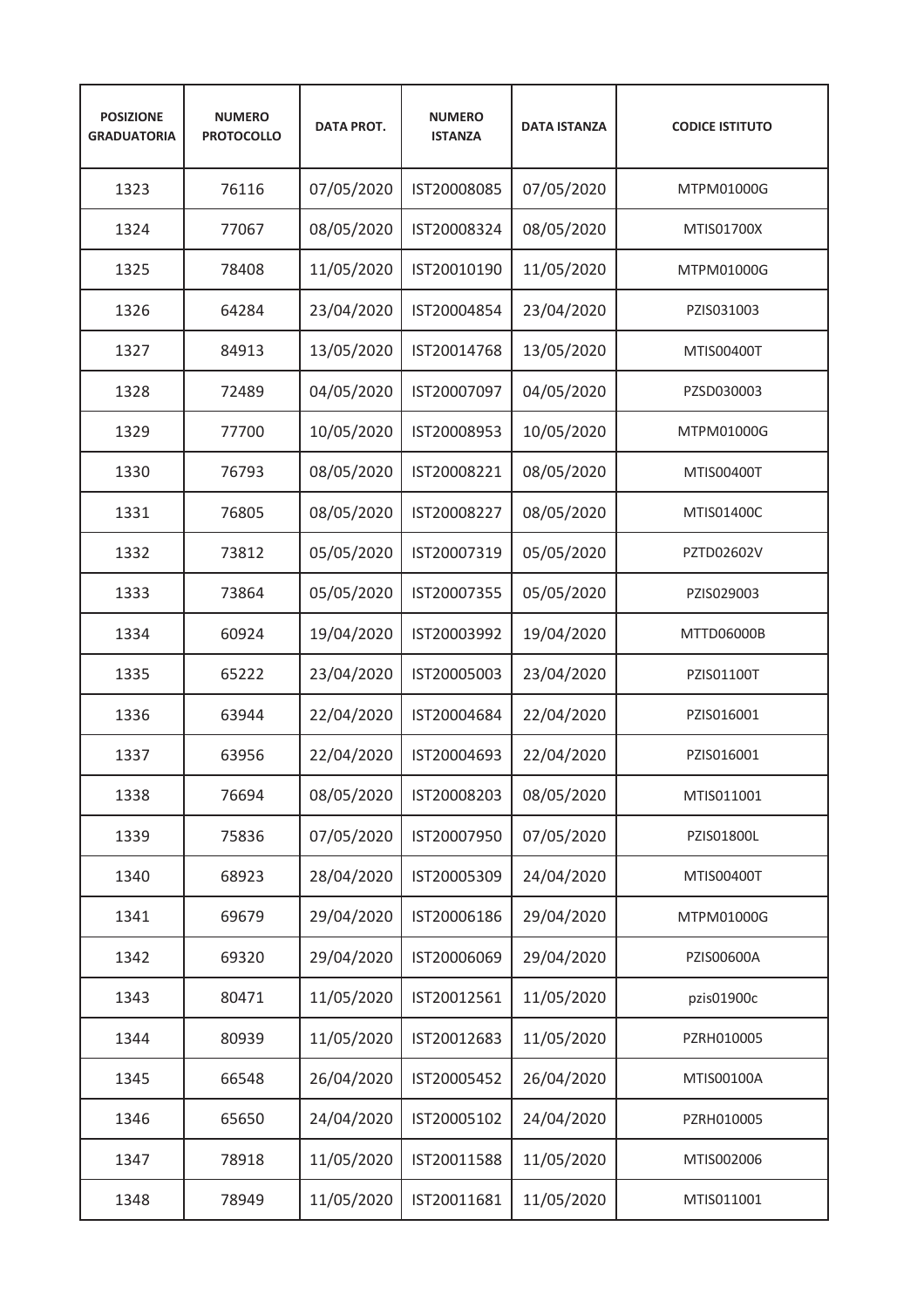| <b>POSIZIONE</b><br><b>GRADUATORIA</b> | <b>NUMERO</b><br><b>PROTOCOLLO</b> | <b>DATA PROT.</b> | <b>NUMERO</b><br><b>ISTANZA</b> | <b>DATA ISTANZA</b> | <b>CODICE ISTITUTO</b> |
|----------------------------------------|------------------------------------|-------------------|---------------------------------|---------------------|------------------------|
| 1349                                   | 71079                              | 03/05/2020        | IST20006725                     | 03/05/2020          | PZIS00600A             |
| 1350                                   | 67303                              | 27/04/2020        | IST20005559                     | 27/04/2020          | PZPS12000V             |
| 1351                                   | 78738                              | 11/05/2020        | IST20010845                     | 11/05/2020          | PZIS001007             |
| 1352                                   | 72468                              | 04/05/2020        | IST20006709                     | 02/05/2020          | PZIS02400X             |
| 1353                                   | 84610                              | 13/05/2020        | IST20013438                     | 12/05/2020          | pzis01900c             |
| 1354                                   | 69635                              | 29/04/2020        | IST20006157                     | 29/04/2020          | MTIS01800Q             |
| 1355                                   | 75553                              | 07/05/2020        | IST20007881                     | 07/05/2020          | PZIS02100C             |
| 1356                                   | 70753                              | 30/04/2020        | IST20006487                     | 30/04/2020          | <b>PZRI04000C</b>      |
| 1357                                   | 75612                              | 07/05/2020        | IST20007896                     | 07/05/2020          | MTIS01400C             |
| 1358                                   | 61225                              | 20/04/2020        | IST20003937                     | 18/04/2020          | MTPS01000E             |
| 1359                                   | 74767                              | 06/05/2020        | IST20007602                     | 06/05/2020          | MTIS016004             |
| 1360                                   | 65335                              | 23/04/2020        | IST20005078                     | 23/04/2020          | MTIS01200R             |
| 1361                                   | 63348                              | 22/04/2020        | IST20004538                     | 22/04/2020          | MTIS01300L             |
| 1362                                   | 71006                              | 02/05/2020        | IST20006654                     | 02/05/2020          | PZIS007006             |
| 1363                                   | 74208                              | 06/05/2020        | IST20007446                     | 06/05/2020          | MTIS011001             |
| 1364                                   | 64562                              | 23/04/2020        | IST20004870                     | 23/04/2020          | MTIS01700X             |
| 1365                                   | 66177                              | 24/04/2020        | IST20005185                     | 24/04/2020          | PZIS01100T             |
| 1366                                   | 65182                              | 23/04/2020        | IST20004982                     | 23/04/2020          | MTIS009001             |
| 1367                                   | 81758                              | 11/05/2020        | IST20012833                     | 11/05/2020          | PZIS00600A             |
| 1368                                   | 83534                              | 12/05/2020        | IST20013865                     | 12/05/2020          | PZRI04000C             |
| 1369                                   | 78931                              | 11/05/2020        | IST20011622                     | 11/05/2020          | PZPC040004             |
| 1370                                   | 78952                              | 11/05/2020        | IST20011702                     | 11/05/2020          | PZRI04000C             |
| 1371                                   | 71046                              | 02/05/2020        | IST20006688                     | 02/05/2020          | MTTD06000B             |
| 1372                                   | 69599                              | 29/04/2020        | IST20006139                     | 29/04/2020          | MTIS016004             |
| 1373                                   | 73361                              | 05/05/2020        | IST20007197                     | 05/05/2020          | pzis01900c             |
| 1374                                   | 73833                              | 05/05/2020        | IST20007331                     | 05/05/2020          | PZRH010005             |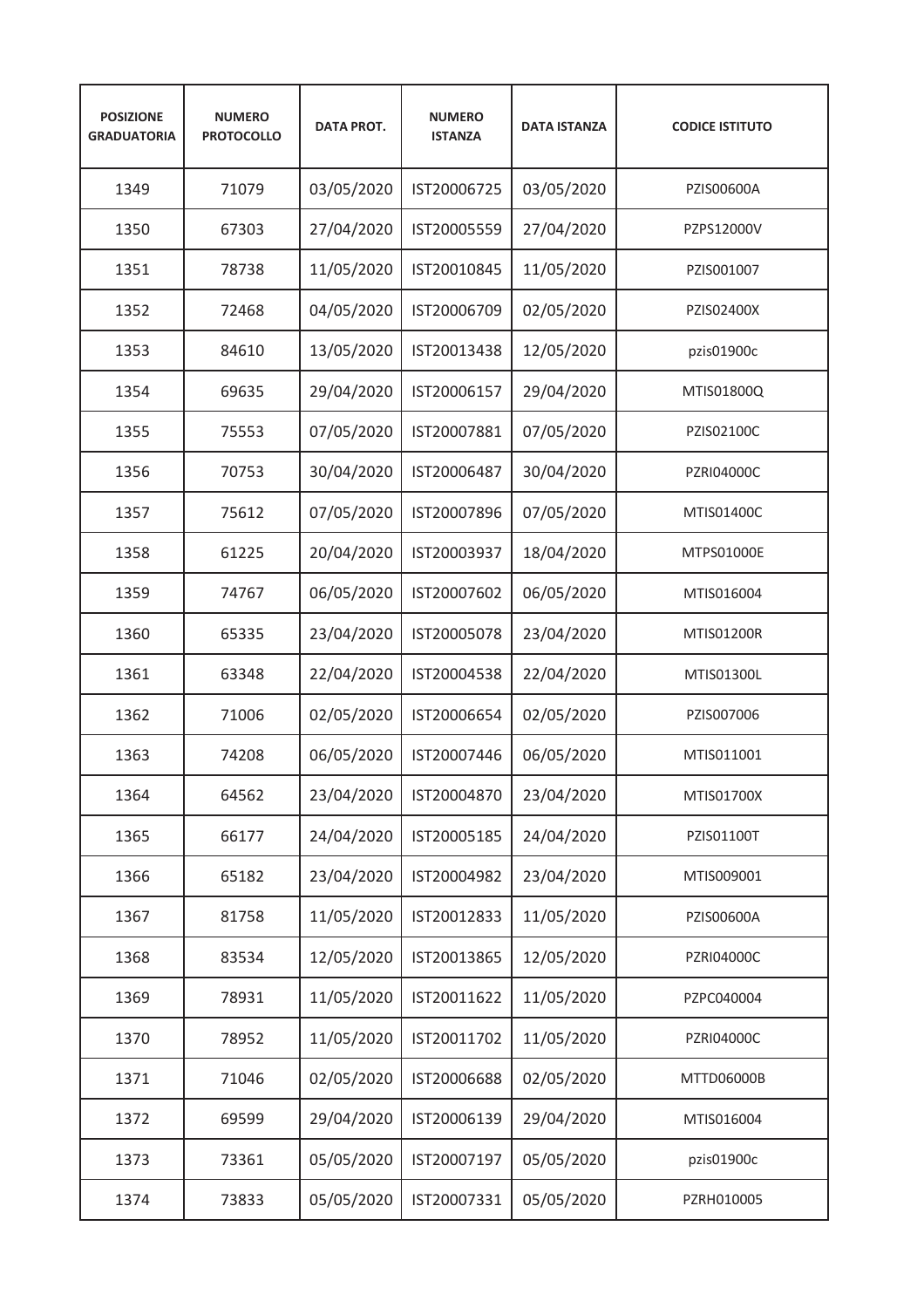| <b>POSIZIONE</b><br><b>GRADUATORIA</b> | <b>NUMERO</b><br><b>PROTOCOLLO</b> | <b>DATA PROT.</b> | <b>NUMERO</b><br><b>ISTANZA</b> | <b>DATA ISTANZA</b> | <b>CODICE ISTITUTO</b> |
|----------------------------------------|------------------------------------|-------------------|---------------------------------|---------------------|------------------------|
| 1375                                   | 78987                              | 11/05/2020        | IST20011831                     | 11/05/2020          | MTIS01400C             |
| 1376                                   | 85095                              | 13/05/2020        | IST20014864                     | 13/05/2020          | PZPS08000N             |
| 1377                                   | 74234                              | 06/05/2020        | IST20007455                     | 06/05/2020          | MTIS01800Q             |
| 1378                                   | 84420                              | 13/05/2020        | IST20014570                     | 13/05/2020          | Pzis001007             |
| 1379                                   | 76033                              | 07/05/2020        | IST20008011                     | 07/05/2020          | PZIS01100T             |
| 1380                                   | 83490                              | 12/05/2020        | IST20013843                     | 12/05/2020          | Pzis001007             |
| 1381                                   | 70937                              | 01/05/2020        | IST20006608                     | 01/05/2020          | MTPM01000G             |
| 1382                                   | 73368                              | 05/05/2020        | IST20007199                     | 05/05/2020          | PZIS028007             |
| 1383                                   | 73452                              | 05/05/2020        | IST20007212                     | 05/05/2020          | <b>PZIS02700B</b>      |
| 1384                                   | 77323                              | 09/05/2020        | IST20008522                     | 09/05/2020          | MTIS00400T             |
| 1385                                   | 84019                              | 12/05/2020        | IST20014174                     | 12/05/2020          | MTIS00400T             |
| 1386                                   | 74868                              | 06/05/2020        | IST20007671                     | 06/05/2020          | PZIS022008             |
| 1387                                   | 74898                              | 06/05/2020        | IST20007703                     | 06/05/2020          | MTIS011001             |
| 1388                                   | 61981                              | 20/04/2020        | IST20004251                     | 20/04/2020          | PZRH010005             |
| 1389                                   | 62322                              | 21/04/2020        | IST20004275                     | 21/04/2020          | PZRH010005             |
| 1390                                   | 72453                              | 04/05/2020        | IST20007067                     | 04/05/2020          | MTIS00400T             |
| 1391                                   | 62720                              | 21/04/2020        | IST20004353                     | 21/04/2020          | PZIS01800L             |
| 1392                                   | 84311                              | 12/05/2020        | IST20014460                     | 12/05/2020          | MTIS01700X             |
| 1393                                   | 70997                              | 02/05/2020        | IST20006646                     | 02/05/2020          | PZSD030003             |
| 1394                                   | 71003                              | 02/05/2020        | IST20006651                     | 02/05/2020          | PZSD030003             |
| 1395                                   | 64889                              | 23/04/2020        | IST20004911                     | 23/04/2020          | PZRI04000C             |
| 1396                                   | 66430                              | 25/04/2020        | IST20005346                     | 25/04/2020          | <b>PCPC010004</b>      |
| 1397                                   | 68268                              | 28/04/2020        | IST20005812                     | 28/04/2020          | MTIS01300L             |
| 1398                                   | 60974                              | 19/04/2020        | IST20004007                     | 19/04/2020          | MTIS011001             |
| 1399                                   | 67790                              | 27/04/2020        | IST20005723                     | 27/04/2020          | MTIS009001             |
| 1400                                   | 67796                              | 27/04/2020        | IST20005727                     | 27/04/2020          | MTIS009001             |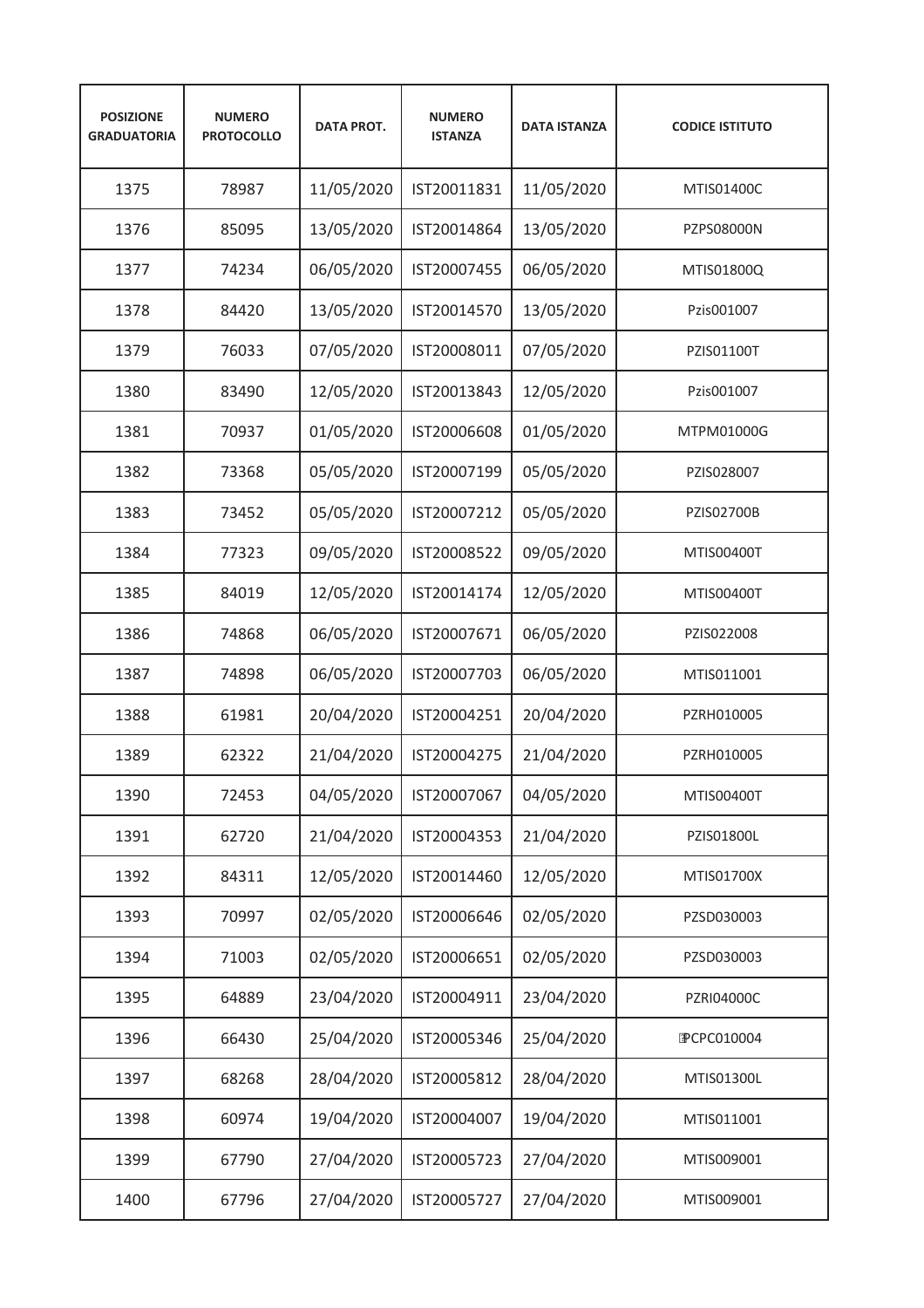| <b>POSIZIONE</b><br><b>GRADUATORIA</b> | <b>NUMERO</b><br><b>PROTOCOLLO</b> | <b>DATA PROT.</b> | <b>NUMERO</b><br><b>ISTANZA</b> | <b>DATA ISTANZA</b> | <b>CODICE ISTITUTO</b> |
|----------------------------------------|------------------------------------|-------------------|---------------------------------|---------------------|------------------------|
| 1401                                   | 70744                              | 30/04/2020        | IST20006481                     | 30/04/2020          | MTIS009001             |
| 1402                                   | 84028                              | 12/05/2020        | IST20014185                     | 12/05/2020          | PZPS12000V             |
| 1403                                   | 76957                              | 08/05/2020        | IST20008256                     | 08/05/2020          | SAIS01300N             |
| 1404                                   | 76980                              | 08/05/2020        | IST20008275                     | 08/05/2020          | SAIS01300N             |
| 1405                                   | 63380                              | 22/04/2020        | IST20004542                     | 22/04/2020          | MTIS01800Q             |
| 1406                                   | 66402                              | 25/04/2020        | IST20005325                     | 25/04/2020          | MTIS01700X             |
| 1407                                   | 82519                              | 12/05/2020        | IST20013230                     | 12/05/2020          | PZIS022008             |
| 1408                                   | 70898                              | 01/05/2020        | IST20006567                     | 01/05/2020          | MTIS01400C             |
| 1409                                   | 66383                              | 24/04/2020        | IST20005313                     | 24/04/2020          | <b>PZPS08000N</b>      |
| 1410                                   | 84002                              | 12/05/2020        | IST20014163                     | 12/05/2020          | MTPM01000G             |
| 1411                                   | 75741                              | 07/05/2020        | IST20007921                     | 07/05/2020          | PZSD030003             |
| 1412                                   | 76946                              | 08/05/2020        | IST20008255                     | 08/05/2020          | PZIS02100C             |
| 1413                                   | 69634                              | 29/04/2020        | IST20006156                     | 29/04/2020          | PZIS001007             |
| 1414                                   | 70791                              | 30/04/2020        | IST20006510                     | 30/04/2020          | PZPS12000V             |
| 1415                                   | 72482                              | 04/05/2020        | IST20007091                     | 04/05/2020          | PZPS12000V             |
| 1416                                   | 84827                              | 13/05/2020        | IST20014693                     | 13/05/2020          | MTIS00400T             |
| 1417                                   | 71001                              | 02/05/2020        | IST20006649                     | 02/05/2020          | PZIS02400X             |
| 1418                                   | 71063                              | 02/05/2020        | IST20006011                     | 28/04/2020          | PZIS028007             |
| 1419                                   | 61878                              | 20/04/2020        | IST20004172                     | 20/04/2020          | MTIS016004             |
| 1420                                   | 83856                              | 12/05/2020        | IST20014048                     | 12/05/2020          | PZPS08000N             |
| 1421                                   | 73712                              | 05/05/2020        | IST20007262                     | 05/05/2020          | PZIS022008             |
| 1422                                   | 67479                              | 27/04/2020        | IST20005599                     | 27/04/2020          | PZIS01100T             |
| 1423                                   | 69365                              | 29/04/2020        | IST20006080                     | 29/04/2020          | PZIS031003             |
| 1424                                   | 73387                              | 05/05/2020        | IST20006642                     | 02/05/2020          | MTIS009001             |
| 1425                                   | 73390                              | 05/05/2020        | IST20006640                     | 02/05/2020          | MTPM01000G             |
| 1426                                   | 66559                              | 26/04/2020        | IST20005461                     | 26/04/2020          | PZPS08000N             |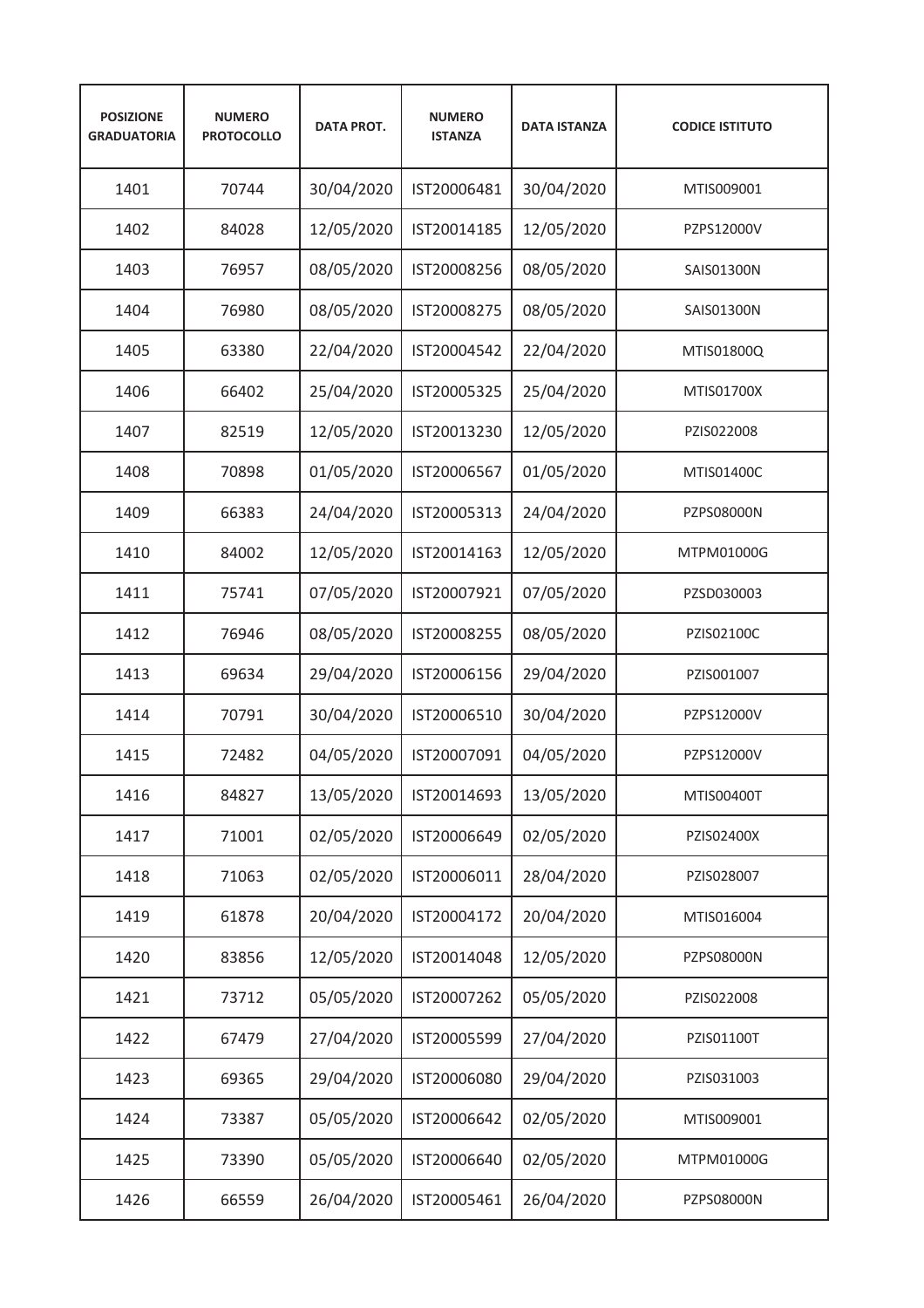| <b>POSIZIONE</b><br><b>GRADUATORIA</b> | <b>NUMERO</b><br><b>PROTOCOLLO</b> | <b>DATA PROT.</b> | <b>NUMERO</b><br><b>ISTANZA</b> | <b>DATA ISTANZA</b> | <b>CODICE ISTITUTO</b> |
|----------------------------------------|------------------------------------|-------------------|---------------------------------|---------------------|------------------------|
| 1427                                   | 60845                              | 18/04/2020        | IST20003921                     | 18/04/2020          | <b>PZIS01700R</b>      |
| 1428                                   | 75872                              | 07/05/2020        | IST20007957                     | 07/05/2020          | <b>PZRI04000C</b>      |
| 1429                                   | 75873                              | 07/05/2020        | IST20007958                     | 07/05/2020          | PZSD030003             |
| 1430                                   | 77444                              | 09/05/2020        | IST20008607                     | 09/05/2020          | PZIS022008             |
| 1431                                   | 81126                              | 11/05/2020        | IST20012747                     | 11/05/2020          | PZPS040007             |
| 1432                                   | 75950                              | 07/05/2020        | IST20007976                     | 07/05/2020          | PZIS031003             |
| 1433                                   | 72773                              | 05/05/2020        | IST20007129                     | 05/05/2020          | PZIS02100C             |
| 1434                                   | 83974                              | 12/05/2020        | IST20014132                     | 12/05/2020          | <b>PZIS00900T</b>      |
| 1435                                   | 68527                              | 28/04/2020        | IST20005859                     | 28/04/2020          | <b>MTIS01200R</b>      |
| 1436                                   | 67702                              | 27/04/2020        | IST20004059                     | 20/04/2020          | PZIS031003             |
| 1437                                   | 77400                              | 09/05/2020        | IST20008582                     | 09/05/2020          | PZIS007006             |
| 1438                                   | 77427                              | 09/05/2020        | IST20008596                     | 09/05/2020          | PZIS02700B             |
| 1439                                   | 73460                              | 05/05/2020        | IST20006265                     | 29/04/2020          | PZRI04000C             |
| 1440                                   | 66436                              | 25/04/2020        | IST20005351                     | 25/04/2020          | <b>PCIS00300P</b>      |
| 1441                                   | 64045                              | 22/04/2020        | IST20004762                     | 22/04/2020          | MTTD06000B             |
| 1442                                   | 70841                              | 01/05/2020        | IST20006267                     | 29/04/2020          | MTIS00100A             |
| 1443                                   | 62450                              | 21/04/2020        | IST20004294                     | 21/04/2020          | PZRA010001             |
| 1444                                   | 63091                              | 21/04/2020        | IST20004517                     | 21/04/2020          | PZIS01800L             |
| 1445                                   | 81979                              | 12/05/2020        | IST20012965                     | 12/05/2020          | MTIS00100A             |
| 1446                                   | 82040                              | 12/05/2020        | IST20012994                     | 12/05/2020          | MTIS00100A             |
| 1447                                   | 78870                              | 11/05/2020        | IST20011439                     | 11/05/2020          | PZIS028007             |
| 1448                                   | 78891                              | 11/05/2020        | IST20011512                     | 11/05/2020          | PZIS02700B             |
| 1449                                   | 69568                              | 29/04/2020        | IST20006121                     | 29/04/2020          | PZRI04000C             |
| 1450                                   | 65003                              | 23/04/2020        | IST20004944                     | 23/04/2020          | PZIS022008             |
| 1451                                   | 65033                              | 23/04/2020        | IST20004950                     | 23/04/2020          | PZSD030003             |
| 1452                                   | 75803                              | 07/05/2020        | IST20007944                     | 07/05/2020          | MTIS00100A             |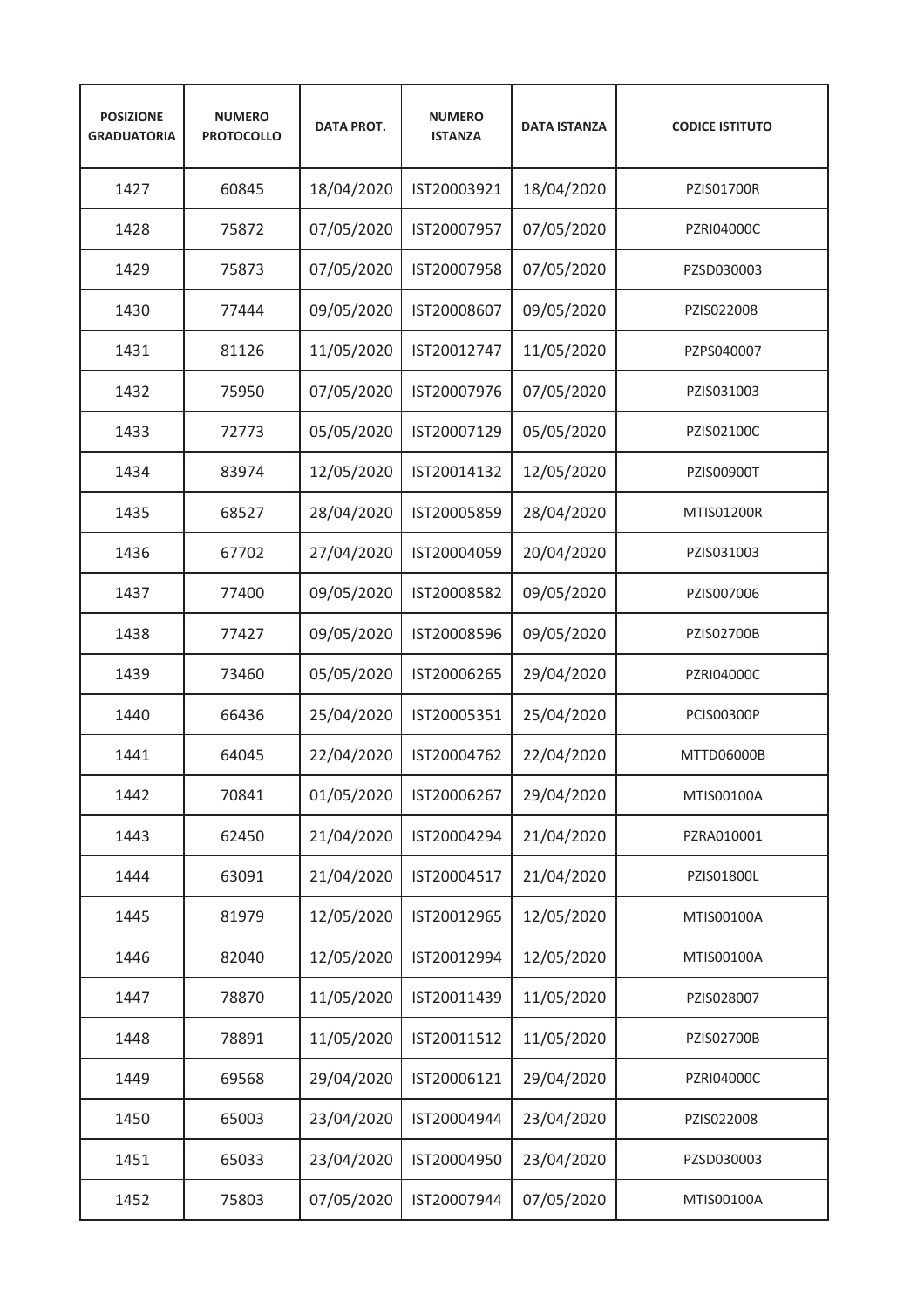| <b>POSIZIONE</b><br><b>GRADUATORIA</b> | <b>NUMERO</b><br><b>PROTOCOLLO</b> | <b>DATA PROT.</b> | <b>NUMERO</b><br><b>ISTANZA</b> | <b>DATA ISTANZA</b> | <b>CODICE ISTITUTO</b> |
|----------------------------------------|------------------------------------|-------------------|---------------------------------|---------------------|------------------------|
| 1453                                   | 74818                              | 06/05/2020        | IST20006238                     | 29/04/2020          | MTIS016004             |
| 1454                                   | 75248                              | 07/05/2020        | IST20006163                     | 29/04/2020          | PZPS040007             |
| 1455                                   | 84594                              | 13/05/2020        | IST20013333                     | 12/05/2020          | PZRH010005             |
| 1456                                   | 84603                              | 13/05/2020        | IST20013285                     | 12/05/2020          | PZIS022008             |
| 1457                                   | 69663                              | 29/04/2020        | IST20006175                     | 29/04/2020          | PZRA010001             |
| 1458                                   | 69669                              | 29/04/2020        | IST20006179                     | 29/04/2020          | PZIS02400X             |
| 1459                                   | 77335                              | 09/05/2020        | IST20008527                     | 09/05/2020          | MTTD020001             |
| 1460                                   | 77348                              | 09/05/2020        | IST20008534                     | 09/05/2020          | PZRA010001             |
| 1461                                   | 77601                              | 09/05/2020        | IST20008832                     | 09/05/2020          | MTIS01700X             |
| 1462                                   | 77253                              | 08/05/2020        | IST20006936                     | 04/05/2020          | MTPM01000G             |
| 1463                                   | 76002                              | 07/05/2020        | IST20007994                     | 07/05/2020          | MTIS01400C             |
| 1464                                   | 67710                              | 27/04/2020        | IST20005667                     | 27/04/2020          | PZPS08000N             |
| 1465                                   | 67724                              | 27/04/2020        | IST20005675                     | 27/04/2020          | PZPS040007             |
| 1466                                   | 81748                              | 11/05/2020        | IST20012830                     | 11/05/2020          | MTIS00400T             |
| 1467                                   | 61959                              | 20/04/2020        | IST20003938                     | 18/04/2020          | <b>MTIS01200R</b>      |
| 1468                                   | 74851                              | 06/05/2020        | IST20007655                     | 06/05/2020          | MTIS01200R             |
| 1469                                   | 83425                              | 12/05/2020        | IST20013625                     | 12/05/2020          | Pzis001007             |
| 1470                                   | 78939                              | 11/05/2020        | IST20011670                     | 11/05/2020          | PZIS029003             |
| 1471                                   | 75744                              | 07/05/2020        | IST20007920                     | 07/05/2020          | MTPS01000E             |
| 1472                                   | 69615                              | 29/04/2020        | IST20006146                     | 29/04/2020          | PZIS028007             |
| 1473                                   | 65257                              | 23/04/2020        | IST20005018                     | 23/04/2020          | PZRA010001             |
| 1474                                   | 70617                              | 30/04/2020        | IST20006420                     | 30/04/2020          | PZRA010001             |
| 1475                                   | 77651                              | 10/05/2020        | IST20008897                     | 10/05/2020          | MTIS01300L             |
| 1476                                   | 77652                              | 10/05/2020        | IST20008900                     | 10/05/2020          | MTIS01200R             |
| 1477                                   | 79659                              | 11/05/2020        | IST20012034                     | 11/05/2020          | MTTD020001             |
| 1478                                   | 62902                              | 21/04/2020        | IST20004391                     | 21/04/2020          | MTIS01200R             |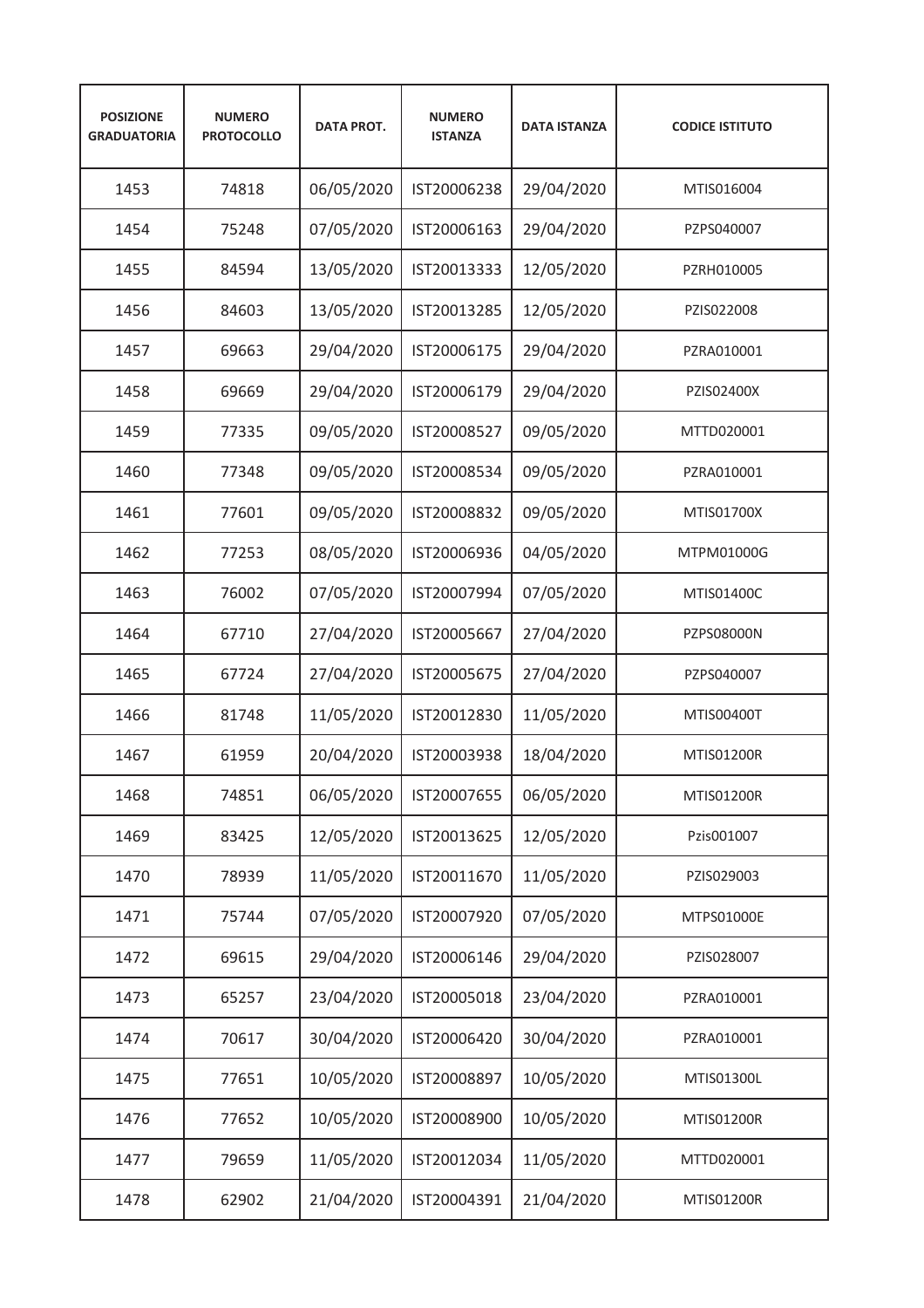| <b>POSIZIONE</b><br><b>GRADUATORIA</b> | <b>NUMERO</b><br><b>PROTOCOLLO</b> | <b>DATA PROT.</b> | <b>NUMERO</b><br><b>ISTANZA</b> | <b>DATA ISTANZA</b> | <b>CODICE ISTITUTO</b> |
|----------------------------------------|------------------------------------|-------------------|---------------------------------|---------------------|------------------------|
| 1479                                   | 69229                              | 29/04/2020        | IST20006049                     | 29/04/2020          | PZRA010001             |
| 1480                                   | 69727                              | 29/04/2020        | IST20005222                     | 24/04/2020          | MTIS016004             |
| 1481                                   | 60930                              | 19/04/2020        | IST20003994                     | 19/04/2020          | <b>MTIS01200R</b>      |
| 1482                                   | 77591                              | 09/05/2020        | IST20008834                     | 09/05/2020          | PZPS040007             |
| 1483                                   | 78775                              | 11/05/2020        | IST20011103                     | 11/05/2020          | PZIS02400X             |
| 1484                                   | 78486                              | 11/05/2020        | IST20010647                     | 11/05/2020          | <b>MTIS01200R</b>      |
| 1485                                   | 84664                              | 13/05/2020        | IST20014382                     | 12/05/2020          | PZRI04000C             |
| 1486                                   | 84665                              | 13/05/2020        | IST20014406                     | 12/05/2020          | PZRH010005             |
| 1487                                   | 67566                              | 27/04/2020        | IST20004937                     | 23/04/2020          | PZIS028007             |
| 1488                                   | 64033                              | 22/04/2020        | IST20004750                     | 22/04/2020          | PZIS031003             |
| 1489                                   | 70827                              | 30/04/2020        | IST20006528                     | 30/04/2020          | MTIS016004             |
| 1490                                   | 67708                              | 27/04/2020        | IST20005663                     | 27/04/2020          | MTPM01000G             |
| 1491                                   | 75252                              | 07/05/2020        | IST20007826                     | 07/05/2020          | MTIS01400C             |
| 1492                                   | 75270                              | 07/05/2020        | IST20007830                     | 07/05/2020          | MTIS01400C             |
| 1493                                   | 67524                              | 27/04/2020        | IST20005413                     | 25/04/2020          | PZRH010005             |
| 1494                                   | 77115                              | 08/05/2020        | IST20008360                     | 08/05/2020          | PZIS01300D             |
| 1495                                   | 74639                              | 06/05/2020        | IST20007535                     | 06/05/2020          | PZPS08000N             |
| 1496                                   | 84806                              | 13/05/2020        | IST20014710                     | 13/05/2020          | TSIS001002             |
| 1497                                   | 70780                              | 30/04/2020        | IST20006498                     | 30/04/2020          | PZIS007006             |
| 1498                                   | 64148                              | 23/04/2020        | IST20004849                     | 23/04/2020          | MTIS016004             |
| 1499                                   | 66154                              | 24/04/2020        | IST20005172                     | 24/04/2020          | MTTD06000B             |
| 1500                                   | 62883                              | 21/04/2020        | IST20004366                     | 21/04/2020          | PZRH010005             |
| 1501                                   | 62954                              | 21/04/2020        | IST20004417                     | 21/04/2020          | PZRA010001             |
| 1502                                   | 76147                              | 07/05/2020        | IST20008113                     | 07/05/2020          | MTIS00100A             |
| 1503                                   | 75707                              | 07/05/2020        | IST20007916                     | 07/05/2020          | MTIS011001             |
| 1504                                   | 67047                              | 27/04/2020        | IST20005509                     | 27/04/2020          | MTIS01700X             |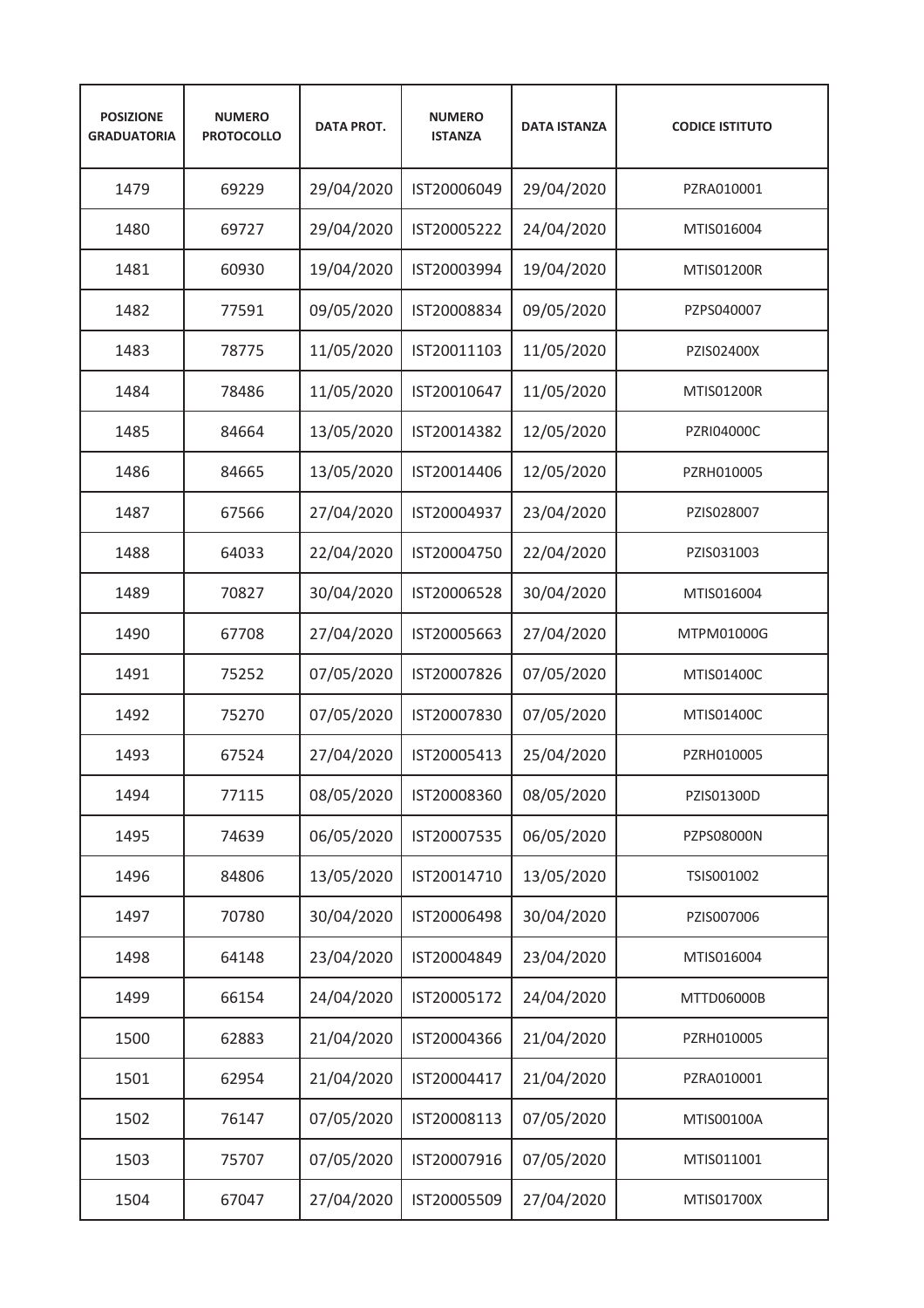| <b>POSIZIONE</b><br><b>GRADUATORIA</b> | <b>NUMERO</b><br><b>PROTOCOLLO</b> | <b>DATA PROT.</b> | <b>NUMERO</b><br><b>ISTANZA</b> | <b>DATA ISTANZA</b> | <b>CODICE ISTITUTO</b> |
|----------------------------------------|------------------------------------|-------------------|---------------------------------|---------------------|------------------------|
| 1505                                   | 66519                              | 25/04/2020        | IST20005423                     | 25/04/2020          | PZRH010005             |
| 1506                                   | 83486                              | 12/05/2020        | IST20013847                     | 12/05/2020          | PZIS031003             |
| 1507                                   | 62571                              | 21/04/2020        | IST20004079                     | 20/04/2020          | PZIS01100T             |
| 1508                                   | 63811                              | 22/04/2020        | IST20004623                     | 22/04/2020          | PZIS02400X             |
| 1509                                   | 82475                              | 12/05/2020        | IST20013209                     | 12/05/2020          | MTIS01700X             |
| 1510                                   | 77619                              | 10/05/2020        | IST20008864                     | 10/05/2020          | MTPS01000E             |
| 1511                                   | 72434                              | 04/05/2020        | IST20007053                     | 04/05/2020          | MTIS00400T             |
| 1512                                   | 70208                              | 30/04/2020        | IST20005795                     | 28/04/2020          | <b>PZRI04000C</b>      |
| 1513                                   | 68519                              | 28/04/2020        | IST20005856                     | 28/04/2020          | PZRH010005             |
| 1514                                   | 74696                              | 06/05/2020        | IST20007516                     | 06/05/2020          | MTIS01300L             |
| 1515                                   | 74669                              | 06/05/2020        | IST20007550                     | 06/05/2020          | MTIS01400C             |
| 1516                                   | 70742                              | 30/04/2020        | IST20006482                     | 30/04/2020          | PZRA010001             |
| 1517                                   | 70751                              | 30/04/2020        | IST20006489                     | 30/04/2020          | MTIS011001             |
| 1518                                   | 70894                              | 01/05/2020        | IST20006562                     | 01/05/2020          | PZIS01800L             |
| 1519                                   | 76950                              | 08/05/2020        | IST20008258                     | 08/05/2020          | MTIS00100A             |
| 1520                                   | 73845                              | 05/05/2020        | IST20007341                     | 05/05/2020          | MTIS00100A             |
| 1521                                   | 81776                              | 11/05/2020        | IST20012868                     | 11/05/2020          | PZPS040007             |
| 1522                                   | 73093                              | 05/05/2020        | IST20007150                     | 05/05/2020          | MTTD06000B             |
| 1523                                   | 68864                              | 28/04/2020        | IST20005959                     | 28/04/2020          | MTIS00100A             |
| 1524                                   | 74739                              | 06/05/2020        | IST20007580                     | 06/05/2020          | MTIS00400T             |
| 1525                                   | 63517                              | 22/04/2020        | IST20004554                     | 22/04/2020          | PZIS01800L             |
| 1526                                   | 74877                              | 06/05/2020        | IST20007677                     | 06/05/2020          | MTIS009001             |
| 1527                                   | 75305                              | 07/05/2020        | IST20007838                     | 07/05/2020          | PZTF06000E             |
| 1528                                   | 64134                              | 22/04/2020        | IST20004836                     | 22/04/2020          | MTIS00100A             |
| 1529                                   | 67797                              | 27/04/2020        | IST20005728                     | 27/04/2020          | MTIS011001             |
| 1530                                   | 60866                              | 18/04/2020        | IST20003942                     | 18/04/2020          | PZIS029003             |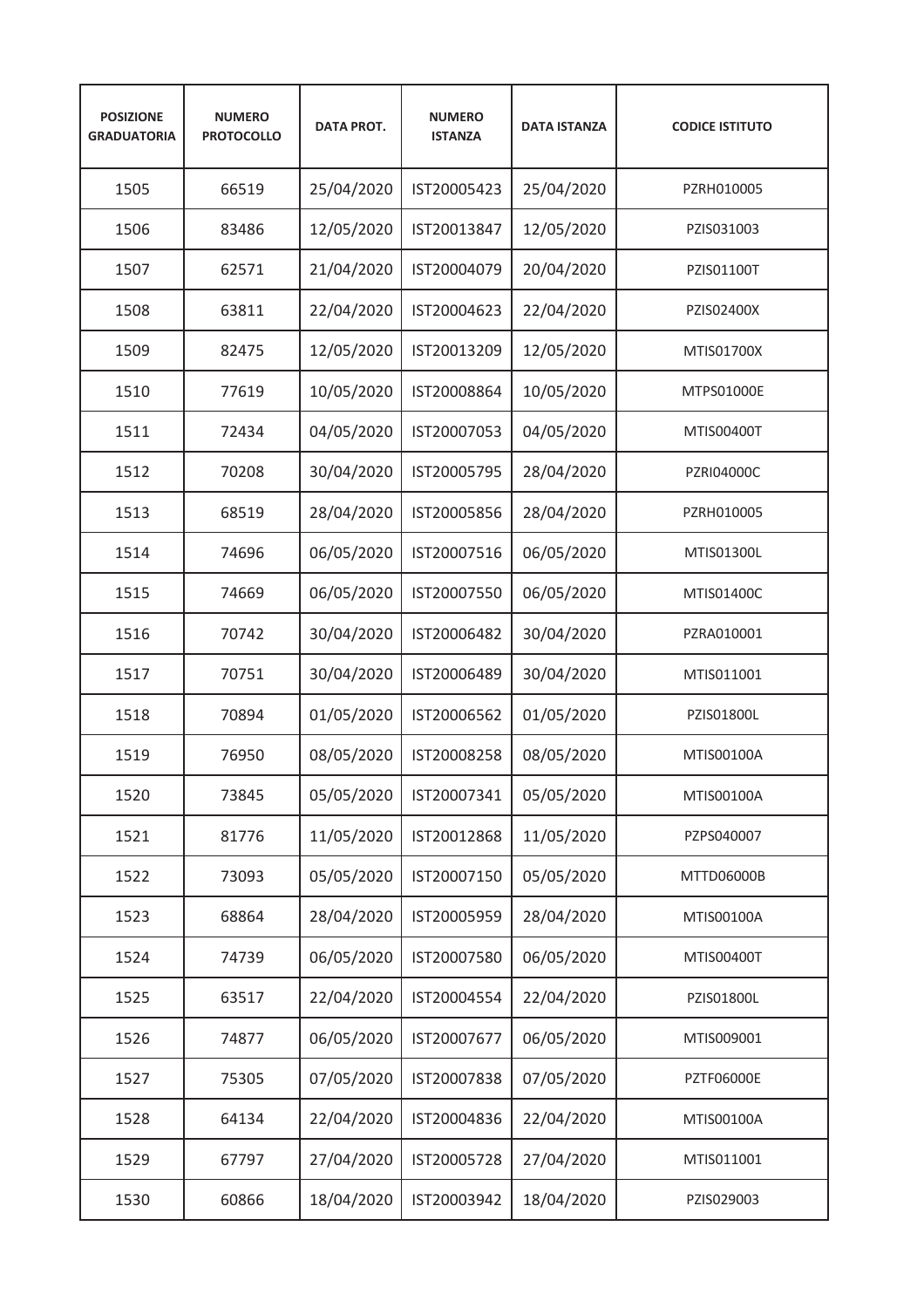| <b>POSIZIONE</b><br><b>GRADUATORIA</b> | <b>NUMERO</b><br><b>PROTOCOLLO</b> | <b>DATA PROT.</b> | <b>NUMERO</b><br><b>ISTANZA</b> | <b>DATA ISTANZA</b> | <b>CODICE ISTITUTO</b> |
|----------------------------------------|------------------------------------|-------------------|---------------------------------|---------------------|------------------------|
| 1531                                   | 76992                              | 08/05/2020        | IST20008282                     | 08/05/2020          | PZIS029003             |
| 1532                                   | 66206                              | 24/04/2020        | IST20005194                     | 24/04/2020          | PZIS00900T             |
| 1533                                   | 76611                              | 08/05/2020        | IST20008192                     | 08/05/2020          | MTPS01000E             |
| 1534                                   | 73816                              | 05/05/2020        | IST20006430                     | 30/04/2020          | MTIS011001             |
| 1535                                   | 79313                              | 11/05/2020        | IST20011998                     | 11/05/2020          | PZIS02400X             |
| 1536                                   | 66010                              | 24/04/2020        | IST20005134                     | 24/04/2020          | MTIS01700X             |
| 1537                                   | 75491                              | 07/05/2020        | IST20007872                     | 07/05/2020          | MTIS01800Q             |
| 1538                                   | 78780                              | 11/05/2020        | IST20011168                     | 11/05/2020          | PZPS08000N             |
| 1539                                   | 62682                              | 21/04/2020        | IST20004347                     | 21/04/2020          | PZIS02100C             |
| 1540                                   | 70795                              | 30/04/2020        | IST20006514                     | 30/04/2020          | MTIS01300L             |
| 1541                                   | 73876                              | 05/05/2020        | IST20007273                     | 05/05/2020          | PZIS002003             |
| 1542                                   | 74357                              | 06/05/2020        | IST20007474                     | 06/05/2020          | PZIS007006             |
| 1543                                   | 80070                              | 11/05/2020        | IST20012482                     | 11/05/2020          | PZIS00900T             |
| 1544                                   | 83321                              | 12/05/2020        | IST20013761                     | 12/05/2020          | PZSD030003             |
| 1545                                   | 77561                              | 09/05/2020        | IST20008805                     | 09/05/2020          | <b>MTIS01200R</b>      |
| 1546                                   | 76043                              | 07/05/2020        | IST20008019                     | 07/05/2020          | MTIS01700X             |
| 1547                                   | 77570                              | 09/05/2020        | IST20008814                     | 09/05/2020          | PZPS12000V             |
| 1548                                   | 70990                              | 02/05/2020        | IST20006635                     | 02/05/2020          | PZPS08000N             |
| 1549                                   | 74406                              | 06/05/2020        | IST20007479                     | 06/05/2020          | PZRH010005             |
| 1550                                   | 75364                              | 07/05/2020        | IST20007852                     | 07/05/2020          | PZTF06000E             |
| 1551                                   | 73762                              | 05/05/2020        | IST20007284                     | 05/05/2020          | PZRI04000C             |
| 1552                                   | 77567                              | 09/05/2020        | IST20008811                     | 09/05/2020          | PZPS040007             |
| 1553                                   | 60895                              | 19/04/2020        | IST20003970                     | 19/04/2020          | MTPS01000E             |
| 1554                                   | 83430                              | 12/05/2020        | IST20013814                     | 12/05/2020          | MTIS011001             |
| 1555                                   | 77203                              | 08/05/2020        | IST20008434                     | 08/05/2020          | MTIS01400C             |
| 1556                                   | 66261                              | 24/04/2020        | IST20005216                     | 24/04/2020          | PZPS08000N             |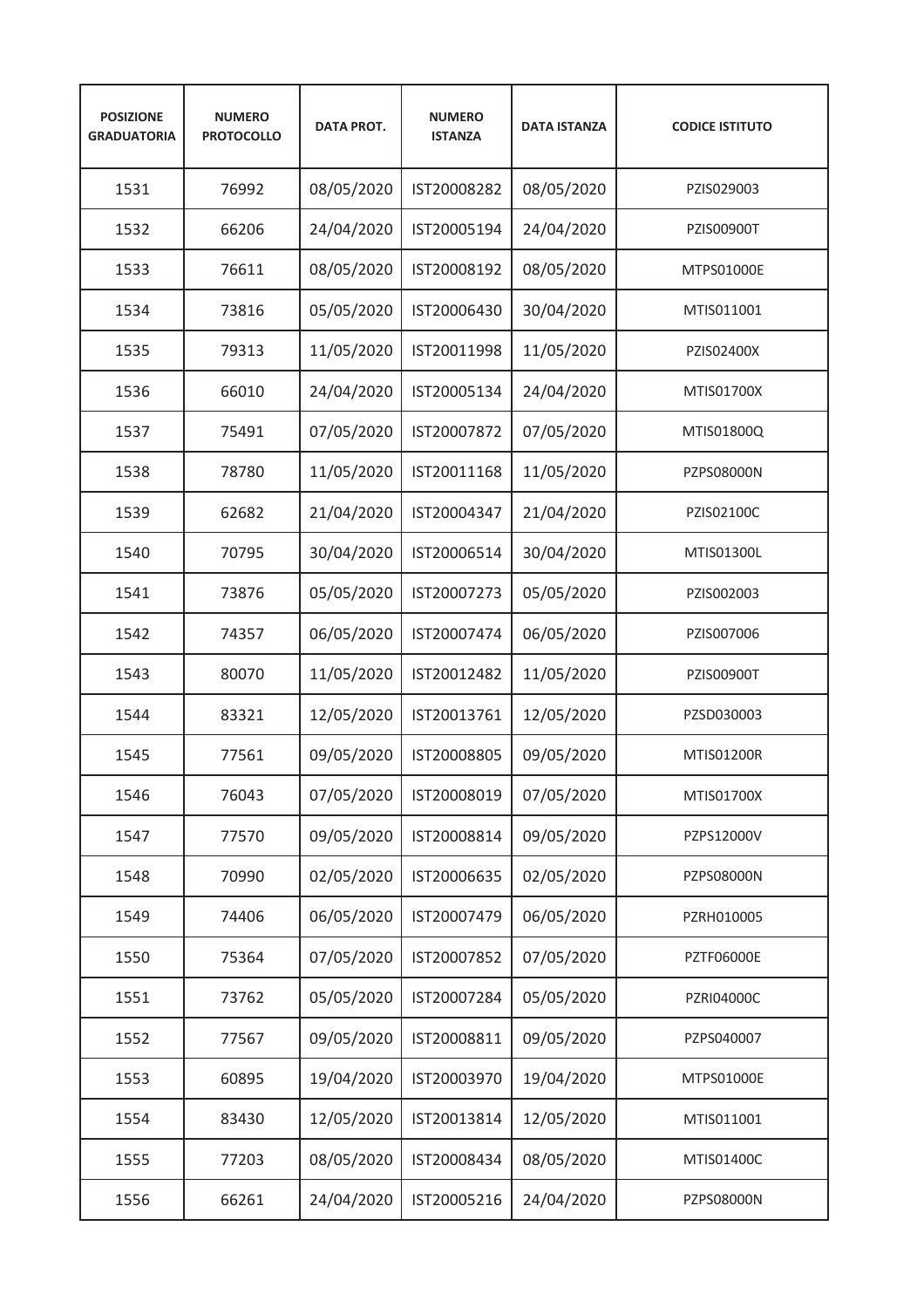| <b>POSIZIONE</b><br><b>GRADUATORIA</b> | <b>NUMERO</b><br><b>PROTOCOLLO</b> | <b>DATA PROT.</b> | <b>NUMERO</b><br><b>ISTANZA</b> | <b>DATA ISTANZA</b> | <b>CODICE ISTITUTO</b> |
|----------------------------------------|------------------------------------|-------------------|---------------------------------|---------------------|------------------------|
| 1557                                   | 79965                              | 11/05/2020        | IST20012321                     | 11/05/2020          | PZIS01800L             |
| 1558                                   | 61767                              | 20/04/2020        | IST20004119                     | 20/04/2020          | PZPS040007             |
| 1559                                   | 65119                              | 23/04/2020        | IST20004381                     | 21/04/2020          | PZPS08000N             |
| 1560                                   | 69777                              | 29/04/2020        | IST20006274                     | 29/04/2020          | MTIS01400C             |
| 1561                                   | 81718                              | 11/05/2020        | IST20008382                     | 08/05/2020          | MTIS01700X             |
| 1562                                   | 72505                              | 04/05/2020        | IST20007112                     | 04/05/2020          | PZIS01800L             |
| 1563                                   | 74922                              | 06/05/2020        | IST20007709                     | 06/05/2020          | PZPS040007             |
| 1564                                   | 79190                              | 11/05/2020        | IST20011972                     | 11/05/2020          | <b>PZRI04000C</b>      |
| 1565                                   | 67822                              | 27/04/2020        | IST20005306                     | 24/04/2020          | MTIS016004             |
| 1566                                   | 67824                              | 27/04/2020        | IST20005084                     | 23/04/2020          | MTIS016004             |
| 1567                                   | 61922                              | 20/04/2020        | IST20004203                     | 20/04/2020          | PZPS040007             |
| 1568                                   | 66386                              | 24/04/2020        | IST20005316                     | 24/04/2020          | MTIS01200R             |
| 1569                                   | 72330                              | 04/05/2020        | IST20006996                     | 04/05/2020          | PZRI04000C             |
| 1570                                   | 64066                              | 22/04/2020        | IST20004776                     | 22/04/2020          | MTIS01200R             |
| 1571                                   | 64078                              | 22/04/2020        | IST20004788                     | 22/04/2020          | <b>MTIS01200R</b>      |
| 1572                                   | 77381                              | 09/05/2020        | IST20008564                     | 09/05/2020          | PZPC040004             |
| 1573                                   | 77384                              | 09/05/2020        | IST20008567                     | 09/05/2020          | PZIS022008             |
| 1574                                   | 65155                              | 23/04/2020        | IST20004975                     | 23/04/2020          | PZIS02400X             |
| 1575                                   | 75243                              | 07/05/2020        | IST20007585                     | 06/05/2020          | MTIS016004             |
| 1576                                   | 73303                              | 05/05/2020        | IST20006962                     | 04/05/2020          | PZRI04000C             |
| 1577                                   | 77043                              | 08/05/2020        | IST20008306                     | 08/05/2020          | Pzis001007             |
| 1578                                   | 66216                              | 24/04/2020        | IST20005060                     | 23/04/2020          | PZSD030003             |
| 1579                                   | 66220                              | 24/04/2020        | IST20005052                     | 23/04/2020          | PZIS02400X             |
| 1580                                   | 77243                              | 08/05/2020        | IST20008476                     | 08/05/2020          | MTIS011001             |
| 1581                                   | 77254                              | 08/05/2020        | IST20008486                     | 08/05/2020          | MTIS00100A             |
| 1582                                   | 84637                              | 13/05/2020        | IST20014017                     | 12/05/2020          | MTIS00400T             |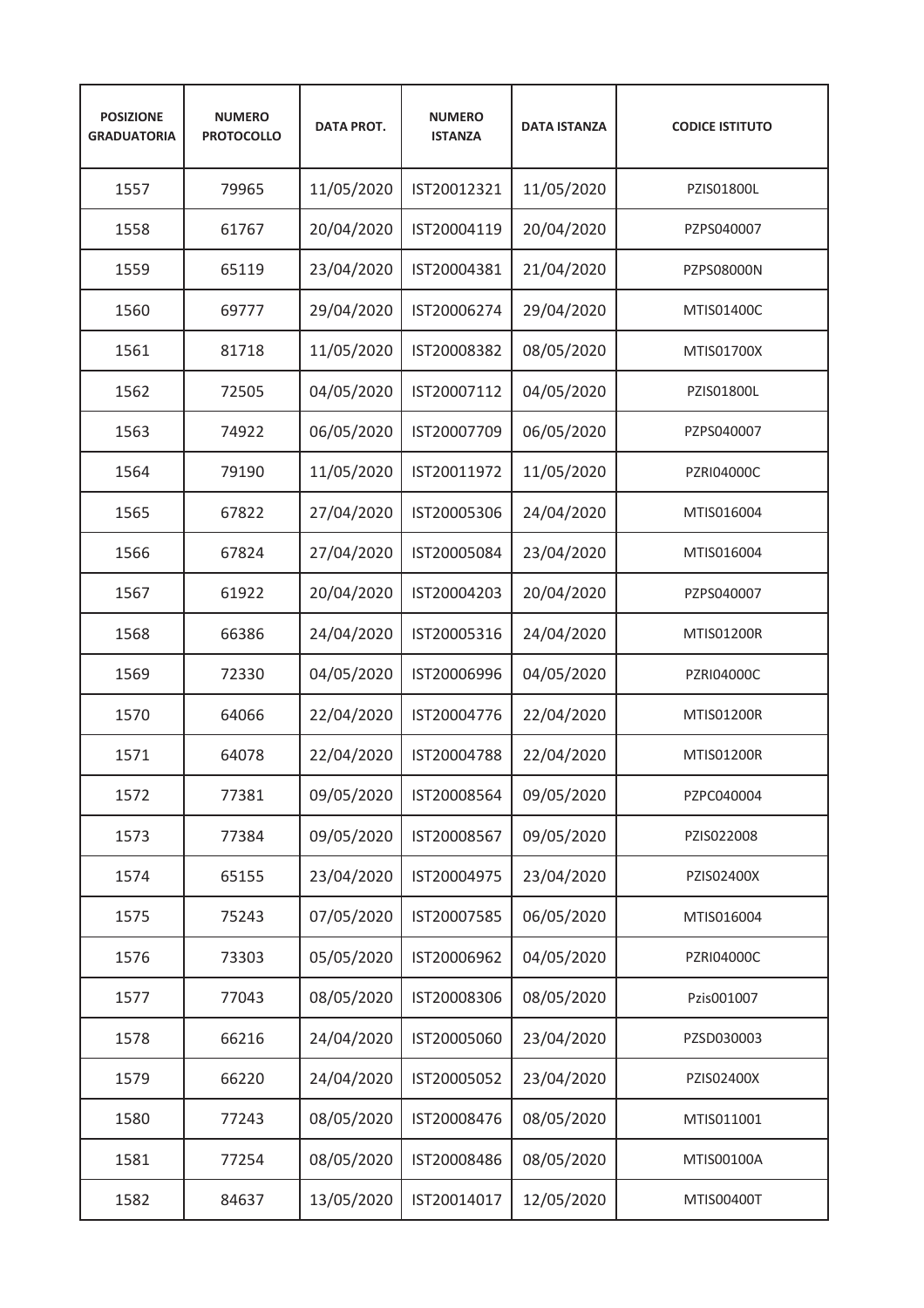| <b>POSIZIONE</b><br><b>GRADUATORIA</b> | <b>NUMERO</b><br><b>PROTOCOLLO</b> | <b>DATA PROT.</b> | <b>NUMERO</b><br><b>ISTANZA</b> | <b>DATA ISTANZA</b> | <b>CODICE ISTITUTO</b> |
|----------------------------------------|------------------------------------|-------------------|---------------------------------|---------------------|------------------------|
| 1583                                   | 84684                              | 13/05/2020        | IST20013857                     | 12/05/2020          | MTIS00400T             |
| 1584                                   | 83464                              | 12/05/2020        | IST20013829                     | 12/05/2020          | <b>PZIS02700B</b>      |
| 1585                                   | 69655                              | 29/04/2020        | IST20006169                     | 29/04/2020          | <b>PZRI04000C</b>      |
| 1586                                   | 84182                              | 12/05/2020        | IST20014331                     | 12/05/2020          | MTIS009001             |
| 1587                                   | 72303                              | 04/05/2020        | IST20006986                     | 04/05/2020          | MTIS00400T             |
| 1588                                   | 74440                              | 06/05/2020        | IST20007489                     | 06/05/2020          | MTIS00400T             |
| 1589                                   | 76139                              | 07/05/2020        | IST20008104                     | 07/05/2020          | PZRI04000C             |
| 1590                                   | 63022                              | 21/04/2020        | IST20003969                     | 19/04/2020          | MTIS016004             |
| 1591                                   | 69180                              | 29/04/2020        | IST20006042                     | 29/04/2020          | <b>PZIS01700R</b>      |
| 1592                                   | 77520                              | 09/05/2020        | IST20008661                     | 09/05/2020          | MTIS00400T             |
| 1593                                   | 84032                              | 12/05/2020        | IST20013473                     | 12/05/2020          | PZRH010005             |
| 1594                                   | 68630                              | 28/04/2020        | IST20005253                     | 24/04/2020          | PZIS00600A             |
| 1595                                   | 73673                              | 05/05/2020        | IST20006465                     | 30/04/2020          | csrh010004             |
| 1596                                   | 76978                              | 08/05/2020        | IST20008277                     | 08/05/2020          | PZIS022008             |
| 1597                                   | 69746                              | 29/04/2020        | IST20006241                     | 29/04/2020          | PZPS040007             |
| 1598                                   | 83005                              | 12/05/2020        | IST20008744                     | 09/05/2020          | MTIS01700X             |
| 1599                                   | 78837                              | 11/05/2020        | IST20011310                     | 11/05/2020          | MTPM01000G             |
| 1600                                   | 77222                              | 08/05/2020        | IST20008455                     | 08/05/2020          | MTIS01700X             |
| 1601                                   | 77246                              | 08/05/2020        | IST20008478                     | 08/05/2020          | MTIS00100A             |
| 1602                                   | 68339                              | 28/04/2020        | IST20005823                     | 28/04/2020          | MTIS01400C             |
| 1603                                   | 68396                              | 28/04/2020        | IST20005834                     | 28/04/2020          | MTIS01400C             |
| 1604                                   | 68410                              | 28/04/2020        | IST20005839                     | 28/04/2020          | MTIS009001             |
| 1605                                   | 67608                              | 27/04/2020        | IST20005631                     | 27/04/2020          | <b>PZIS01700R</b>      |
| 1606                                   | 69693                              | 29/04/2020        | IST20006197                     | 29/04/2020          | MTIS002006             |
| 1607                                   | 68502                              | 28/04/2020        | IST20005851                     | 28/04/2020          | MTTD020001             |
| 1608                                   | 67767                              | 27/04/2020        | IST20005703                     | 27/04/2020          | MTIS011001             |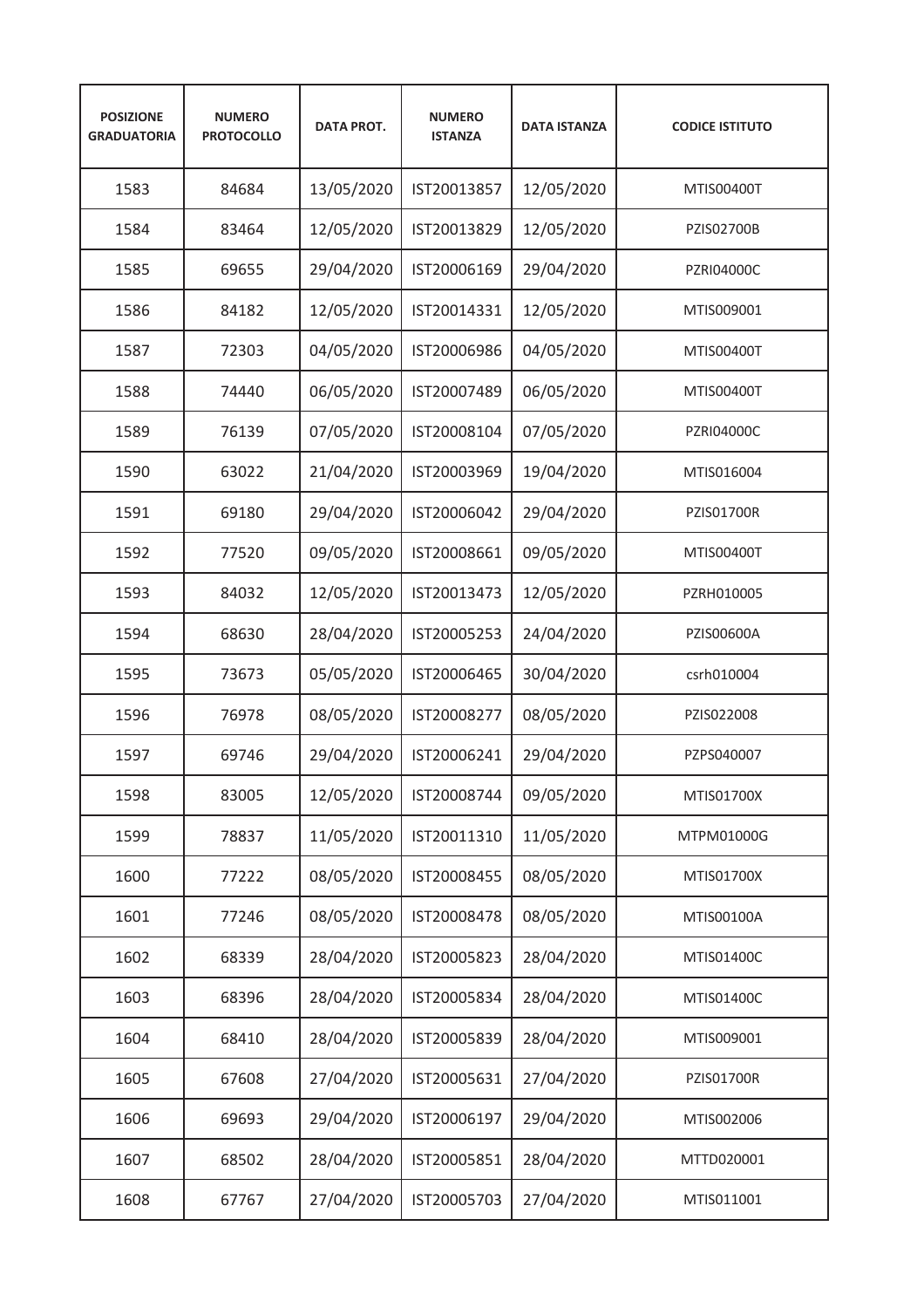| <b>POSIZIONE</b><br><b>GRADUATORIA</b> | <b>NUMERO</b><br><b>PROTOCOLLO</b> | <b>DATA PROT.</b> | <b>NUMERO</b><br><b>ISTANZA</b> | <b>DATA ISTANZA</b> | <b>CODICE ISTITUTO</b> |
|----------------------------------------|------------------------------------|-------------------|---------------------------------|---------------------|------------------------|
| 1609                                   | 64040                              | 22/04/2020        | IST20004756                     | 22/04/2020          | PZIS002003             |
| 1610                                   | 70425                              | 30/04/2020        | IST20006379                     | 30/04/2020          | MTIS01800Q             |
| 1611                                   | 79655                              | 11/05/2020        | IST20012043                     | 11/05/2020          | <b>MTIS01200R</b>      |
| 1612                                   | 77367                              | 09/05/2020        | IST20008550                     | 09/05/2020          | PZIS016001             |
| 1613                                   | 84001                              | 12/05/2020        | IST20014160                     | 12/05/2020          | <b>PZIS00900T</b>      |
| 1614                                   | 76159                              | 07/05/2020        | IST20008124                     | 07/05/2020          | <b>MTIS01200R</b>      |
| 1615                                   | 77207                              | 08/05/2020        | IST20008438                     | 08/05/2020          | MTTD020001             |
| 1616                                   | 66467                              | 25/04/2020        | IST20005379                     | 25/04/2020          | PZSD030003             |
| 1617                                   | 60788                              | 17/04/2020        | IST20003886                     | 17/04/2020          | <b>PZIS01700R</b>      |
| 1618                                   | 84649                              | 13/05/2020        | IST20014634                     | 13/05/2020          | MTIS00100A             |
| 1619                                   | 82006                              | 12/05/2020        | IST20012979                     | 12/05/2020          | MTIS01700X             |
| 1620                                   | 72369                              | 04/05/2020        | IST20007024                     | 04/05/2020          | PZPS12000V             |
| 1621                                   | 74918                              | 06/05/2020        | IST20006349                     | 30/04/2020          | Pzis001007             |
| 1622                                   | 83556                              | 12/05/2020        | IST20013883                     | 12/05/2020          | MTPM01000G             |
| 1623                                   | 83707                              | 12/05/2020        | IST20013970                     | 12/05/2020          | <b>MTIS01200R</b>      |
| 1624                                   | 71117                              | 03/05/2020        | IST20006758                     | 03/05/2020          | FGRH010002             |
| 1625                                   | 72348                              | 04/05/2020        | IST20007010                     | 04/05/2020          | PZIS016001             |
| 1626                                   | 84082                              | 12/05/2020        | IST20014243                     | 12/05/2020          | MTPM01000G             |
| 1627                                   | 65148                              | 23/04/2020        | IST20004973                     | 23/04/2020          | PZPS08000N             |
| 1628                                   | 65313                              | 23/04/2020        | IST20005062                     | 23/04/2020          | PZIS01100T             |
| 1629                                   | 61906                              | 20/04/2020        | IST20004186                     | 20/04/2020          | Pzis001007             |
| 1630                                   | 74849                              | 06/05/2020        | IST20007653                     | 06/05/2020          | PZIS031003             |
| 1631                                   | 74640                              | 06/05/2020        | IST20007534                     | 06/05/2020          | PZTA04000L             |
| 1632                                   | 77392                              | 09/05/2020        | IST20008576                     | 09/05/2020          | PZIS031003             |
| 1633                                   | 66168                              | 24/04/2020        | IST20004990                     | 23/04/2020          | PZIS029003             |
| 1634                                   | 85001                              | 13/05/2020        | IST20011033                     | 11/05/2020          | PZIS016001             |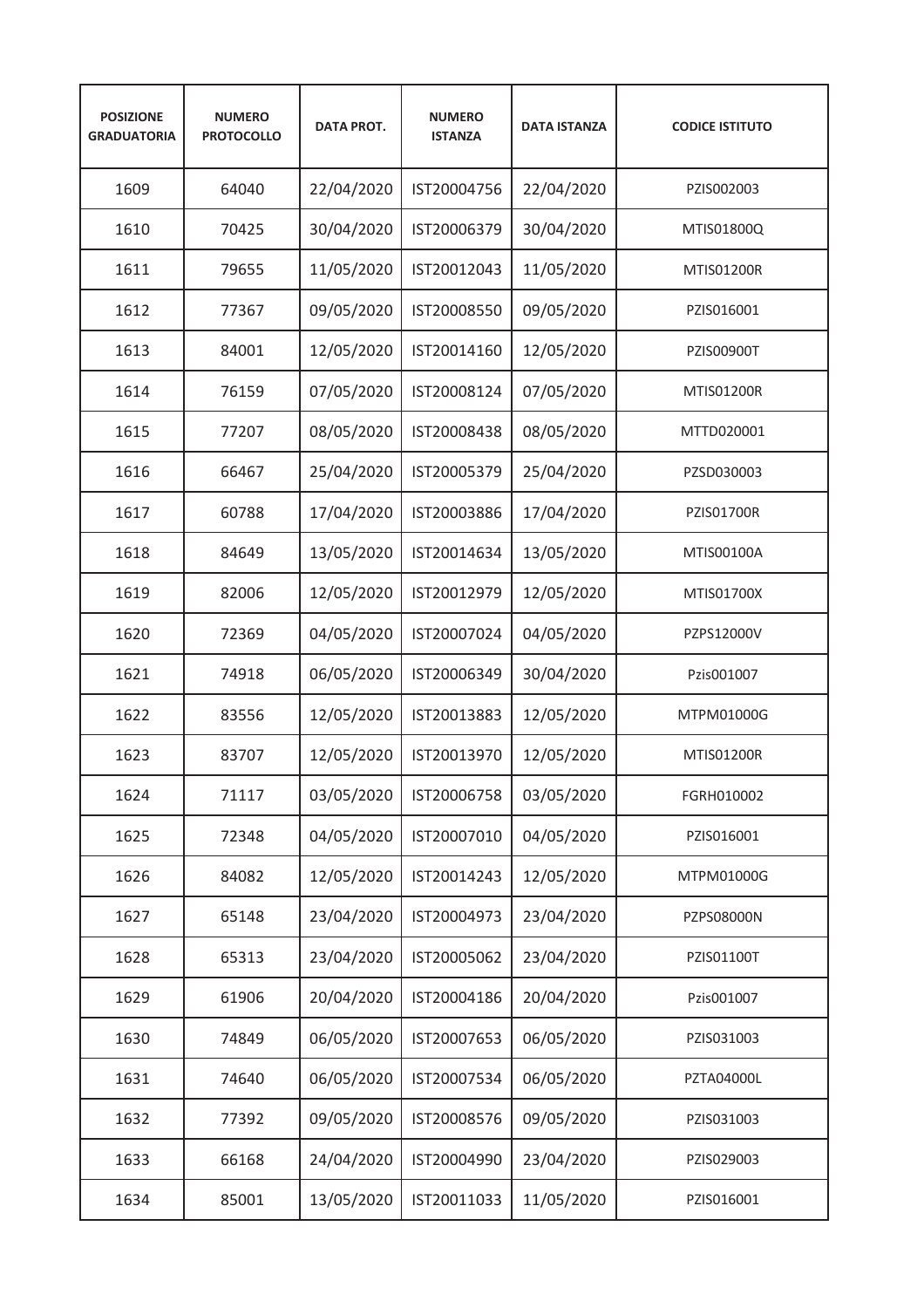| <b>POSIZIONE</b><br><b>GRADUATORIA</b> | <b>NUMERO</b><br><b>PROTOCOLLO</b> | <b>DATA PROT.</b> | <b>NUMERO</b><br><b>ISTANZA</b> | <b>DATA ISTANZA</b> | <b>CODICE ISTITUTO</b> |
|----------------------------------------|------------------------------------|-------------------|---------------------------------|---------------------|------------------------|
| 1635                                   | 68873                              | 28/04/2020        | IST20005965                     | 28/04/2020          | <b>MTIS01200R</b>      |
| 1636                                   | 73614                              | 05/05/2020        | IST20007249                     | 05/05/2020          | MTIS009001             |
| 1637                                   | 67522                              | 27/04/2020        | IST20005615                     | 27/04/2020          | <b>PZTD15000E</b>      |
| 1638                                   | 83621                              | 12/05/2020        | IST20013920                     | 12/05/2020          | <b>MTIS01200R</b>      |
| 1639                                   | 77629                              | 10/05/2020        | IST20008875                     | 10/05/2020          | PZIS002003             |
| 1640                                   | 62901                              | 21/04/2020        | IST20004392                     | 21/04/2020          | PZTD02602V             |
| 1641                                   | 79961                              | 11/05/2020        | IST20012313                     | 11/05/2020          | PZRI04000C             |
| 1642                                   | 83645                              | 12/05/2020        | IST20013935                     | 12/05/2020          | PZIS002003             |
| 1643                                   | 70832                              | 01/05/2020        | IST20006531                     | 01/05/2020          | MTTD06000B             |
| 1644                                   | 61405                              | 20/04/2020        | IST20004057                     | 20/04/2020          | MTPM01000G             |
| 1645                                   | 72444                              | 04/05/2020        | IST20007060                     | 04/05/2020          | PZSD030003             |
| 1646                                   | 66328                              | 24/04/2020        | IST20005237                     | 24/04/2020          | PZIS022008             |
| 1647                                   | 72380                              | 04/05/2020        | IST20007025                     | 04/05/2020          | PZIS022008             |
| 1648                                   | 67799                              | 27/04/2020        | IST20005730                     | 27/04/2020          | MTIS01700X             |
| 1649                                   | 61932                              | 20/04/2020        | IST20004211                     | 20/04/2020          | MTIS011001             |
| 1650                                   | 73914                              | 05/05/2020        | IST20007395                     | 05/05/2020          | PZIS01800L             |
| 1651                                   | 64119                              | 22/04/2020        | IST20004824                     | 22/04/2020          | PZPS08000N             |
| 1652                                   | 78801                              | 11/05/2020        | IST20011019                     | 11/05/2020          | PZRH010005             |
| 1653                                   | 85008                              | 13/05/2020        | IST20014577                     | 13/05/2020          | PZPS08000N             |
| 1654                                   | 74174                              | 06/05/2020        | IST20007434                     | 06/05/2020          | PZIS022008             |
| 1655                                   | 72388                              | 04/05/2020        | IST20007028                     | 04/05/2020          | MTTD020001             |
| 1656                                   | 77548                              | 09/05/2020        | IST20008793                     | 09/05/2020          | MTIS00100A             |
| 1657                                   | 76972                              | 08/05/2020        | IST20008271                     | 08/05/2020          | PZRI04000C             |
| 1658                                   | 76061                              | 07/05/2020        | IST20008036                     | 07/05/2020          | PZPS040007             |
| 1659                                   | 77642                              | 10/05/2020        | IST20008891                     | 10/05/2020          | PZPS08000N             |
| 1660                                   | 78371                              | 11/05/2020        | IST20010373                     | 11/05/2020          | PZIS031003             |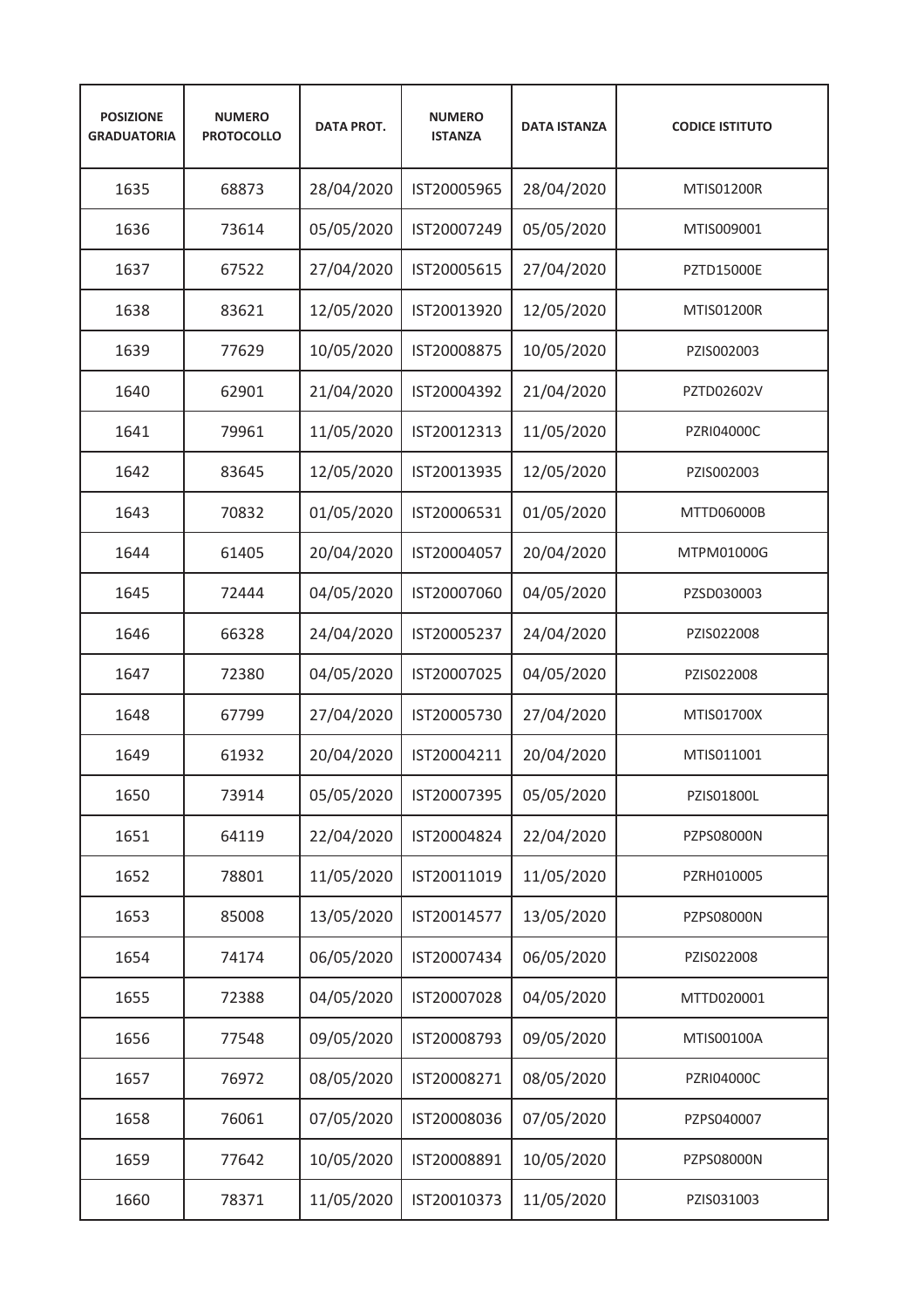| <b>POSIZIONE</b><br><b>GRADUATORIA</b> | <b>NUMERO</b><br><b>PROTOCOLLO</b> | <b>DATA PROT.</b> | <b>NUMERO</b><br><b>ISTANZA</b> | <b>DATA ISTANZA</b> | <b>CODICE ISTITUTO</b> |
|----------------------------------------|------------------------------------|-------------------|---------------------------------|---------------------|------------------------|
| 1661                                   | 84313                              | 12/05/2020        | IST20014467                     | 12/05/2020          | MTIS016004             |
| 1662                                   | 82260                              | 12/05/2020        | IST20013097                     | 12/05/2020          | PZRH010005             |
| 1663                                   | 82322                              | 12/05/2020        | IST20013135                     | 12/05/2020          | SAIS02600Q             |
| 1664                                   | 67403                              | 27/04/2020        | IST20005578                     | 27/04/2020          | MTIS01700X             |
| 1665                                   | 75242                              | 07/05/2020        | IST20007327                     | 05/05/2020          | MTTD020001             |
| 1666                                   | 74527                              | 06/05/2020        | IST20007164                     | 05/05/2020          | MTIS016004             |
| 1667                                   | 68881                              | 28/04/2020        | IST20005976                     | 28/04/2020          | PZRH010005             |
| 1668                                   | 64000                              | 22/04/2020        | IST20004724                     | 22/04/2020          | PZIS01800L             |
| 1669                                   | 62097                              | 21/04/2020        | IST20004260                     | 21/04/2020          | PZIS00600A             |
| 1670                                   | 66530                              | 26/04/2020        | IST20005433                     | 26/04/2020          | PZPS12000V             |
| 1671                                   | 63708                              | 22/04/2020        | IST20004596                     | 22/04/2020          | MTIS00100A             |
| 1672                                   | 63767                              | 22/04/2020        | IST20004616                     | 22/04/2020          | MTIS00100A             |
| 1673                                   | 76182                              | 08/05/2020        | IST20008149                     | 08/05/2020          | PZIS02400X             |
| 1674                                   | 78991                              | 11/05/2020        | IST20011029                     | 11/05/2020          | PZIS02400X             |
| 1675                                   | 67721                              | 27/04/2020        | IST20004212                     | 20/04/2020          | MTIS01400C             |
| 1676                                   | 76180                              | 07/05/2020        | IST20008139                     | 07/05/2020          | PZRI04000C             |
| 1677                                   | 83945                              | 12/05/2020        | IST20014114                     | 12/05/2020          | PZIS01800L             |
| 1678                                   | 64095                              | 22/04/2020        | IST20004541                     | 22/04/2020          | PZRH010005             |
| 1679                                   | 65301                              | 23/04/2020        | IST20005046                     | 23/04/2020          | MTPM01000G             |
| 1680                                   | 73582                              | 05/05/2020        | IST20007241                     | 05/05/2020          | MTPS01000E             |
| 1681                                   | 64810                              | 23/04/2020        | IST20004488                     | 21/04/2020          | MTIS01200R             |
| 1682                                   | 63040                              | 21/04/2020        | IST20004468                     | 21/04/2020          | CSIS079003             |
| 1683                                   | 64009                              | 22/04/2020        | IST20004730                     | 22/04/2020          | PZIS01700R             |
| 1684                                   | 61761                              | 20/04/2020        | IST20004115                     | 20/04/2020          | Pzis001007             |
| 1685                                   | 70897                              | 01/05/2020        | IST20006566                     | 01/05/2020          | PZIS022008             |
| 1686                                   | 70913                              | 01/05/2020        | IST20006581                     | 01/05/2020          | <b>PZRI04000C</b>      |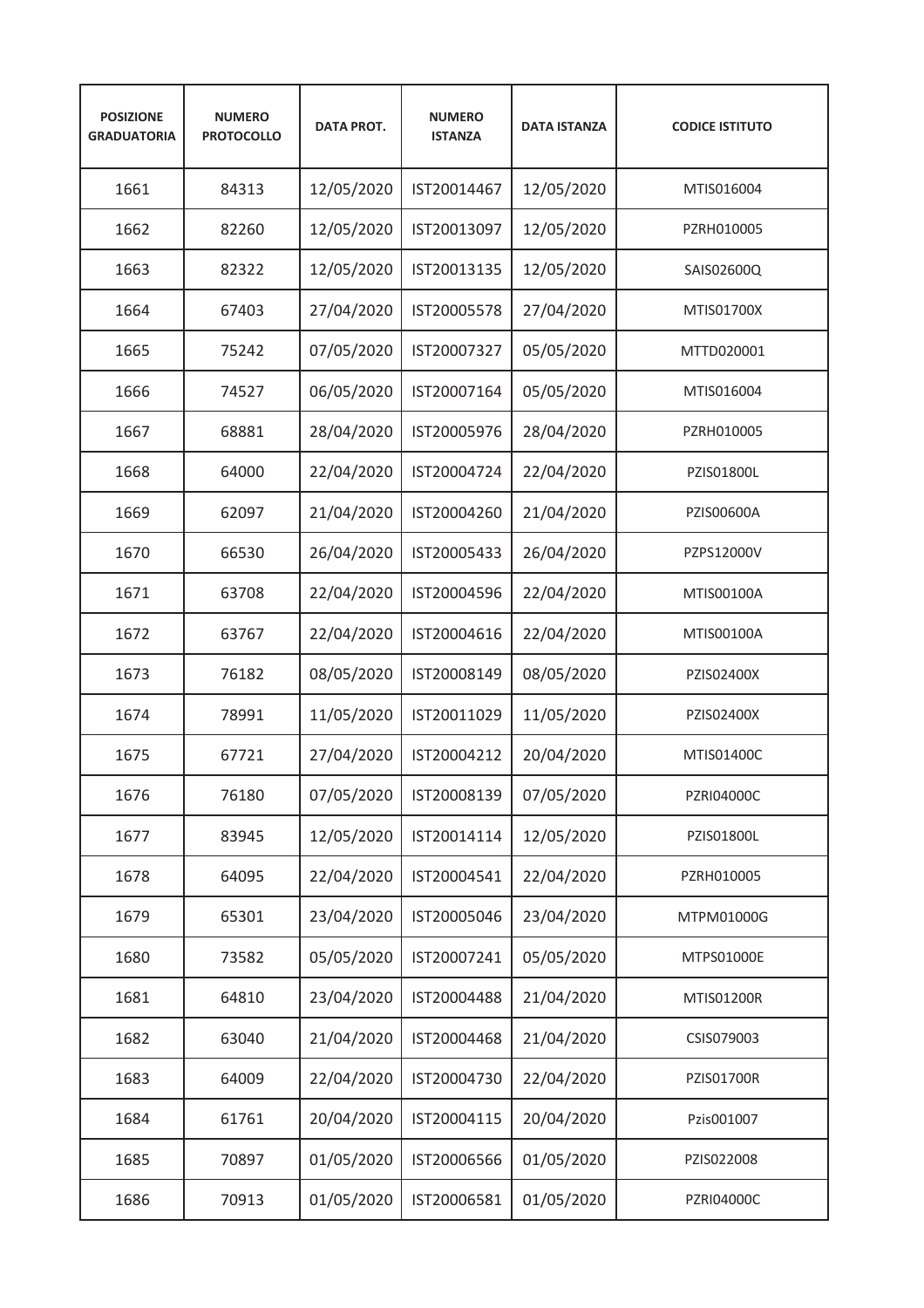| <b>POSIZIONE</b><br><b>GRADUATORIA</b> | <b>NUMERO</b><br><b>PROTOCOLLO</b> | <b>DATA PROT.</b> | <b>NUMERO</b><br><b>ISTANZA</b> | <b>DATA ISTANZA</b> | <b>CODICE ISTITUTO</b> |
|----------------------------------------|------------------------------------|-------------------|---------------------------------|---------------------|------------------------|
| 1687                                   | 66156                              | 24/04/2020        | IST20005171                     | 24/04/2020          | MTIS011001             |
| 1688                                   | 78974                              | 11/05/2020        | IST20011776                     | 11/05/2020          | MTIS002006             |
| 1689                                   | 78984                              | 11/05/2020        | IST20011819                     | 11/05/2020          | MTIS002006             |
| 1690                                   | 66741                              | 27/04/2020        | IST20005485                     | 27/04/2020          | MTIS01700X             |
| 1691                                   | 78443                              | 11/05/2020        | IST20010440                     | 11/05/2020          | PZRA010001             |
| 1692                                   | 82455                              | 12/05/2020        | IST20010290                     | 11/05/2020          | PZPS12000V             |
| 1693                                   | 77590                              | 09/05/2020        | IST20008833                     | 09/05/2020          | MTIS01700X             |
| 1694                                   | 70731                              | 30/04/2020        | IST20006471                     | 30/04/2020          | MTIS00100A             |
| 1695                                   | 80891                              | 11/05/2020        | IST20012590                     | 11/05/2020          | PZIS022008             |
| 1696                                   | 70697                              | 30/04/2020        | IST20006447                     | 30/04/2020          | PZSD030003             |
| 1697                                   | 63883                              | 22/04/2020        | IST20004658                     | 22/04/2020          | PZIS022008             |
| 1698                                   | 71033                              | 02/05/2020        | IST20006675                     | 02/05/2020          | MTIS016004             |
| 1699                                   | 74672                              | 06/05/2020        | IST20007548                     | 06/05/2020          | PZIS002003             |
| 1700                                   | 74765                              | 06/05/2020        | IST20007586                     | 06/05/2020          | PZRH010005             |
| 1701                                   | 65877                              | 24/04/2020        | IST20005127                     | 24/04/2020          | MTPM01000G             |
| 1702                                   | 70380                              | 30/04/2020        | IST20006366                     | 30/04/2020          | MTIS01200R             |
| 1703                                   | 77706                              | 10/05/2020        | IST20008899                     | 10/05/2020          | MTPM01000G             |
| 1704                                   | 61958                              | 20/04/2020        | IST20004232                     | 20/04/2020          | MTIS01700X             |
| 1705                                   | 64861                              | 23/04/2020        | IST20004907                     | 23/04/2020          | PZPS12000V             |
| 1706                                   | 64136                              | 22/04/2020        | IST20004838                     | 22/04/2020          | PZPS040007             |
| 1707                                   | 84295                              | 12/05/2020        | IST20014447                     | 12/05/2020          | MTIS01800Q             |
| 1708                                   | 67044                              | 27/04/2020        | IST20005140                     | 24/04/2020          | MTIS01800Q             |
| 1709                                   | 67059                              | 27/04/2020        | IST20005151                     | 24/04/2020          | MTIS01400C             |
| 1710                                   | 78800                              | 11/05/2020        | IST20006396                     | 30/04/2020          | MTIS01700X             |
| 1711                                   | 78803                              | 11/05/2020        | IST20006391                     | 30/04/2020          | MTTD020001             |
| 1712                                   | 62596                              | 21/04/2020        | IST20004327                     | 21/04/2020          | MTIS011001             |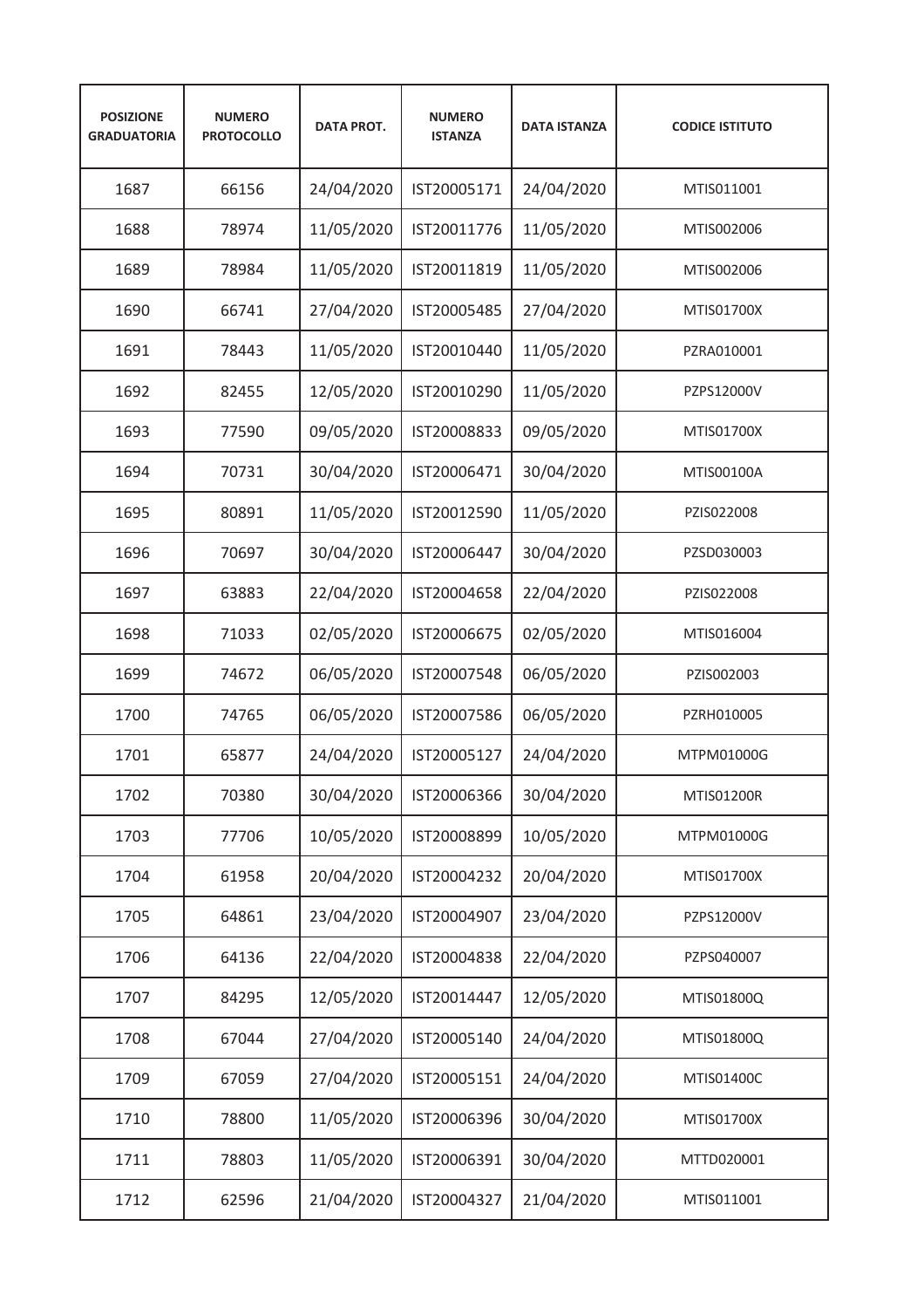| <b>POSIZIONE</b><br><b>GRADUATORIA</b> | <b>NUMERO</b><br><b>PROTOCOLLO</b> | <b>DATA PROT.</b> | <b>NUMERO</b><br><b>ISTANZA</b> | <b>DATA ISTANZA</b> | <b>CODICE ISTITUTO</b> |
|----------------------------------------|------------------------------------|-------------------|---------------------------------|---------------------|------------------------|
| 1713                                   | 61965                              | 20/04/2020        | IST20004239                     | 20/04/2020          | MTIS00100A             |
| 1714                                   | 80302                              | 11/05/2020        | IST20012538                     | 11/05/2020          | <b>PZIS01700R</b>      |
| 1715                                   | 67609                              | 27/04/2020        | IST20005632                     | 27/04/2020          | PZIS029003             |
| 1716                                   | 76701                              | 08/05/2020        | IST20008206                     | 08/05/2020          | MTIS01400C             |
| 1717                                   | 76744                              | 08/05/2020        | IST20008214                     | 08/05/2020          | MTIS01400C             |
| 1718                                   | 61883                              | 20/04/2020        | IST20004174                     | 20/04/2020          | PZIS029003             |
| 1719                                   | 61917                              | 20/04/2020        | IST20004196                     | 20/04/2020          | PZIS022008             |
| 1720                                   | 84695                              | 13/05/2020        | IST20014650                     | 13/05/2020          | MTIS016004             |
| 1721                                   | 75809                              | 07/05/2020        | IST20007945                     | 07/05/2020          | MTIS01300L             |
| 1722                                   | 84291                              | 12/05/2020        | IST20013370                     | 12/05/2020          | MTIS01700X             |
| 1723                                   | 79946                              | 11/05/2020        | IST20012254                     | 11/05/2020          | PZIS022008             |
| 1724                                   | 75699                              | 07/05/2020        | IST20007913                     | 07/05/2020          | MTIS009001             |
| 1725                                   | 75075                              | 07/05/2020        | IST20007804                     | 07/05/2020          | MTIS009001             |
| 1726                                   | 83271                              | 12/05/2020        | IST20013729                     | 12/05/2020          | AVIS008001             |
| 1727                                   | 77121                              | 08/05/2020        | IST20008367                     | 08/05/2020          | MTIS01800Q             |
| 1728                                   | 79903                              | 11/05/2020        | IST20012156                     | 11/05/2020          | MTIS00100A             |
| 1729                                   | 69574                              | 29/04/2020        | IST20006127                     | 29/04/2020          | MTIS01700X             |
| 1730                                   | 62543                              | 21/04/2020        | IST20004314                     | 21/04/2020          | PZIS002003             |
| 1731                                   | 85006                              | 13/05/2020        | IST20011043                     | 11/05/2020          | MTIS01400C             |
| 1732                                   | 84126                              | 12/05/2020        | IST20014280                     | 12/05/2020          | PZIS02100C             |
| 1733                                   | 72732                              | 05/05/2020        | IST20007122                     | 05/05/2020          | PZSD030003             |
| 1734                                   | 65934                              | 24/04/2020        | IST20005119                     | 24/04/2020          | MTIS011001             |
| 1735                                   | 66133                              | 24/04/2020        | IST20005166                     | 24/04/2020          | MTIS011001             |
| 1736                                   | 68080                              | 28/04/2020        | IST20005775                     | 28/04/2020          | MTIS011001             |
| 1737                                   | 82168                              | 12/05/2020        | IST20013074                     | 12/05/2020          | PZTA04000L             |
| 1738                                   | 65932                              | 24/04/2020        | IST20005117                     | 24/04/2020          | MTPM01000G             |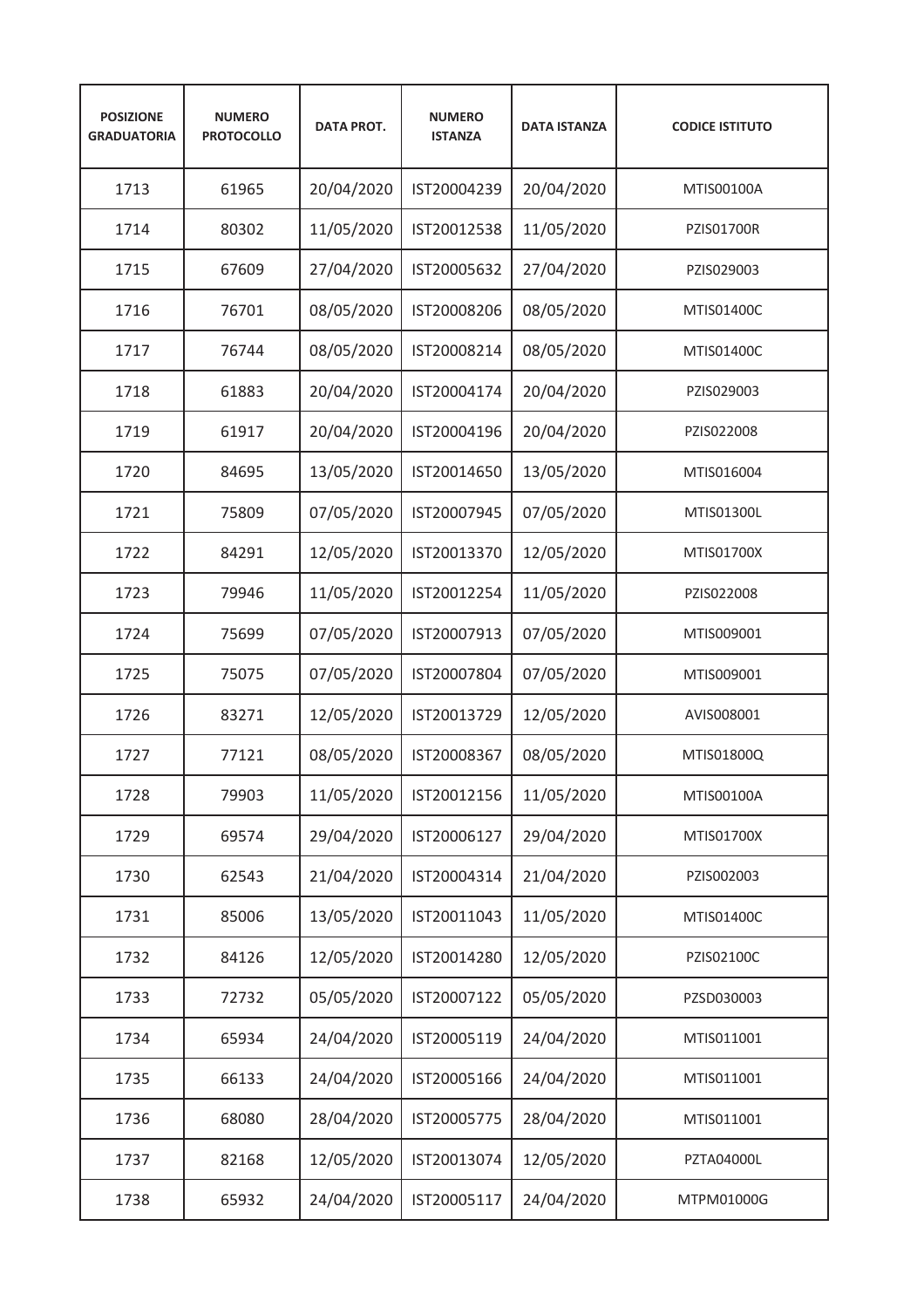| <b>POSIZIONE</b><br><b>GRADUATORIA</b> | <b>NUMERO</b><br><b>PROTOCOLLO</b> | <b>DATA PROT.</b> | <b>NUMERO</b><br><b>ISTANZA</b> | <b>DATA ISTANZA</b> | <b>CODICE ISTITUTO</b> |
|----------------------------------------|------------------------------------|-------------------|---------------------------------|---------------------|------------------------|
| 1739                                   | 65935                              | 24/04/2020        | IST20005121                     | 24/04/2020          | MTIS009001             |
| 1740                                   | 67033                              | 27/04/2020        | IST20005422                     | 25/04/2020          | PZIS029003             |
| 1741                                   | 77475                              | 09/05/2020        | IST20008623                     | 09/05/2020          | MTIS01800Q             |
| 1742                                   | 70934                              | 01/05/2020        | IST20006604                     | 01/05/2020          | PZIS01100T             |
| 1743                                   | 70936                              | 01/05/2020        | IST20006607                     | 01/05/2020          | PZIS01100T             |
| 1744                                   | 70131                              | 30/04/2020        | IST20006307                     | 30/04/2020          | MTTD01500D             |
| 1745                                   | 63029                              | 21/04/2020        | IST20004459                     | 21/04/2020          | PZPS08000N             |
| 1746                                   | 68477                              | 28/04/2020        | IST20005801                     | 28/04/2020          | MTIS01400C             |
| 1747                                   | 73733                              | 05/05/2020        | IST20007270                     | 05/05/2020          | PZIS029003             |
| 1748                                   | 76675                              | 08/05/2020        | IST20008204                     | 08/05/2020          | PZIS001007             |
| 1749                                   | 69508                              | 29/04/2020        | IST20006108                     | 29/04/2020          | PZPC040004             |
| 1750                                   | 75215                              | 07/05/2020        | IST20007823                     | 07/05/2020          | MTIS01800Q             |
| 1751                                   | 73910                              | 05/05/2020        | IST20007393                     | 05/05/2020          | PZIS031003             |
| 1752                                   | 74930                              | 06/05/2020        | IST20007727                     | 06/05/2020          | MTPM01000G             |
| 1753                                   | 70739                              | 30/04/2020        | IST20006478                     | 30/04/2020          | MTIS011001             |
| 1754                                   | 77363                              | 09/05/2020        | IST20008547                     | 09/05/2020          | PZIS029003             |
| 1755                                   | 76113                              | 07/05/2020        | IST20008084                     | 07/05/2020          | PZIS022008             |
| 1756                                   | 76128                              | 07/05/2020        | IST20008096                     | 07/05/2020          | PZPS08000N             |
| 1757                                   | 76135                              | 07/05/2020        | IST20008102                     | 07/05/2020          | PZIS02400X             |
| 1758                                   | 78940                              | 11/05/2020        | IST20011652                     | 11/05/2020          | PZRI04000C             |
| 1759                                   | 77554                              | 09/05/2020        | IST20008797                     | 09/05/2020          | <b>PZTF06000E</b>      |
| 1760                                   | 60867                              | 18/04/2020        | IST20003943                     | 18/04/2020          | MTIS01700X             |
| 1761                                   | 60908                              | 19/04/2020        | IST20003978                     | 19/04/2020          | MTIS016004             |
| 1762                                   | 84759                              | 13/05/2020        | IST20014657                     | 13/05/2020          | PZIS022008             |
| 1763                                   | 64042                              | 22/04/2020        | IST20004757                     | 22/04/2020          | MTIS01200R             |
| 1764                                   | 66357                              | 24/04/2020        | IST20005287                     | 24/04/2020          | MTIS009001             |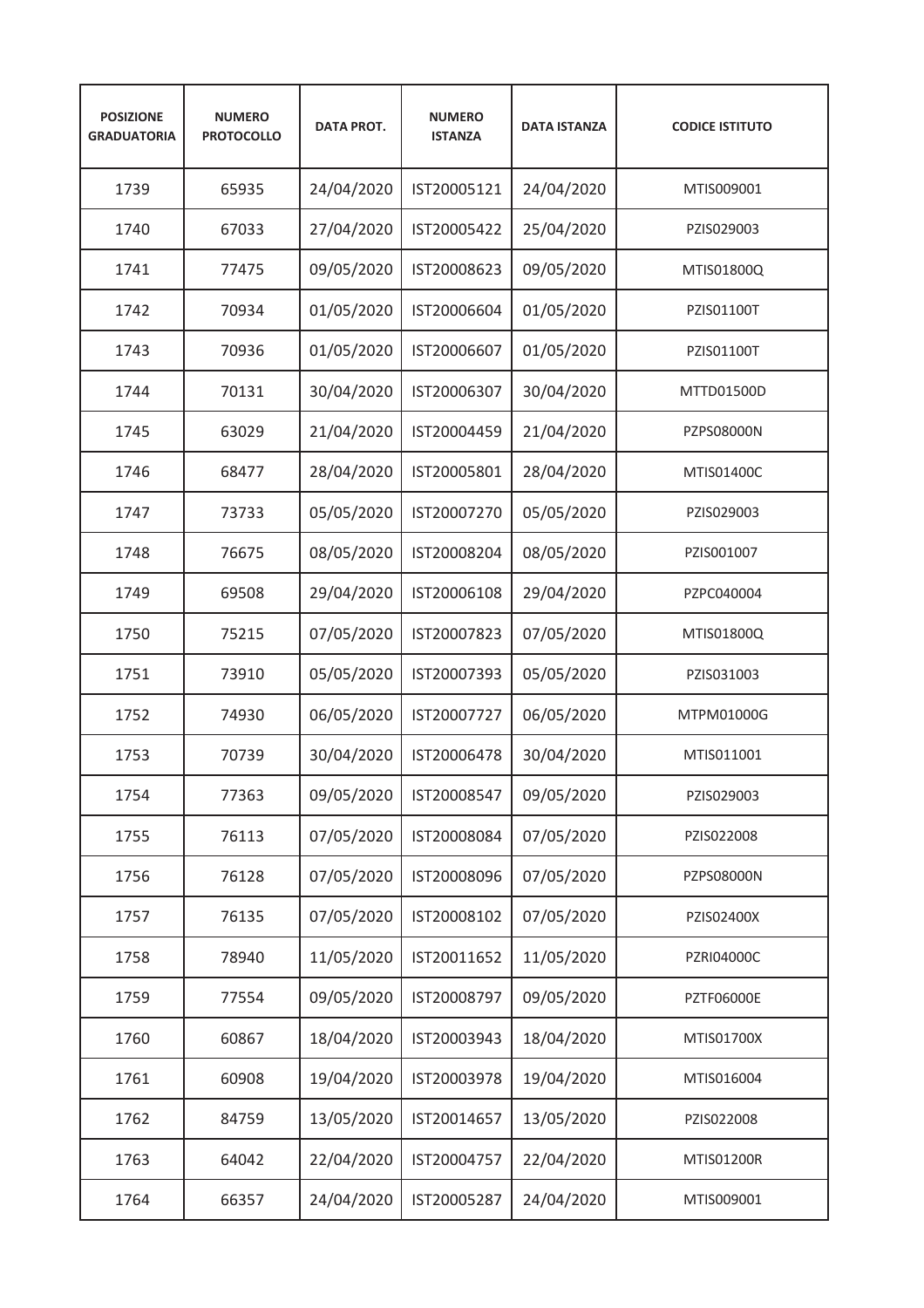| <b>POSIZIONE</b><br><b>GRADUATORIA</b> | <b>NUMERO</b><br><b>PROTOCOLLO</b> | <b>DATA PROT.</b> | <b>NUMERO</b><br><b>ISTANZA</b> | <b>DATA ISTANZA</b> | <b>CODICE ISTITUTO</b> |
|----------------------------------------|------------------------------------|-------------------|---------------------------------|---------------------|------------------------|
| 1765                                   | 66361                              | 24/04/2020        | IST20005292                     | 24/04/2020          | MTIS009001             |
| 1766                                   | 79963                              | 11/05/2020        | IST20012299                     | 11/05/2020          | PZRH010005             |
| 1767                                   | 80003                              | 11/05/2020        | IST20012376                     | 11/05/2020          | PZRH010005             |
| 1768                                   | 73745                              | 05/05/2020        | IST20007274                     | 05/05/2020          | MTIS01400C             |
| 1769                                   | 71111                              | 03/05/2020        | IST20006644                     | 02/05/2020          | <b>PZRI04000C</b>      |
| 1770                                   | 85160                              | 13/05/2020        | IST20014905                     | 13/05/2020          | PZIS022008             |
| 1771                                   | 67471                              | 27/04/2020        | IST20005598                     | 27/04/2020          | <b>PZIS01700R</b>      |
| 1772                                   | 66157                              | 24/04/2020        | IST20005174                     | 24/04/2020          | MTIS016004             |
| 1773                                   | 83417                              | 12/05/2020        | IST20013811                     | 12/05/2020          | PZIS02100C             |
| 1774                                   | 63785                              | 22/04/2020        | IST20004480                     | 21/04/2020          | PZPS08000N             |
| 1775                                   | 66529                              | 26/04/2020        | IST20005432                     | 26/04/2020          | PZIS022008             |
| 1776                                   | 82387                              | 12/05/2020        | IST20013173                     | 12/05/2020          | PZSD030003             |
| 1777                                   | 74660                              | 06/05/2020        | IST20007541                     | 06/05/2020          | PZIS029003             |
| 1778                                   | 77498                              | 09/05/2020        | IST20008638                     | 09/05/2020          | <b>PZIS02700B</b>      |
| 1779                                   | 70239                              | 30/04/2020        | IST20006337                     | 30/04/2020          | MTIS011001             |
| 1780                                   | 67823                              | 27/04/2020        | IST20005750                     | 27/04/2020          | MTIS011001             |
| 1781                                   | 71103                              | 03/05/2020        | IST20006747                     | 03/05/2020          | PZPS08000N             |
| 1782                                   | 65275                              | 23/04/2020        | IST20005030                     | 23/04/2020          | PZPS040007             |
| 1783                                   | 70365                              | 30/04/2020        | IST20006359                     | 30/04/2020          | MTIS009001             |
| 1784                                   | 62470                              | 21/04/2020        | IST20004259                     | 21/04/2020          | PZIS016001             |
| 1785                                   | 68291                              | 28/04/2020        | IST20005819                     | 28/04/2020          | MTTD020001             |
| 1786                                   | 68359                              | 28/04/2020        | IST20005829                     | 28/04/2020          | MTIS01700X             |
| 1787                                   | 64038                              | 22/04/2020        | IST20004753                     | 22/04/2020          | PZIS01800L             |
| 1788                                   | 60896                              | 19/04/2020        | IST20003971                     | 19/04/2020          | PZIS01800L             |
| 1789                                   | 60897                              | 19/04/2020        | IST20003972                     | 19/04/2020          | PZIS01800L             |
| 1790                                   | 83230                              | 12/05/2020        | IST20013568                     | 12/05/2020          | PZIS01800L             |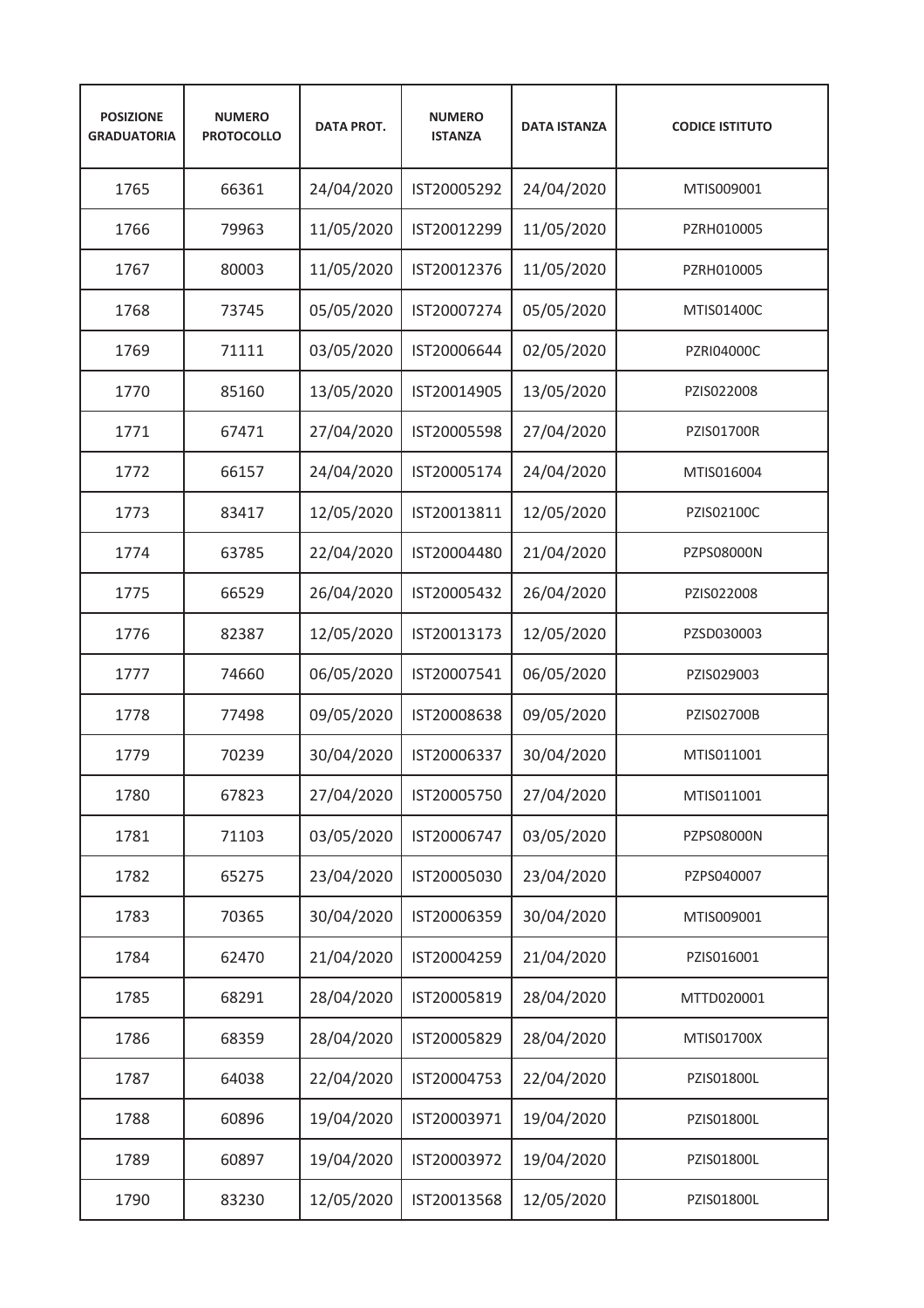| <b>POSIZIONE</b><br><b>GRADUATORIA</b> | <b>NUMERO</b><br><b>PROTOCOLLO</b> | <b>DATA PROT.</b> | <b>NUMERO</b><br><b>ISTANZA</b> | <b>DATA ISTANZA</b> | <b>CODICE ISTITUTO</b> |
|----------------------------------------|------------------------------------|-------------------|---------------------------------|---------------------|------------------------|
| 1791                                   | 66510                              | 25/04/2020        | IST20005414                     | 25/04/2020          | PZPS08000N             |
| 1792                                   | 81747                              | 11/05/2020        | IST20012828                     | 11/05/2020          | PZIS029003             |
| 1793                                   | 74915                              | 06/05/2020        | IST20007716                     | 06/05/2020          | <b>PZPS08000N</b>      |
| 1794                                   | 76063                              | 07/05/2020        | IST20008037                     | 07/05/2020          | PZIS022008             |
| 1795                                   | 81974                              | 12/05/2020        | IST20008013                     | 07/05/2020          | PZPS12000V             |
| 1796                                   | 78830                              | 11/05/2020        | IST20011280                     | 11/05/2020          | PZIS007006             |
| 1797                                   | 72115                              | 04/05/2020        | IST20006950                     | 04/05/2020          | MTIS01200R             |
| 1798                                   | 65931                              | 24/04/2020        | IST20005115                     | 24/04/2020          | MTIS00100A             |
| 1799                                   | 62854                              | 21/04/2020        | IST20004380                     | 21/04/2020          | PZPS040007             |
| 1800                                   | 71066                              | 02/05/2020        | IST20006711                     | 02/05/2020          | PZIS028007             |
| 1801                                   | 61718                              | 20/04/2020        | IST20004100                     | 20/04/2020          | PZPS040007             |
| 1802                                   | 66106                              | 24/04/2020        | IST20005157                     | 24/04/2020          | MTIS011001             |
| 1803                                   | 61863                              | 20/04/2020        | IST20004161                     | 20/04/2020          | MTPM01000G             |
| 1804                                   | 84591                              | 13/05/2020        | IST20014475                     | 12/05/2020          | <b>MTIS01200R</b>      |
| 1805                                   | 84799                              | 13/05/2020        | IST20014705                     | 13/05/2020          | MTIS009001             |
| 1806                                   | 72472                              | 04/05/2020        | IST20007081                     | 04/05/2020          | PZIS031003             |
| 1807                                   | 73218                              | 05/05/2020        | IST20007169                     | 05/05/2020          | PZIS02400X             |
| 1808                                   | 81278                              | 11/05/2020        | IST20012750                     | 11/05/2020          | PZIS02400X             |
| 1809                                   | 81696                              | 11/05/2020        | IST20012781                     | 11/05/2020          | PZPS08000N             |
| 1810                                   | 71953                              | 04/05/2020        | IST20006918                     | 04/05/2020          | PZIS00600A             |
| 1811                                   | 71965                              | 04/05/2020        | IST20006922                     | 04/05/2020          | PZIS00600A             |
| 1812                                   | 64103                              | 22/04/2020        | IST20004810                     | 22/04/2020          | MTIS011001             |
| 1813                                   | 72333                              | 04/05/2020        | IST20006998                     | 04/05/2020          | MTIS011001             |
| 1814                                   | 73606                              | 05/05/2020        | IST20007246                     | 05/05/2020          | PZIS01700R             |
| 1815                                   | 73802                              | 05/05/2020        | IST20007310                     | 05/05/2020          | Pzis001007             |
| 1816                                   | 74662                              | 06/05/2020        | IST20007547                     | 06/05/2020          | PZPS040007             |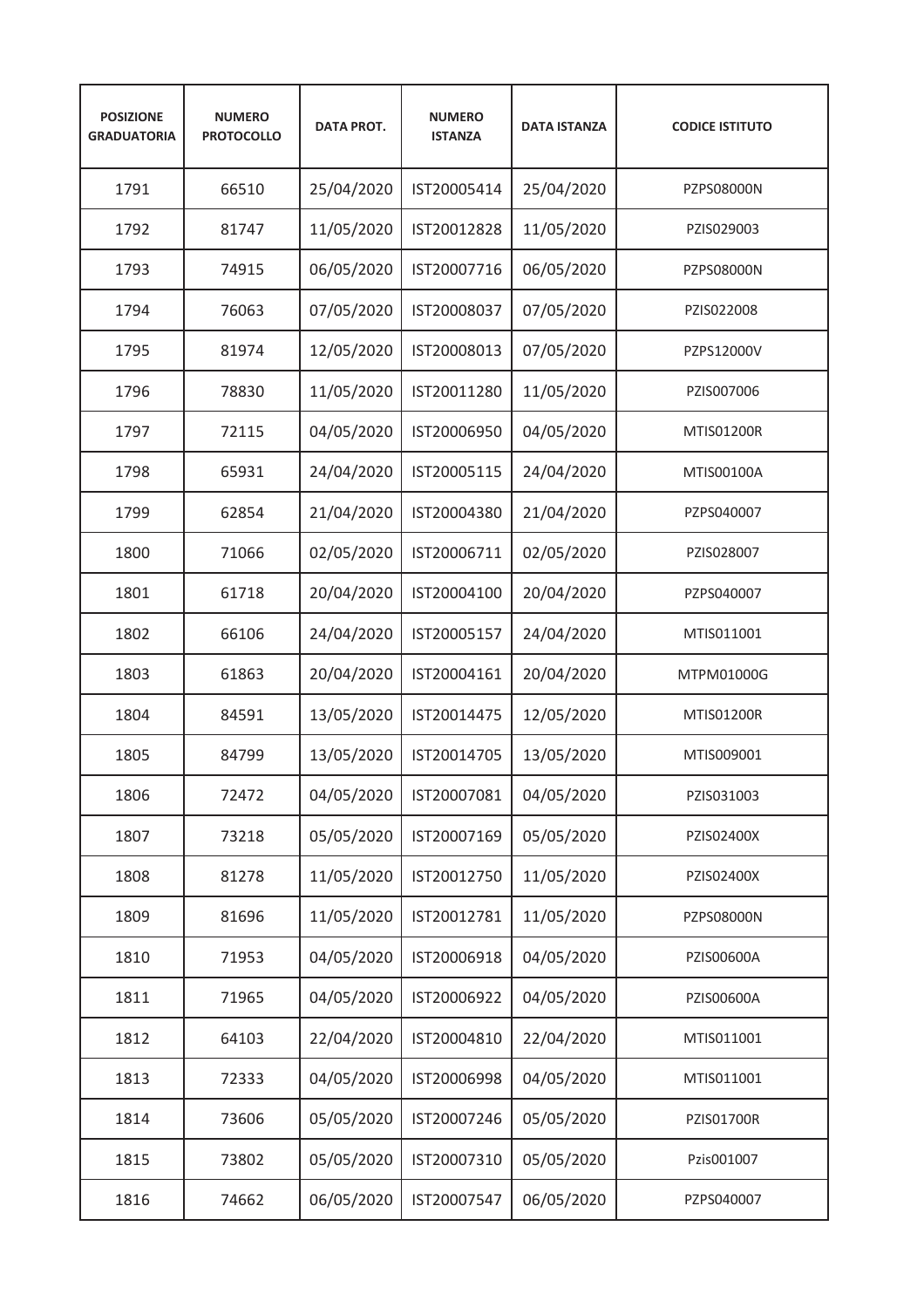| <b>POSIZIONE</b><br><b>GRADUATORIA</b> | <b>NUMERO</b><br><b>PROTOCOLLO</b> | <b>DATA PROT.</b> | <b>NUMERO</b><br><b>ISTANZA</b> | <b>DATA ISTANZA</b> | <b>CODICE ISTITUTO</b> |
|----------------------------------------|------------------------------------|-------------------|---------------------------------|---------------------|------------------------|
| 1817                                   | 71680                              | 04/05/2020        | IST20006876                     | 04/05/2020          | MTIS00100A             |
| 1818                                   | 65134                              | 23/04/2020        | IST20004970                     | 23/04/2020          | MTIS016004             |
| 1819                                   | 65143                              | 23/04/2020        | IST20004972                     | 23/04/2020          | MTIS011001             |
| 1820                                   | 61777                              | 20/04/2020        | IST20004122                     | 20/04/2020          | PZPS040007             |
| 1821                                   | 84922                              | 13/05/2020        | IST20014642                     | 13/05/2020          | MTIS002006             |
| 1822                                   | 67294                              | 27/04/2020        | IST20005558                     | 27/04/2020          | Pzis001007             |
| 1823                                   | 67520                              | 27/04/2020        | IST20005618                     | 27/04/2020          | PZIS02700B             |
| 1824                                   | 70930                              | 01/05/2020        | IST20006599                     | 01/05/2020          | PZIS029003             |
| 1825                                   | 70932                              | 01/05/2020        | IST20006603                     | 01/05/2020          | PZIS029003             |
| 1826                                   | 76776                              | 08/05/2020        | IST20008219                     | 08/05/2020          | Pzis001007             |
| 1827                                   | 76398                              | 08/05/2020        | IST20008156                     | 08/05/2020          | Pzis001007             |
| 1828                                   | 76424                              | 08/05/2020        | IST20008159                     | 08/05/2020          | PZIS1300D              |
| 1829                                   | 75899                              | 07/05/2020        | IST20007963                     | 07/05/2020          | PZIS00600A             |
| 1830                                   | 79661                              | 11/05/2020        | IST20012068                     | 11/05/2020          | MTIS01700X             |
| 1831                                   | 61936                              | 20/04/2020        | IST20004215                     | 20/04/2020          | MTPS01000E             |
| 1832                                   | 63005                              | 21/04/2020        | IST20004441                     | 21/04/2020          | MTIS00400T             |
| 1833                                   | 82220                              | 12/05/2020        | IST20013081                     | 12/05/2020          | PZPS12000V             |
| 1834                                   | 72993                              | 05/05/2020        | IST20007142                     | 05/05/2020          | MTIS01400C             |
| 1835                                   | 74589                              | 06/05/2020        | IST20007520                     | 06/05/2020          | MTPM01000G             |
| 1836                                   | 68659                              | 28/04/2020        | IST20005881                     | 28/04/2020          | PZPS040007             |
| 1837                                   | 75544                              | 07/05/2020        | IST20007880                     | 07/05/2020          | MTIS01400C             |
| 1838                                   | 63618                              | 22/04/2020        | IST20004574                     | 22/04/2020          | PZIS01900C             |
| 1839                                   | 67759                              | 27/04/2020        | IST20005699                     | 27/04/2020          | PZPS08000N             |
| 1840                                   | 63010                              | 21/04/2020        | IST20004243                     | 20/04/2020          | MTIS00100A             |
| 1841                                   | 82246                              | 12/05/2020        | IST20013089                     | 12/05/2020          | PZIS007006             |
| 1842                                   | 72483                              | 04/05/2020        | IST20007093                     | 04/05/2020          | PZRA010001             |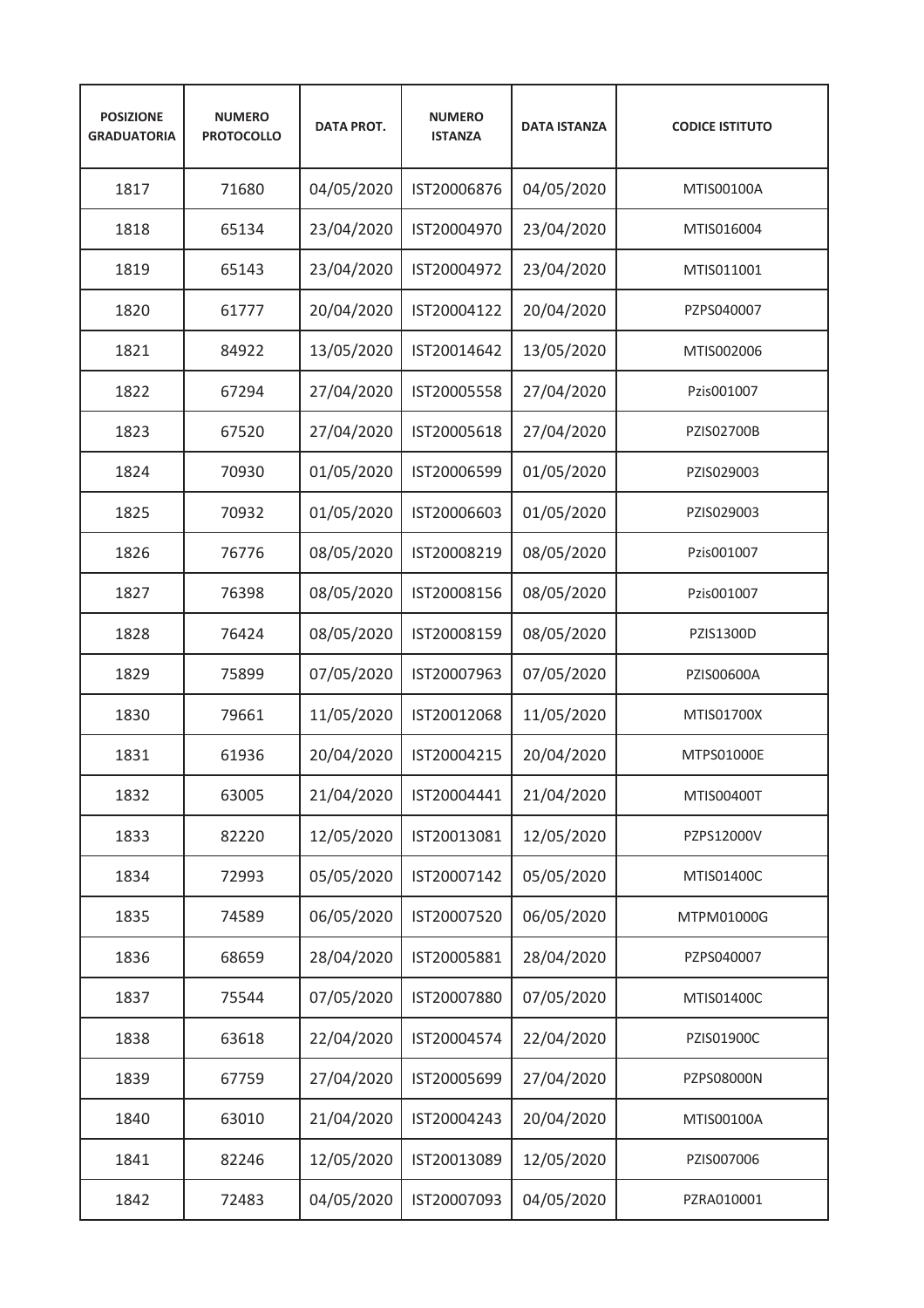| <b>POSIZIONE</b><br><b>GRADUATORIA</b> | <b>NUMERO</b><br><b>PROTOCOLLO</b> | <b>DATA PROT.</b> | <b>NUMERO</b><br><b>ISTANZA</b> | <b>DATA ISTANZA</b> | <b>CODICE ISTITUTO</b> |
|----------------------------------------|------------------------------------|-------------------|---------------------------------|---------------------|------------------------|
| 1843                                   | 83228                              | 12/05/2020        | IST20013692                     | 12/05/2020          | MTTD06000B             |
| 1844                                   | 64752                              | 23/04/2020        | IST20004890                     | 23/04/2020          | PZIS031003             |
| 1845                                   | 73671                              | 05/05/2020        | IST20007253                     | 05/05/2020          | <b>PZIS01700R</b>      |
| 1846                                   | 76672                              | 08/05/2020        | IST20008199                     | 08/05/2020          | <b>PZIS01700R</b>      |
| 1847                                   | 84909                              | 13/05/2020        | IST20014762                     | 13/05/2020          | PZIS01800L             |
| 1848                                   | 63916                              | 22/04/2020        | IST20004671                     | 22/04/2020          | <b>PZPS08000N</b>      |
| 1849                                   | 74116                              | 06/05/2020        | IST20007417                     | 06/05/2020          | PZRA010001             |
| 1850                                   | 62939                              | 21/04/2020        | IST20004409                     | 21/04/2020          | PZIS007006             |
| 1851                                   | 63359                              | 22/04/2020        | IST20004466                     | 21/04/2020          | PZIS007006             |
| 1852                                   | 76115                              | 07/05/2020        | IST20008073                     | 07/05/2020          | PZIS007006             |
| 1853                                   | 76860                              | 08/05/2020        | IST20008238                     | 08/05/2020          | PZIS007006             |
| 1854                                   | 75692                              | 07/05/2020        | IST20007912                     | 07/05/2020          | PZIS022008             |
| 1855                                   | 83060                              | 12/05/2020        | IST20011993                     | 11/05/2020          | MTIS00100A             |
| 1856                                   | 76376                              | 08/05/2020        | IST20006584                     | 01/05/2020          | MTPM01000G             |
| 1857                                   | 77404                              | 09/05/2020        | IST20008583                     | 09/05/2020          | MTIS01700X             |
| 1858                                   | 70718                              | 30/04/2020        | IST20006461                     | 30/04/2020          | MTIS00100A             |
| 1859                                   | 73814                              | 05/05/2020        | IST20007320                     | 05/05/2020          | PZIS007006             |
| 1860                                   | 73818                              | 05/05/2020        | IST20007323                     | 05/05/2020          | PZIS02700B             |
| 1861                                   | 63874                              | 22/04/2020        | IST20004652                     | 22/04/2020          | PZIS02400X             |
| 1862                                   | 76106                              | 07/05/2020        | IST20008078                     | 07/05/2020          | MTPM01000G             |
| 1863                                   | 76118                              | 07/05/2020        | IST20008091                     | 07/05/2020          | MTPM01000G             |
| 1864                                   | 76975                              | 08/05/2020        | IST20008263                     | 08/05/2020          | PZPC040004             |
| 1865                                   | 78892                              | 11/05/2020        | IST20011495                     | 11/05/2020          | MTIS011001             |
| 1866                                   | 73302                              | 05/05/2020        | IST20007186                     | 05/05/2020          | PZIS031003             |
| 1867                                   | 77244                              | 08/05/2020        | IST20008477                     | 08/05/2020          | MTIS016004             |
| 1868                                   | 77689                              | 10/05/2020        | IST20008940                     | 10/05/2020          | PZSD030003             |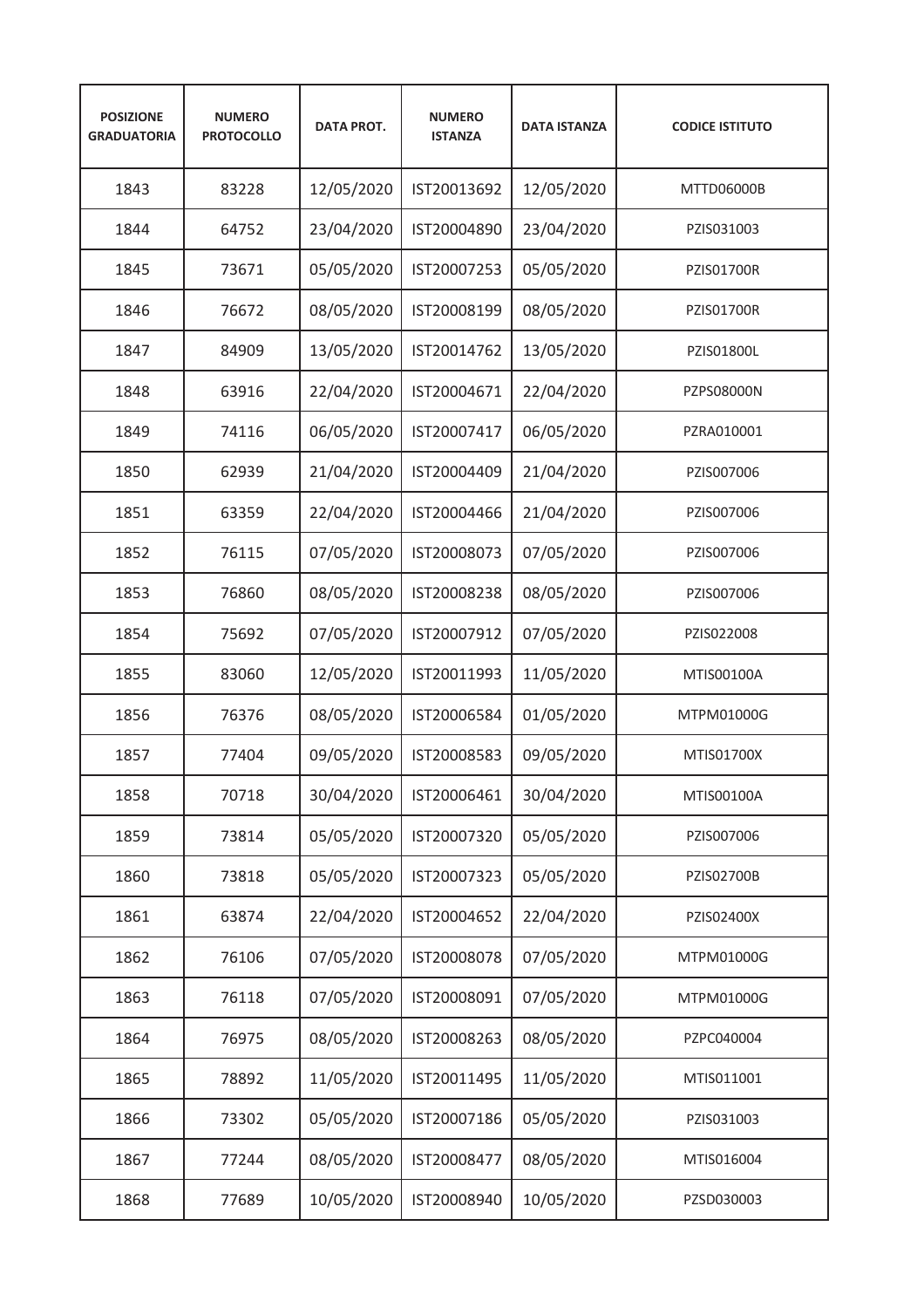| <b>POSIZIONE</b><br><b>GRADUATORIA</b> | <b>NUMERO</b><br><b>PROTOCOLLO</b> | <b>DATA PROT.</b> | <b>NUMERO</b><br><b>ISTANZA</b> | <b>DATA ISTANZA</b> | <b>CODICE ISTITUTO</b> |
|----------------------------------------|------------------------------------|-------------------|---------------------------------|---------------------|------------------------|
| 1869                                   | 77693                              | 10/05/2020        | IST20008947                     | 10/05/2020          | PZIS02400X             |
| 1870                                   | 66408                              | 25/04/2020        | IST20005329                     | 25/04/2020          | <b>PZRI04000C</b>      |
| 1871                                   | 60858                              | 18/04/2020        | IST20003930                     | 18/04/2020          | PZRI04000C             |
| 1872                                   | 74707                              | 06/05/2020        | IST20007562                     | 06/05/2020          | MTIS011001             |
| 1873                                   | 74711                              | 06/05/2020        | IST20007555                     | 06/05/2020          | MTIS011001             |
| 1874                                   | 64111                              | 22/04/2020        | IST20004817                     | 22/04/2020          | <b>PZIS02700B</b>      |
| 1875                                   | 71067                              | 02/05/2020        | IST20006713                     | 02/05/2020          | PZPS12000V             |
| 1876                                   | 66522                              | 25/04/2020        | IST20005427                     | 25/04/2020          | MTPS01000E             |
| 1877                                   | 64786                              | 23/04/2020        | IST20004894                     | 23/04/2020          | MTIS016004             |
| 1878                                   | 61868                              | 20/04/2020        | IST20004163                     | 20/04/2020          | MTIS01700X             |
| 1879                                   | 68797                              | 28/04/2020        | IST20005907                     | 28/04/2020          | PZIS01800L             |
| 1880                                   | 77702                              | 10/05/2020        | IST20008956                     | 10/05/2020          | <b>PZRI04000C</b>      |
| 1881                                   | 77705                              | 10/05/2020        | IST20008942                     | 10/05/2020          | PZPS08000N             |
| 1882                                   | 84599                              | 13/05/2020        | IST20013390                     | 12/05/2020          | <b>PZIS00900T</b>      |
| 1883                                   | 73699                              | 05/05/2020        | IST20007263                     | 05/05/2020          | MTIS01400C             |
| 1884                                   | 73815                              | 05/05/2020        | IST20007321                     | 05/05/2020          | MTIS002006             |
| 1885                                   | 73841                              | 05/05/2020        | IST20007337                     | 05/05/2020          | MTIS01400C             |
| 1886                                   | 70836                              | 01/05/2020        | IST20006533                     | 01/05/2020          | MTIS009001             |
| 1887                                   | 83293                              | 12/05/2020        | IST20013742                     | 12/05/2020          | MTIS00400T             |
| 1888                                   | 77154                              | 08/05/2020        | IST20008398                     | 08/05/2020          | PZRI04000C             |
| 1889                                   | 74843                              | 06/05/2020        | IST20007647                     | 06/05/2020          | MTIS00100A             |
| 1890                                   | 84084                              | 12/05/2020        | IST20014240                     | 12/05/2020          | MTIS01200R             |
| 1891                                   | 71026                              | 02/05/2020        | IST20006668                     | 02/05/2020          | PZPS00600A             |
| 1892                                   | 83651                              | 12/05/2020        | IST20013945                     | 12/05/2020          | PZTA04000L             |
| 1893                                   | 80075                              | 11/05/2020        | IST20012497                     | 11/05/2020          | MTIS011001             |
| 1894                                   | 74897                              | 06/05/2020        | IST20007702                     | 06/05/2020          | MTIS009001             |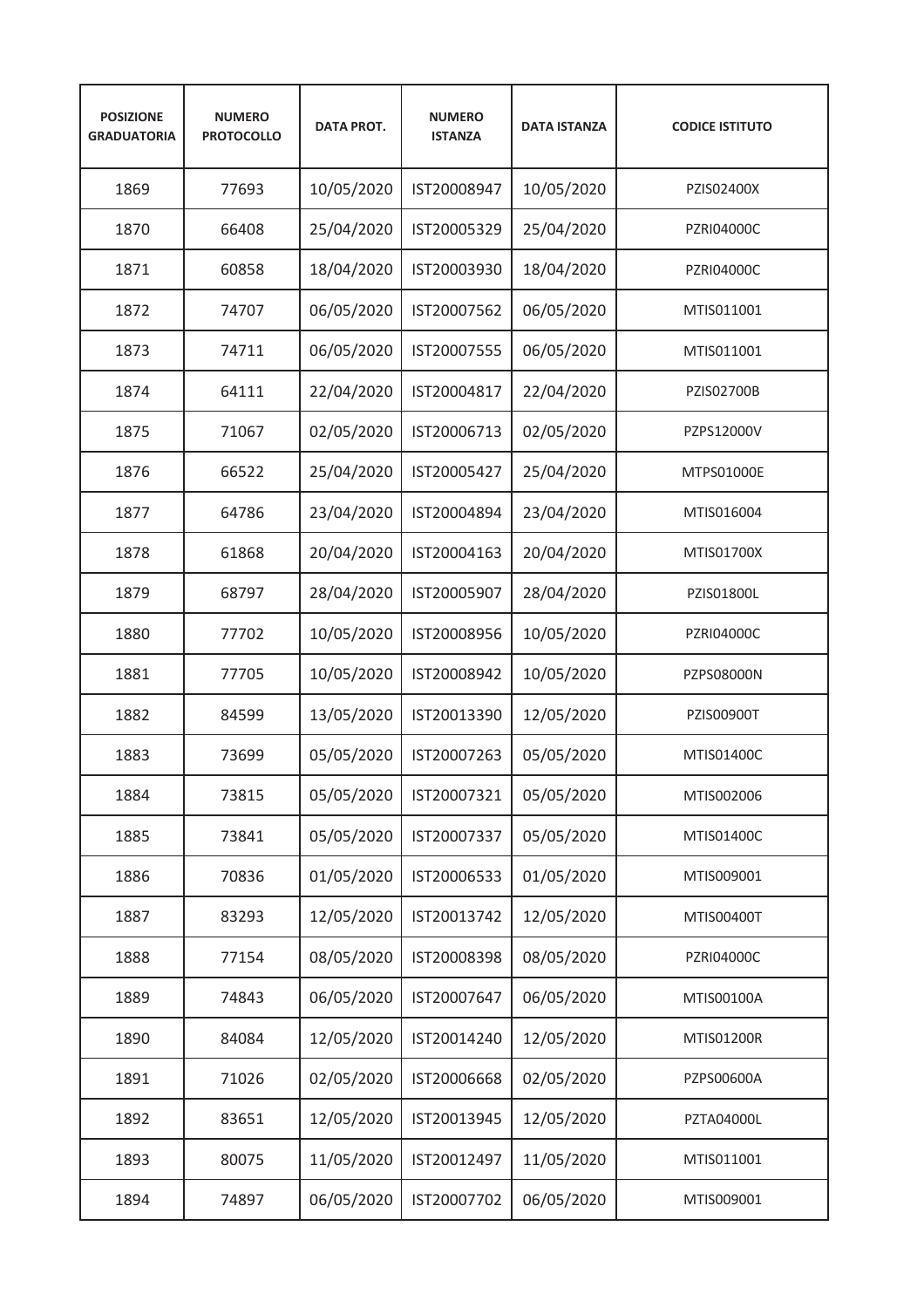| <b>POSIZIONE</b><br><b>GRADUATORIA</b> | <b>NUMERO</b><br><b>PROTOCOLLO</b> | <b>DATA PROT.</b> | <b>NUMERO</b><br><b>ISTANZA</b> | <b>DATA ISTANZA</b> | <b>CODICE ISTITUTO</b> |
|----------------------------------------|------------------------------------|-------------------|---------------------------------|---------------------|------------------------|
| 1895                                   | 77173                              | 08/05/2020        | IST20008414                     | 08/05/2020          | PZIS031003             |
| 1896                                   | 77560                              | 09/05/2020        | IST20008802                     | 09/05/2020          | PZIS031003             |
| 1897                                   | 70769                              | 30/04/2020        | IST20006493                     | 30/04/2020          | MTIS01400C             |
| 1898                                   | 71106                              | 03/05/2020        | IST20006751                     | 03/05/2020          | PZIS01800L             |
| 1899                                   | 72977                              | 05/05/2020        | IST20007140                     | 05/05/2020          | <b>PZIS01700R</b>      |
| 1900                                   | 66448                              | 25/04/2020        | IST20005359                     | 25/04/2020          | <b>MTIS01200R</b>      |
| 1901                                   | 63918                              | 22/04/2020        | IST20004673                     | 22/04/2020          | <b>MTIS01200R</b>      |
| 1902                                   | 69661                              | 29/04/2020        | IST20006172                     | 29/04/2020          | MTPM01000G             |
| 1903                                   | 76172                              | 07/05/2020        | IST20007788                     | 06/05/2020          | PZPS040007             |
| 1904                                   | 74738                              | 06/05/2020        | IST20007430                     | 06/05/2020          | pzis01900c             |
| 1905                                   | 65298                              | 23/04/2020        | IST20005045                     | 23/04/2020          | MTPM01000G             |
| 1906                                   | 69794                              | 30/04/2020        | IST20006287                     | 30/04/2020          | MTIS00400T             |
| 1907                                   | 71122                              | 03/05/2020        | IST20006761                     | 03/05/2020          | MTIS01800Q             |
| 1908                                   | 72469                              | 04/05/2020        | IST20007079                     | 04/05/2020          | MTIS00400T             |
| 1909                                   | 72419                              | 04/05/2020        | IST20007042                     | 04/05/2020          | <b>PZIS00900T</b>      |
| 1910                                   | 72431                              | 04/05/2020        | IST20007051                     | 04/05/2020          | PZIS01100T             |
| 1911                                   | 74781                              | 06/05/2020        | IST20007299                     | 05/05/2020          | PZRI04000C             |
| 1912                                   | 73257                              | 05/05/2020        | IST20007178                     | 05/05/2020          | PZIS031003             |
| 1913                                   | 80958                              | 11/05/2020        | IST20012725                     | 11/05/2020          | MTIS01200R             |
| 1914                                   | 81705                              | 11/05/2020        | IST20012790                     | 11/05/2020          | MTIS01400C             |
| 1915                                   | 69729                              | 29/04/2020        | IST20005453                     | 26/04/2020          | MTIS016004             |
| 1916                                   | 79027                              | 11/05/2020        | IST20011957                     | 11/05/2020          | PZSD030003             |
| 1917                                   | 69475                              | 29/04/2020        | IST20006097                     | 29/04/2020          | PZIS01100T             |
| 1918                                   | 75262                              | 07/05/2020        | IST20007828                     | 07/05/2020          | PZIS01100T             |
| 1919                                   | 81699                              | 11/05/2020        | IST20012787                     | 11/05/2020          | PZIS02100C             |
| 1920                                   | 65310                              | 23/04/2020        | IST20005056                     | 23/04/2020          | MTIS01400C             |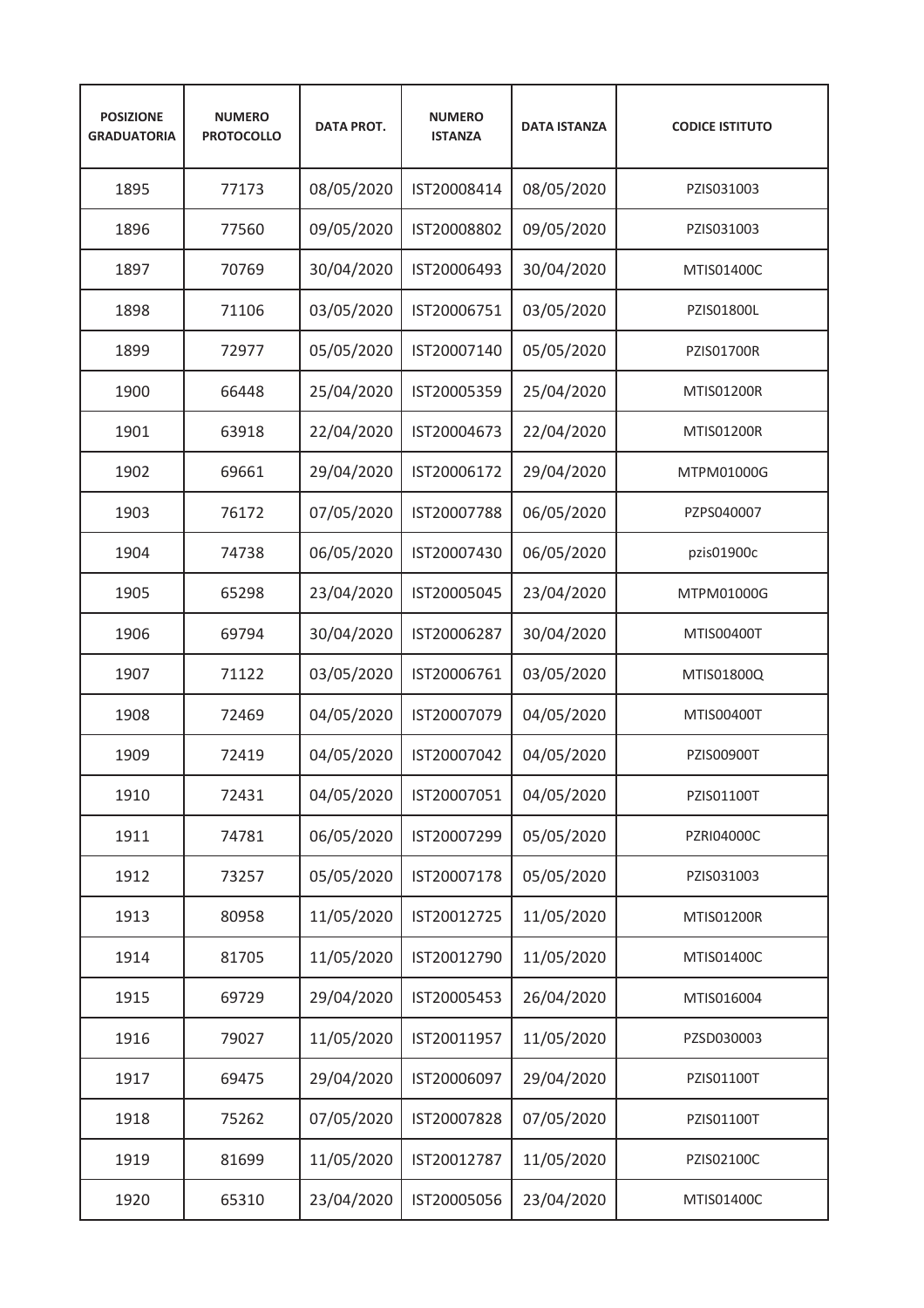| <b>POSIZIONE</b><br><b>GRADUATORIA</b> | <b>NUMERO</b><br><b>PROTOCOLLO</b> | <b>DATA PROT.</b> | <b>NUMERO</b><br><b>ISTANZA</b> | <b>DATA ISTANZA</b> | <b>CODICE ISTITUTO</b> |
|----------------------------------------|------------------------------------|-------------------|---------------------------------|---------------------|------------------------|
| 1921                                   | 63872                              | 22/04/2020        | IST20004651                     | 22/04/2020          | MTTD06000B             |
| 1922                                   | 63098                              | 21/04/2020        | IST20004527                     | 21/04/2020          | MTTD06000B             |
| 1923                                   | 77065                              | 08/05/2020        | IST20008323                     | 08/05/2020          | PZIS02100C             |
| 1924                                   | 74205                              | 06/05/2020        | IST20007444                     | 06/05/2020          | MTIS009001             |
| 1925                                   | 84999                              | 13/05/2020        | IST20009669                     | 11/05/2020          | PZRH010005             |
| 1926                                   | 68839                              | 28/04/2020        | IST20005928                     | 28/04/2020          | PZRA010001             |
| 1927                                   | 83758                              | 12/05/2020        | IST20013997                     | 12/05/2020          | PZIS01700R             |
| 1928                                   | 72918                              | 05/05/2020        | IST20007136                     | 05/05/2020          | MTIS01800Q             |
| 1929                                   | 69770                              | 29/04/2020        | IST20006266                     | 29/04/2020          | PZRH010005             |
| 1930                                   | 74807                              | 06/05/2020        | IST20007630                     | 06/05/2020          | MTTD020001             |
| 1931                                   | 74820                              | 06/05/2020        | IST20007637                     | 06/05/2020          | MTIS01700X             |
| 1932                                   | 70817                              | 30/04/2020        | IST20006521                     | 30/04/2020          | PZPS040007             |
| 1933                                   | 62891                              | 21/04/2020        | IST20004348                     | 21/04/2020          | PZIS022008             |
| 1934                                   | 70231                              | 30/04/2020        | IST20006333                     | 30/04/2020          | PZPS08000N             |
| 1935                                   | 74952                              | 06/05/2020        | IST20007777                     | 06/05/2020          | <b>MTIS01200R</b>      |
| 1936                                   | 77141                              | 08/05/2020        | IST20008388                     | 08/05/2020          | MTIS01400C             |
| 1937                                   | 79023                              | 11/05/2020        | IST20011936                     | 11/05/2020          | MTIS016004             |
| 1938                                   | 79048                              | 11/05/2020        | IST20011960                     | 11/05/2020          | MTIS016004             |
| 1939                                   | 84781                              | 13/05/2020        | IST20014694                     | 13/05/2020          | PZRH010005             |
| 1940                                   | 64069                              | 22/04/2020        | IST20004779                     | 22/04/2020          | PZPS08000N             |
| 1941                                   | 64080                              | 22/04/2020        | IST20004792                     | 22/04/2020          | <b>PZRI04000C</b>      |
| 1942                                   | 73906                              | 05/05/2020        | IST20006516                     | 30/04/2020          | Pzis001007             |
| 1943                                   | 76952                              | 08/05/2020        | IST20008259                     | 08/05/2020          | Pzis001007             |
| 1944                                   | 73900                              | 05/05/2020        | IST20007386                     | 05/05/2020          | PZIS028007             |
| 1945                                   | 73905                              | 05/05/2020        | IST20007390                     | 05/05/2020          | PZIS028007             |
| 1946                                   | 73907                              | 05/05/2020        | IST20007392                     | 05/05/2020          | PZIS007006             |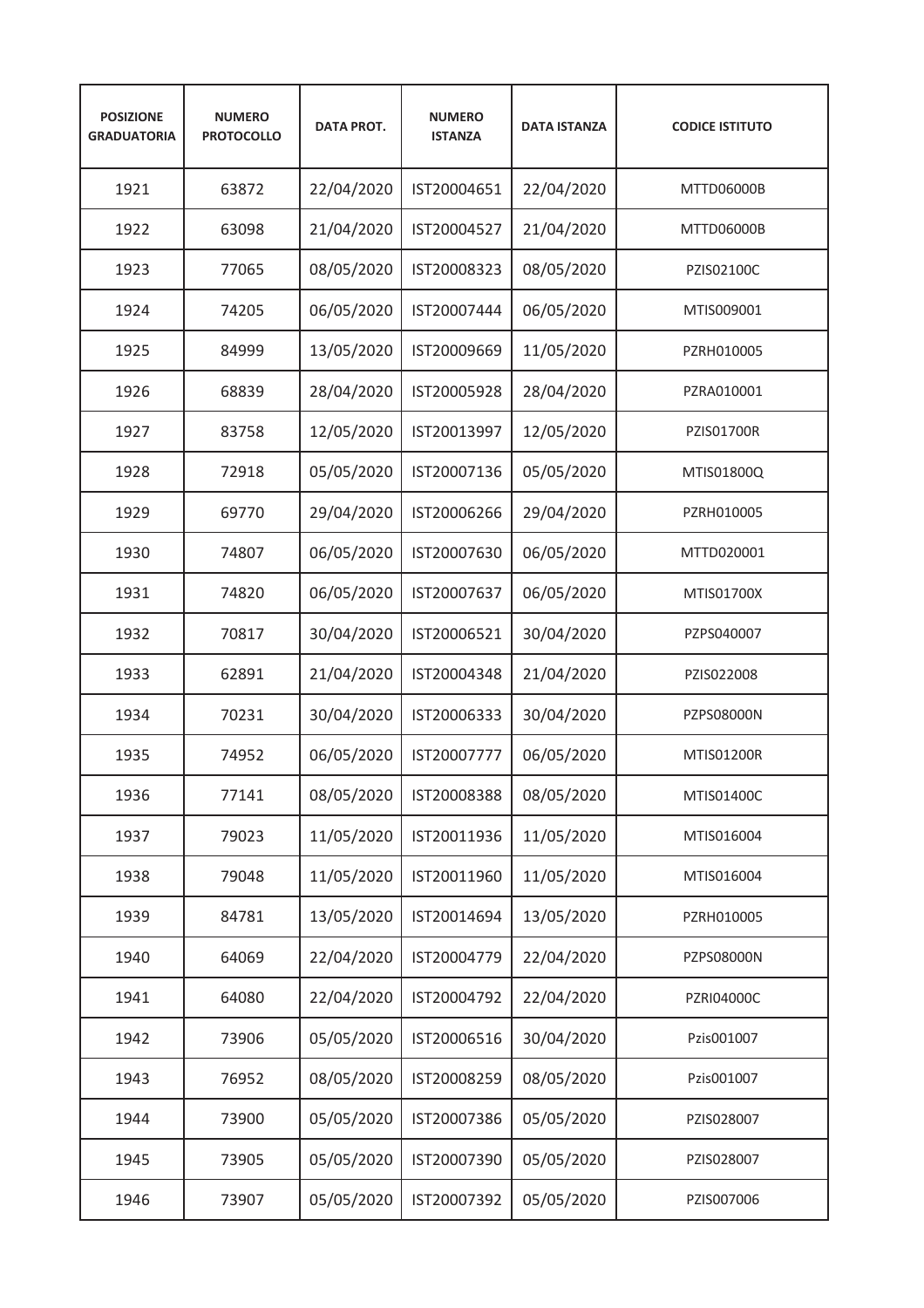| <b>POSIZIONE</b><br><b>GRADUATORIA</b> | <b>NUMERO</b><br><b>PROTOCOLLO</b> | <b>DATA PROT.</b> | <b>NUMERO</b><br><b>ISTANZA</b> | <b>DATA ISTANZA</b> | <b>CODICE ISTITUTO</b> |
|----------------------------------------|------------------------------------|-------------------|---------------------------------|---------------------|------------------------|
| 1947                                   | 70925                              | 01/05/2020        | IST20006594                     | 01/05/2020          | PZIS01100T             |
| 1948                                   | 77633                              | 10/05/2020        | IST20008878                     | 10/05/2020          | PZIS002003             |
| 1949                                   | 83244                              | 12/05/2020        | IST20013615                     | 12/05/2020          | PZIS028007             |
| 1950                                   | 68251                              | 28/04/2020        | IST20005800                     | 28/04/2020          | MTIS01800Q             |
| 1951                                   | 78842                              | 11/05/2020        | IST20008840                     | 09/05/2020          | MTPM01000G             |
| 1952                                   | 84978                              | 13/05/2020        | IST20014793                     | 13/05/2020          | MTIS00400T             |
| 1953                                   | 80300                              | 11/05/2020        | IST20008944                     | 10/05/2020          | PZRH010005             |
| 1954                                   | 69290                              | 29/04/2020        | IST20005946                     | 28/04/2020          | MTIS01400C             |
| 1955                                   | 69297                              | 29/04/2020        | IST20005929                     | 28/04/2020          | MTTD06000B             |
| 1956                                   | 70152                              | 30/04/2020        | IST20006317                     | 30/04/2020          | Pzis001007             |
| 1957                                   | 70144                              | 30/04/2020        | IST20006212                     | 29/04/2020          | MTPM01000G             |
| 1958                                   | 76011                              | 07/05/2020        | IST20007982                     | 07/05/2020          | pzis01900c             |
| 1959                                   | 61814                              | 20/04/2020        | IST20004141                     | 20/04/2020          | MTIS011001             |
| 1960                                   | 61848                              | 20/04/2020        | IST20004155                     | 20/04/2020          | MTIS011001             |
| 1961                                   | 69600                              | 29/04/2020        | IST20006140                     | 29/04/2020          | PZSD030003             |
| 1962                                   | 77025                              | 08/05/2020        | IST20008272                     | 08/05/2020          | PZIS02400X             |
| 1963                                   | 77023                              | 08/05/2020        | IST20008298                     | 08/05/2020          | PZPS08000N             |
| 1964                                   | 64142                              | 22/04/2020        | IST20004843                     | 22/04/2020          | PZIS02400X             |
| 1965                                   | 64143                              | 22/04/2020        | IST20004844                     | 22/04/2020          | PZPS040007             |
| 1966                                   | 75790                              | 07/05/2020        | IST20007942                     | 07/05/2020          | PZRH010005             |
| 1967                                   | 63947                              | 22/04/2020        | IST20004689                     | 22/04/2020          | PZRH010005             |
| 1968                                   | 72389                              | 04/05/2020        | IST20007030                     | 04/05/2020          | MTIS00100A             |
| 1969                                   | 64115                              | 22/04/2020        | IST20004821                     | 22/04/2020          | PZIS01700R             |
| 1970                                   | 62441                              | 21/04/2020        | IST20004293                     | 21/04/2020          | MTIS011001             |
| 1971                                   | 66268                              | 24/04/2020        | IST20005226                     | 24/04/2020          | PZIS02600G             |
| 1972                                   | 60752                              | 17/04/2020        | IST20003864                     | 17/04/2020          | PZIS02700B             |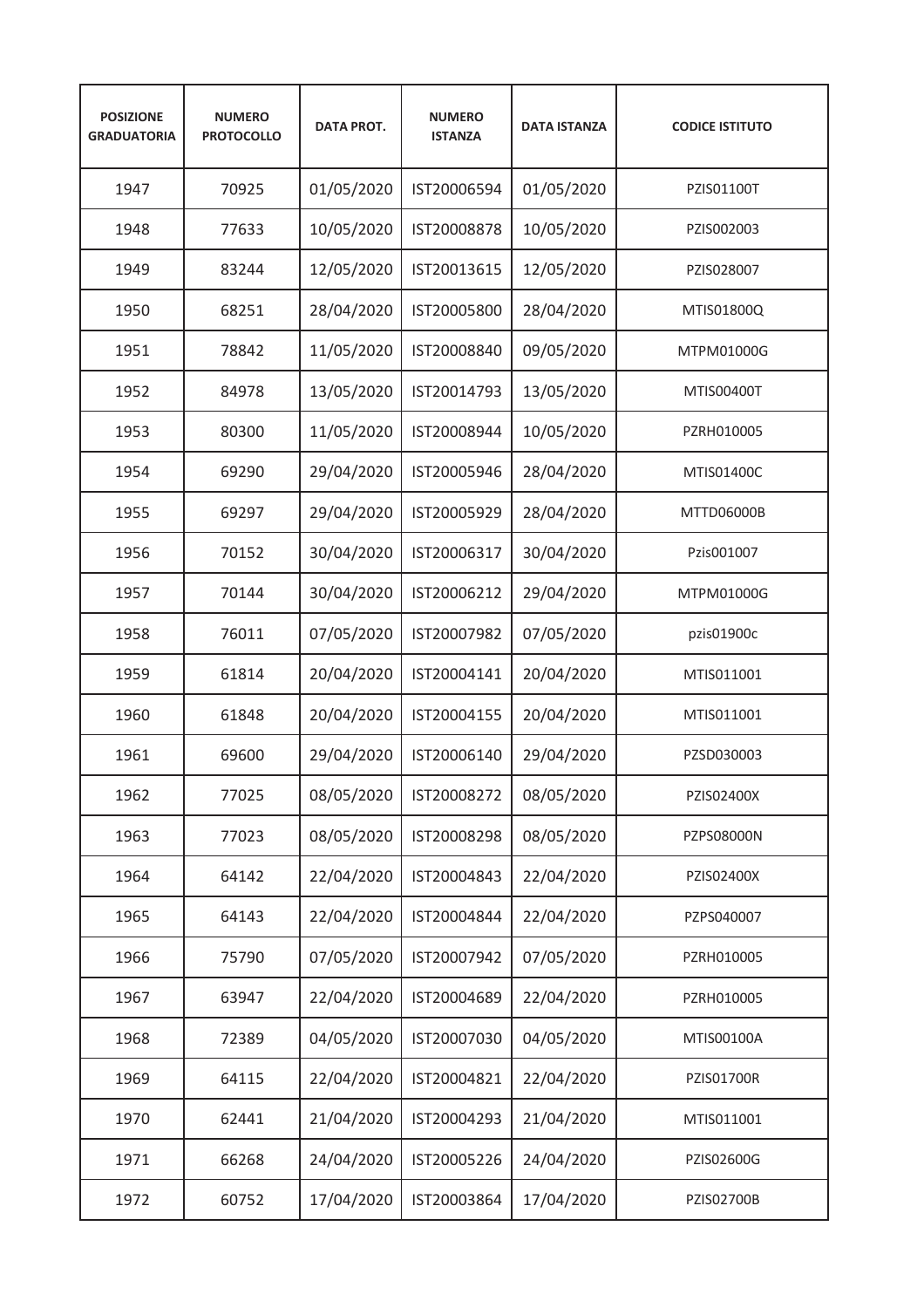| <b>POSIZIONE</b><br><b>GRADUATORIA</b> | <b>NUMERO</b><br><b>PROTOCOLLO</b> | <b>DATA PROT.</b> | <b>NUMERO</b><br><b>ISTANZA</b> | <b>DATA ISTANZA</b> | <b>CODICE ISTITUTO</b> |
|----------------------------------------|------------------------------------|-------------------|---------------------------------|---------------------|------------------------|
| 1973                                   | 60756                              | 17/04/2020        | IST20003865                     | 17/04/2020          | PZIS028007             |
| 1974                                   | 74873                              | 06/05/2020        | IST20007676                     | 06/05/2020          | PZPS08000N             |
| 1975                                   | 84602                              | 13/05/2020        | IST20014621                     | 13/05/2020          | PZIS031003             |
| 1976                                   | 85180                              | 13/05/2020        | IST20013838                     | 12/05/2020          | PZRA010001             |
| 1977                                   | 85223                              | 13/05/2020        | IST20013905                     | 12/05/2020          | PZRA010001             |
| 1978                                   | 60829                              | 18/04/2020        | IST20003911                     | 18/04/2020          | PZPS12000V             |
| 1979                                   | 67594                              | 27/04/2020        | IST20005629                     | 27/04/2020          | MTPS01000E             |
| 1980                                   | 71923                              | 04/05/2020        | IST20006914                     | 04/05/2020          | PZIS022008             |
| 1981                                   | 74902                              | 06/05/2020        | IST20007708                     | 06/05/2020          | MTIS002006             |
| 1982                                   | 74137                              | 06/05/2020        | IST20007423                     | 06/05/2020          | <b>PZRI04000C</b>      |
| 1983                                   | 74168                              | 06/05/2020        | IST20007412                     | 06/05/2020          | PZIS022008             |
| 1984                                   | 72730                              | 05/05/2020        | IST20007123                     | 05/05/2020          | MTPM01000G             |
| 1985                                   | 77632                              | 10/05/2020        | IST20008877                     | 10/05/2020          | MTPS01000E             |
| 1986                                   | 69071                              | 29/04/2020        | IST20006026                     | 29/04/2020          | MTIS00100A             |
| 1987                                   | 76534                              | 08/05/2020        | IST20008171                     | 08/05/2020          | MTIS011001             |
| 1988                                   | 74947                              | 06/05/2020        | IST20007775                     | 06/05/2020          | PZPS12000V             |
| 1989                                   | 66319                              | 24/04/2020        | IST20005260                     | 24/04/2020          | PZSD030003             |
| 1990                                   | 66322                              | 24/04/2020        | IST20005265                     | 24/04/2020          | PZSD030003             |
| 1991                                   | 62569                              | 21/04/2020        | IST20004318                     | 21/04/2020          | MTIS011001             |
| 1992                                   | 69677                              | 29/04/2020        | IST20006184                     | 29/04/2020          | PZIS022008             |
| 1993                                   | 74934                              | 06/05/2020        | IST20007732                     | 06/05/2020          | PZPS08000N             |
| 1994                                   | 66524                              | 25/04/2020        | IST20005428                     | 25/04/2020          | Pzis001007             |
| 1995                                   | 64107                              | 22/04/2020        | IST20004814                     | 22/04/2020          | PZPS12000V             |
| 1996                                   | 69420                              | 29/04/2020        | IST20006088                     | 29/04/2020          | MTIS01200R             |
| 1997                                   | 69594                              | 29/04/2020        | IST20006050                     | 29/04/2020          | PZPS08000N             |
| 1998                                   | 77513                              | 09/05/2020        | IST20008652                     | 09/05/2020          | PZIS02400X             |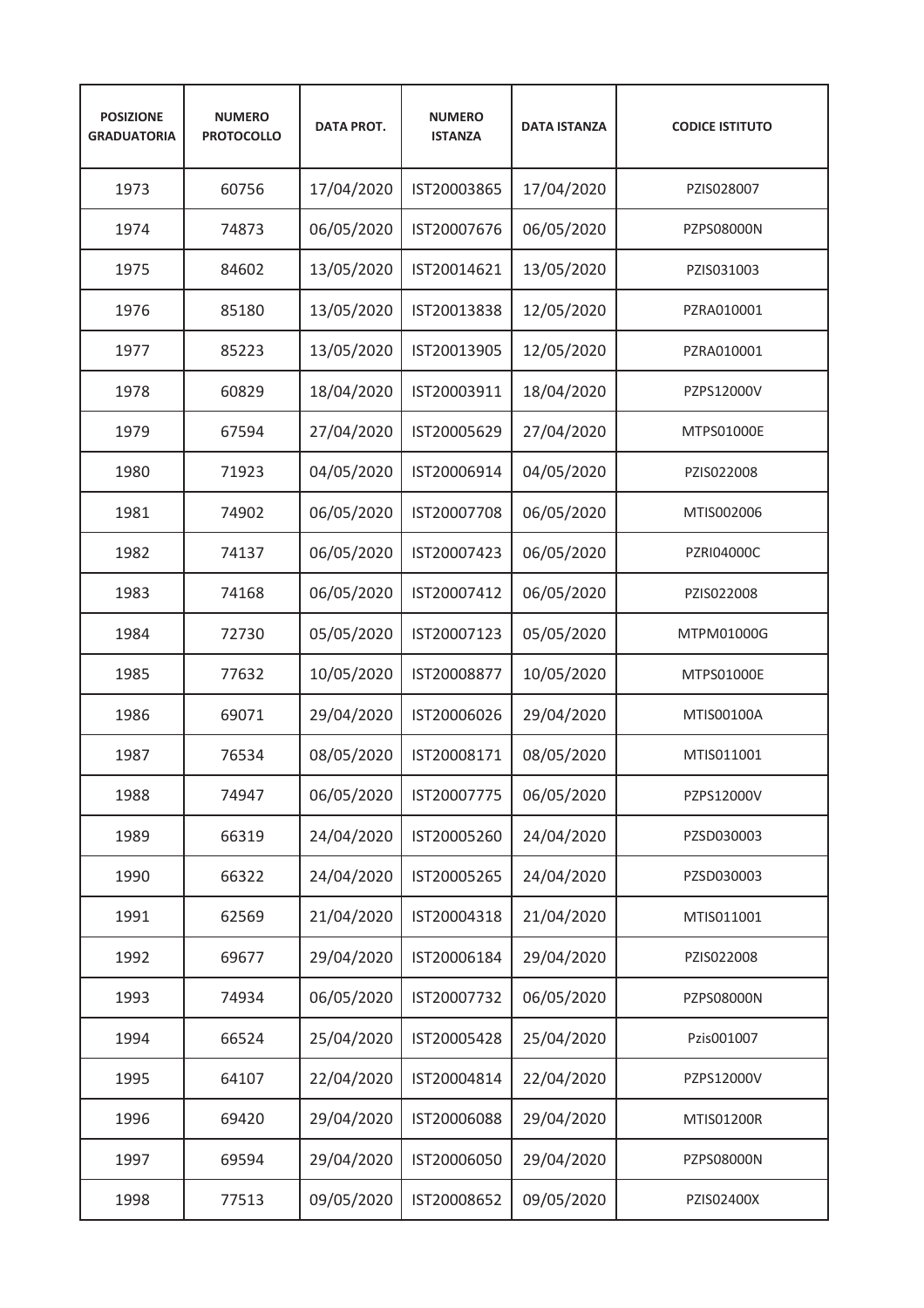| <b>POSIZIONE</b><br><b>GRADUATORIA</b> | <b>NUMERO</b><br><b>PROTOCOLLO</b> | <b>DATA PROT.</b> | <b>NUMERO</b><br><b>ISTANZA</b> | <b>DATA ISTANZA</b> | <b>CODICE ISTITUTO</b> |
|----------------------------------------|------------------------------------|-------------------|---------------------------------|---------------------|------------------------|
| 1999                                   | 71146                              | 03/05/2020        | IST20006784                     | 03/05/2020          | <b>PZIS01700R</b>      |
| 2000                                   | 71151                              | 03/05/2020        | IST20006785                     | 03/05/2020          | <b>PZIS01700R</b>      |
| 2001                                   | 76160                              | 07/05/2020        | IST20008125                     | 07/05/2020          | PZIS02100C             |
| 2002                                   | 70518                              | 30/04/2020        | IST20006398                     | 30/04/2020          | MTTD06000B             |
| 2003                                   | 79672                              | 11/05/2020        | IST20012104                     | 11/05/2020          | PZIS01800L             |
| 2004                                   | 83979                              | 12/05/2020        | IST20014128                     | 12/05/2020          | PZIS02400X             |
| 2005                                   | 84004                              | 12/05/2020        | IST20014167                     | 12/05/2020          | pzis01900c             |
| 2006                                   | 68841                              | 28/04/2020        | IST20005931                     | 28/04/2020          | MTIS011001             |
| 2007                                   | 77259                              | 08/05/2020        | IST20008491                     | 08/05/2020          | PZRH010005             |
| 2008                                   | 83890                              | 12/05/2020        | IST20014066                     | 12/05/2020          | PZPS040007             |
| 2009                                   | 69432                              | 29/04/2020        | IST20006089                     | 29/04/2020          | <b>PZIS01700R</b>      |
| 2010                                   | 73847                              | 05/05/2020        | IST20007342                     | 05/05/2020          | PZPS040007             |
| 2011                                   | 78962                              | 11/05/2020        | IST20011732                     | 11/05/2020          | PZRI04000C             |
| 2012                                   | 66348                              | 24/04/2020        | IST20005281                     | 24/04/2020          | MTIS01200R             |
| 2013                                   | 71065                              | 02/05/2020        | IST20006710                     | 02/05/2020          | <b>MTIS01200R</b>      |
| 2014                                   | 76174                              | 07/05/2020        | IST20008137                     | 07/05/2020          | MTIS016004             |
| 2015                                   | 83184                              | 12/05/2020        | IST20013649                     | 12/05/2020          | PZIS01800L             |
| 2016                                   | 83972                              | 12/05/2020        | IST20014136                     | 12/05/2020          | MTIS00100A             |
| 2017                                   | 81729                              | 11/05/2020        | IST20012812                     | 11/05/2020          | MTIS00400T             |
| 2018                                   | 60888                              | 18/04/2020        | IST20003963                     | 18/04/2020          | MTIS011001             |
| 2019                                   | 66492                              | 25/04/2020        | IST20005399                     | 25/04/2020          | MTPM01000G             |
| 2020                                   | 70756                              | 30/04/2020        | IST20006490                     | 30/04/2020          | PZPS08000N             |
| 2021                                   | 77720                              | 10/05/2020        | IST20008974                     | 10/05/2020          | PZPS040007             |
| 2022                                   | 60881                              | 18/04/2020        | IST20003957                     | 18/04/2020          | PZPS040007             |
| 2023                                   | 78534                              | 11/05/2020        | IST20010731                     | 11/05/2020          | PZIS031003             |
| 2024                                   | 77621                              | 10/05/2020        | IST20008867                     | 10/05/2020          | PZIS02400X             |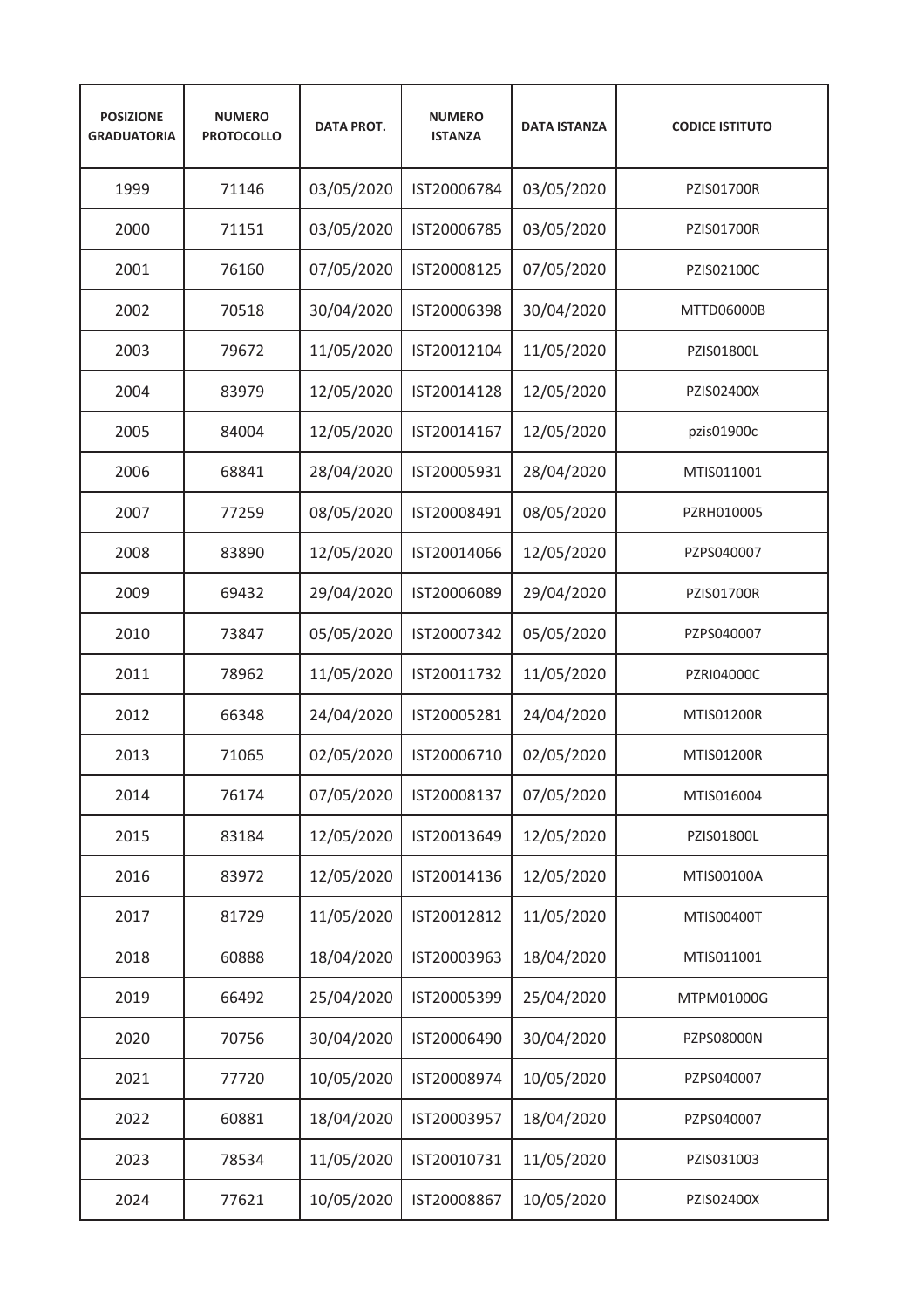| <b>POSIZIONE</b><br><b>GRADUATORIA</b> | <b>NUMERO</b><br><b>PROTOCOLLO</b> | <b>DATA PROT.</b> | <b>NUMERO</b><br><b>ISTANZA</b> | <b>DATA ISTANZA</b> | <b>CODICE ISTITUTO</b> |
|----------------------------------------|------------------------------------|-------------------|---------------------------------|---------------------|------------------------|
| 2025                                   | 83176                              | 12/05/2020        | IST20013657                     | 12/05/2020          | PZIS02400X             |
| 2026                                   | 78863                              | 11/05/2020        | IST20011412                     | 11/05/2020          | PZPS08000N             |
| 2027                                   | 71168                              | 03/05/2020        | IST20006763                     | 03/05/2020          | PZIS002003             |
| 2028                                   | 71983                              | 04/05/2020        | IST20006921                     | 04/05/2020          | <b>PZIS02700B</b>      |
| 2029                                   | 72051                              | 04/05/2020        | IST20006930                     | 04/05/2020          | MTIS016004             |
| 2030                                   | 72083                              | 04/05/2020        | IST20006938                     | 04/05/2020          | MTIS016004             |
| 2031                                   | 63448                              | 22/04/2020        | IST20004548                     | 22/04/2020          | MTPM01000G             |
| 2032                                   | 68869                              | 28/04/2020        | IST20005962                     | 28/04/2020          | <b>PZPS08000N</b>      |
| 2033                                   | 72164                              | 04/05/2020        | IST20006955                     | 04/05/2020          | MTIS01800Q             |
| 2034                                   | 72216                              | 04/05/2020        | IST20006968                     | 04/05/2020          | MTTD020001             |
| 2035                                   | 83563                              | 12/05/2020        | IST20013884                     | 12/05/2020          | <b>PZRI04000C</b>      |
| 2036                                   | 69699                              | 29/04/2020        | IST20006189                     | 29/04/2020          | PZPS08000N             |
| 2037                                   | 67457                              | 27/04/2020        | IST20005591                     | 27/04/2020          | MTPM01000G             |
| 2038                                   | 80050                              | 11/05/2020        | IST20012460                     | 11/05/2020          | MTIS00400T             |
| 2039                                   | 80068                              | 11/05/2020        | IST20012490                     | 11/05/2020          | MTIS009001             |
| 2040                                   | 62962                              | 21/04/2020        | IST20004422                     | 21/04/2020          | PZIS029003             |
| 2041                                   | 64427                              | 23/04/2020        | IST20004803                     | 22/04/2020          | MTPM01000G             |
| 2042                                   | 60825                              | 18/04/2020        | IST20003908                     | 18/04/2020          | MTIS00100A             |
| 2043                                   | 80142                              | 11/05/2020        | IST20012536                     | 11/05/2020          | <b>PZTD15000E</b>      |
| 2044                                   | 63021                              | 21/04/2020        | IST20004453                     | 21/04/2020          | MTIS016004             |
| 2045                                   | 64030                              | 22/04/2020        | IST20004749                     | 22/04/2020          | MTIS00100A             |
| 2046                                   | 70723                              | 30/04/2020        | IST20006464                     | 30/04/2020          | PZIS01700R             |
| 2047                                   | 82514                              | 12/05/2020        | IST20013226                     | 12/05/2020          | MTIS00400T             |
| 2048                                   | 65326                              | 23/04/2020        | IST20005061                     | 23/04/2020          | PZIS00900T             |
| 2049                                   | 61907                              | 20/04/2020        | IST20004187                     | 20/04/2020          | MTIS016004             |
| 2050                                   | 61925                              | 20/04/2020        | IST20004204                     | 20/04/2020          | MTIS01700X             |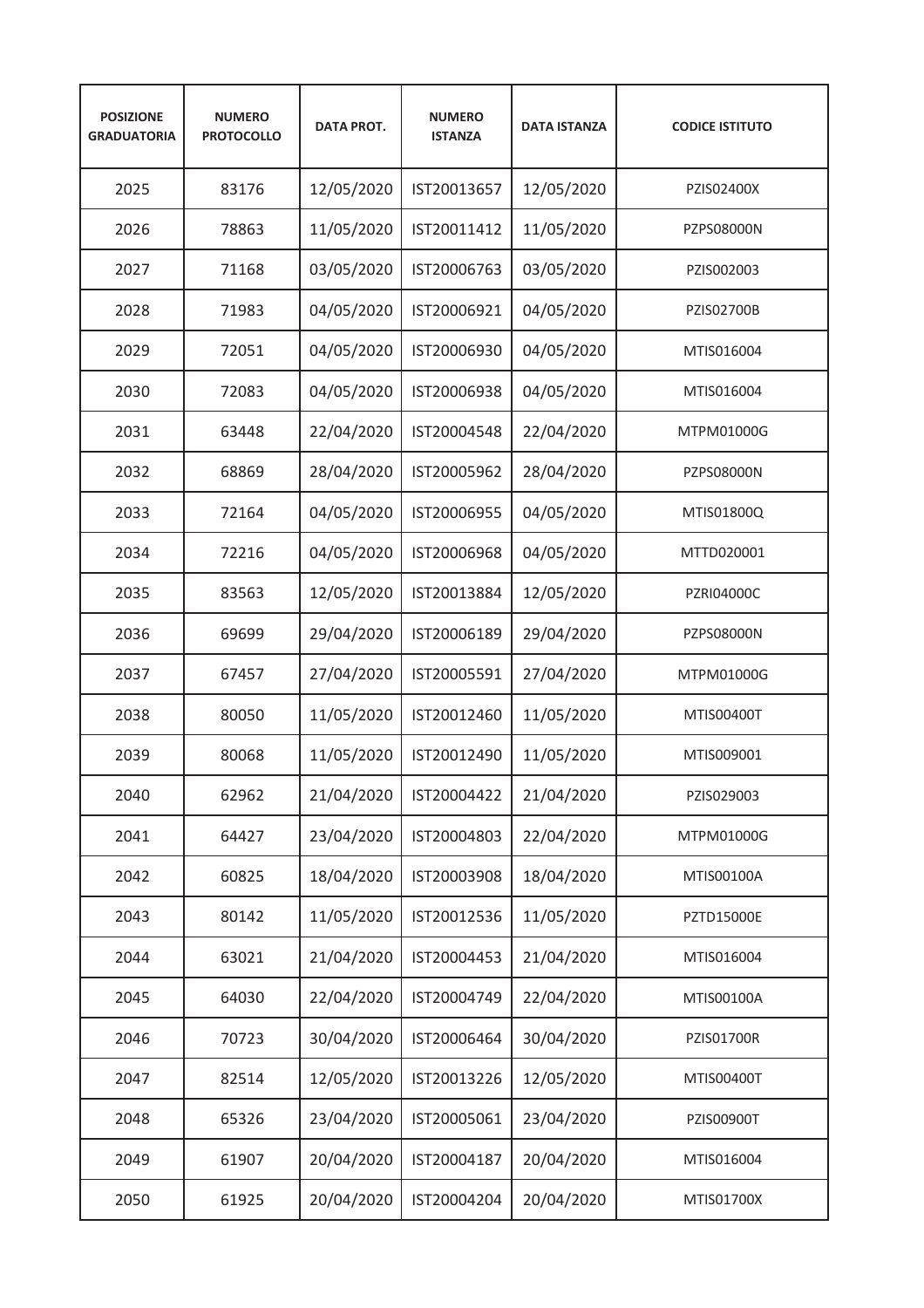| <b>POSIZIONE</b><br><b>GRADUATORIA</b> | <b>NUMERO</b><br><b>PROTOCOLLO</b> | <b>DATA PROT.</b> | <b>NUMERO</b><br><b>ISTANZA</b> | <b>DATA ISTANZA</b> | <b>CODICE ISTITUTO</b> |
|----------------------------------------|------------------------------------|-------------------|---------------------------------|---------------------|------------------------|
| 2051                                   | 84059                              | 12/05/2020        | IST20014213                     | 12/05/2020          | MTIS011001             |
| 2052                                   | 63982                              | 22/04/2020        | IST20004709                     | 22/04/2020          | <b>PZIS01700R</b>      |
| 2053                                   | 63100                              | 21/04/2020        | IST20004529                     | 21/04/2020          | PZIS028007             |
| 2054                                   | 64006                              | 22/04/2020        | IST20004729                     | 22/04/2020          | PZIS002003             |
| 2055                                   | 63695                              | 22/04/2020        | IST20004344                     | 21/04/2020          | MTPM01000G             |
| 2056                                   | 79664                              | 11/05/2020        | IST20012081                     | 11/05/2020          | MTIS01800Q             |
| 2057                                   | 79861                              | 11/05/2020        | IST20012144                     | 11/05/2020          | MTIS01800Q             |
| 2058                                   | 83991                              | 12/05/2020        | IST20014144                     | 12/05/2020          | MTTD06000B             |
| 2059                                   | 69360                              | 29/04/2020        | IST20006078                     | 29/04/2020          | PZIS031003             |
| 2060                                   | 83604                              | 12/05/2020        | IST20013913                     | 12/05/2020          | PZSD030003             |
| 2061                                   | 74276                              | 06/05/2020        | IST20007461                     | 06/05/2020          | MTIS01300L             |
| 2062                                   | 74870                              | 06/05/2020        | IST20007674                     | 06/05/2020          | MTIS01300L             |
| 2063                                   | 79732                              | 11/05/2020        | IST20012134                     | 11/05/2020          | PZRH010005             |
| 2064                                   | 79920                              | 11/05/2020        | IST20012185                     | 11/05/2020          | PZRA010001             |
| 2065                                   | 84823                              | 13/05/2020        | IST20014727                     | 13/05/2020          | PZIS007006             |
| 2066                                   | 84862                              | 13/05/2020        | IST20014755                     | 13/05/2020          | PZIS028007             |
| 2067                                   | 71609                              | 04/05/2020        | IST20006871                     | 04/05/2020          | MTIS011001             |
| 2068                                   | 64996                              | 23/04/2020        | IST20004936                     | 23/04/2020          | MTIS016004             |
| 2069                                   | 65047                              | 23/04/2020        | IST20004953                     | 23/04/2020          | MTIS016004             |
| 2070                                   | 70786                              | 30/04/2020        | IST20006505                     | 30/04/2020          | MTIS009001             |
| 2071                                   | 60769                              | 17/04/2020        | IST20003871                     | 17/04/2020          | MTPM01000G             |
| 2072                                   | 73469                              | 05/05/2020        | IST20007218                     | 05/05/2020          | PZIS01700R             |
| 2073                                   | 66356                              | 24/04/2020        | IST20005288                     | 24/04/2020          | PZIS01800L             |
| 2074                                   | 70835                              | 01/05/2020        | IST20006532                     | 01/05/2020          | AVIS008001             |
| 2075                                   | 63715                              | 22/04/2020        | IST20004598                     | 22/04/2020          | MTIS01700X             |
| 2076                                   | 77438                              | 09/05/2020        | IST20008601                     | 09/05/2020          | MTIS01700X             |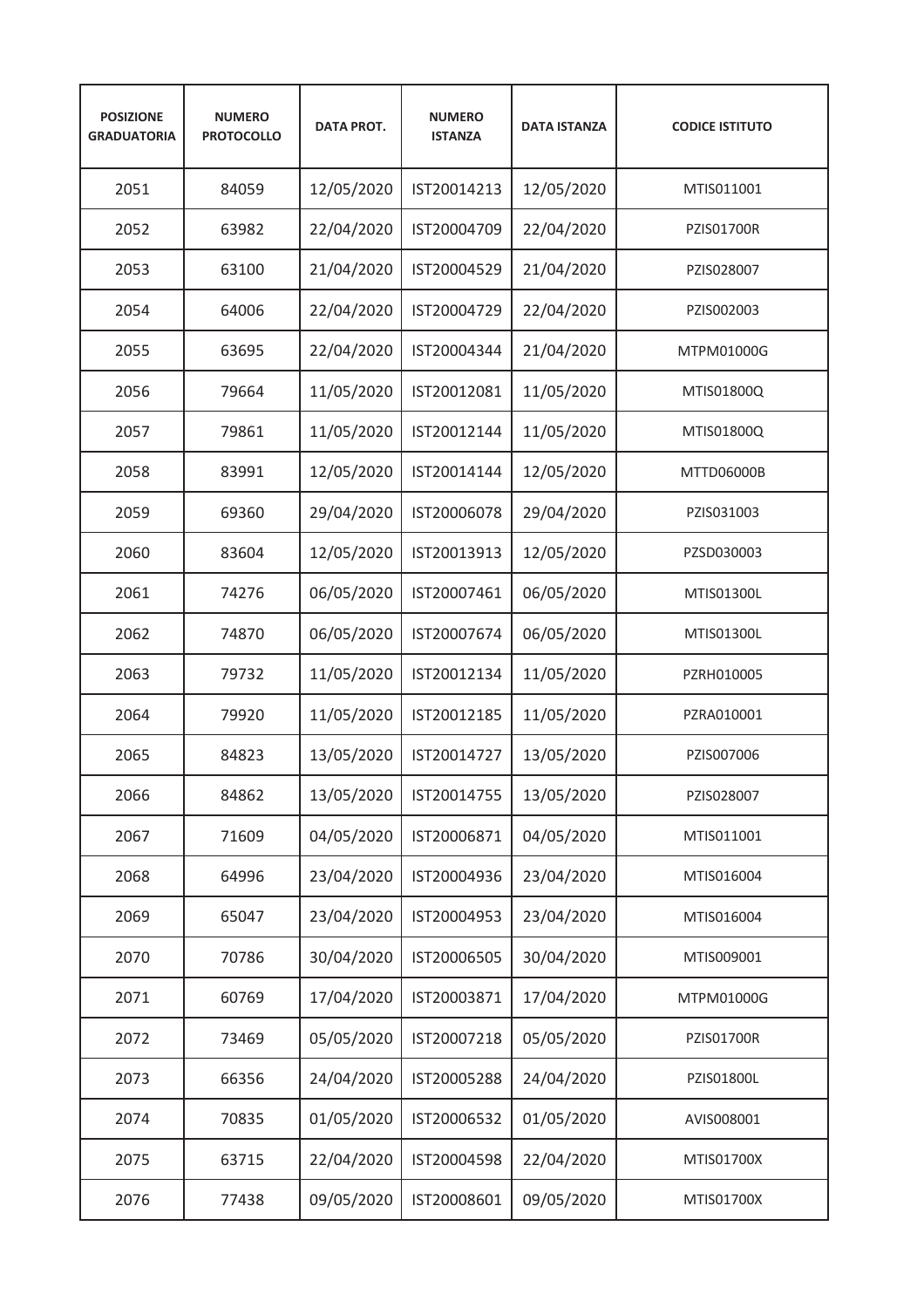| <b>POSIZIONE</b><br><b>GRADUATORIA</b> | <b>NUMERO</b><br><b>PROTOCOLLO</b> | <b>DATA PROT.</b> | <b>NUMERO</b><br><b>ISTANZA</b> | <b>DATA ISTANZA</b> | <b>CODICE ISTITUTO</b> |
|----------------------------------------|------------------------------------|-------------------|---------------------------------|---------------------|------------------------|
| 2077                                   | 76158                              | 07/05/2020        | IST20008121                     | 07/05/2020          | PZIS029003             |
| 2078                                   | 77547                              | 09/05/2020        | IST20008791                     | 09/05/2020          | MTIS00400T             |
| 2079                                   | 77770                              | 11/05/2020        | IST20008987                     | 11/05/2020          | PZIS01300D             |
| 2080                                   | 66499                              | 25/04/2020        | IST20005405                     | 25/04/2020          | <b>MTIS01200R</b>      |
| 2081                                   | 66553                              | 26/04/2020        | IST20005459                     | 26/04/2020          | PZIS02400X             |
| 2082                                   | 84304                              | 12/05/2020        | IST20014453                     | 12/05/2020          | MTIS00400T             |
| 2083                                   | 74131                              | 06/05/2020        | IST20007420                     | 06/05/2020          | MTIS011001             |
| 2084                                   | 66471                              | 25/04/2020        | IST20005383                     | 25/04/2020          | MTPM01000G             |
| 2085                                   | 83989                              | 12/05/2020        | IST20014146                     | 12/05/2020          | PZIS01800L             |
| 2086                                   | 84093                              | 12/05/2020        | IST20014247                     | 12/05/2020          | PZIS01800L             |
| 2087                                   | 74580                              | 06/05/2020        | IST20006853                     | 04/05/2020          | PZPS040007             |
| 2088                                   | 85196                              | 13/05/2020        | IST20014921                     | 13/05/2020          | PZRH010005             |
| 2089                                   | 82442                              | 12/05/2020        | IST20013187                     | 12/05/2020          | MTIS00100A             |
| 2090                                   | 72479                              | 04/05/2020        | IST20007088                     | 04/05/2020          | PZRH010005             |
| 2091                                   | 69783                              | 29/04/2020        | IST20006281                     | 29/04/2020          | <b>PZIS01700R</b>      |
| 2092                                   | 82065                              | 12/05/2020        | IST20013002                     | 12/05/2020          | pzis01900c             |
| 2093                                   | 65230                              | 23/04/2020        | IST20005004                     | 23/04/2020          | PZIS01800L             |
| 2094                                   | 84050                              | 12/05/2020        | IST20014210                     | 12/05/2020          | MTIS00400T             |
| 2095                                   | 84127                              | 12/05/2020        | IST20014290                     | 12/05/2020          | MTIS00400T             |
| 2096                                   | 77050                              | 08/05/2020        | IST20008314                     | 08/05/2020          | PZIS029003             |
| 2097                                   | 83039                              | 12/05/2020        | IST20013563                     | 12/05/2020          | PZSD030003             |
| 2098                                   | 72252                              | 04/05/2020        | IST20006979                     | 04/05/2020          | PZIS00600A             |
| 2099                                   | 78972                              | 11/05/2020        | IST20011763                     | 11/05/2020          | PZRH010005             |
| 2100                                   | 69694                              | 29/04/2020        | IST20006199                     | 29/04/2020          | PZPS08000N             |
| 2101                                   | 62545                              | 21/04/2020        | IST20004113                     | 20/04/2020          | PZIS01300D             |
| 2102                                   | 74339                              | 06/05/2020        | IST20007470                     | 06/05/2020          | PZIS00900T             |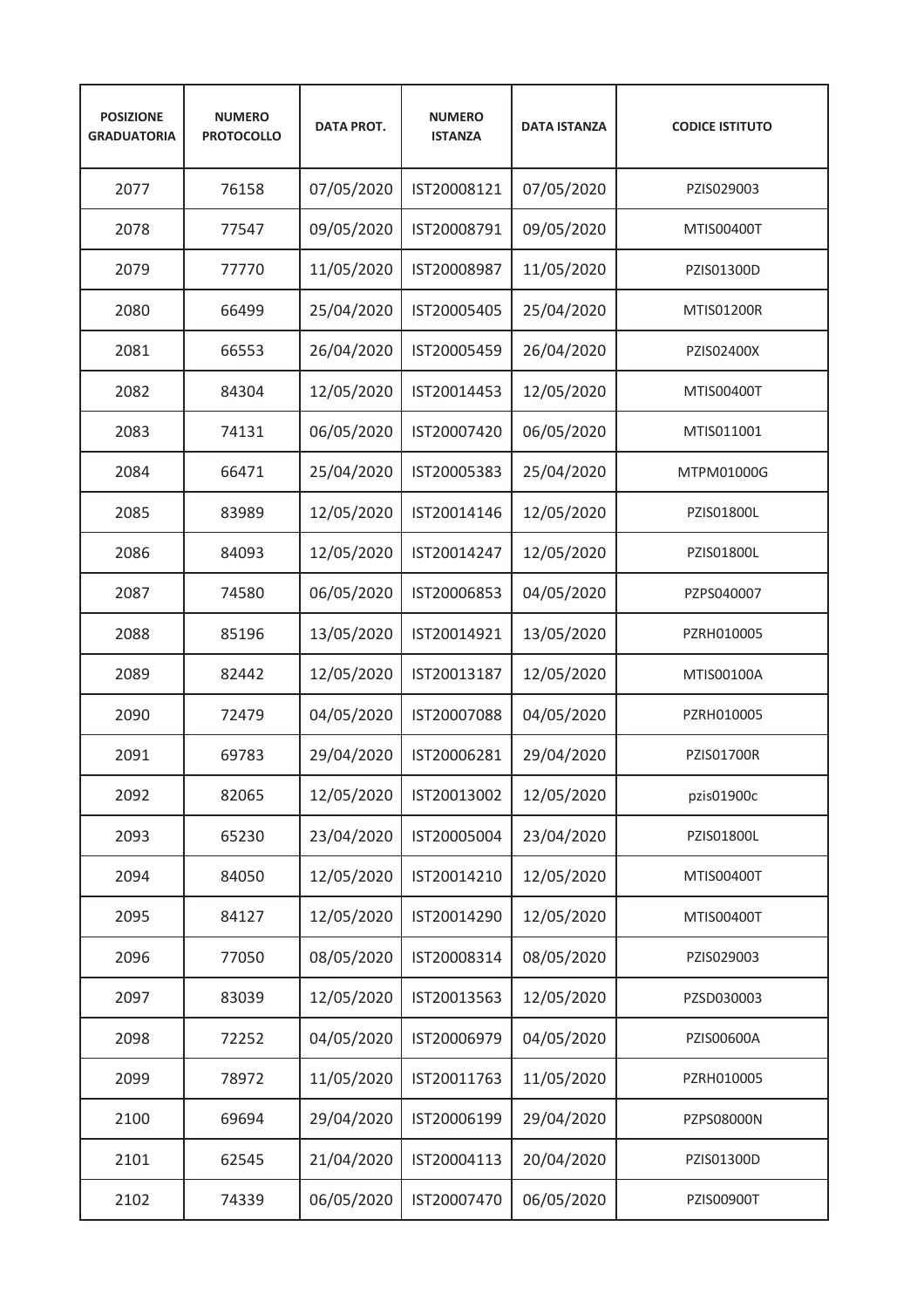| <b>POSIZIONE</b><br><b>GRADUATORIA</b> | <b>NUMERO</b><br><b>PROTOCOLLO</b> | <b>DATA PROT.</b> | <b>NUMERO</b><br><b>ISTANZA</b> | <b>DATA ISTANZA</b> | <b>CODICE ISTITUTO</b> |
|----------------------------------------|------------------------------------|-------------------|---------------------------------|---------------------|------------------------|
| 2103                                   | 61652                              | 20/04/2020        | IST20004074                     | 20/04/2020          | PZPS040007             |
| 2104                                   | 61715                              | 20/04/2020        | IST20004099                     | 20/04/2020          | PZIS02400X             |
| 2105                                   | 84007                              | 12/05/2020        | IST20014169                     | 12/05/2020          | MTIS01400C             |
| 2106                                   | 74757                              | 06/05/2020        | IST20007598                     | 06/05/2020          | <b>MTIS01200R</b>      |
| 2107                                   | 60832                              | 18/04/2020        | IST20003913                     | 18/04/2020          | PZIS00600A             |
| 2108                                   | 65342                              | 23/04/2020        | IST20005086                     | 23/04/2020          | PZIS02400X             |
| 2109                                   | 72197                              | 04/05/2020        | IST20006959                     | 04/05/2020          | PZPS040007             |
| 2110                                   | 62943                              | 21/04/2020        | IST20004411                     | 21/04/2020          | MTIS009001             |
| 2111                                   | 72180                              | 04/05/2020        | IST20006957                     | 04/05/2020          | MTIS01300L             |
| 2112                                   | 67612                              | 27/04/2020        | IST20005634                     | 27/04/2020          | MTPM01000G             |
| 2113                                   | 77649                              | 10/05/2020        | IST20008894                     | 10/05/2020          | MTPM01000G             |
| 2114                                   | 79980                              | 11/05/2020        | IST20012337                     | 11/05/2020          | PZPS12000V             |
| 2115                                   | 74732                              | 06/05/2020        | IST20007573                     | 06/05/2020          | PZRH010005             |
| 2116                                   | 84404                              | 13/05/2020        | IST20014533                     | 13/05/2020          | Pzis001007             |
| 2117                                   | 65147                              | 23/04/2020        | IST20004967                     | 23/04/2020          | PZIS028007             |
| 2118                                   | 82481                              | 12/05/2020        | IST20012582                     | 11/05/2020          | MTIS009001             |
| 2119                                   | 83207                              | 12/05/2020        | IST20013671                     | 12/05/2020          | MTIS01400C             |
| 2120                                   | 78917                              | 11/05/2020        | IST20011576                     | 11/05/2020          | MTPM01000G             |
| 2121                                   | 60764                              | 17/04/2020        | IST20003869                     | 17/04/2020          | PZPS12000V             |
| 2122                                   | 62213                              | 21/04/2020        | IST20004267                     | 21/04/2020          | PZIS016001             |
| 2123                                   | 83091                              | 12/05/2020        | IST20013596                     | 12/05/2020          | PZIS028007             |
| 2124                                   | 83183                              | 12/05/2020        | IST20013651                     | 12/05/2020          | PZIS02700B             |
| 2125                                   | 77605                              | 09/05/2020        | IST20008851                     | 09/05/2020          | PZIS00600A             |
| 2126                                   | 77628                              | 10/05/2020        | IST20008872                     | 10/05/2020          | MTTD020001             |
| 2127                                   | 74121                              | 06/05/2020        | IST20007419                     | 06/05/2020          | PZIS00600A             |
| 2128                                   | 77019                              | 08/05/2020        | IST20008287                     | 08/05/2020          | PZPS040007             |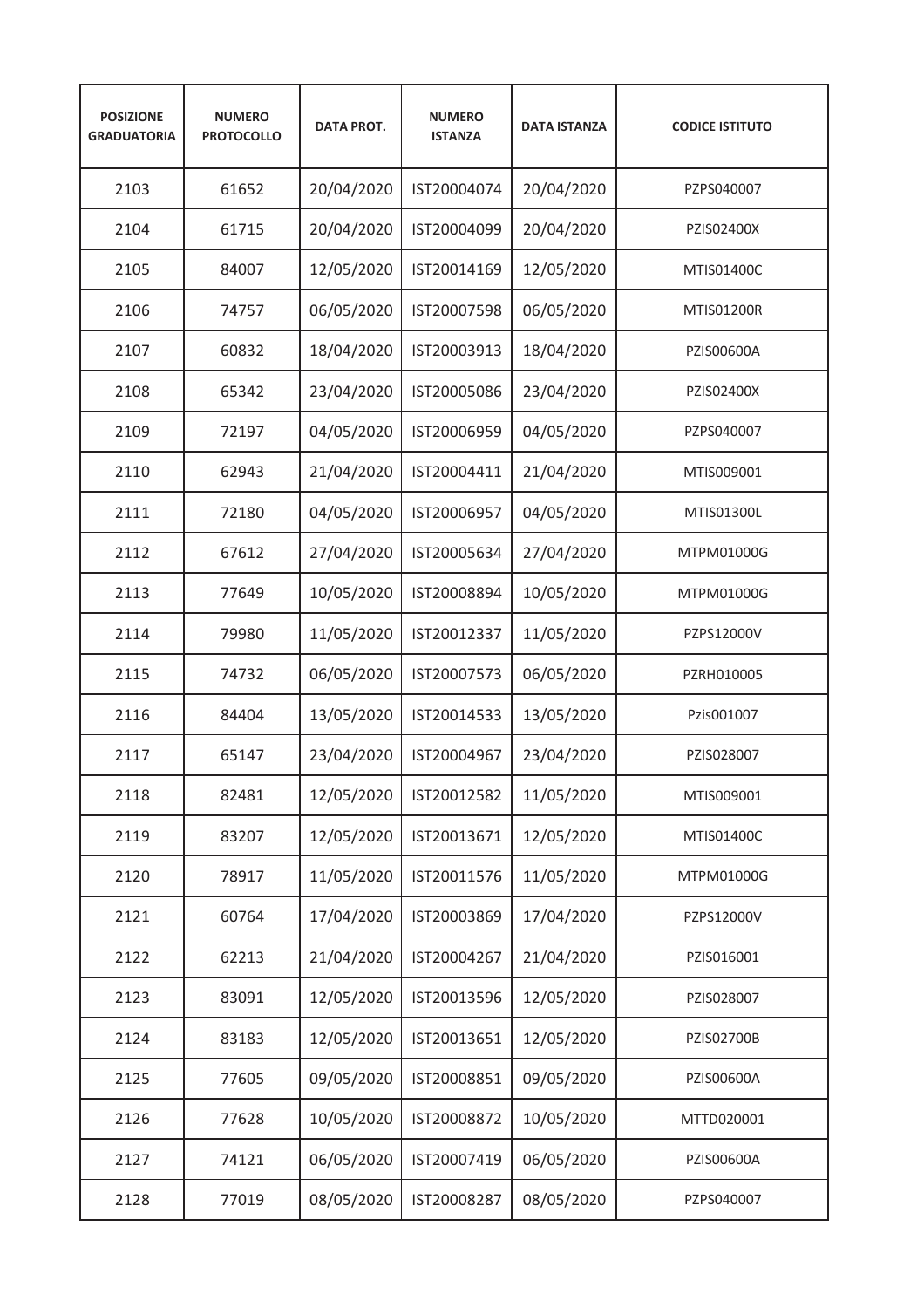| <b>POSIZIONE</b><br><b>GRADUATORIA</b> | <b>NUMERO</b><br><b>PROTOCOLLO</b> | <b>DATA PROT.</b> | <b>NUMERO</b><br><b>ISTANZA</b> | <b>DATA ISTANZA</b> | <b>CODICE ISTITUTO</b> |
|----------------------------------------|------------------------------------|-------------------|---------------------------------|---------------------|------------------------|
| 2129                                   | 65300                              | 23/04/2020        | IST20005048                     | 23/04/2020          | MTIS011001             |
| 2130                                   | 84241                              | 12/05/2020        | IST20014391                     | 12/05/2020          | PZPS040007             |
| 2131                                   | 72408                              | 04/05/2020        | IST20007037                     | 04/05/2020          | MTIS00400T             |
| 2132                                   | 60911                              | 19/04/2020        | IST20003983                     | 19/04/2020          | MTTD06000B             |
| 2133                                   | 65687                              | 24/04/2020        | IST20005107                     | 24/04/2020          | PZIS01800L             |
| 2134                                   | 66468                              | 25/04/2020        | IST20005381                     | 25/04/2020          | MTIS01400C             |
| 2135                                   | 77018                              | 08/05/2020        | IST20008295                     | 08/05/2020          | PZIS02400X             |
| 2136                                   | 70468                              | 30/04/2020        | IST20006392                     | 30/04/2020          | Pzis001007             |
| 2137                                   | 64003                              | 22/04/2020        | IST20004725                     | 22/04/2020          | <b>PZIS01700R</b>      |
| 2138                                   | 63955                              | 22/04/2020        | IST20004449                     | 21/04/2020          | <b>TAIS04300E</b>      |
| 2139                                   | 64023                              | 22/04/2020        | IST20004463                     | 21/04/2020          | MTIS01400C             |
| 2140                                   | 77092                              | 08/05/2020        | IST20008340                     | 08/05/2020          | PZSD030003             |
| 2141                                   | 64124                              | 22/04/2020        | IST20004625                     | 22/04/2020          | PZIS02400X             |
| 2142                                   | 84866                              | 13/05/2020        | IST20013368                     | 12/05/2020          | PZIS02400X             |
| 2143                                   | 63997                              | 22/04/2020        | IST20004720                     | 22/04/2020          | <b>PZIS00900T</b>      |
| 2144                                   | 79192                              | 11/05/2020        | IST20011974                     | 11/05/2020          | MTPM01000G             |
| 2145                                   | 74597                              | 06/05/2020        | IST20007524                     | 06/05/2020          | PZIS01800L             |
| 2146                                   | 78981                              | 11/05/2020        | IST20011790                     | 11/05/2020          | MTPM01000G             |
| 2147                                   | 62929                              | 21/04/2020        | IST20004406                     | 21/04/2020          | PZIS029003             |
| 2148                                   | 62977                              | 21/04/2020        | IST20004433                     | 21/04/2020          | PZTD02602V             |
| 2149                                   | 74754                              | 06/05/2020        | IST20007596                     | 06/05/2020          | PZIS007006             |
| 2150                                   | 65276                              | 23/04/2020        | IST20005029                     | 23/04/2020          | MTIS016004             |
| 2151                                   | 65285                              | 23/04/2020        | IST20005039                     | 23/04/2020          | MTIS016004             |
| 2152                                   | 74942                              | 06/05/2020        | IST20007771                     | 06/05/2020          | SAIS011002             |
| 2153                                   | 70124                              | 30/04/2020        | IST20006308                     | 30/04/2020          | PZIS02400X             |
| 2154                                   | 70137                              | 30/04/2020        | IST20006312                     | 30/04/2020          | PZIS02400X             |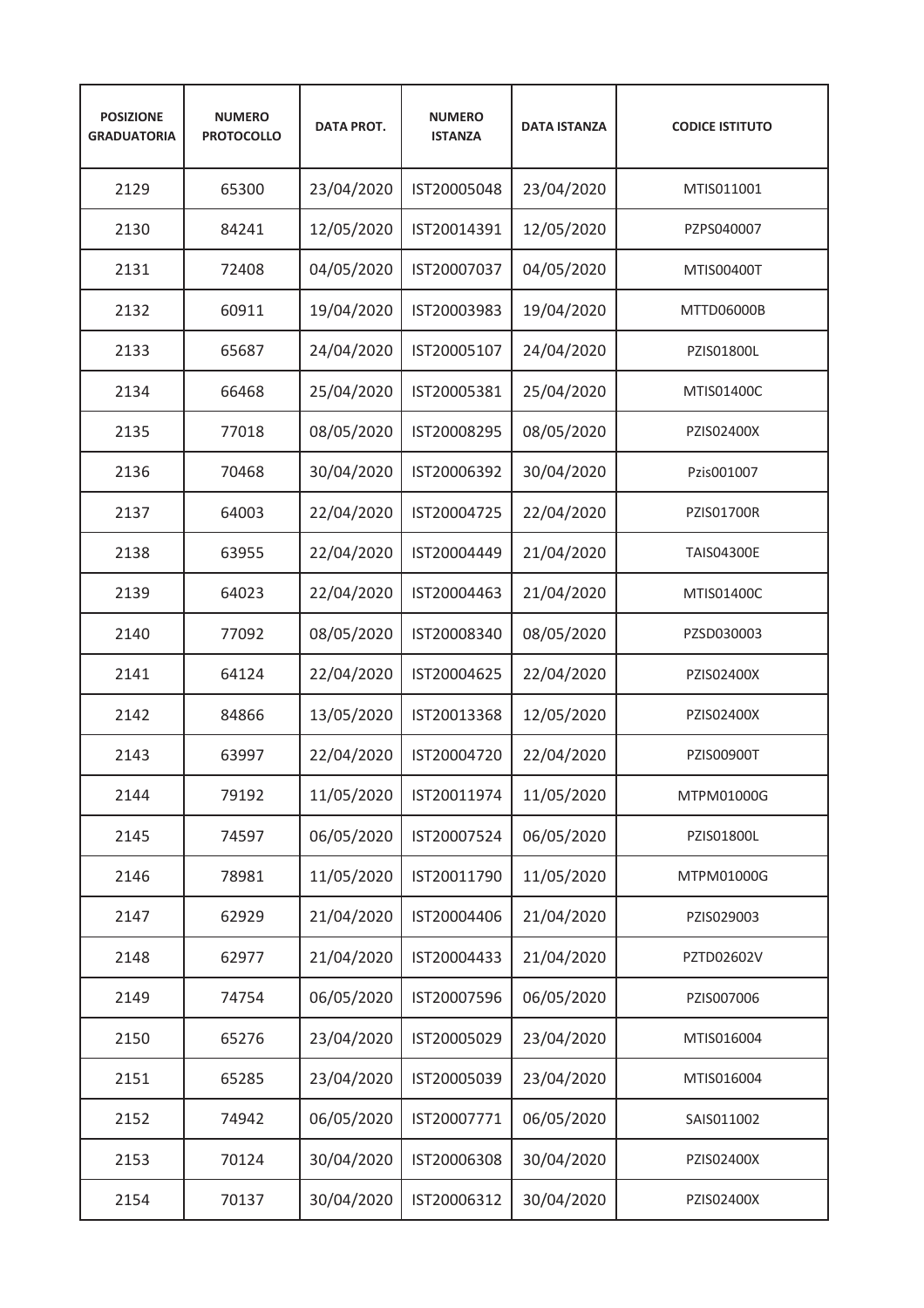| <b>POSIZIONE</b><br><b>GRADUATORIA</b> | <b>NUMERO</b><br><b>PROTOCOLLO</b> | <b>DATA PROT.</b> | <b>NUMERO</b><br><b>ISTANZA</b> | <b>DATA ISTANZA</b> | <b>CODICE ISTITUTO</b> |
|----------------------------------------|------------------------------------|-------------------|---------------------------------|---------------------|------------------------|
| 2155                                   | 62985                              | 21/04/2020        | IST20004434                     | 21/04/2020          | MTIS01200R             |
| 2156                                   | 83274                              | 12/05/2020        | IST20013537                     | 12/05/2020          | <b>PZIS00900T</b>      |
| 2157                                   | 69324                              | 29/04/2020        | IST20006073                     | 29/04/2020          | MTIS01700X             |
| 2158                                   | 74097                              | 06/05/2020        | IST20007414                     | 06/05/2020          | MTIS01800Q             |
| 2159                                   | 71166                              | 03/05/2020        | IST20006789                     | 03/05/2020          | PZIS022008             |
| 2160                                   | 69737                              | 29/04/2020        | IST20006235                     | 29/04/2020          | MTIS01700X             |
| 2161                                   | 85194                              | 13/05/2020        | IST20014918                     | 13/05/2020          | PZIS029003             |
| 2162                                   | 70772                              | 30/04/2020        | IST20006494                     | 30/04/2020          | PZPS040007             |
| 2163                                   | 84099                              | 12/05/2020        | IST20013608                     | 12/05/2020          | PZIS01100T             |
| 2164                                   | 84214                              | 12/05/2020        | IST20014367                     | 12/05/2020          | PZIS01100T             |
| 2165                                   | 64014                              | 22/04/2020        | IST20004736                     | 22/04/2020          | MTIS011001             |
| 2166                                   | 66588                              | 26/04/2020        | IST20005477                     | 26/04/2020          | MTIS011001             |
| 2167                                   | 67804                              | 27/04/2020        | IST20005735                     | 27/04/2020          | MTIS00100A             |
| 2168                                   | 65353                              | 23/04/2020        | IST20005095                     | 23/04/2020          | MTIS011001             |
| 2169                                   | 71672                              | 04/05/2020        | IST20006875                     | 04/05/2020          | MTIS00100A             |
| 2170                                   | 76085                              | 07/05/2020        | IST20008057                     | 07/05/2020          | MTIS01800Q             |
| 2171                                   | 83315                              | 12/05/2020        | IST20013272                     | 12/05/2020          | PZIS02400X             |
| 2172                                   | 61647                              | 20/04/2020        | IST20003895                     | 17/04/2020          | PZIS02400X             |
| 2173                                   | 72414                              | 04/05/2020        | IST20007041                     | 04/05/2020          | PZIS01800L             |
| 2174                                   | 84369                              | 12/05/2020        | IST20014510                     | 12/05/2020          | MTIS01700X             |
| 2175                                   | 76845                              | 08/05/2020        | IST20008235                     | 08/05/2020          | MTIS01300L             |
| 2176                                   | 70473                              | 30/04/2020        | IST20006393                     | 30/04/2020          | PZPS08000N             |
| 2177                                   | 70843                              | 01/05/2020        | IST20006538                     | 01/05/2020          | MTTD06000B             |
| 2178                                   | 77506                              | 09/05/2020        | IST20008645                     | 09/05/2020          | PZIS022008             |
| 2179                                   | 69610                              | 29/04/2020        | IST20006144                     | 29/04/2020          | MTIS01300L             |
| 2180                                   | 84114                              | 12/05/2020        | IST20014270                     | 12/05/2020          | PZIS022008             |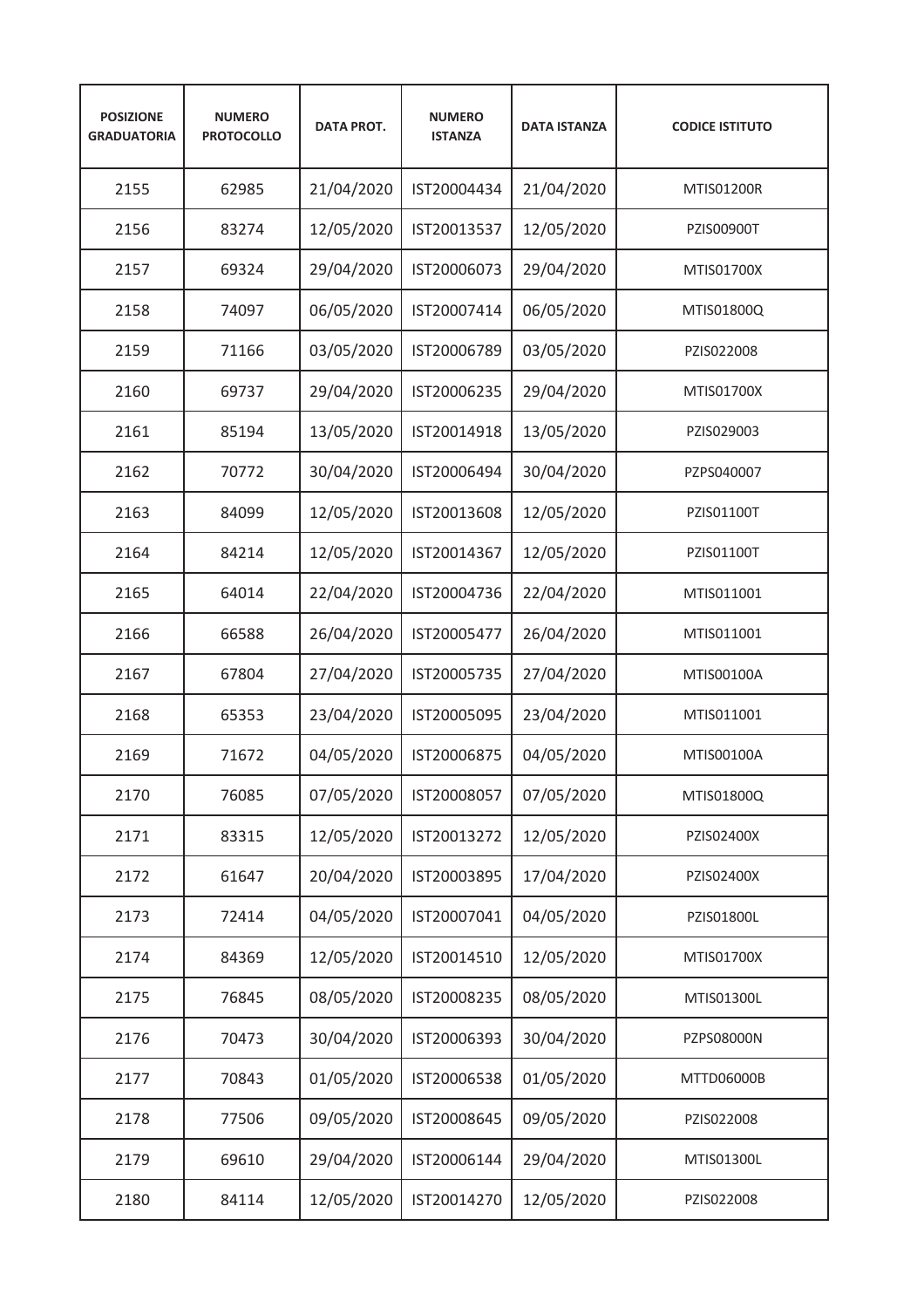| <b>POSIZIONE</b><br><b>GRADUATORIA</b> | <b>NUMERO</b><br><b>PROTOCOLLO</b> | <b>DATA PROT.</b> | <b>NUMERO</b><br><b>ISTANZA</b> | <b>DATA ISTANZA</b> | <b>CODICE ISTITUTO</b> |
|----------------------------------------|------------------------------------|-------------------|---------------------------------|---------------------|------------------------|
| 2181                                   | 62919                              | 21/04/2020        | IST20004387                     | 21/04/2020          | PZIS00900T             |
| 2182                                   | 63057                              | 21/04/2020        | IST20004489                     | 21/04/2020          | PZIS00900T             |
| 2183                                   | 75537                              | 07/05/2020        | IST20007876                     | 07/05/2020          | MTIS011001             |
| 2184                                   | 84944                              | 13/05/2020        | IST20014719                     | 13/05/2020          | <b>PZTF06000E</b>      |
| 2185                                   | 79651                              | 11/05/2020        | IST20012036                     | 11/05/2020          | MTTD06000B             |
| 2186                                   | 73746                              | 05/05/2020        | IST20007277                     | 05/05/2020          | MTIS01700X             |
| 2187                                   | 77584                              | 09/05/2020        | IST20008829                     | 09/05/2020          | PZRA010001             |
| 2188                                   | 79924                              | 11/05/2020        | IST20012167                     | 11/05/2020          | PZIS029003             |
| 2189                                   | 75880                              | 07/05/2020        | IST20007960                     | 07/05/2020          | MTPS01000E             |
| 2190                                   | 61970                              | 20/04/2020        | IST20004241                     | 20/04/2020          | <b>PZPS08000N</b>      |
| 2191                                   | 71133                              | 03/05/2020        | IST20006772                     | 03/05/2020          | PZPS040007             |
| 2192                                   | 71138                              | 03/05/2020        | IST20006778                     | 03/05/2020          | <b>PZRI04000C</b>      |
| 2193                                   | 70975                              | 02/05/2020        | IST20006621                     | 02/05/2020          | PZIS02400X             |
| 2194                                   | 70992                              | 02/05/2020        | IST20006638                     | 02/05/2020          | PZRH010005             |
| 2195                                   | 69118                              | 29/04/2020        | IST20006029                     | 29/04/2020          | MTIS011001             |
| 2196                                   | 74528                              | 06/05/2020        | IST20007504                     | 06/05/2020          | MTIS01200R             |
| 2197                                   | 84915                              | 13/05/2020        | IST20014728                     | 13/05/2020          | MTIS01200R             |
| 2198                                   | 77188                              | 08/05/2020        | IST20008424                     | 08/05/2020          | PZIS001007             |
| 2199                                   | 84773                              | 13/05/2020        | IST20014690                     | 13/05/2020          | PZIS00900T             |
| 2200                                   | 84798                              | 13/05/2020        | IST20014706                     | 13/05/2020          | PZIS00900T             |
| 2201                                   | 66516                              | 25/04/2020        | IST20005307                     | 24/04/2020          | MTIS01400C             |
| 2202                                   | 68922                              | 28/04/2020        | IST20006009                     | 28/04/2020          | MTIS00400T             |
| 2203                                   | 80022                              | 11/05/2020        | IST20012403                     | 11/05/2020          | Pzis001007             |
| 2204                                   | 66538                              | 26/04/2020        | IST20005442                     | 26/04/2020          | PZSD030003             |
| 2205                                   | 65330                              | 23/04/2020        | IST20005074                     | 23/04/2020          | PZIS01300D             |
| 2206                                   | 73525                              | 05/05/2020        | IST20007227                     | 05/05/2020          | PZIS022008             |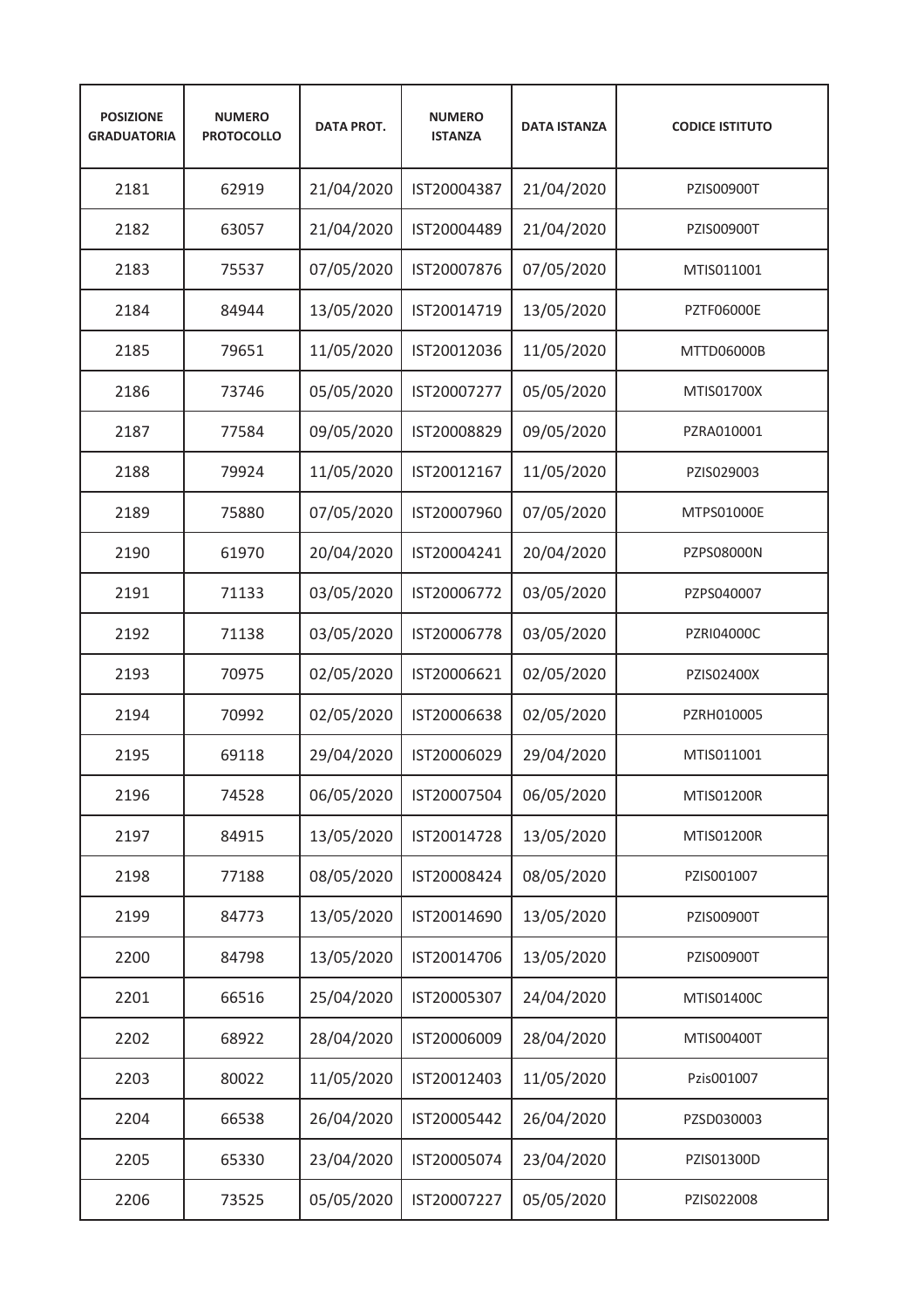| <b>POSIZIONE</b><br><b>GRADUATORIA</b> | <b>NUMERO</b><br><b>PROTOCOLLO</b> | <b>DATA PROT.</b> | <b>NUMERO</b><br><b>ISTANZA</b> | <b>DATA ISTANZA</b> | <b>CODICE ISTITUTO</b> |
|----------------------------------------|------------------------------------|-------------------|---------------------------------|---------------------|------------------------|
| 2207                                   | 85112                              | 13/05/2020        | IST20014871                     | 13/05/2020          | PZIS00600A             |
| 2208                                   | 77692                              | 10/05/2020        | IST20008945                     | 10/05/2020          | <b>MTIS01200R</b>      |
| 2209                                   | 77697                              | 10/05/2020        | IST20008951                     | 10/05/2020          | MTPS01000E             |
| 2210                                   | 83292                              | 12/05/2020        | IST20013727                     | 12/05/2020          | PZRA010001             |
| 2211                                   | 66172                              | 24/04/2020        | IST20005181                     | 24/04/2020          | PZPS08000N             |
| 2212                                   | 76890                              | 08/05/2020        | IST20008245                     | 08/05/2020          | <b>PZRI04000C</b>      |
| 2213                                   | 77592                              | 09/05/2020        | IST20008835                     | 09/05/2020          | PZRA010001             |
| 2214                                   | 77596                              | 09/05/2020        | IST20008841                     | 09/05/2020          | <b>PZPS08000N</b>      |
| 2215                                   | 73823                              | 05/05/2020        | IST20007322                     | 05/05/2020          | <b>PZIS01700R</b>      |
| 2216                                   | 69761                              | 29/04/2020        | IST20006253                     | 29/04/2020          | MTIS016004             |
| 2217                                   | 81826                              | 12/05/2020        | IST20012912                     | 12/05/2020          | MTIS009001             |
| 2218                                   | 60783                              | 17/04/2020        | IST20003883                     | 17/04/2020          | MTIS011001             |
| 2219                                   | 74769                              | 06/05/2020        | IST20007605                     | 06/05/2020          | PZSD030003             |
| 2220                                   | 84887                              | 13/05/2020        | IST20014765                     | 13/05/2020          | PZIS022008             |
| 2221                                   | 73804                              | 05/05/2020        | IST20007313                     | 05/05/2020          | MTIS00400T             |
| 2222                                   | 75332                              | 07/05/2020        | IST20007845                     | 07/05/2020          | Pzis001007             |
| 2223                                   | 80064                              | 11/05/2020        | IST20011260                     | 11/05/2020          | PZIS002003             |
| 2224                                   | 71075                              | 03/05/2020        | IST20006721                     | 03/05/2020          | PZIS01700R             |
| 2225                                   | 67746                              | 27/04/2020        | IST20005664                     | 27/04/2020          | MTIS011001             |
| 2226                                   | 76074                              | 07/05/2020        | IST20008045                     | 07/05/2020          | MTIS002006             |
| 2227                                   | 83690                              | 12/05/2020        | IST20013957                     | 12/05/2020          | MTIS01200R             |
| 2228                                   | 76009                              | 07/05/2020        | IST20007998                     | 07/05/2020          | MTIS009001             |
| 2229                                   | 74601                              | 06/05/2020        | IST20007527                     | 06/05/2020          | MTIS016004             |
| 2230                                   | 82460                              | 12/05/2020        | IST20013193                     | 12/05/2020          | pzis01900c             |
| 2231                                   | 67541                              | 27/04/2020        | IST20005291                     | 24/04/2020          | MTIS01400C             |
| 2232                                   | 62867                              | 21/04/2020        | IST20004382                     | 21/04/2020          | PZPS040007             |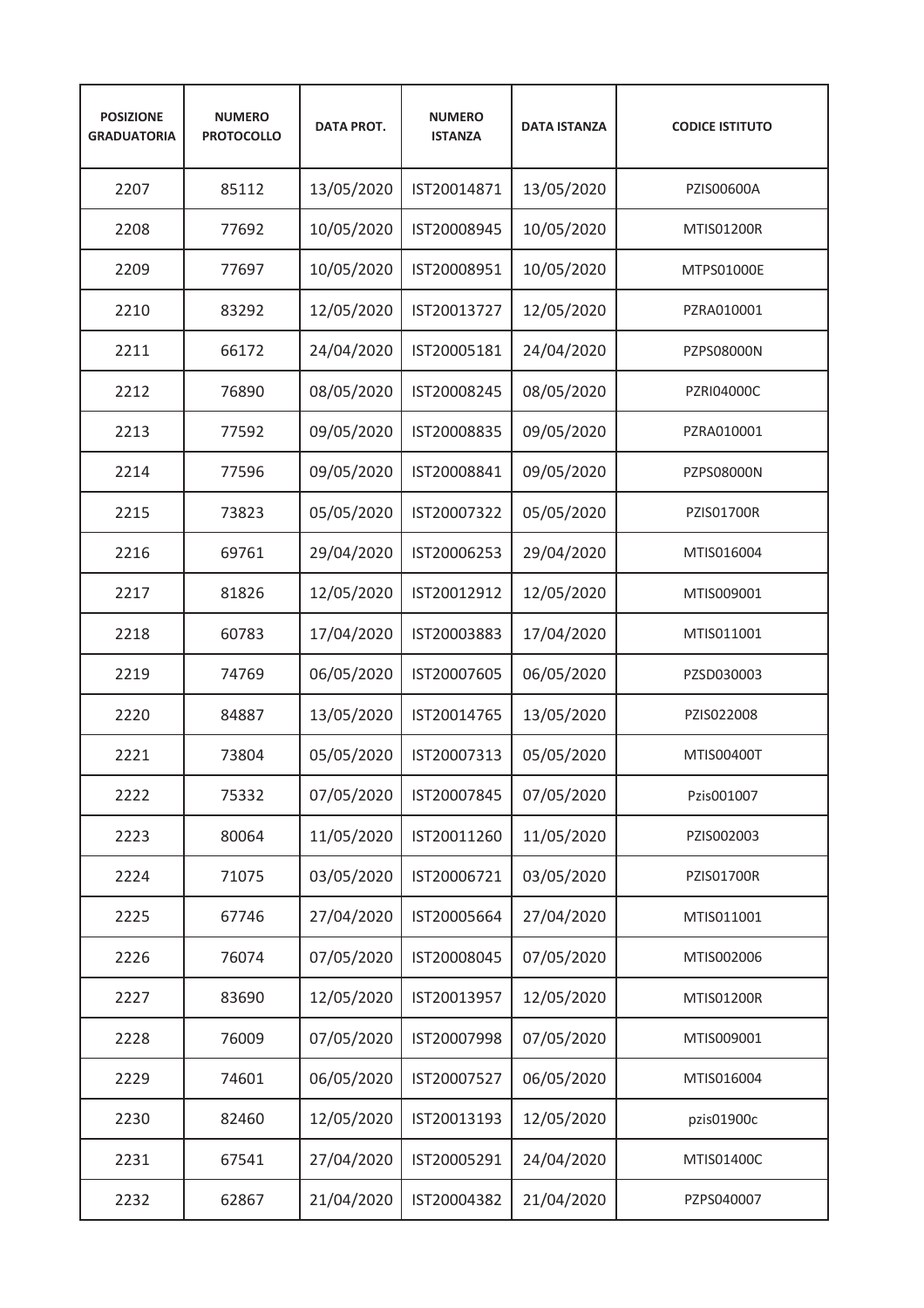| <b>POSIZIONE</b><br><b>GRADUATORIA</b> | <b>NUMERO</b><br><b>PROTOCOLLO</b> | <b>DATA PROT.</b> | <b>NUMERO</b><br><b>ISTANZA</b> | <b>DATA ISTANZA</b> | <b>CODICE ISTITUTO</b> |
|----------------------------------------|------------------------------------|-------------------|---------------------------------|---------------------|------------------------|
| 2233                                   | 75673                              | 07/05/2020        | IST20007213                     | 05/05/2020          | MTTD06000B             |
| 2234                                   | 74432                              | 06/05/2020        | IST20007485                     | 06/05/2020          | <b>PZRI04000C</b>      |
| 2235                                   | 74457                              | 06/05/2020        | IST20007493                     | 06/05/2020          | PZPS08000N             |
| 2236                                   | 78843                              | 11/05/2020        | IST20011335                     | 11/05/2020          | PZIS01800L             |
| 2237                                   | 64815                              | 23/04/2020        | IST20004603                     | 22/04/2020          | <b>MTIS01200R</b>      |
| 2238                                   | 76076                              | 07/05/2020        | IST20008049                     | 07/05/2020          | <b>MTIS01200R</b>      |
| 2239                                   | 69731                              | 29/04/2020        | IST20006231                     | 29/04/2020          | MTPM01000G             |
| 2240                                   | 69741                              | 29/04/2020        | IST20006239                     | 29/04/2020          | MTPM01000G             |
| 2241                                   | 77679                              | 10/05/2020        | IST20008928                     | 10/05/2020          | PZRI04000C             |
| 2242                                   | 77663                              | 10/05/2020        | IST20008910                     | 10/05/2020          | PZIS01800L             |
| 2243                                   | 69593                              | 29/04/2020        | IST20006134                     | 29/04/2020          | PZRH010005             |
| 2244                                   | 65196                              | 23/04/2020        | IST20004989                     | 23/04/2020          | PZRH010005             |
| 2245                                   | 80946                              | 11/05/2020        | IST20012704                     | 11/05/2020          | PZIS01800L             |
| 2246                                   | 70658                              | 30/04/2020        | IST20006431                     | 30/04/2020          | MTIS009001             |
| 2247                                   | 83880                              | 12/05/2020        | IST20013459                     | 12/05/2020          | MTIS01700X             |
| 2248                                   | 83883                              | 12/05/2020        | IST20013306                     | 12/05/2020          | MTIS01700X             |
| 2249                                   | 72112                              | 04/05/2020        | IST20006949                     | 04/05/2020          | <b>MTIS01200R</b>      |
| 2250                                   | 66721                              | 27/04/2020        | IST20005484                     | 27/04/2020          | PZIS01700R             |
| 2251                                   | 75651                              | 07/05/2020        | IST20007905                     | 07/05/2020          | MTTD06000B             |
| 2252                                   | 68874                              | 28/04/2020        | IST20005729                     | 27/04/2020          | PZIS028007             |
| 2253                                   | 76091                              | 07/05/2020        | IST20008064                     | 07/05/2020          | MTPM01000G             |
| 2254                                   | 81857                              | 12/05/2020        | IST20012930                     | 12/05/2020          | PZIS029003             |
| 2255                                   | 85154                              | 13/05/2020        | IST20014892                     | 13/05/2020          | PZIS029003             |
| 2256                                   | 84911                              | 13/05/2020        | IST20014766                     | 13/05/2020          | PZIS031003             |
| 2257                                   | 62930                              | 21/04/2020        | IST20004407                     | 21/04/2020          | pzis01900c             |
| 2258                                   | 77074                              | 08/05/2020        | IST20008330                     | 08/05/2020          | MTIS00100A             |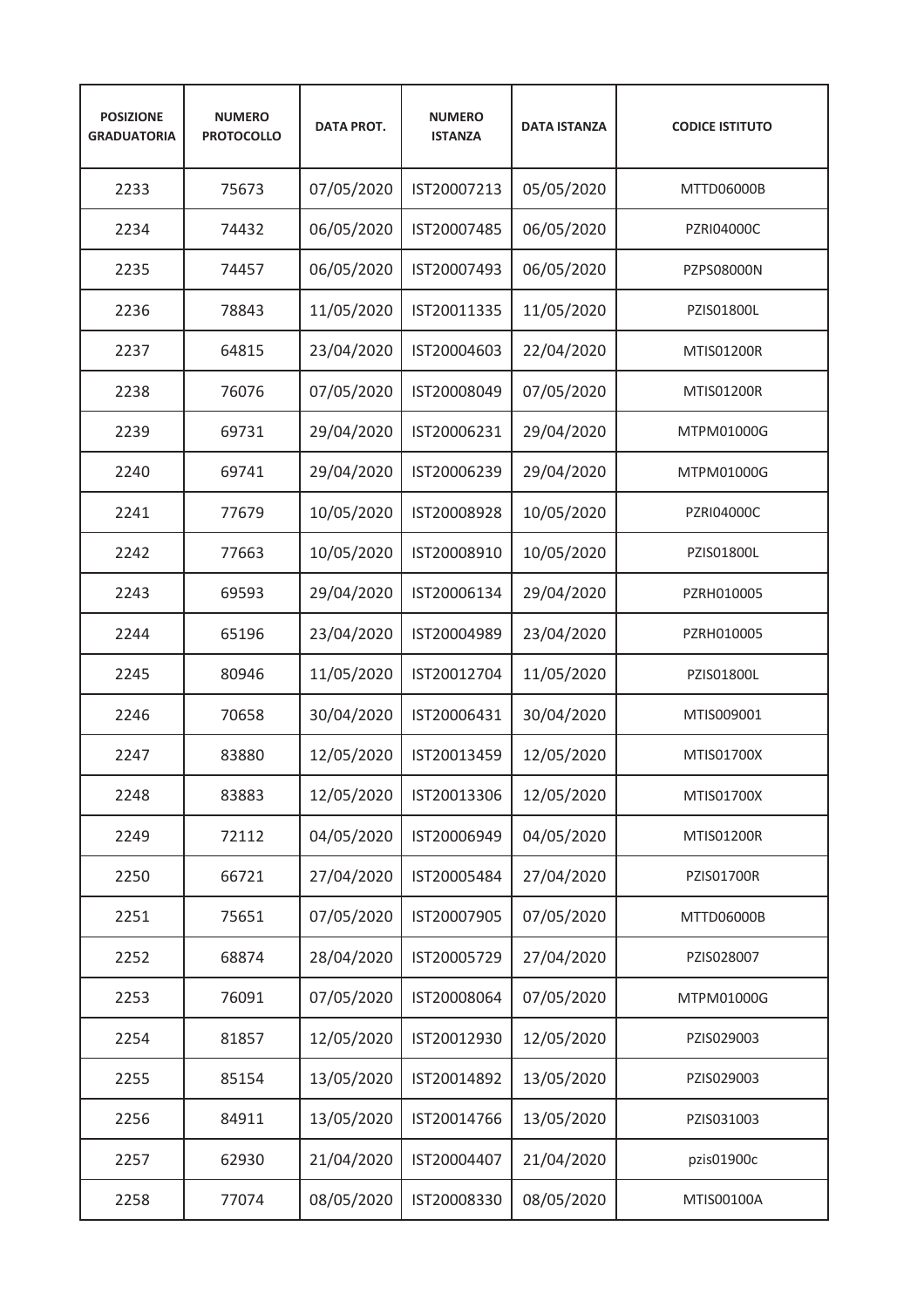| <b>POSIZIONE</b><br><b>GRADUATORIA</b> | <b>NUMERO</b><br><b>PROTOCOLLO</b> | <b>DATA PROT.</b> | <b>NUMERO</b><br><b>ISTANZA</b> | <b>DATA ISTANZA</b> | <b>CODICE ISTITUTO</b> |
|----------------------------------------|------------------------------------|-------------------|---------------------------------|---------------------|------------------------|
| 2259                                   | 73229                              | 05/05/2020        | IST20007157                     | 05/05/2020          | PZIS022008             |
| 2260                                   | 79012                              | 11/05/2020        | IST20011892                     | 11/05/2020          | MTPM01500P             |
| 2261                                   | 75949                              | 07/05/2020        | IST20007975                     | 07/05/2020          | PZIS022008             |
| 2262                                   | 83865                              | 12/05/2020        | IST20014054                     | 12/05/2020          | MTIS011001             |
| 2263                                   | 69730                              | 29/04/2020        | IST20006230                     | 29/04/2020          | <b>MTIS01200R</b>      |
| 2264                                   | 69738                              | 29/04/2020        | IST20006237                     | 29/04/2020          | <b>MTIS01200R</b>      |
| 2265                                   | 70752                              | 30/04/2020        | IST20006488                     | 30/04/2020          | MTIS01800Q             |
| 2266                                   | 69522                              | 29/04/2020        | IST20006111                     | 29/04/2020          | <b>PZIS00900T</b>      |
| 2267                                   | 76750                              | 08/05/2020        | IST20008217                     | 08/05/2020          | PZIS00900T             |
| 2268                                   | 64083                              | 22/04/2020        | IST20004793                     | 22/04/2020          | MTIS009001             |
| 2269                                   | 67757                              | 27/04/2020        | IST20005696                     | 27/04/2020          | MTIS01400C             |
| 2270                                   | 77402                              | 09/05/2020        | IST20008581                     | 09/05/2020          | PZIS001007             |
| 2271                                   | 76665                              | 08/05/2020        | IST20007875                     | 07/05/2020          | PZIS022008             |
| 2272                                   | 76044                              | 07/05/2020        | IST20008020                     | 07/05/2020          | PZPS12000V             |
| 2273                                   | 63984                              | 22/04/2020        | IST20004712                     | 22/04/2020          | PZIS029003             |
| 2274                                   | 75703                              | 07/05/2020        | IST20007915                     | 07/05/2020          | PZIS022008             |
| 2275                                   | 73736                              | 05/05/2020        | IST20007275                     | 05/05/2020          | PZIS02400X             |
| 2276                                   | 65358                              | 23/04/2020        | IST20005096                     | 23/04/2020          | PZIS01100T             |
| 2277                                   | 62844                              | 21/04/2020        | IST20004378                     | 21/04/2020          | PZIS002003             |
| 2278                                   | 64809                              | 23/04/2020        | IST20004892                     | 23/04/2020          | PZIS028007             |
| 2279                                   | 69673                              | 29/04/2020        | IST20006181                     | 29/04/2020          | MTIS01700X             |
| 2280                                   | 84845                              | 13/05/2020        | IST20013824                     | 12/05/2020          | MTIS01700X             |
| 2281                                   | 61424                              | 20/04/2020        | IST20004062                     | 20/04/2020          | MTIS01400C             |
| 2282                                   | 73824                              | 05/05/2020        | IST20007324                     | 05/05/2020          | MTIS00400T             |
| 2283                                   | 74798                              | 06/05/2020        | IST20007623                     | 06/05/2020          | MTIS009001             |
| 2284                                   | 76993                              | 08/05/2020        | IST20008281                     | 08/05/2020          | MTIS011001             |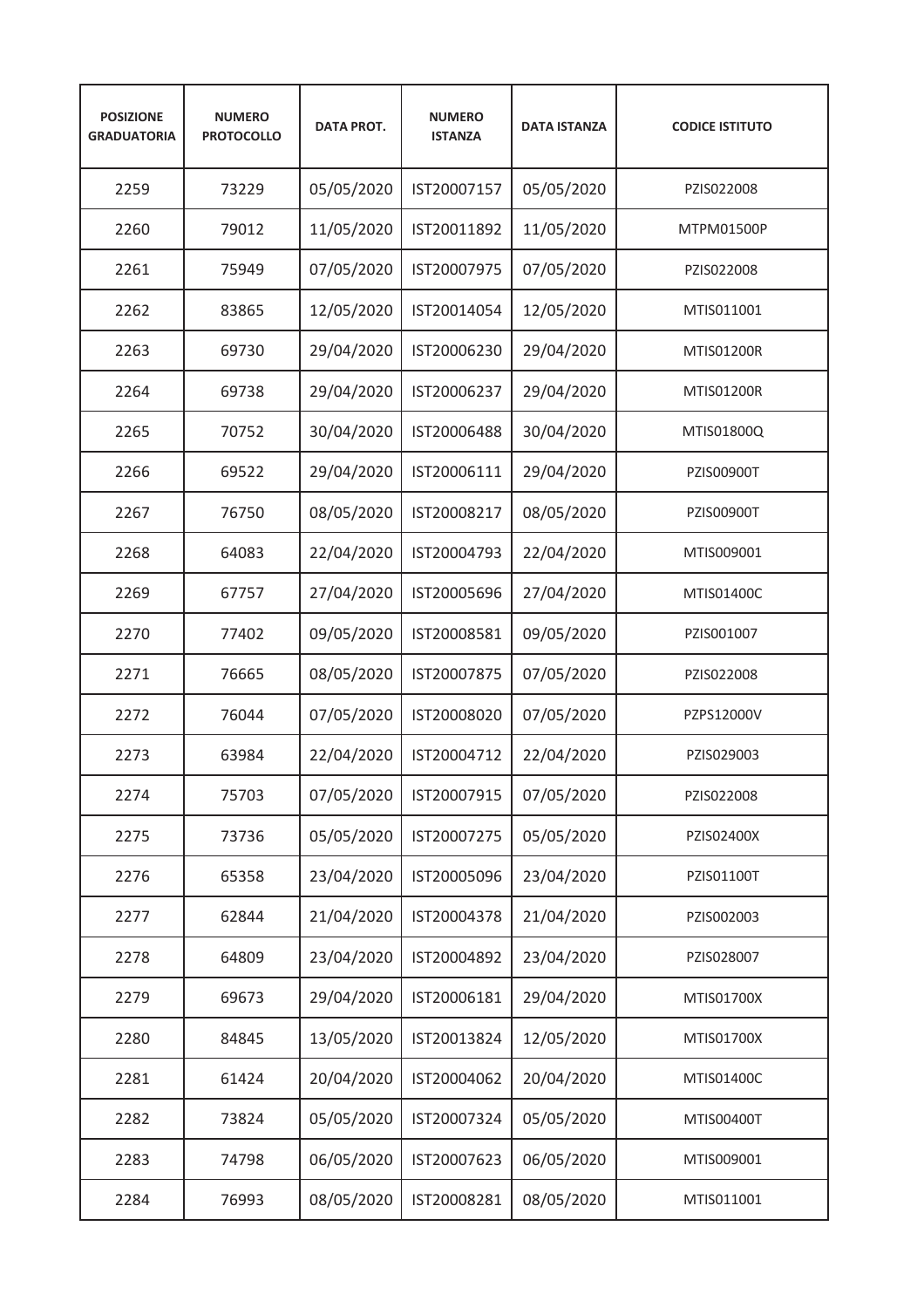| <b>POSIZIONE</b><br><b>GRADUATORIA</b> | <b>NUMERO</b><br><b>PROTOCOLLO</b> | <b>DATA PROT.</b> | <b>NUMERO</b><br><b>ISTANZA</b> | <b>DATA ISTANZA</b> | <b>CODICE ISTITUTO</b> |
|----------------------------------------|------------------------------------|-------------------|---------------------------------|---------------------|------------------------|
| 2285                                   | 66166                              | 24/04/2020        | IST20005177                     | 24/04/2020          | PZPS12000V             |
| 2286                                   | 74209                              | 06/05/2020        | IST20007442                     | 06/05/2020          | PZIS02400X             |
| 2287                                   | 70890                              | 01/05/2020        | IST20006559                     | 01/05/2020          | MTIS01700X             |
| 2288                                   | 70899                              | 01/05/2020        | IST20006568                     | 01/05/2020          | MTIS01700X             |
| 2289                                   | 64907                              | 23/04/2020        | IST20004914                     | 23/04/2020          | MTIS00100A             |
| 2290                                   | 66245                              | 24/04/2020        | IST20005206                     | 24/04/2020          | <b>PZIS02700B</b>      |
| 2291                                   | 83855                              | 12/05/2020        | IST20011404                     | 11/05/2020          | MTPS01000E             |
| 2292                                   | 84982                              | 13/05/2020        | IST20014811                     | 13/05/2020          | PZIS029003             |
| 2293                                   | 84388                              | 13/05/2020        | IST20014538                     | 13/05/2020          | pzis01900c             |
| 2294                                   | 84393                              | 13/05/2020        | IST20014545                     | 13/05/2020          | pzis01900c             |
| 2295                                   | 66369                              | 24/04/2020        | IST20005297                     | 24/04/2020          | <b>MTIS01200R</b>      |
| 2296                                   | 73535                              | 05/05/2020        | IST20006695                     | 02/05/2020          | MTIS009001             |
| 2297                                   | 68509                              | 28/04/2020        | IST20005852                     | 28/04/2020          | MTIS01400C             |
| 2298                                   | 66254                              | 24/04/2020        | IST20005213                     | 24/04/2020          | MTIS01400C             |
| 2299                                   | 76632                              | 08/05/2020        | IST20008195                     | 08/05/2020          | PZIS022008             |
| 2300                                   | 83224                              | 12/05/2020        | IST20013695                     | 12/05/2020          | PZPS08000N             |
| 2301                                   | 84244                              | 12/05/2020        | IST20014393                     | 12/05/2020          | PZRA010001             |
| 2302                                   | 77205                              | 08/05/2020        | IST20008436                     | 08/05/2020          | MTIS009001             |
| 2303                                   | 70577                              | 30/04/2020        | IST20006413                     | 30/04/2020          | MTIS00100A             |
| 2304                                   | 76163                              | 07/05/2020        | IST20008128                     | 07/05/2020          | MTPM01000G             |
| 2305                                   | 68526                              | 28/04/2020        | IST20005860                     | 28/04/2020          | pzis01900c             |
| 2306                                   | 64051                              | 22/04/2020        | IST20004594                     | 22/04/2020          | MTIS01400C             |
| 2307                                   | 69258                              | 29/04/2020        | IST20006053                     | 29/04/2020          | MTIS00100A             |
| 2308                                   | 69742                              | 29/04/2020        | IST20006240                     | 29/04/2020          | MTIS00100A             |
| 2309                                   | 61968                              | 20/04/2020        | IST20004240                     | 20/04/2020          | MTPS01000E             |
| 2310                                   | 82194                              | 12/05/2020        | IST20013078                     | 12/05/2020          | MTIS01800Q             |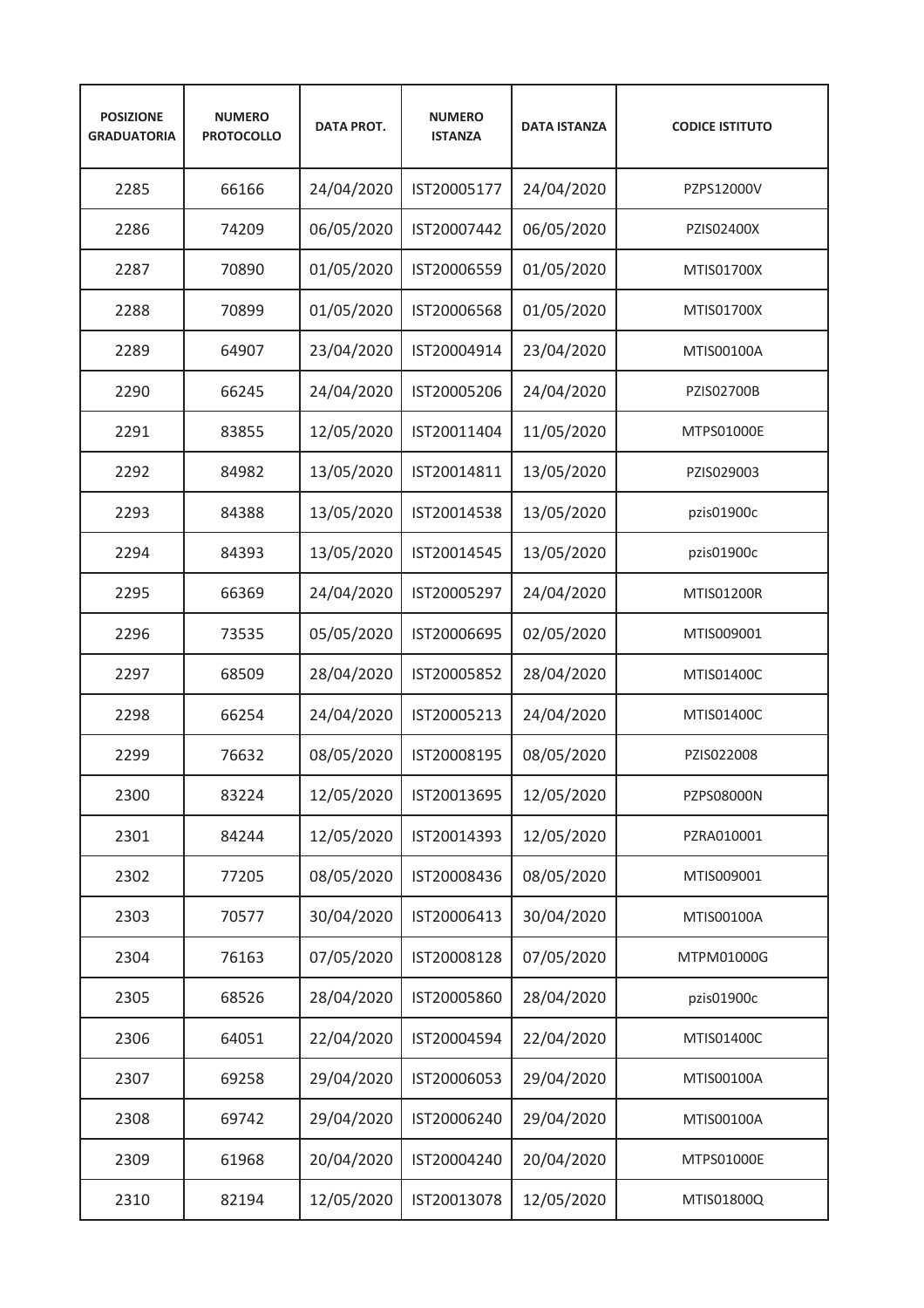| <b>POSIZIONE</b><br><b>GRADUATORIA</b> | <b>NUMERO</b><br><b>PROTOCOLLO</b> | <b>DATA PROT.</b> | <b>NUMERO</b><br><b>ISTANZA</b> | <b>DATA ISTANZA</b> | <b>CODICE ISTITUTO</b> |
|----------------------------------------|------------------------------------|-------------------|---------------------------------|---------------------|------------------------|
| 2311                                   | 65570                              | 24/04/2020        | IST20004928                     | 23/04/2020          | MTIS011001             |
| 2312                                   | 74495                              | 06/05/2020        | IST20007499                     | 06/05/2020          | MTIS00400T             |
| 2313                                   | 69707                              | 29/04/2020        | IST20006207                     | 29/04/2020          | <b>TAIS04300E</b>      |
| 2314                                   | 67813                              | 27/04/2020        | IST20005744                     | 27/04/2020          | PZPS12000V             |
| 2315                                   | 73828                              | 05/05/2020        | IST20007325                     | 05/05/2020          | MTIS01700X             |
| 2316                                   | 73838                              | 05/05/2020        | IST20007335                     | 05/05/2020          | MTIS00100A             |
| 2317                                   | 60904                              | 19/04/2020        | IST20003976                     | 19/04/2020          | PZIS01800L             |
| 2318                                   | 78802                              | 11/05/2020        | IST20011224                     | 11/05/2020          | <b>PZIS00900T</b>      |
| 2319                                   | 77714                              | 10/05/2020        | IST20008969                     | 10/05/2020          | <b>MTIS01700X</b>      |
| 2320                                   | 77725                              | 10/05/2020        | IST20008979                     | 10/05/2020          | MTIS01700X             |
| 2321                                   | 63899                              | 22/04/2020        | IST20004663                     | 22/04/2020          | MTTD020001             |
| 2322                                   | 78867                              | 11/05/2020        | IST20011431                     | 11/05/2020          | PZIS02400X             |
| 2323                                   | 74751                              | 06/05/2020        | IST20007592                     | 06/05/2020          | PZRI04000C             |
| 2324                                   | 63592                              | 22/04/2020        | IST20004564                     | 22/04/2020          | PZRA010001             |
| 2325                                   | 70721                              | 30/04/2020        | IST20006222                     | 29/04/2020          | PZIS022008             |
| 2326                                   | 68401                              | 28/04/2020        | IST20005645                     | 27/04/2020          | PZRI04000C             |
| 2327                                   | 64984                              | 23/04/2020        | IST20004811                     | 22/04/2020          | PZPS08000N             |
| 2328                                   | 77305                              | 09/05/2020        | IST20008506                     | 09/05/2020          | PZIS01100T             |
| 2329                                   | 77306                              | 09/05/2020        | IST20008508                     | 09/05/2020          | PZIS01100T             |
| 2330                                   | 72427                              | 04/05/2020        | IST20007049                     | 04/05/2020          | MTTD06000B             |
| 2331                                   | 69319                              | 29/04/2020        | IST20006072                     | 29/04/2020          | PZIS022008             |
| 2332                                   | 69372                              | 29/04/2020        | IST20006081                     | 29/04/2020          | PZRI04000C             |
| 2333                                   | 63823                              | 22/04/2020        | IST20004528                     | 21/04/2020          | MTIS01200R             |
| 2334                                   | 69664                              | 29/04/2020        | IST20006176                     | 29/04/2020          | PZIS029003             |
| 2335                                   | 73397                              | 05/05/2020        | IST20007203                     | 05/05/2020          | MTIS01200R             |
| 2336                                   | 73194                              | 05/05/2020        | IST20007165                     | 05/05/2020          | PZIS00600A             |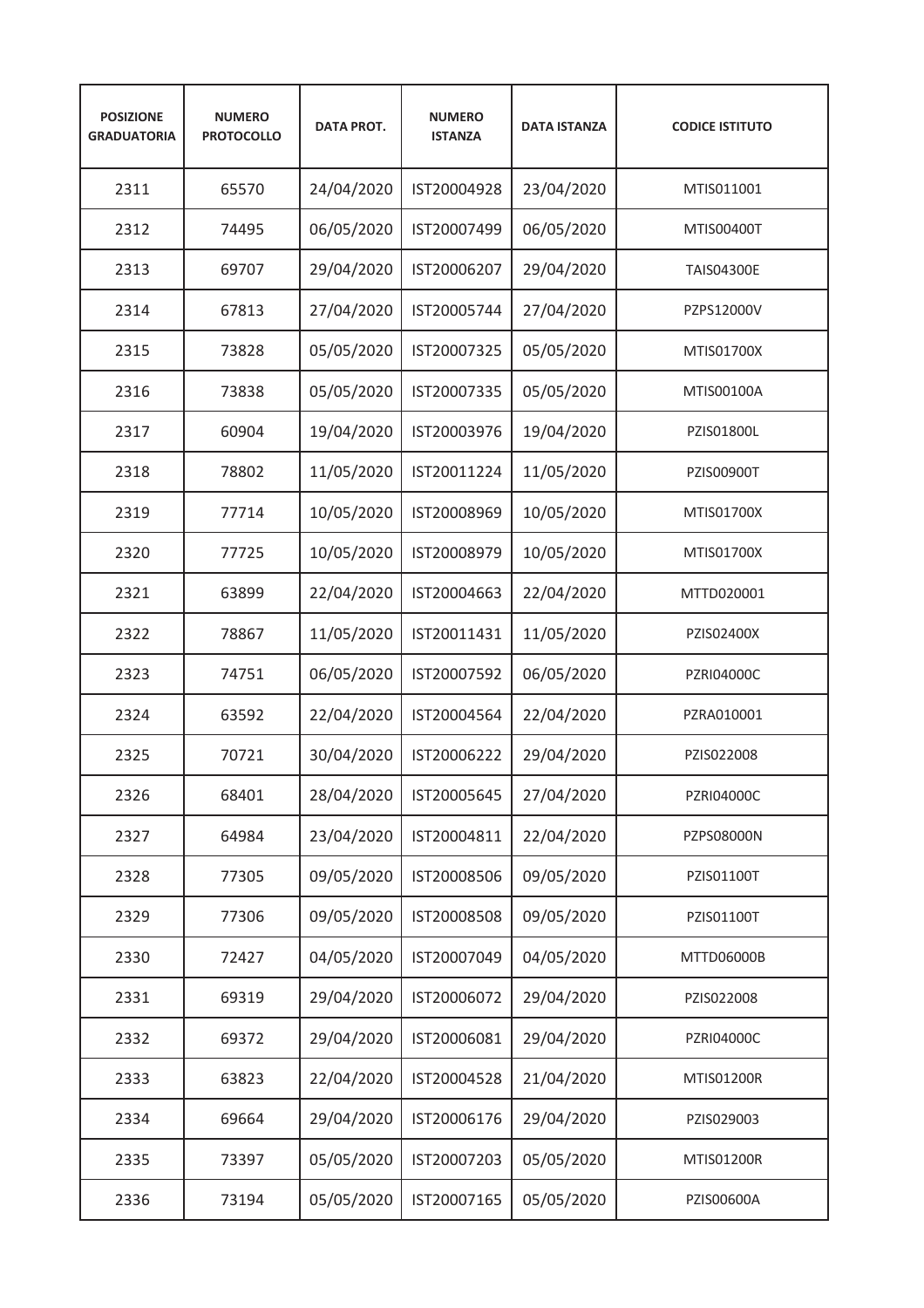| <b>POSIZIONE</b><br><b>GRADUATORIA</b> | <b>NUMERO</b><br><b>PROTOCOLLO</b> | <b>DATA PROT.</b> | <b>NUMERO</b><br><b>ISTANZA</b> | <b>DATA ISTANZA</b> | <b>CODICE ISTITUTO</b> |
|----------------------------------------|------------------------------------|-------------------|---------------------------------|---------------------|------------------------|
| 2337                                   | 73208                              | 05/05/2020        | IST20007168                     | 05/05/2020          | PZIS00600A             |
| 2338                                   | 71468                              | 04/05/2020        | IST20006849                     | 04/05/2020          | PZSD030003             |
| 2339                                   | 63917                              | 22/04/2020        | IST20004674                     | 22/04/2020          | PZIS01100T             |
| 2340                                   | 63957                              | 22/04/2020        | IST20004695                     | 22/04/2020          | PZIS01100T             |
| 2341                                   | 66515                              | 25/04/2020        | IST20005420                     | 25/04/2020          | PZIS02400X             |
| 2342                                   | 70672                              | 30/04/2020        | IST20006432                     | 30/04/2020          | MTPM01000G             |
| 2343                                   | 77658                              | 10/05/2020        | IST20008905                     | 10/05/2020          | PZIS002003             |
| 2344                                   | 60918                              | 19/04/2020        | IST20003985                     | 19/04/2020          | PZIS00900T             |
| 2345                                   | 60840                              | 18/04/2020        | IST20003917                     | 18/04/2020          | MTPM01000G             |
| 2346                                   | 60844                              | 18/04/2020        | IST20003920                     | 18/04/2020          | <b>MTTD06000B</b>      |
| 2347                                   | 83320                              | 12/05/2020        | IST20013751                     | 12/05/2020          | <b>PZRI04000C</b>      |
| 2348                                   | 67825                              | 27/04/2020        | IST20005751                     | 27/04/2020          | PZIS031003             |
| 2349                                   | 77668                              | 10/05/2020        | IST20008916                     | 10/05/2020          | PZPS12000V             |
| 2350                                   | 64243                              | 23/04/2020        | IST20004853                     | 23/04/2020          | MTPS01000E             |
| 2351                                   | 72102                              | 04/05/2020        | IST20006944                     | 04/05/2020          | MTIS00400T             |
| 2352                                   | 72443                              | 04/05/2020        | IST20007061                     | 04/05/2020          | MTIS01200R             |
| 2353                                   | 69708                              | 29/04/2020        | IST20006208                     | 29/04/2020          | MTIS01700X             |
| 2354                                   | 82536                              | 12/05/2020        | IST20008248                     | 08/05/2020          | PZIS01700R             |
| 2355                                   | 83872                              | 12/05/2020        | IST20014058                     | 12/05/2020          | MTIS01800Q             |
| 2356                                   | 66305                              | 24/04/2020        | IST20005247                     | 24/04/2020          | MTIS01800Q             |
| 2357                                   | 64113                              | 22/04/2020        | IST20004597                     | 22/04/2020          | Pzis001007             |
| 2358                                   | 70905                              | 01/05/2020        | IST20006575                     | 01/05/2020          | MTIS009001             |
| 2359                                   | 73778                              | 05/05/2020        | IST20007289                     | 05/05/2020          | MTIS009001             |
| 2360                                   | 76092                              | 07/05/2020        | IST20008065                     | 07/05/2020          | PZRH010005             |
| 2361                                   | 68115                              | 28/04/2020        | IST20005780                     | 28/04/2020          | PZPS040007             |
| 2362                                   | 67362                              | 27/04/2020        | IST20005570                     | 27/04/2020          | PZRA010001             |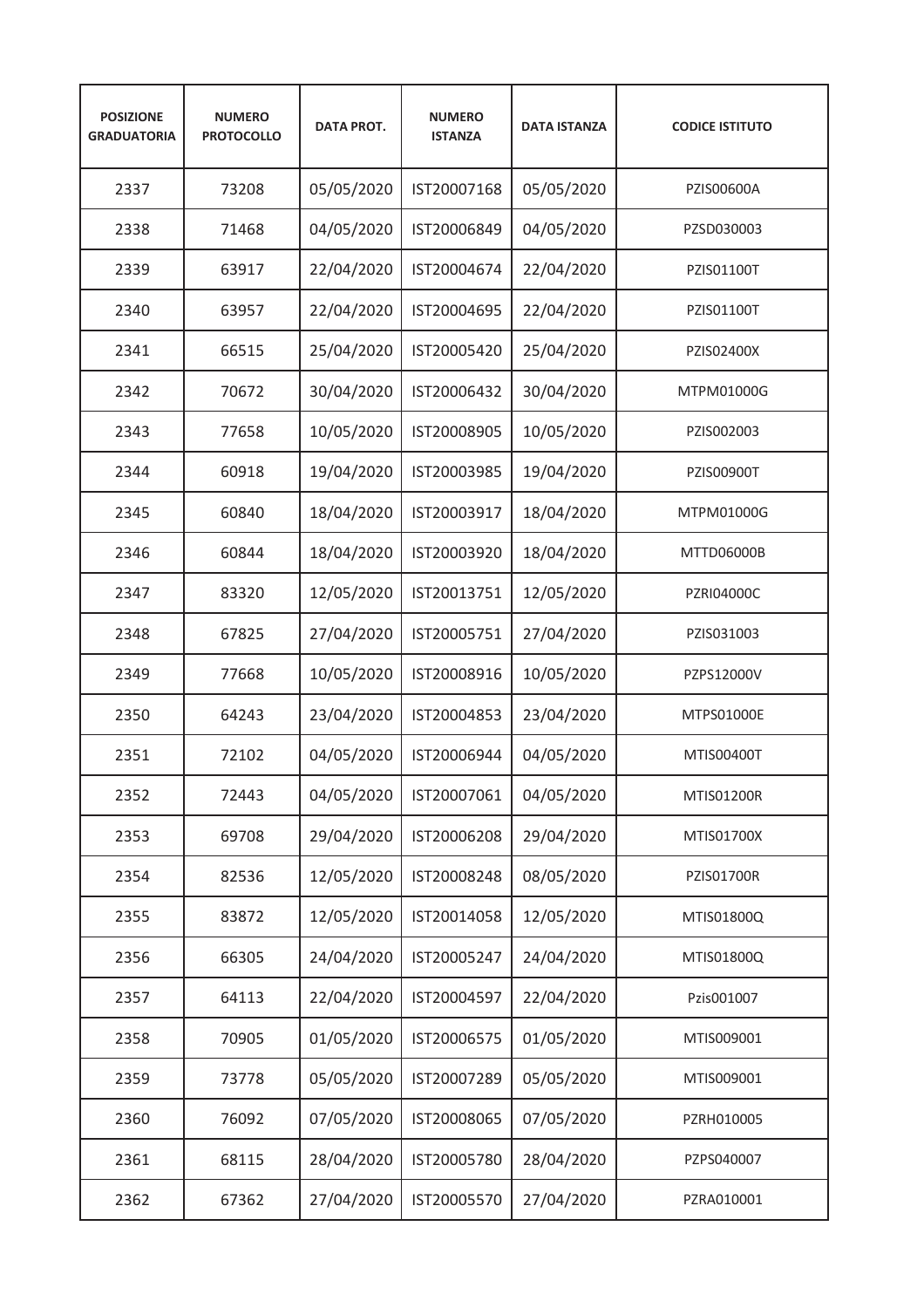| <b>POSIZIONE</b><br><b>GRADUATORIA</b> | <b>NUMERO</b><br><b>PROTOCOLLO</b> | <b>DATA PROT.</b> | <b>NUMERO</b><br><b>ISTANZA</b> | <b>DATA ISTANZA</b> | <b>CODICE ISTITUTO</b> |
|----------------------------------------|------------------------------------|-------------------|---------------------------------|---------------------|------------------------|
| 2363                                   | 83633                              | 12/05/2020        | IST20013930                     | 12/05/2020          | MTIS01400C             |
| 2364                                   | 77049                              | 08/05/2020        | IST20008313                     | 08/05/2020          | MTIS01700X             |
| 2365                                   | 77237                              | 08/05/2020        | IST20008470                     | 08/05/2020          | PZIS02100C             |
| 2366                                   | 71077                              | 03/05/2020        | IST20006724                     | 03/05/2020          | MTIS016004             |
| 2367                                   | 67127                              | 27/04/2020        | IST20005520                     | 27/04/2020          | PZIS01800L             |
| 2368                                   | 82441                              | 12/05/2020        | IST20013189                     | 12/05/2020          | MTIS00400T             |
| 2369                                   | 84180                              | 12/05/2020        | IST20014323                     | 12/05/2020          | MTIS01400C             |
| 2370                                   | 62521                              | 21/04/2020        | IST20004308                     | 21/04/2020          | PZIS02400X             |
| 2371                                   | 62816                              | 21/04/2020        | IST20004322                     | 21/04/2020          | PZPS040007             |
| 2372                                   | 83858                              | 12/05/2020        | IST20014046                     | 12/05/2020          | PZPS040007             |
| 2373                                   | 68598                              | 28/04/2020        | IST20005874                     | 28/04/2020          | PZIS029003             |
| 2374                                   | 66055                              | 24/04/2020        | IST20005143                     | 24/04/2020          | PZIS01100T             |
| 2375                                   | 61933                              | 20/04/2020        | IST20004213                     | 20/04/2020          | MTIS00100A             |
| 2376                                   | 74186                              | 06/05/2020        | IST20007437                     | 06/05/2020          | PZIS01800L             |
| 2377                                   | 60919                              | 19/04/2020        | IST20003987                     | 19/04/2020          | MTIS009001             |
| 2378                                   | 61880                              | 20/04/2020        | IST20004170                     | 20/04/2020          | MTIS01200R             |
| 2379                                   | 75611                              | 07/05/2020        | IST20007892                     | 07/05/2020          | Pzis001007             |
| 2380                                   | 85108                              | 13/05/2020        | IST20014870                     | 13/05/2020          | MTIS00100A             |
| 2381                                   | 77503                              | 09/05/2020        | IST20008642                     | 09/05/2020          | MTIS01700X             |
| 2382                                   | 77509                              | 09/05/2020        | IST20008648                     | 09/05/2020          | MTIS01700X             |
| 2383                                   | 83983                              | 12/05/2020        | IST20014006                     | 12/05/2020          | MTPS01000E             |
| 2384                                   | 73813                              | 05/05/2020        | IST20007092                     | 04/05/2020          | MTIS01400C             |
| 2385                                   | 73829                              | 05/05/2020        | IST20007329                     | 05/05/2020          | PZIS01800L             |
| 2386                                   | 79950                              | 11/05/2020        | IST20012276                     | 11/05/2020          | PZIS01700R             |
| 2387                                   | 72226                              | 04/05/2020        | IST20006971                     | 04/05/2020          | PZIS022008             |
| 2388                                   | 72317                              | 04/05/2020        | IST20006988                     | 04/05/2020          | PZRH010005             |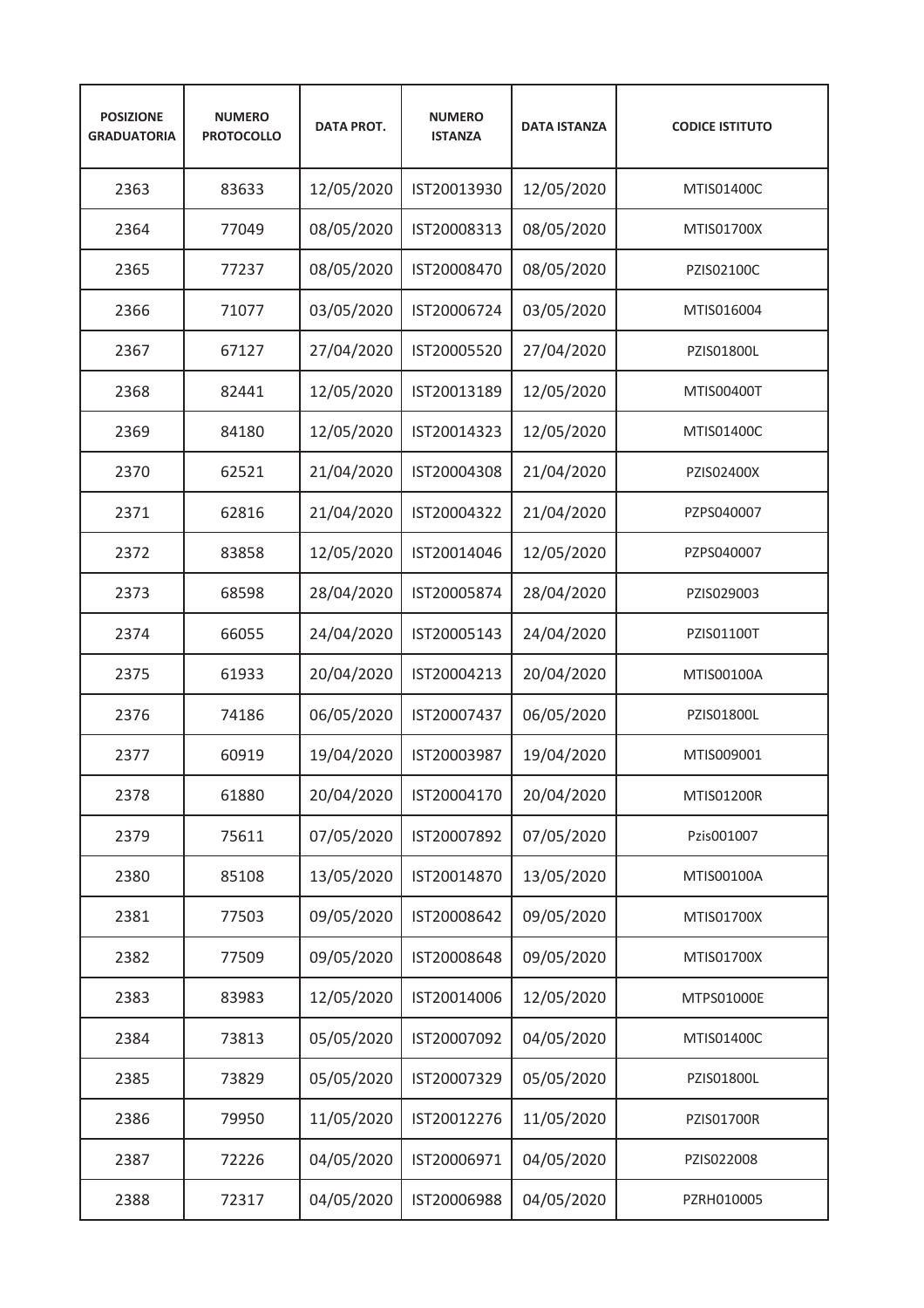| <b>POSIZIONE</b><br><b>GRADUATORIA</b> | <b>NUMERO</b><br><b>PROTOCOLLO</b> | <b>DATA PROT.</b> | <b>NUMERO</b><br><b>ISTANZA</b> | <b>DATA ISTANZA</b> | <b>CODICE ISTITUTO</b> |
|----------------------------------------|------------------------------------|-------------------|---------------------------------|---------------------|------------------------|
| 2389                                   | 67124                              | 27/04/2020        | IST20005514                     | 27/04/2020          | MTIS01800Q             |
| 2390                                   | 72503                              | 04/05/2020        | IST20007110                     | 04/05/2020          | MTTD020001             |
| 2391                                   | 79962                              | 11/05/2020        | IST20012319                     | 11/05/2020          | MTTD020001             |
| 2392                                   | 71017                              | 02/05/2020        | IST20005456                     | 26/04/2020          | PZSD030003             |
| 2393                                   | 60743                              | 17/04/2020        | IST20003862                     | 17/04/2020          | PZIS01800L             |
| 2394                                   | 64821                              | 23/04/2020        | IST20004901                     | 23/04/2020          | PZIS028007             |
| 2395                                   | 84359                              | 12/05/2020        | IST20014503                     | 12/05/2020          | PZIS002003             |
| 2396                                   | 69548                              | 29/04/2020        | IST20006118                     | 29/04/2020          | PZIS002003             |
| 2397                                   | 83593                              | 12/05/2020        | IST20013331                     | 12/05/2020          | PZIS028007             |
| 2398                                   | 80469                              | 11/05/2020        | IST20012557                     | 11/05/2020          | MTPM01000G             |
| 2399                                   | 85175                              | 13/05/2020        | IST20014701                     | 13/05/2020          | MTIS01700X             |
| 2400                                   | 83032                              | 12/05/2020        | IST20007928                     | 07/05/2020          | MTIS009001             |
| 2401                                   | 77068                              | 08/05/2020        | IST20008325                     | 08/05/2020          | MTPS01000E             |
| 2402                                   | 84782                              | 13/05/2020        | IST20014697                     | 13/05/2020          | MTPM01000G             |
| 2403                                   | 77241                              | 08/05/2020        | IST20008475                     | 08/05/2020          | PZPS040007             |
| 2404                                   | 84848                              | 13/05/2020        | IST20014739                     | 13/05/2020          | PZRH010005             |
| 2405                                   | 70696                              | 30/04/2020        | IST20006446                     | 30/04/2020          | MTIS01200R             |
| 2406                                   | 65258                              | 23/04/2020        | IST20005019                     | 23/04/2020          | MTPM01000G             |
| 2407                                   | 72117                              | 04/05/2020        | IST20006951                     | 04/05/2020          | PZRI00702V             |
| 2408                                   | 62991                              | 21/04/2020        | IST20004208                     | 20/04/2020          | MTIS01200R             |
| 2409                                   | 63231                              | 22/04/2020        | IST20004536                     | 22/04/2020          | PZPS12000V             |
| 2410                                   | 77268                              | 08/05/2020        | IST20008496                     | 08/05/2020          | MTPM01000G             |
| 2411                                   | 83768                              | 12/05/2020        | IST20013995                     | 12/05/2020          | MTPM01000G             |
| 2412                                   | 83646                              | 12/05/2020        | IST20013938                     | 12/05/2020          | PZIS031003             |
| 2413                                   | 61769                              | 20/04/2020        | IST20004120                     | 20/04/2020          | PZIS01800L             |
| 2414                                   | 75348                              | 07/05/2020        | IST20007849                     | 07/05/2020          | <b>TAIS04300E</b>      |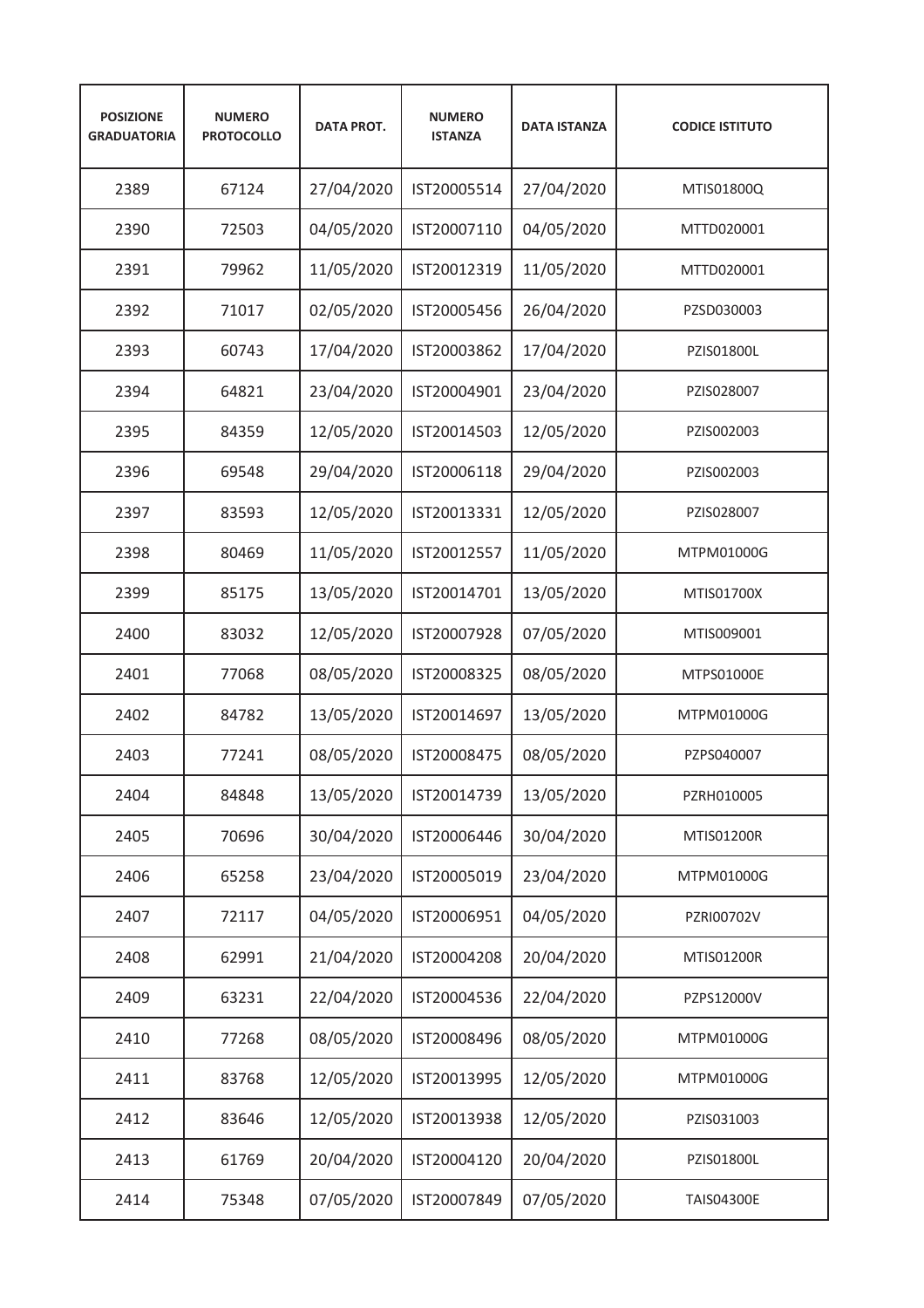| <b>POSIZIONE</b><br><b>GRADUATORIA</b> | <b>NUMERO</b><br><b>PROTOCOLLO</b> | <b>DATA PROT.</b> | <b>NUMERO</b><br><b>ISTANZA</b> | <b>DATA ISTANZA</b> | <b>CODICE ISTITUTO</b> |
|----------------------------------------|------------------------------------|-------------------|---------------------------------|---------------------|------------------------|
| 2415                                   | 63088                              | 21/04/2020        | IST20004514                     | 21/04/2020          | <b>MTIS01200R</b>      |
| 2416                                   | 74899                              | 06/05/2020        | IST20007704                     | 06/05/2020          | PZIS02400X             |
| 2417                                   | 84813                              | 13/05/2020        | IST20014714                     | 13/05/2020          | PZPS08000N             |
| 2418                                   | 69165                              | 29/04/2020        | IST20006039                     | 29/04/2020          | PZRH010005             |
| 2419                                   | 78527                              | 11/05/2020        | IST20010678                     | 11/05/2020          | PZRH010005             |
| 2420                                   | 78911                              | 11/05/2020        | IST20011561                     | 11/05/2020          | <b>PZIS02700B</b>      |
| 2421                                   | 76023                              | 07/05/2020        | IST20008004                     | 07/05/2020          | PZPS12000V             |
| 2422                                   | 76032                              | 07/05/2020        | IST20008010                     | 07/05/2020          | PZPS12000V             |
| 2423                                   | 74926                              | 06/05/2020        | IST20005992                     | 28/04/2020          | MTPS01000E             |
| 2424                                   | 84157                              | 12/05/2020        | IST20014316                     | 12/05/2020          | PZIS007006             |
| 2425                                   | 60948                              | 19/04/2020        | IST20004009                     | 19/04/2020          | PZIS01800L             |
| 2426                                   | 68536                              | 28/04/2020        | IST20005861                     | 28/04/2020          | MTIS011001             |
| 2427                                   | 78461                              | 11/05/2020        | IST20010544                     | 11/05/2020          | PZRA010001             |
| 2428                                   | 79930                              | 11/05/2020        | IST20012221                     | 11/05/2020          | PZRA010001             |
| 2429                                   | 80046                              | 11/05/2020        | IST20012451                     | 11/05/2020          | PZRH010005             |
| 2430                                   | 77109                              | 08/05/2020        | IST20008352                     | 08/05/2020          | PZIS02100C             |
| 2431                                   | 77113                              | 08/05/2020        | IST20008358                     | 08/05/2020          | PZIS00900T             |
| 2432                                   | 83766                              | 12/05/2020        | IST20014000                     | 12/05/2020          | MTPM01000G             |
| 2433                                   | 62138                              | 21/04/2020        | IST20004262                     | 21/04/2020          | PZIS02400X             |
| 2434                                   | 65334                              | 23/04/2020        | IST20005077                     | 23/04/2020          | PZPS040007             |
| 2435                                   | 64019                              | 22/04/2020        | IST20004740                     | 22/04/2020          | MTIS01200R             |
| 2436                                   | 75511                              | 07/05/2020        | IST20007877                     | 07/05/2020          | PZIS016001             |
| 2437                                   | 65219                              | 23/04/2020        | IST20005001                     | 23/04/2020          | PZIS02400X             |
| 2438                                   | 78967                              | 11/05/2020        | IST20011755                     | 11/05/2020          | PZIS01300D             |
| 2439                                   | 69164                              | 29/04/2020        | IST20006038                     | 29/04/2020          | MTIS01700X             |
| 2440                                   | 74547                              | 06/05/2020        | IST20006669                     | 02/05/2020          | PZTA04000L             |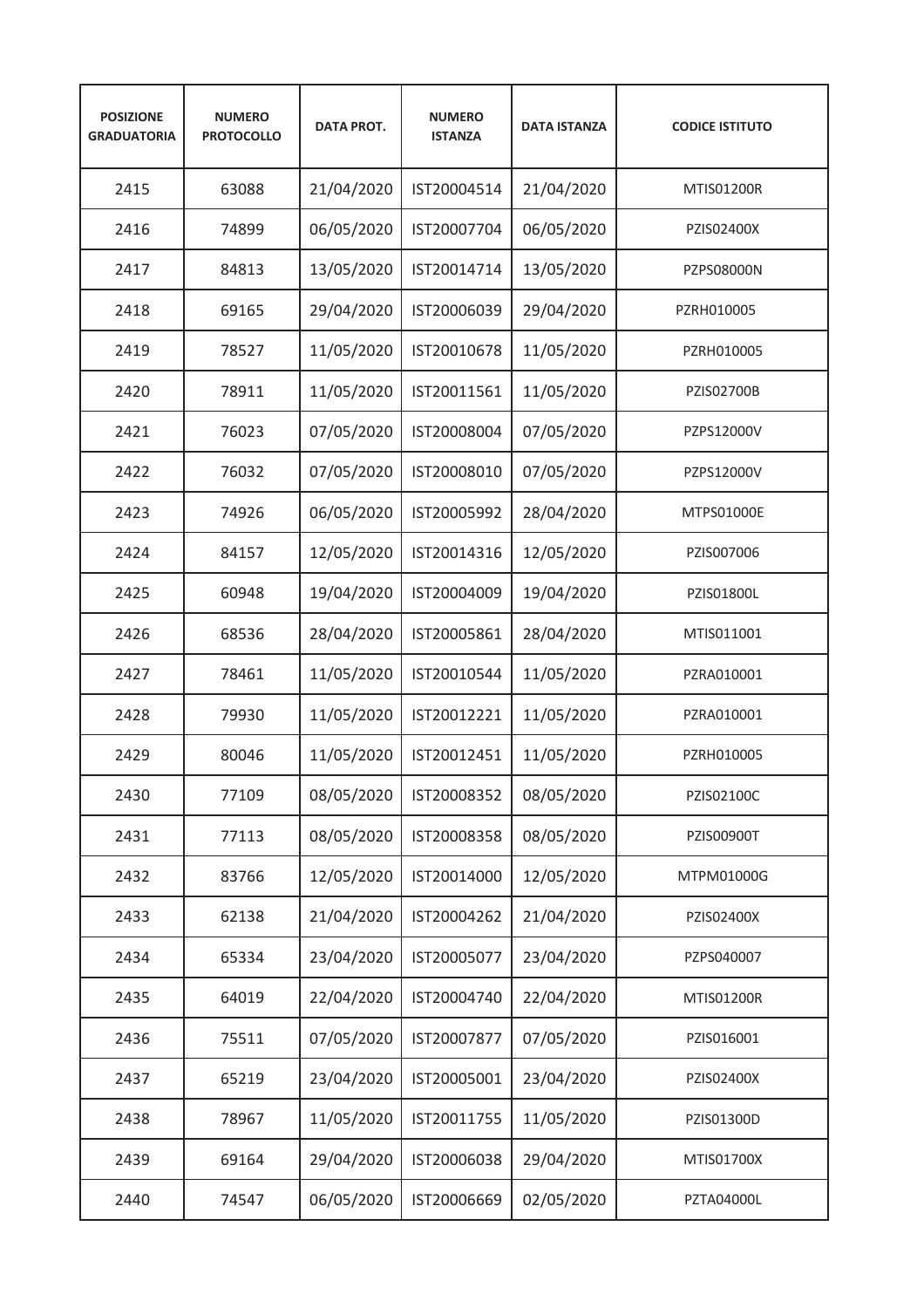| <b>POSIZIONE</b><br><b>GRADUATORIA</b> | <b>NUMERO</b><br><b>PROTOCOLLO</b> | <b>DATA PROT.</b> | <b>NUMERO</b><br><b>ISTANZA</b> | <b>DATA ISTANZA</b> | <b>CODICE ISTITUTO</b> |
|----------------------------------------|------------------------------------|-------------------|---------------------------------|---------------------|------------------------|
| 2441                                   | 61867                              | 20/04/2020        | IST20004164                     | 20/04/2020          | MTPM01000G             |
| 2442                                   | 60903                              | 19/04/2020        | IST20003975                     | 19/04/2020          | PZIS002003             |
| 2443                                   | 61798                              | 20/04/2020        | IST20004131                     | 20/04/2020          | PZIS002003             |
| 2444                                   | 68271                              | 28/04/2020        | IST20005809                     | 28/04/2020          | PZRA010001             |
| 2445                                   | 68386                              | 28/04/2020        | IST20004728                     | 22/04/2020          | PZIS01100T             |
| 2446                                   | 68412                              | 28/04/2020        | IST20004715                     | 22/04/2020          | PZIS02100C             |
| 2447                                   | 78849                              | 11/05/2020        | IST20011363                     | 11/05/2020          | MTIS01800Q             |
| 2448                                   | 84106                              | 12/05/2020        | IST20014262                     | 12/05/2020          | PZIS02400X             |
| 2449                                   | 84163                              | 12/05/2020        | IST20014315                     | 12/05/2020          | PZPS08000N             |
| 2450                                   | 70201                              | 30/04/2020        | IST20006328                     | 30/04/2020          | MTIS01800Q             |
| 2451                                   | 69706                              | 29/04/2020        | IST20006206                     | 29/04/2020          | Pzis001007             |
| 2452                                   | 65264                              | 23/04/2020        | IST20005024                     | 23/04/2020          | pzis01900c             |
| 2453                                   | 70245                              | 30/04/2020        | IST20006339                     | 30/04/2020          | MTIS01400C             |
| 2454                                   | 67582                              | 27/04/2020        | IST20004802                     | 22/04/2020          | PZIS022008             |
| 2455                                   | 77533                              | 09/05/2020        | IST20008696                     | 09/05/2020          | <b>MTIS01200R</b>      |
| 2456                                   | 66490                              | 25/04/2020        | IST20005396                     | 25/04/2020          | MTIS009001             |
| 2457                                   | 71108                              | 03/05/2020        | IST20006752                     | 03/05/2020          | MTPM01000G             |
| 2458                                   | 61809                              | 20/04/2020        | IST20004129                     | 20/04/2020          | MTIS016004             |
| 2459                                   | 75842                              | 07/05/2020        | IST20007951                     | 07/05/2020          | PZIS02400X             |
| 2460                                   | 62928                              | 21/04/2020        | IST20004405                     | 21/04/2020          | PZPS08000N             |
| 2461                                   | 62947                              | 21/04/2020        | IST20004413                     | 21/04/2020          | PZPS040007             |
| 2462                                   | 62958                              | 21/04/2020        | IST20004420                     | 21/04/2020          | PZPS040007             |
| 2463                                   | 64131                              | 22/04/2020        | IST20004833                     | 22/04/2020          | MTPM01000G             |
| 2464                                   | 64015                              | 22/04/2020        | IST20004735                     | 22/04/2020          | PZPS08000N             |
| 2465                                   | 64027                              | 22/04/2020        | IST20004746                     | 22/04/2020          | PZRI04000C             |
| 2466                                   | 66235                              | 24/04/2020        | IST20005204                     | 24/04/2020          | MTPS01000E             |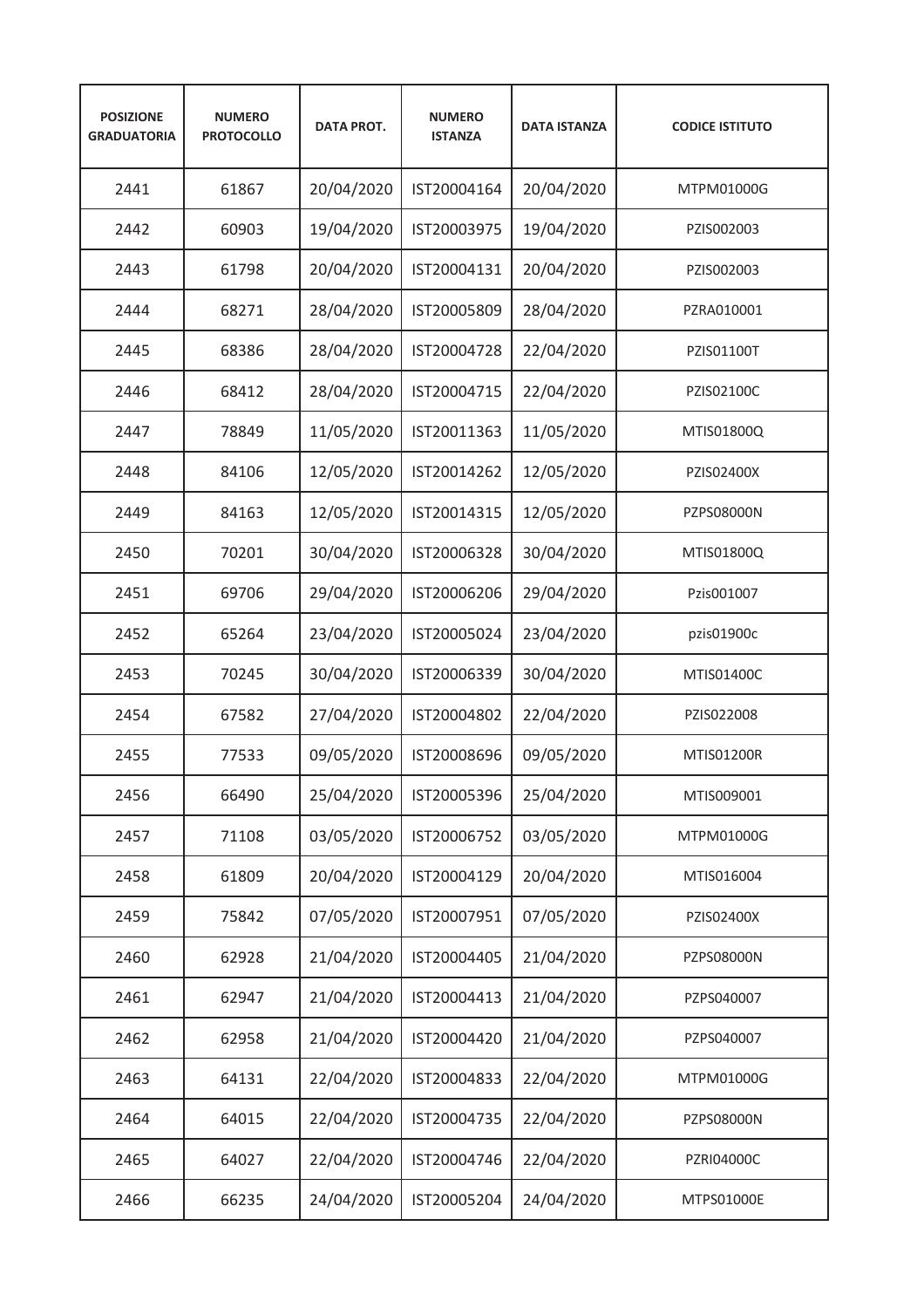| <b>POSIZIONE</b><br><b>GRADUATORIA</b> | <b>NUMERO</b><br><b>PROTOCOLLO</b> | <b>DATA PROT.</b> | <b>NUMERO</b><br><b>ISTANZA</b> | <b>DATA ISTANZA</b> | <b>CODICE ISTITUTO</b> |
|----------------------------------------|------------------------------------|-------------------|---------------------------------|---------------------|------------------------|
| 2467                                   | 65283                              | 23/04/2020        | IST20005035                     | 23/04/2020          | MTTD020001             |
| 2468                                   | 76102                              | 07/05/2020        | IST20008074                     | 07/05/2020          | PZRH010005             |
| 2469                                   | 74783                              | 06/05/2020        | IST20007615                     | 06/05/2020          | <b>MTIS01200R</b>      |
| 2470                                   | 64139                              | 22/04/2020        | IST20004841                     | 22/04/2020          | <b>PZTF06000E</b>      |
| 2471                                   | 68007                              | 28/04/2020        | IST20005371                     | 25/04/2020          | PZSD030003             |
| 2472                                   | 77604                              | 09/05/2020        | IST20008848                     | 09/05/2020          | MTIS009001             |
| 2473                                   | 75091                              | 07/05/2020        | IST20007806                     | 07/05/2020          | PZPS12000V             |
| 2474                                   | 83526                              | 12/05/2020        | IST20013343                     | 12/05/2020          | PZIS00600A             |
| 2475                                   | 83595                              | 12/05/2020        | IST20013907                     | 12/05/2020          | PZIS00600A             |
| 2476                                   | 70521                              | 30/04/2020        | IST20006400                     | 30/04/2020          | PZIS00600A             |
| 2477                                   | 84561                              | 13/05/2020        | IST20014609                     | 13/05/2020          | PZIS02400X             |
| 2478                                   | 83450                              | 12/05/2020        | IST20013820                     | 12/05/2020          | PZSD030003             |
| 2479                                   | 83492                              | 12/05/2020        | IST20013851                     | 12/05/2020          | PZSD030003             |
| 2480                                   | 74553                              | 06/05/2020        | IST20007356                     | 05/05/2020          | MTIS01400C             |
| 2481                                   | 79939                              | 11/05/2020        | IST20012243                     | 11/05/2020          | PZIS022008             |
| 2482                                   | 60859                              | 18/04/2020        | IST20003932                     | 18/04/2020          | MTTD06000B             |
| 2483                                   | 75988                              | 07/05/2020        | IST20005622                     | 27/04/2020          | MTTD06000B             |
| 2484                                   | 83889                              | 12/05/2020        | IST20014038                     | 12/05/2020          | PZPS08000N             |
| 2485                                   | 76478                              | 08/05/2020        | IST20008165                     | 08/05/2020          | MTIS01200R             |
| 2486                                   | 74433                              | 06/05/2020        | IST20007488                     | 06/05/2020          | PZPS040007             |
| 2487                                   | 75908                              | 07/05/2020        | IST20007965                     | 07/05/2020          | MTPM01000G             |
| 2488                                   | 85182                              | 13/05/2020        | IST20014924                     | 13/05/2020          | MTIS009001             |
| 2489                                   | 69041                              | 29/04/2020        | IST20006022                     | 29/04/2020          | PZPS08000N             |
| 2490                                   | 83422                              | 12/05/2020        | IST20013514                     | 12/05/2020          | MTTD020001             |
| 2491                                   | 83935                              | 12/05/2020        | IST20014107                     | 12/05/2020          | PZIS00600A             |
| 2492                                   | 84390                              | 13/05/2020        | IST20014541                     | 13/05/2020          | MTIS009001             |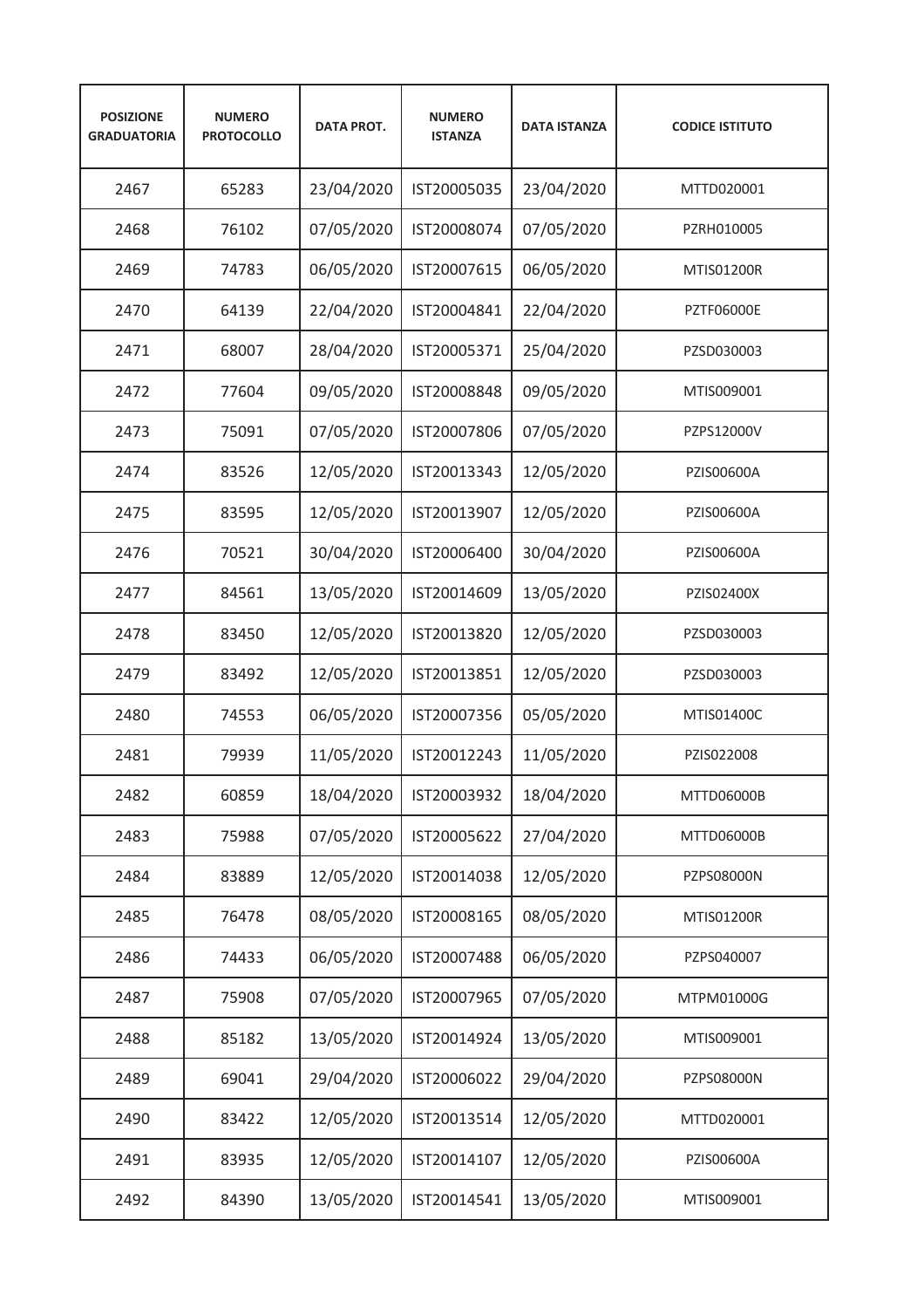| <b>POSIZIONE</b><br><b>GRADUATORIA</b> | <b>NUMERO</b><br><b>PROTOCOLLO</b> | <b>DATA PROT.</b> | <b>NUMERO</b><br><b>ISTANZA</b> | <b>DATA ISTANZA</b> | <b>CODICE ISTITUTO</b> |
|----------------------------------------|------------------------------------|-------------------|---------------------------------|---------------------|------------------------|
| 2493                                   | 84475                              | 13/05/2020        | IST20014585                     | 13/05/2020          | MTIS01300L             |
| 2494                                   | 76034                              | 07/05/2020        | IST20008012                     | 07/05/2020          | PZRA010001             |
| 2495                                   | 76181                              | 07/05/2020        | IST20008147                     | 07/05/2020          | PZPS08000N             |
| 2496                                   | 74316                              | 06/05/2020        | IST20007466                     | 06/05/2020          | MTIS00100A             |
| 2497                                   | 69321                              | 29/04/2020        | IST20006070                     | 29/04/2020          | MTIS00100A             |
| 2498                                   | 65220                              | 23/04/2020        | IST20005000                     | 23/04/2020          | PZIS01100T             |
| 2499                                   | 65234                              | 23/04/2020        | IST20005007                     | 23/04/2020          | PZIS01100T             |
| 2500                                   | 70522                              | 30/04/2020        | IST20006399                     | 30/04/2020          | PZPS12000V             |
| 2501                                   | 63028                              | 21/04/2020        | IST20004457                     | 21/04/2020          | MTIS016004             |
| 2502                                   | 63033                              | 21/04/2020        | IST20004461                     | 21/04/2020          | MTIS016004             |
| 2503                                   | 66313                              | 24/04/2020        | IST20005251                     | 24/04/2020          | MTIS016004             |
| 2504                                   | 66320                              | 24/04/2020        | IST20005261                     | 24/04/2020          | MTIS016004             |
| 2505                                   | 69627                              | 29/04/2020        | IST20006152                     | 29/04/2020          | PZPS12000V             |
| 2506                                   | 69641                              | 29/04/2020        | IST20006160                     | 29/04/2020          | <b>PZPS08000N</b>      |
| 2507                                   | 77578                              | 09/05/2020        | IST20008823                     | 09/05/2020          | <b>MTIS01200R</b>      |
| 2508                                   | 66453                              | 25/04/2020        | IST20005364                     | 25/04/2020          | PZIS02400X             |
| 2509                                   | 83241                              | 12/05/2020        | IST20013709                     | 12/05/2020          | PZIS022008             |
| 2510                                   | 83265                              | 12/05/2020        | IST20013726                     | 12/05/2020          | PZIS02400X             |
| 2511                                   | 83289                              | 12/05/2020        | IST20013749                     | 12/05/2020          | PZIS02400X             |
| 2512                                   | 78865                              | 11/05/2020        | IST20011432                     | 11/05/2020          | PZSD030003             |
| 2513                                   | 68898                              | 28/04/2020        | IST20005575                     | 27/04/2020          | MTIS00400T             |
| 2514                                   | 69496                              | 29/04/2020        | IST20006106                     | 29/04/2020          | MTPM01000G             |
| 2515                                   | 84948                              | 13/05/2020        | IST20014790                     | 13/05/2020          | PZIS02400X             |
| 2516                                   | 79926                              | 11/05/2020        | IST20012215                     | 11/05/2020          | PZRA010001             |
| 2517                                   | 67366                              | 27/04/2020        | IST20005571                     | 27/04/2020          | MTIS01400C             |
| 2518                                   | 69703                              | 29/04/2020        | IST20006198                     | 29/04/2020          | pzis01900c             |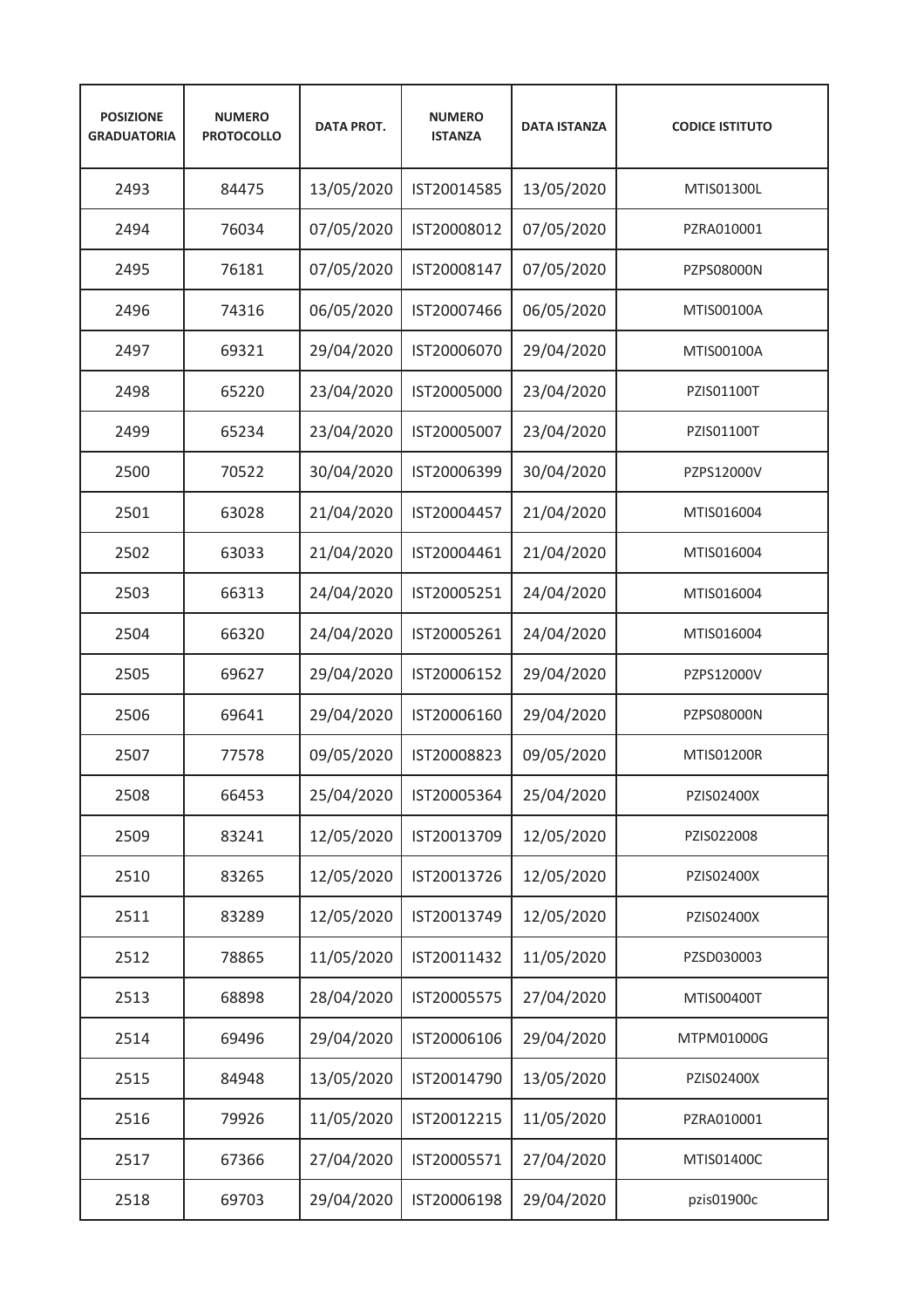| <b>POSIZIONE</b><br><b>GRADUATORIA</b> | <b>NUMERO</b><br><b>PROTOCOLLO</b> | <b>DATA PROT.</b> | <b>NUMERO</b><br><b>ISTANZA</b> | <b>DATA ISTANZA</b> | <b>CODICE ISTITUTO</b> |
|----------------------------------------|------------------------------------|-------------------|---------------------------------|---------------------|------------------------|
| 2519                                   | 77491                              | 09/05/2020        | IST20008630                     | 09/05/2020          | pzis01900c             |
| 2520                                   | 67738                              | 27/04/2020        | IST20005683                     | 27/04/2020          | MTIS01700X             |
| 2521                                   | 83044                              | 12/05/2020        | IST20013569                     | 12/05/2020          | <b>MTIS01200R</b>      |
| 2522                                   | 63026                              | 21/04/2020        | IST20004455                     | 21/04/2020          | MTIS01700X             |
| 2523                                   | 80890                              | 11/05/2020        | IST20012584                     | 11/05/2020          | MTIS00400T             |
| 2524                                   | 78985                              | 11/05/2020        | IST20011825                     | 11/05/2020          | <b>PZTA04000L</b>      |
| 2525                                   | 76179                              | 07/05/2020        | IST20008146                     | 07/05/2020          | MTIS01300L             |
| 2526                                   | 84864                              | 13/05/2020        | IST20014741                     | 13/05/2020          | PZIS028007             |
| 2527                                   | 84918                              | 13/05/2020        | IST20014777                     | 13/05/2020          | PZIS028007             |
| 2528                                   | 68505                              | 28/04/2020        | IST20005853                     | 28/04/2020          | PZPC040004             |
| 2529                                   | 77223                              | 08/05/2020        | IST20008456                     | 08/05/2020          | MTIS011001             |
| 2530                                   | 65238                              | 23/04/2020        | IST20004987                     | 23/04/2020          | <b>PZIS01700R</b>      |
| 2531                                   | 74745                              | 06/05/2020        | IST20007583                     | 06/05/2020          | PZPS040007             |
| 2532                                   | 64814                              | 23/04/2020        | IST20004900                     | 23/04/2020          | AVIS008001             |
| 2533                                   | 72278                              | 04/05/2020        | IST20006983                     | 04/05/2020          | PZIS02400X             |
| 2534                                   | 72331                              | 04/05/2020        | IST20006967                     | 04/05/2020          | PZIS02400X             |
| 2535                                   | 70918                              | 01/05/2020        | IST20006588                     | 01/05/2020          | MTIS009001             |
| 2536                                   | 74596                              | 06/05/2020        | IST20007525                     | 06/05/2020          | Pzis001007             |
| 2537                                   | 74198                              | 06/05/2020        | IST20007441                     | 06/05/2020          | MTIS00100A             |
| 2538                                   | 84236                              | 12/05/2020        | IST20014383                     | 12/05/2020          | MTIS01800Q             |
| 2539                                   | 74489                              | 06/05/2020        | IST20007200                     | 05/05/2020          | PZPS08000N             |
| 2540                                   | 70884                              | 01/05/2020        | IST20006554                     | 01/05/2020          | MTTD06000B             |
| 2541                                   | 69643                              | 29/04/2020        | IST20006162                     | 29/04/2020          | PZIS002003             |
| 2542                                   | 76451                              | 08/05/2020        | IST20008164                     | 08/05/2020          | PZIS002003             |
| 2543                                   | 74797                              | 06/05/2020        | IST20007625                     | 06/05/2020          | PZIS02400X             |
| 2544                                   | 77617                              | 10/05/2020        | IST20008826                     | 09/05/2020          | PZIS029003             |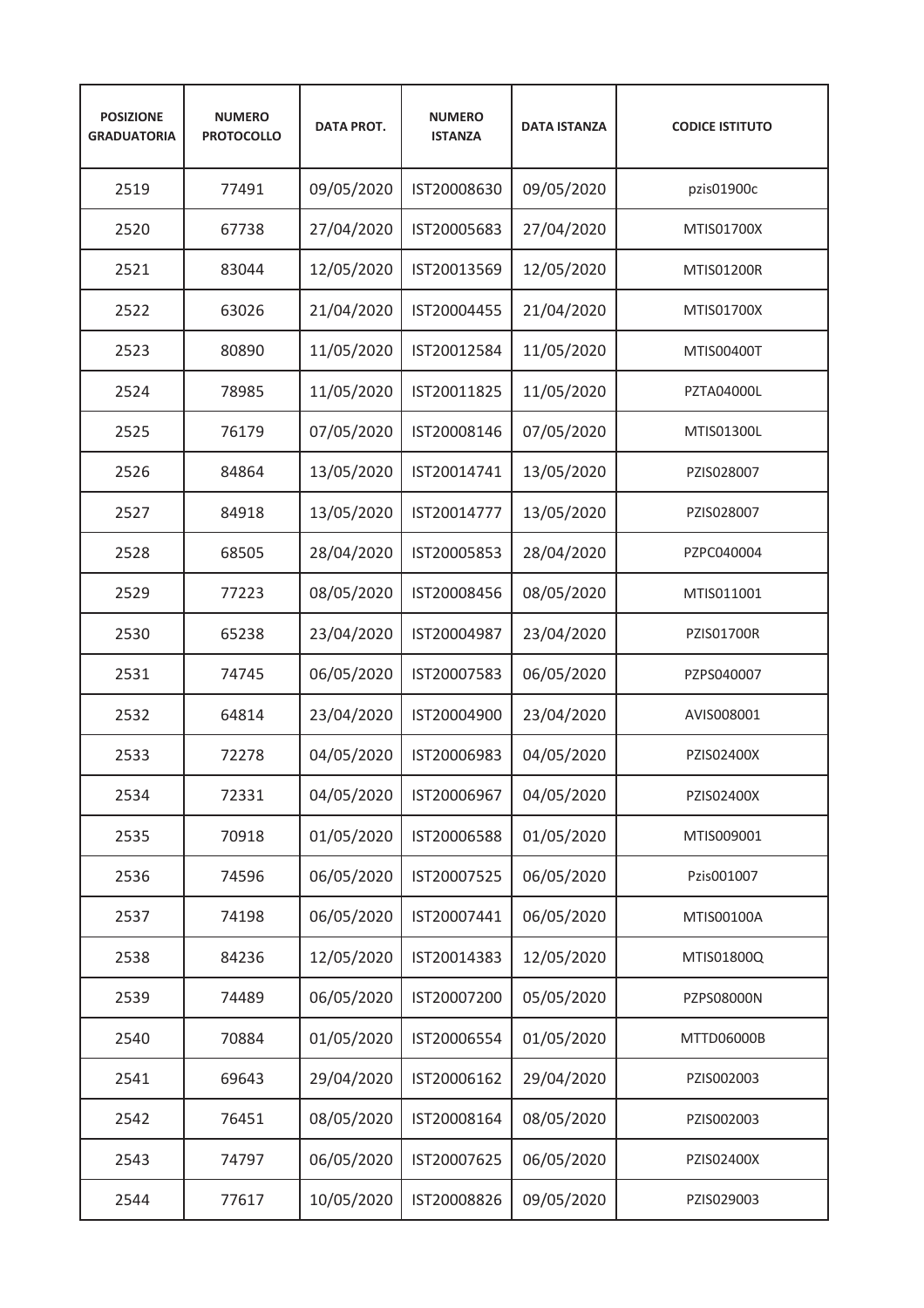| <b>POSIZIONE</b><br><b>GRADUATORIA</b> | <b>NUMERO</b><br><b>PROTOCOLLO</b> | <b>DATA PROT.</b> | <b>NUMERO</b><br><b>ISTANZA</b> | <b>DATA ISTANZA</b> | <b>CODICE ISTITUTO</b> |
|----------------------------------------|------------------------------------|-------------------|---------------------------------|---------------------|------------------------|
| 2545                                   | 68423                              | 28/04/2020        | IST20005838                     | 28/04/2020          | PZIS016001             |
| 2546                                   | 61939                              | 20/04/2020        | IST20004217                     | 20/04/2020          | PZPS08000N             |
| 2547                                   | 70611                              | 30/04/2020        | IST20006419                     | 30/04/2020          | MTIS002006             |
| 2548                                   | 70628                              | 30/04/2020        | IST20006422                     | 30/04/2020          | MTIS002006             |
| 2549                                   | 68328                              | 28/04/2020        | IST20005804                     | 28/04/2020          | PZPS08000N             |
| 2550                                   | 69523                              | 29/04/2020        | IST20005822                     | 28/04/2020          | PZPS12000V             |
| 2551                                   | 63042                              | 21/04/2020        | IST20004473                     | 21/04/2020          | MTIS01400C             |
| 2552                                   | 63052                              | 21/04/2020        | IST20004482                     | 21/04/2020          | MTIS01400C             |
| 2553                                   | 64799                              | 23/04/2020        | IST20004897                     | 23/04/2020          | PZIS029003             |
| 2554                                   | 65317                              | 23/04/2020        | IST20005066                     | 23/04/2020          | PZTD02602V             |
| 2555                                   | 68657                              | 28/04/2020        | IST20005879                     | 28/04/2020          | MTIS009001             |
| 2556                                   | 73766                              | 05/05/2020        | IST20007288                     | 05/05/2020          | MTIS016004             |
| 2557                                   | 72058                              | 04/05/2020        | IST20006931                     | 04/05/2020          | MTIS01700X             |
| 2558                                   | 82180                              | 12/05/2020        | IST20013076                     | 12/05/2020          | PZIS00900T             |
| 2559                                   | 82302                              | 12/05/2020        | IST20013126                     | 12/05/2020          | PZIS02100C             |
| 2560                                   | 83445                              | 12/05/2020        | IST20013416                     | 12/05/2020          | PZIS02100C             |
| 2561                                   | 76056                              | 07/05/2020        | IST20008029                     | 07/05/2020          | PZIS002003             |
| 2562                                   | 68840                              | 28/04/2020        | IST20005933                     | 28/04/2020          | PZPS12000V             |
| 2563                                   | 84257                              | 12/05/2020        | IST20014410                     | 12/05/2020          | PZSD030003             |
| 2564                                   | 63087                              | 21/04/2020        | IST20004513                     | 21/04/2020          | PZIS022008             |
| 2565                                   | 73899                              | 05/05/2020        | IST20007385                     | 05/05/2020          | MTIS002006             |
| 2566                                   | 83442                              | 12/05/2020        | IST20013819                     | 12/05/2020          | MTIS00400T             |
| 2567                                   | 73882                              | 05/05/2020        | IST20007371                     | 05/05/2020          | MTIS016004             |
| 2568                                   | 61945                              | 20/04/2020        | IST20004221                     | 20/04/2020          | PZPS00600A             |
| 2569                                   | 82529                              | 12/05/2020        | IST20013232                     | 12/05/2020          | PZIS01700R             |
| 2570                                   | 84181                              | 12/05/2020        | IST20014329                     | 12/05/2020          | MTIS011001             |